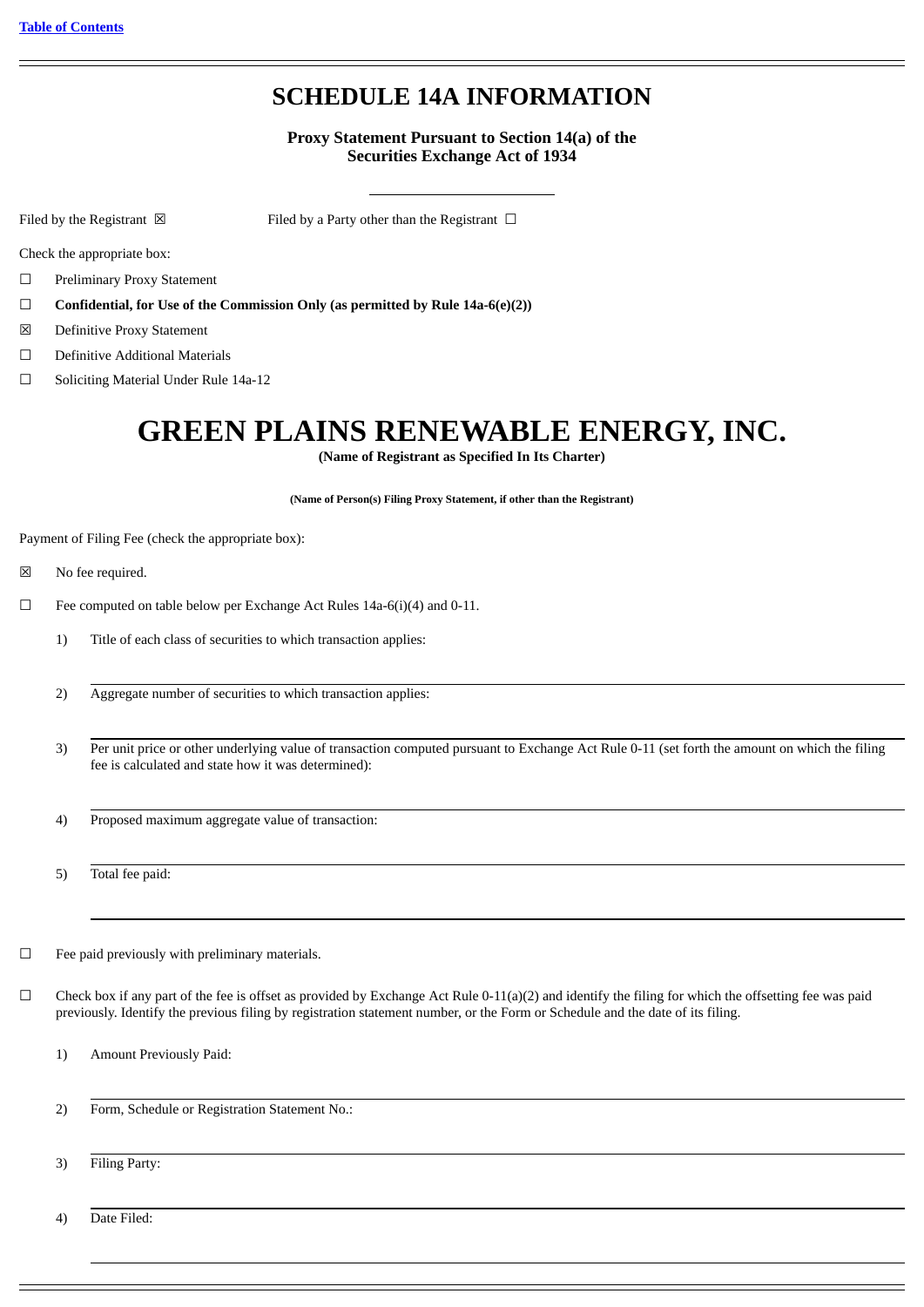

#### April 3, 2014

Dear Shareholder,

You are cordially invited to attend the 2014 Annual Meeting of Shareholders of Green Plains Renewable Energy, Inc. to be held at 10:00 a.m., Central Time, on Wednesday, May 14, 2014 at the Omaha Marriott located at 10220 Regency Circle, Omaha, Nebraska.

A Notice of Annual Meeting of Shareholders, Proxy Statement containing information about matters to be acted upon, Proxy Card and 2013 Annual Report are enclosed.

Please use this opportunity to take part in the affairs of your company. Whether or not you plan to attend the Annual Meeting of Shareholders, please complete, date, sign and return the accompanying Proxy Card in the enclosed postage-paid envelope, or vote via the Internet or telephone. Please refer to the enclosed Proxy Card for instructions on voting via the Internet or telephone or, if your shares are registered in the name of a broker or bank, please refer to the information forwarded by the broker or bank to determine if Internet or telephone voting is available to you. If you attend the Annual Meeting of Shareholders, you may revoke the proxy and vote in person.

On behalf of the Board of Directors, we appreciate your continued interest in your company.

Sincerely,

Wry

Wayne B. Hoovestol *Chairman of the Board of Directors*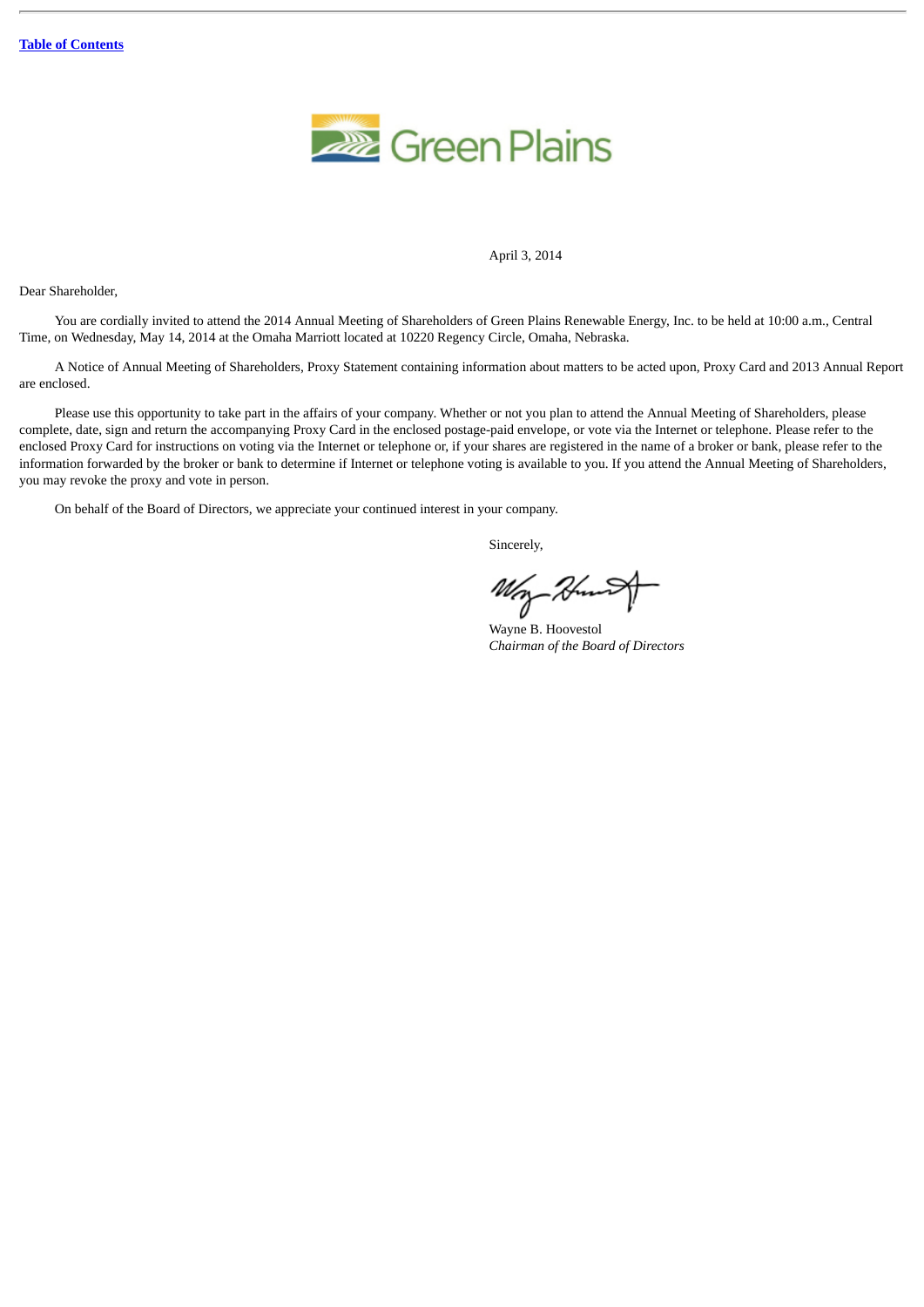# **PRELIMINARY PROXY**

# **GREEN PLAINS RENEWABLE ENERGY, INC.**

#### **NOTICE OF ANNUAL MEETING OF SHAREHOLDERS to be held on May 14, 2014**

The 2014 Annual Meeting of Shareholders (the "Annual Meeting") of Green Plains Renewable Energy, Inc. (the "Company") will be held at 10:00 a.m., Central Time, on Wednesday, May 14, 2014 at the Omaha Marriott located at 10220 Regency Circle, Omaha, Nebraska, for the following purposes:

- 1. To elect two directors to serve three-year terms that expire at the 2017 annual meeting;
- 2. To approve an amendment to the Company's Articles of Incorporation to change the name of the corporation from Green Plains Renewable Energy, Inc. to Green Plains Inc.;
- 3. To approve features related to the issuance of common stock upon conversion of the Company's 3.25% Convertible Senior Notes due 2018, including flexible settlement;
- 4. To approve the Company's Umbrella Short-Term Incentive Plan;
- 5. To approve the material terms of the performance goals under the Company's 2009 Equity Incentive Plan, as amended, for purposes of Internal Revenue Code Section 162(m);
- 6. To cast an advisory vote to approve the Company's executive compensation; and
- 7. To transact such other business as may properly come before the Annual Meeting or any adjournment or postponement thereof.

The Board of Directors recommends a vote "For" both nominees in Proposal 1 and a vote "For" Proposals 2, 3, 4, 5 and 6.

The foregoing items are more fully described in the accompanying Proxy Statement. The Company has fixed the close of business on March 20, 2014 as the record date for the determination of shareholders entitled to notice of and to vote at the Annual Meeting and any adjournment thereof. Each share of the Company's common stock is entitled to one vote on all matters presented at the Annual Meeting. Dissenters' rights are not applicable to these matters.

**Important Notice Regarding the Availability of Proxy Materials for Shareholder Meeting to be held on May 14, 2014.** Pursuant to rules promulgated by the Securities and Exchange Commission, we have elected to provide access to our proxy materials by notifying you of the availability of our proxy materials on the Internet. Instead of mailing paper copies of our proxy materials, we sent shareholders the Important Notice Regarding the Availability of Proxy Materials for the Shareholder Meeting to be held on May 14, 2014 with instructions for accessing the proxy materials and voting via the Internet (the "Notice"). The Notice was mailed on or about April 3, 2014. The Notice also provides information on how shareholders may obtain paper copies of our proxy materials if they so choose. **This Notice, the Proxy Statement and our 2013 Annual Report may be accessed at** *www.edocumentview.com/GPRE.*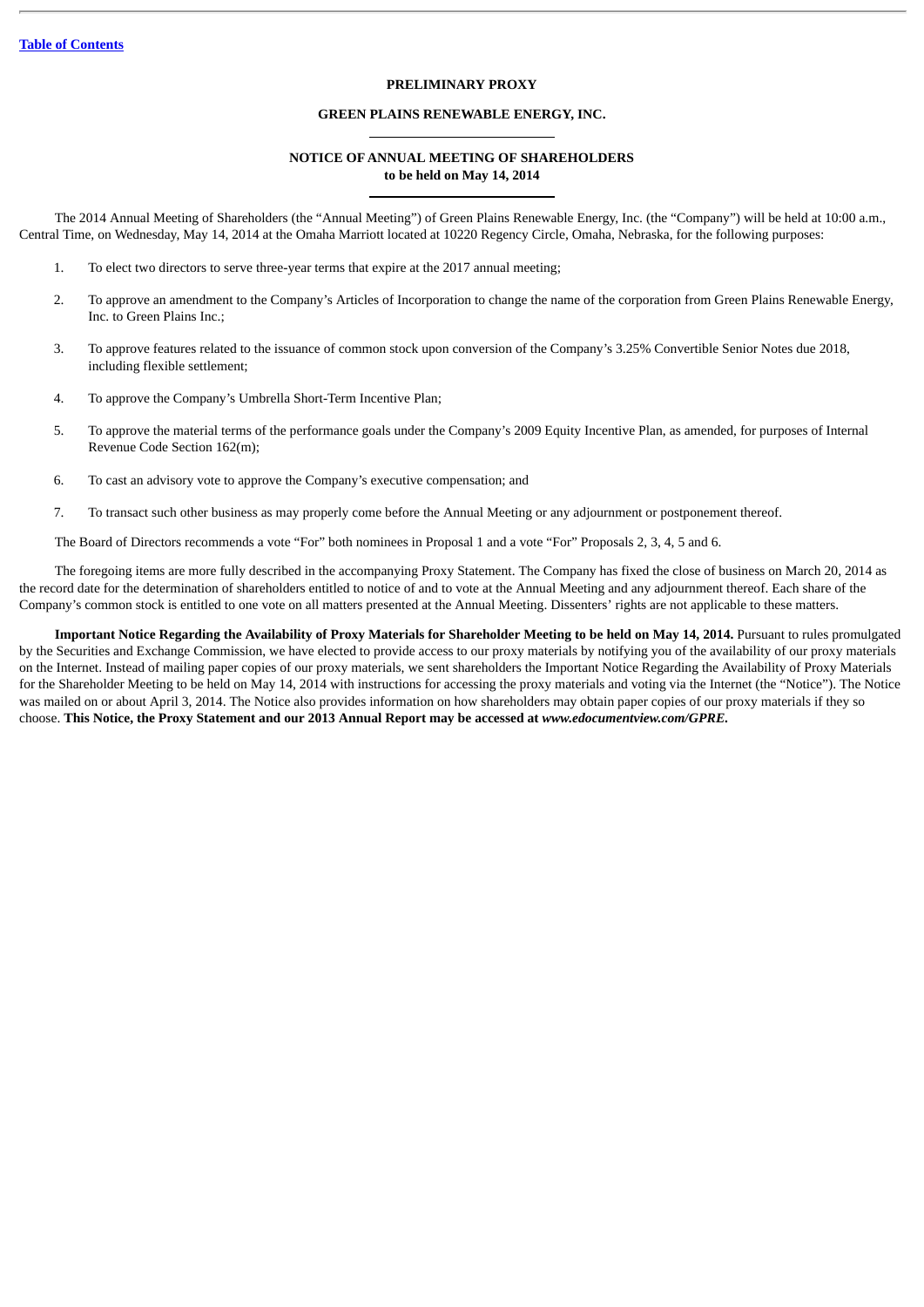**WHETHER OR NOT YOU EXPECT TO ATTEND THE ANNUAL MEETING, WE URGE YOU TO VOTE YOUR SHARES VIA THE TOLL-FREE TELEPHONE NUMBER OR OVER THE INTERNET, AS PROVIDED IN THE ENCLOSED MATERIALS. IF YOU REQUESTED A PROXY CARD BY MAIL, YOU MAY SIGN, DATE AND MAIL THE PROXY CARD IN THE ENVELOPE PROVIDED.**

By Order of the Board of Directors,

Michelle Arepea

Michelle S. Mapes *Corporate Secretary*

Omaha, Nebraska April 3, 2014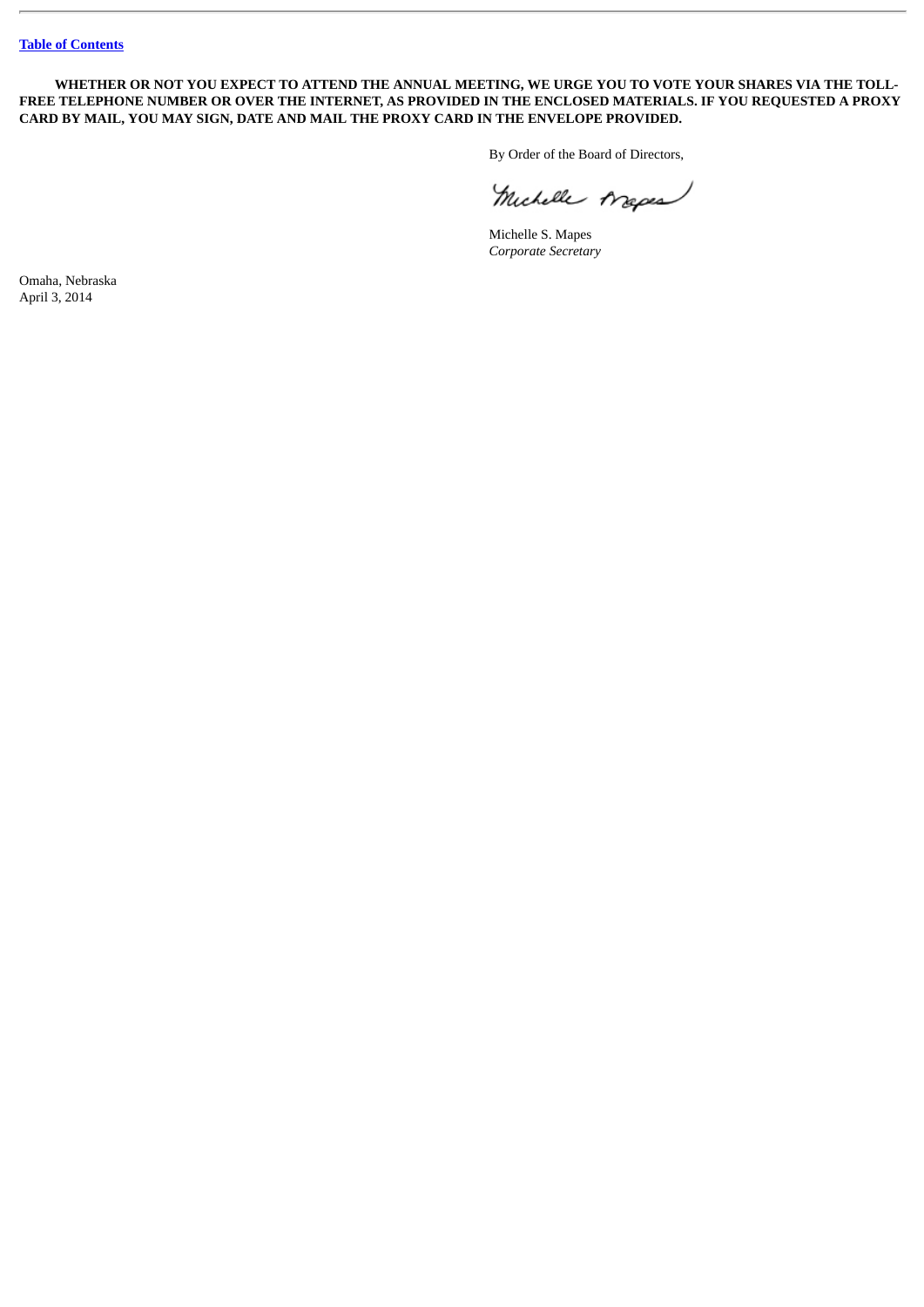# **GREEN PLAINS RENEWABLE ENERGY, INC.**

**PROXY STATEMENT**

**ANNUAL MEETING OF SHAREHOLDERS to be held on May 14, 2014**

<u> 1980 - Johann Barn, mars ann an t-A</u>

 $\overline{\phantom{a}}$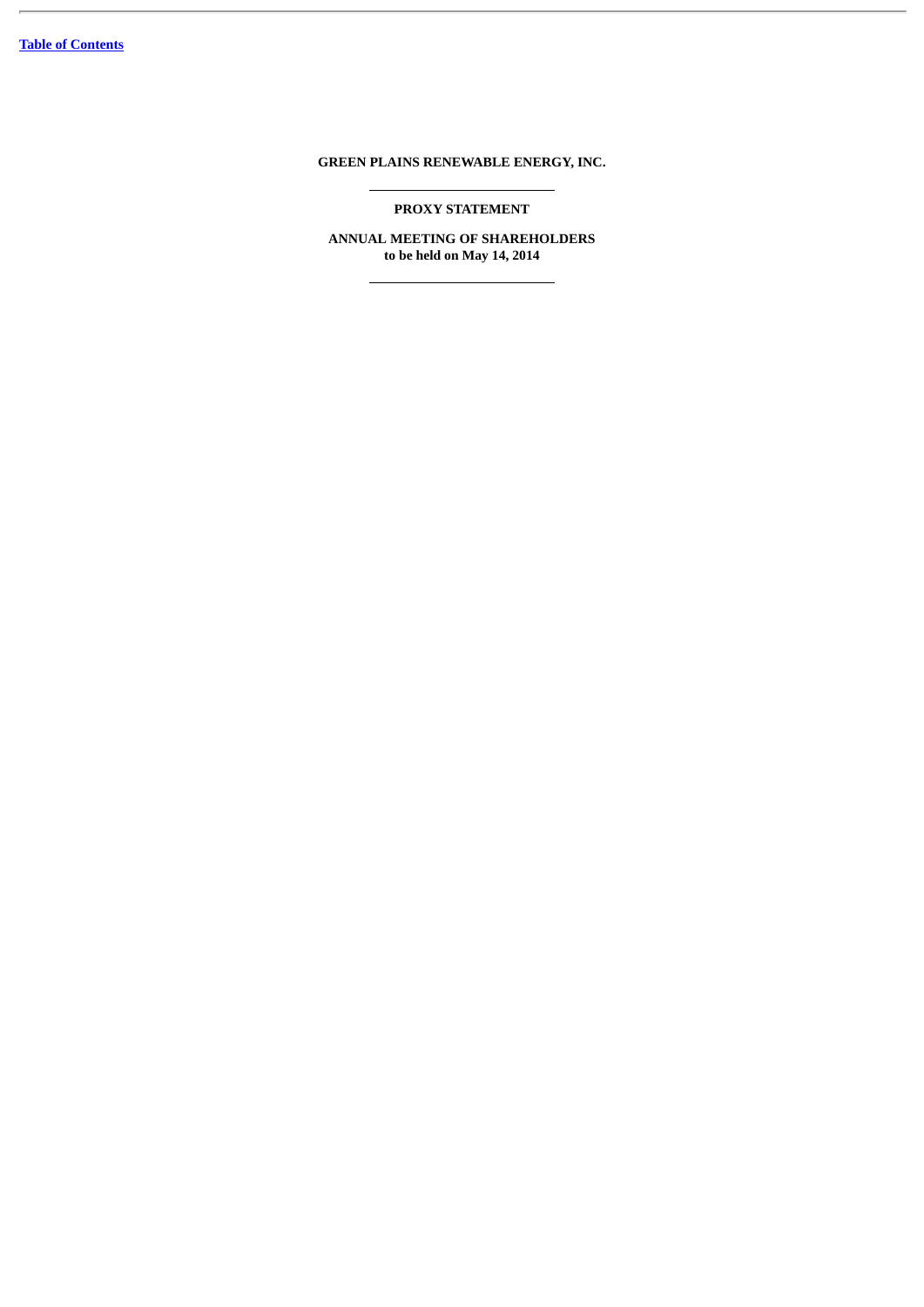J.

# **TABLE OF CONTENTS**

<span id="page-5-0"></span>

|                                                                                                  | Page           |
|--------------------------------------------------------------------------------------------------|----------------|
| <b>INFORMATION ABOUT THIS PROXY STATEMENT AND THE ANNUAL MEETING</b>                             |                |
| <b>Introduction</b>                                                                              | $\mathbf{1}$   |
| <b>Electronic Access to Proxy Materials</b>                                                      | $\mathbf{1}$   |
| <b>Record Date, Outstanding Shares and Quorum</b>                                                | $\mathbf{1}$   |
| <b>Proxy Voting and Revocability of Proxies</b>                                                  | $\mathbf 1$    |
| <b>Broker Non-Votes</b>                                                                          | $\overline{c}$ |
| <b>Expenses and Methods of Solicitation</b>                                                      | 3              |
| <b>Vote Required</b>                                                                             | 3              |
| INFORMATION ABOUT THE BOARD OF DIRECTORS AND CORPORATE GOVERNANCE                                | 3              |
| <b>Board of Directors</b>                                                                        | 3              |
| Director Independence                                                                            | 3              |
| <b>Board Meetings, Directors' Attendance and Shareholder Communications</b>                      | 3              |
| <b>Board Committees</b>                                                                          | $\overline{4}$ |
| <b>Board Diversity</b>                                                                           | 5              |
| <b>Director Qualifications</b>                                                                   | 5              |
| <b>Code of Ethics</b>                                                                            | 6              |
| <b>Role in Risk Oversight</b>                                                                    | 6              |
| <b>Board Leadership Structure</b>                                                                | 6              |
| <b>PROPOSAL 1 - ELECTION OF DIRECTORS</b>                                                        | 7              |
| <b>Election of Directors</b>                                                                     | $\overline{7}$ |
| Nominees for Election at the 2014 Annual Meeting                                                 | 7              |
| <b>Continuing Directors with Terms Expiring in 2015</b>                                          | 8              |
| <b>Continuing Directors with Terms Expiring in 2016</b>                                          | 9              |
| <b>DIRECTOR COMPENSATION</b>                                                                     | 9              |
| <b>EXECUTIVE OFFICERS</b>                                                                        | 10             |
| <b>EXECUTIVE COMPENSATION</b>                                                                    | 12             |
| <b>Compensation Discussion and Analysis</b>                                                      | 12             |
| <b>Compensation Committee Report</b>                                                             | 17             |
| <b>Summary Compensation Table</b>                                                                | 17             |
| <b>Grants of Plan-Based Awards</b>                                                               | 19             |
| <b>Outstanding Equity Awards at Year-End</b>                                                     | 20             |
| <b>Option Exercises and Stock Vested</b>                                                         | 20             |
| Potential Payments upon Termination or Change in Control                                         | 20             |
| <b>Compensation Committee Interlocks and Insider Participation</b>                               | 25             |
| <b>Compensation Risk Assessment</b>                                                              | 25             |
| <b>EQUITY COMPENSATION PLANS</b>                                                                 | 25             |
| PRINCIPAL SHAREHOLDERS                                                                           | 26             |
| <b>CERTAIN RELATIONSHIPS AND RELATED PARTY TRANSACTIONS</b>                                      | 27             |
| Policies and Procedures Regarding Related Party Transactions                                     | 27             |
| <b>Related Party Transactions</b>                                                                | 27             |
| PROPOSAL 2 - APPROVAL OF AN AMENDMENT TO THE GREEN PLAINS RENEWABLE ENERGY, INC. ARTICLES OF     |                |
| INCORPORATION TO CHANGE THE NAME OF THE CORPORATION                                              | 28             |
| <b>Text of Amendment</b>                                                                         | 28             |
| PROPOSAL 3 - APPROVAL OF FEATURES RELATED TO THE ISSUANCE OF COMMON STOCK UPON CONVERSION OF THE |                |
| <b>COMPANY'S 3.25% CONVERTIBLE SENIOR NOTES DUE 2018, INCLUDING FLEXIBLE SETTLEMENT</b>          | 29             |
| <b>Background</b>                                                                                | 29             |
| <b>Accounting Effect on Reported Financial Results</b>                                           | 30             |
| <b>Reason for Shareholder Approval</b>                                                           | 30             |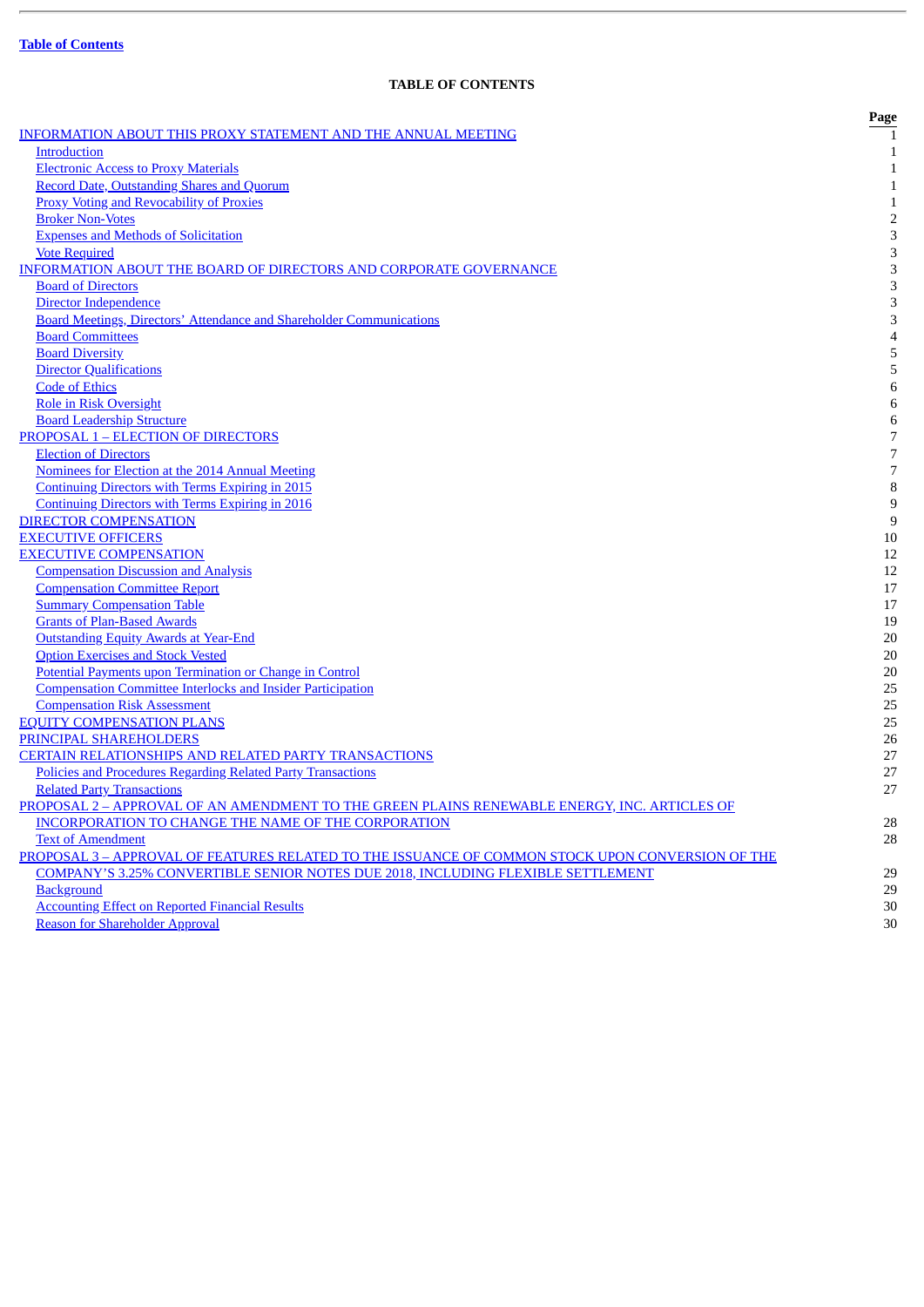J.

|                                                                                                      | Page  |
|------------------------------------------------------------------------------------------------------|-------|
| PROPOSAL 4 - APPROVAL OF THE COMPANY'S UMBRELLA SHORT-TERM INCENTIVE PLAN                            | 31    |
| PROPOSAL 5 - APPROVAL OF THE MATERIAL TERMS OF THE PERFORMANCE GOALS UNDER THE COMPANY'S 2009 EQUITY |       |
| <b>INCENTIVE PLAN, AS AMENDED, FOR PURPOSES OF INTERNAL REVENUE CODE SECTION 162(m)</b>              | 31    |
| Summary of the 2009 Equity Incentive Plan                                                            | 32    |
| <b>PROPOSAL 6 - ADVISORY VOTE TO APPROVE EXECUTIVE COMPENSATION</b>                                  | 37    |
| <b>INDEPENDENT PUBLIC ACCOUNTANTS</b>                                                                | 38    |
| <b>Fees</b>                                                                                          | 38    |
| Pre-Approval of Audit and Non-Audit Services                                                         | 38    |
| <b>Availability of Accountants</b>                                                                   | 38    |
| <b>AUDIT COMMITTEE REPORT</b>                                                                        | 39    |
| <b>SECTION 16(a) BENEFICIAL OWNERSHIP REPORTING COMPLIANCE</b>                                       | 39    |
| <b>OTHER MATTERS</b>                                                                                 | 40    |
| <b>Annual Report</b>                                                                                 | 40    |
| <b>Shareholder Proposals</b>                                                                         | 40    |
| <b>Discretionary Authority</b>                                                                       | 41    |
| APPENDIX A - UMBRELLA SHORT-TERM INCENTIVE PLAN                                                      | $A-1$ |
| APPENDIX B - 2009 EQUITY INCENTIVE PLAN, AS AMENDED                                                  | $B-1$ |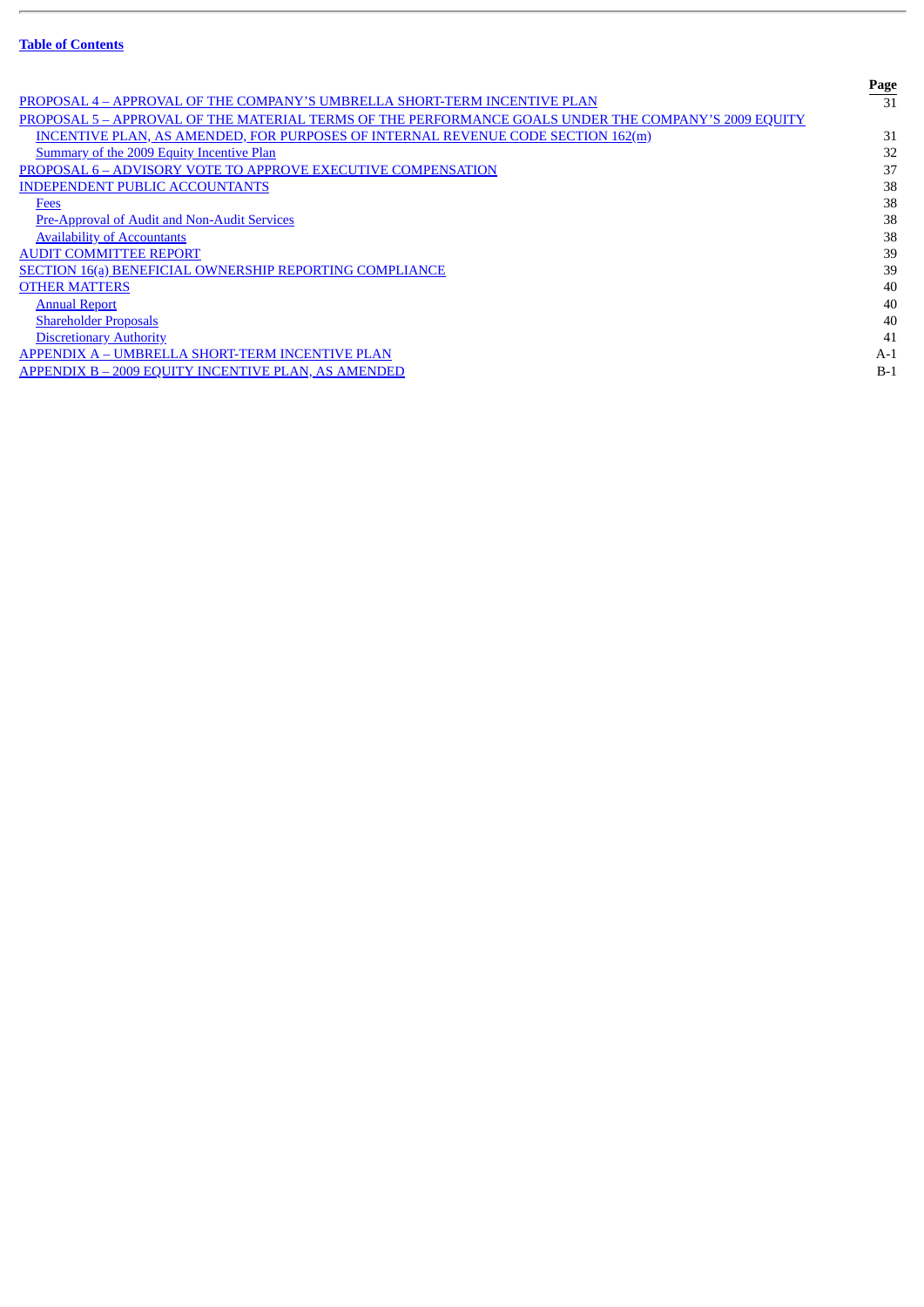## **INFORMATION ABOUT THIS PROXY STATEMENT AND THE ANNUAL MEETING**

# <span id="page-7-1"></span><span id="page-7-0"></span>**Introduction**

This Proxy Statement is being furnished to holders of Green Plains Renewable Energy, Inc. (the "Company") common stock, \$0.001 par value per share (the "Common Stock"), in connection with the solicitation by and on behalf of the Board of Directors (the "Board") of the Company of proxies to be used at the 2014 Annual Meeting of Shareholders of the Company (the "Annual Meeting") to be held at 10:00 a.m., Central Time, on Wednesday, May 14, 2014 at the Omaha Marriott located at 10220 Regency Circle, Omaha, Nebraska, and any adjournment or postponement thereof. The purpose of the Annual Meeting is to elect two directors; to approve an amendment to the Company's Articles of Incorporation to change the name of the corporation to Green Plains Inc.; to approve features related to the issuance of Common Stock upon conversion of the Company's 3.25% Convertible Senior Notes due 2018, including flexible settlement; to approve the Company's Umbrella Short-Term Incentive Plan (the "Umbrella Plan"); to approve the material terms of the performance goals under the Company's 2009 Equity Incentive Plan, as amended (the "Plan"); to cast an advisory vote to approve the Company's executive compensation; and transact such other business as may properly come before the meeting. This Proxy Statement, the Notice of Annual Meeting of Shareholders, the accompanying Proxy Card and our 2013 Annual Report are first being made available to shareholders entitled to vote at the Annual Meeting on or about April 3, 2014.

#### <span id="page-7-2"></span>**Electronic Access to Proxy Materials**

Pursuant to rules adopted by the Securities and Exchange Commission ("SEC"), the Company is making this Proxy Statement and its 2013 Annual Report available to shareholders electronically via the Internet. On or before April 3, 2014, we mailed to our shareholders of record the "Important Notice Regarding the Availability of Proxy Materials for the Shareholder Meeting to be held on May 14, 2014" (the "Notice"). All shareholders will be able to access this Proxy Statement and our 2013 Annual Report on the website referred to in the Notice or request to receive printed copies of the proxy materials. Instructions on how to access the proxy materials on the Internet or to request a printed copy may be found in the Notice.

The Notice will provide you with instructions on how to view our proxy materials for the Annual Meeting on the Internet. The website on which you will be able to view our proxy materials will also allow you to choose to receive future proxy materials electronically by email, which will save us the cost of printing and mailing documents to you. If you choose to receive future proxy statements by email, you will receive an email next year with instructions containing a link to the proxy voting site. Your election to receive proxy materials by email will remain in effect until you terminate it.

#### <span id="page-7-3"></span>**Record Date, Outstanding Shares and Quorum**

The Company has fixed the close of business on March 20, 2014 as the record date for the determination of shareholders entitled to notice of and to vote at the Annual Meeting and any adjournment or postponement thereof (the "Record Date"). There were 37,408,024 shares of Common Stock outstanding at the close of business on the Record Date. Holders of record of the Company's Common Stock on the Record Date are entitled to cast one vote per share, exercisable in person or by properly executed proxy, with respect to each matter to be considered by them at the Annual Meeting.

The presence, in person or by properly executed proxy, at the Annual Meeting of the holders of a majority of the outstanding shares of Common Stock entitled to vote shall constitute a quorum. Proxies that are marked to "withhold authority" with respect to the election of directors and proxies for which no instructions are given will be counted for purposes of determining the presence of a quorum.

#### <span id="page-7-4"></span>**Proxy Voting and Revocability of Proxies**

Common Stock, represented by the proxies received pursuant to this solicitation and not timely revoked, will be voted at the Annual Meeting in accordance with the instructions indicated in properly submitted proxies.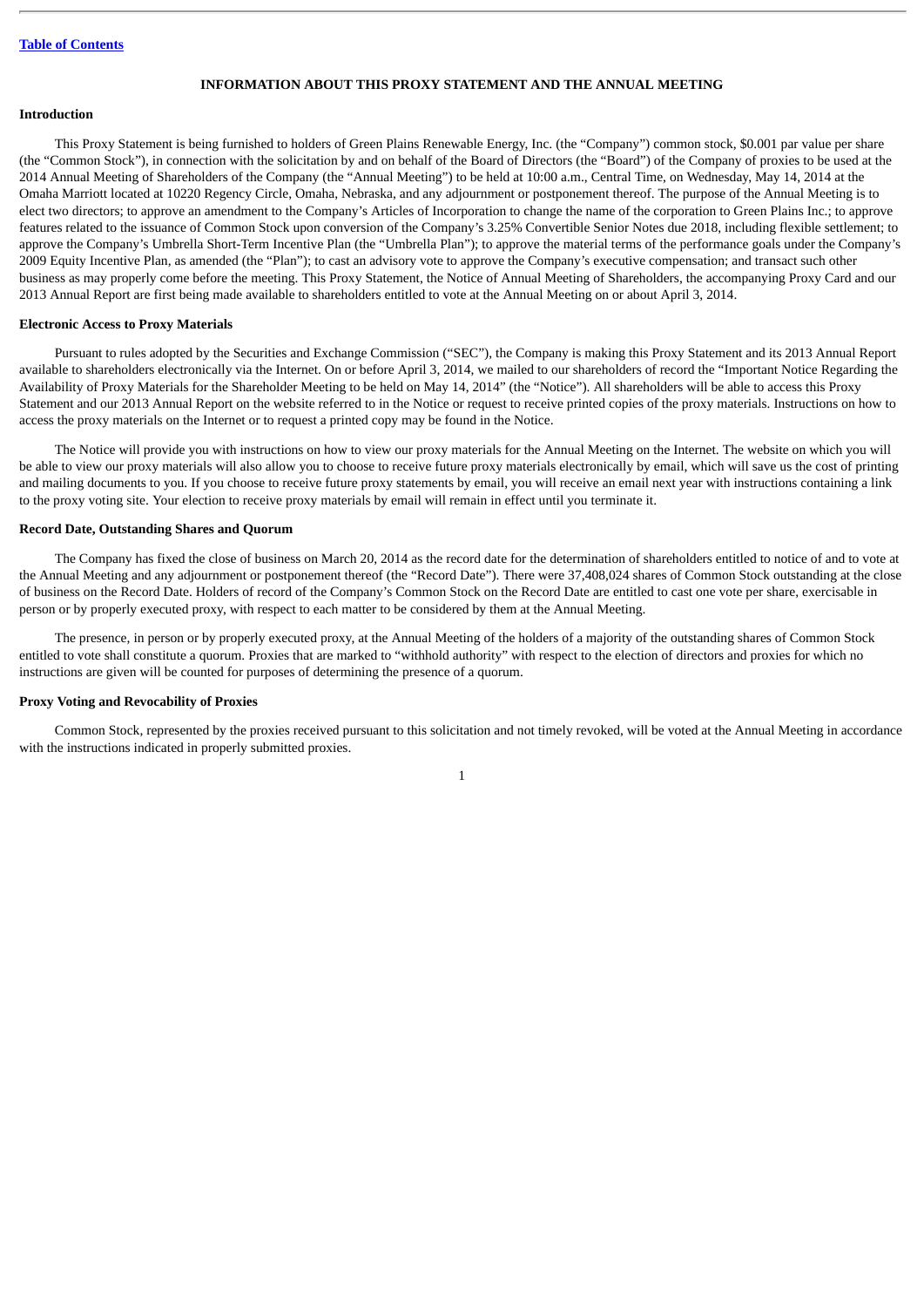If no instructions are indicated, such shares will be voted as recommended by the Board. If any other matters are properly presented to the Annual Meeting for action, the person(s) named in the enclosed form(s) of proxy and acting thereunder will have discretion to vote on such matters in accordance with their best judgment. Broker non-votes and abstentions are not treated as votes cast for purposes of any of the matters to be voted on at the meeting.

A holder of Common Stock who has given a proxy may revoke it prior to its exercise by providing written notice of revocation or a later-dated proxy to the Secretary of the Company at any time before the closing of the polls at the meeting, or by voting in person at the meeting. Any written notice revoking a proxy should be sent to: Green Plains Renewable Energy, Inc., Attention: Michelle S. Mapes, Corporate Secretary, 450 Regency Parkway, Suite 400, Omaha, Nebraska 68114. Attendance in person at the Annual Meeting does not itself revoke a proxy; however, any shareholder who attends the Annual Meeting may revoke a previously-submitted proxy by voting in person.

Computershare Trust Company, N.A. is the transfer agent and registrar for our Common Stock. If your shares are registered directly in your name with the Company's transfer agent, with respect to those shares, you are considered the "shareholder of record" or a "registered shareholder" and these materials were sent to you directly by the Company. If you are a shareholder of record, you may vote in person at the Annual Meeting.

If your shares are held in a stock brokerage account or by a bank or other nominee, you are considered the "beneficial owner" of shares held in street name, and that organization should have forwarded these materials to you. As the beneficial owner, you have the right to direct your broker, bank or nominee holding your shares how to vote and are also invited to attend the Annual Meeting. Please refer to the information forwarded by your broker or bank for instructions on how to direct their vote. However, since you are not a shareholder of record, you may not vote these shares in person at the Annual Meeting unless you bring with you a legal proxy from the shareholder of record.

If you are a registered shareholder, there are four ways to vote:

- By going to the Internet website indicated on the Proxy Card or voting instruction card and following the instructions provided (you will need the control number that is included in the Notice of Internet Availability of Proxy Materials);
- By calling the toll-free telephone number indicated on the Proxy Card or voting instruction card (you will need the control number that is included in the Notice of Internet Availability of Proxy Materials);
- By signing, dating and returning the Proxy Card if you request to receive your proxy materials by mail; or
- By written ballot in person at the Annual Meeting.

Your shares will be voted as you indicate. If you do not indicate your voting preferences, the appointed proxies will vote your shares "For" both nominees in Proposal 1 and "For" Proposals 2, 3, 4, 5 and 6.

### <span id="page-8-0"></span>**Broker Non-Votes**

Broker non-votes occur when nominees, such as brokers and banks holding shares on behalf of the beneficial owners, are prohibited from exercising discretionary voting authority for beneficial owners who have not provided voting instructions at least ten days before the Annual Meeting date. If no instructions are given within that time frame, the nominees may vote those shares on matters deemed "routine" by the New York Stock Exchange. On non-routine matters, nominees cannot vote without instructions from the beneficial owner, resulting in so-called "broker non-votes." Broker non-votes are not counted for the purposes of determining the number of shares present in person or represented by proxy on any voting matter. All proposals are considered non-routine.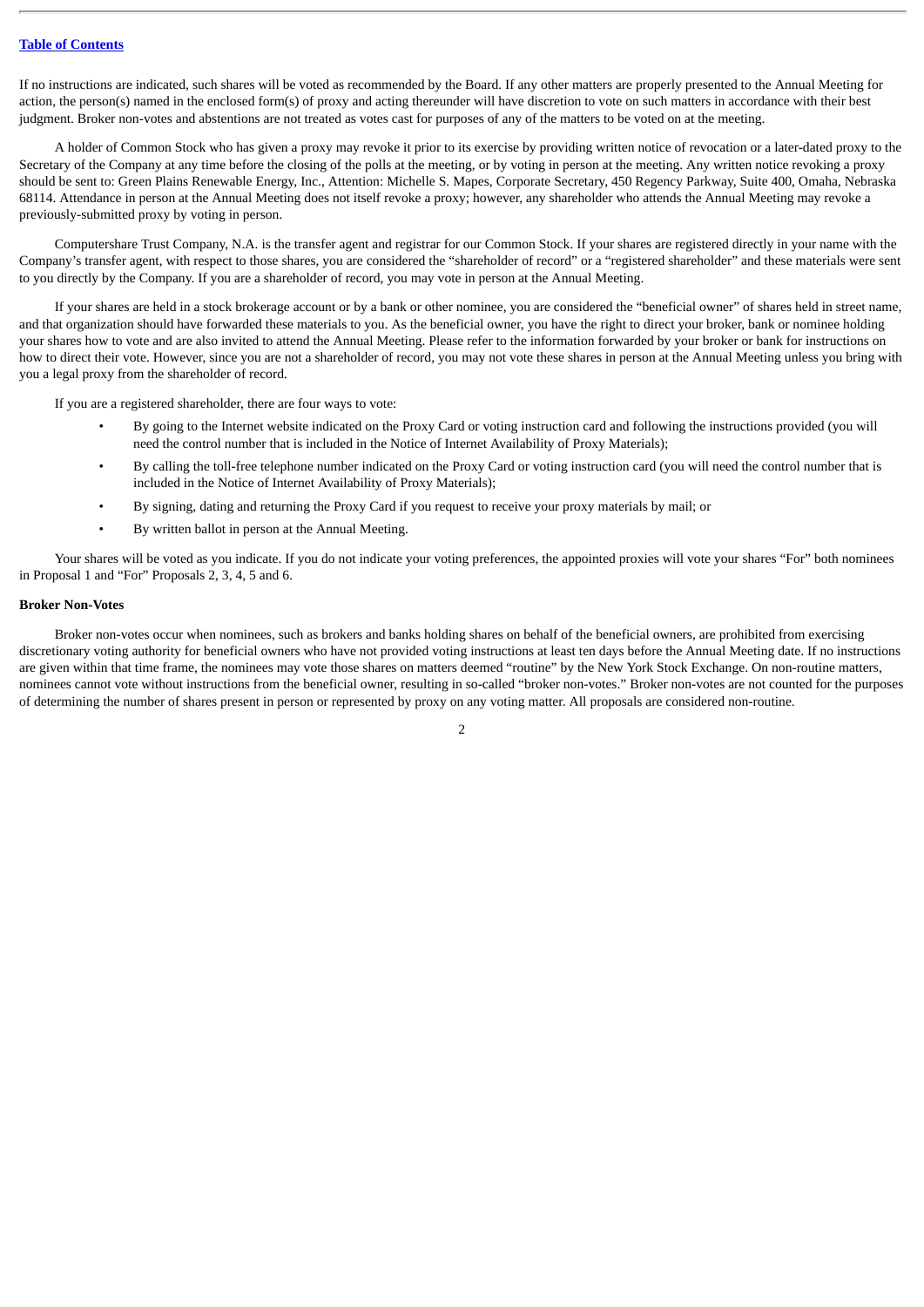#### <span id="page-9-0"></span>**Expenses and Methods of Solicitation**

The Company will bear the expense of soliciting proxies. In addition to the use of the mail and Internet, proxies may be solicited personally, or by telephone or other means of communications, by directors, officers and employees of the Company and its subsidiaries who will not receive additional compensation therefor. The Company will reimburse banks, brokerage firms and nominees for their reasonable expenses in forwarding proxy solicitation materials to beneficial owners of shares held of record by such banks, brokerage firms and nominees.

#### <span id="page-9-1"></span>**Vote Required**

The affirmative vote of a plurality of the votes cast at the Annual Meeting by the holders of the Common Stock, assuming a quorum is present, is required to elect each director. The two persons receiving the greatest number of votes at the Annual Meeting shall be elected as directors. Since only affirmative votes count for this purpose, broker non-votes or votes withheld will not affect the outcome of the voting on Proposal 1. The affirmative vote of a majority of the votes cast at the Annual Meeting by the holders of the Common Stock, assuming a quorum is present, is required to approve Proposals 2, 3, 4, 5 and 6. Since only votes cast count for this purpose, broker non-votes and abstentions will not affect the outcome of the voting on Proposals 2, 3, 4, 5 or 6.

# **INFORMATION ABOUT THE BOARD OF DIRECTORS AND CORPORATE GOVERNANCE**

# <span id="page-9-3"></span><span id="page-9-2"></span>**Board of Directors**

Pursuant to a shareholders' agreement entered into in connection with the October 2008 merger with VBV LLC and its subsidiaries (the "Shareholders' Agreement"), as long as Wilon Holdings, S.A. ("Wilon") owns at least 2.5% of the Company's outstanding Common Stock, it will have the right to designate one individual, currently Alain Treuer, to be nominated for election as a director. Except for the Wilon nominee, the directors will be nominated for election by the Board of Directors or the shareholders in accordance with the Company's bylaws and Nominating and Governance Committee procedures, as outlined below.

The Board consisted of ten members, divided into three groups, until the resignation of a director in March 2012 whose term would have expired at the 2014 Annual Meeting and the unexpected death of Gary Parker in February 2014 whose term would have expired at the 2016 annual meeting. The Board intends to fill these vacancies as soon as it identifies qualified candidates willing to serve in this capacity. One group of directors is elected at each annual meeting of shareholders for a three-year term. Each year a different group of directors is elected on a rotating basis. Jim Anderson and Wayne Hoovestol are up for reelection at the 2014 Annual Meeting (to serve until the 2017 annual meeting or until their respective successors shall be elected and qualified). The terms of Jim Barry, Todd Becker, Brian Peterson and Alain Treuer (the Wilon nominee) expire at the 2015 annual meeting. The terms of James Crowley and Gordon Glade expire at the 2016 annual meeting.

## <span id="page-9-4"></span>**Director Independence**

A director is independent if, in the opinion of the Board, he or she has no relationship which would interfere with the exercise of independent judgment in carrying out the responsibilities of a director and otherwise satisfies the independence requirements of applicable Nasdaq Stock Market ("NASDAQ") rules. The Board has reviewed the independence of its current directors and nominees and found that, except for Mr. Becker due to his current position with the Company, each of them is independent.

## <span id="page-9-5"></span>**Board Meetings, Directors' Attendance and Shareholder Communications**

The Board held four meetings during 2013. Meetings were conducted via teleconference or in person. No incumbent director attended fewer than seventyfive percent (75%) of the aggregate of Board meetings and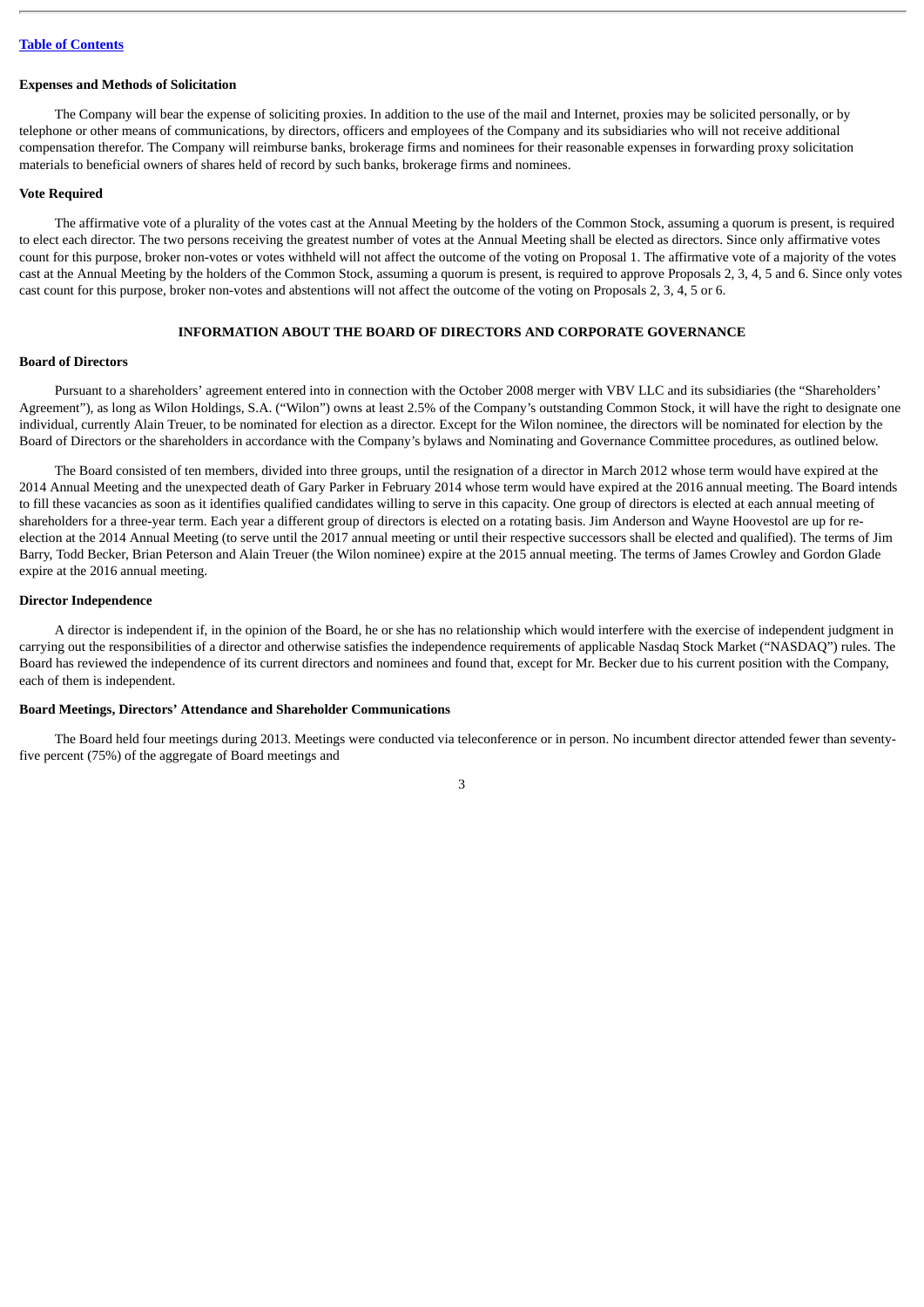committee meetings held on which an incumbent director served during this period. The Company's policy is to encourage, but not require, Board members to attend annual shareholder meetings. All Board members attended the 2013 annual meeting.

Shareholders who would like to send written communications to the Board may do so by submitting such communications to: Green Plains Renewable Energy, Inc., Attention: Michelle S. Mapes, Corporate Secretary, 450 Regency Parkway, Suite 400, Omaha, Nebraska 68114. The Board suggests, but does not require, that such submissions include the name and contact information of the shareholder making the submission and a description of the matter that is the subject of the communication. Ms. Mapes will then furnish such information to the Board or appropriate committee of the Board for review.

#### <span id="page-10-0"></span>**Board Committees**

The Board has standing Audit, Compensation, and Nominating and Governance Committees.

#### *Audit Committee*

The Audit Committee, which was established in accordance with section 3(a)(58)(A) of the Securities Exchange Act of 1934 (the "Exchange Act"), is comprised of four directors, all of whom meet the independence standards of NASDAQ and the SEC. Audit Committee members are Jim Anderson, James Crowley, Gordon Glade and Brian Peterson, with Mr. Crowley serving as Chairman. Mr. Crowley has been determined to be an audit committee financial expert as defined in Rule 407(d)(5) of Regulation S-K. During 2013, the Audit Committee held seven meetings via teleconference or in person. The Audit Committee Charter, which is reviewed, revised and updated on an annual basis, is posted on the Company's website at *www.gpreinc.com*.

The function of the Audit Committee, as detailed in its charter, is to provide assistance to the Board in fulfilling its responsibility to the shareholders, potential shareholders, and investment community relating to corporate accounting, reporting practices, and the quality and integrity of the financial reports of the Company. In so doing, it is the responsibility of the Audit Committee to maintain free and open means of communication between the directors, the independent auditors and Company management.

#### *Compensation Committee*

The Compensation Committee is comprised of three directors, all of whom meet the independence standards of NASDAQ. Compensation Committee members are Jim Anderson, Jim Barry and Alain Treuer, with Mr. Treuer serving as Chairman. During 2013, the Compensation Committee met six times via teleconference or in person. The Compensation Committee Charter is posted on the Company's website at *www.gpreinc.com*.

The Compensation Committee establishes the Company's general compensation policy and, except as prohibited by law, may take any and all actions that the Board could take relating to compensation of directors, executive officers, employees and other parties. The Compensation Committee's role is to (i) evaluate the performance of the Company's executive officers, (ii) set compensation for directors and executive officers, (iii) make recommendations to the Board on adoption of compensation plans, and (iv) administer Company compensation plans. When evaluating potential compensation adjustments, the Compensation Committee solicits and considers input provided by the Chief Executive Officer relating to the individual performance and contribution to the Company's overall performance by executive officers and other key employees.

Pursuant to its charter, the Compensation Committee is empowered to hire outside advisors as it deems appropriate to assist it in the performance of its duties. The Compensation Committee has sole authority to retain or terminate any compensation consultants or advisors and to approve their fees. For additional information on the Compensation Committee's role, its use of outside advisors and their roles, as well as the Committee's processes and procedures for the consideration and determination of executive compensation, see "Executive Compensation – Compensation Discussion and Analysis."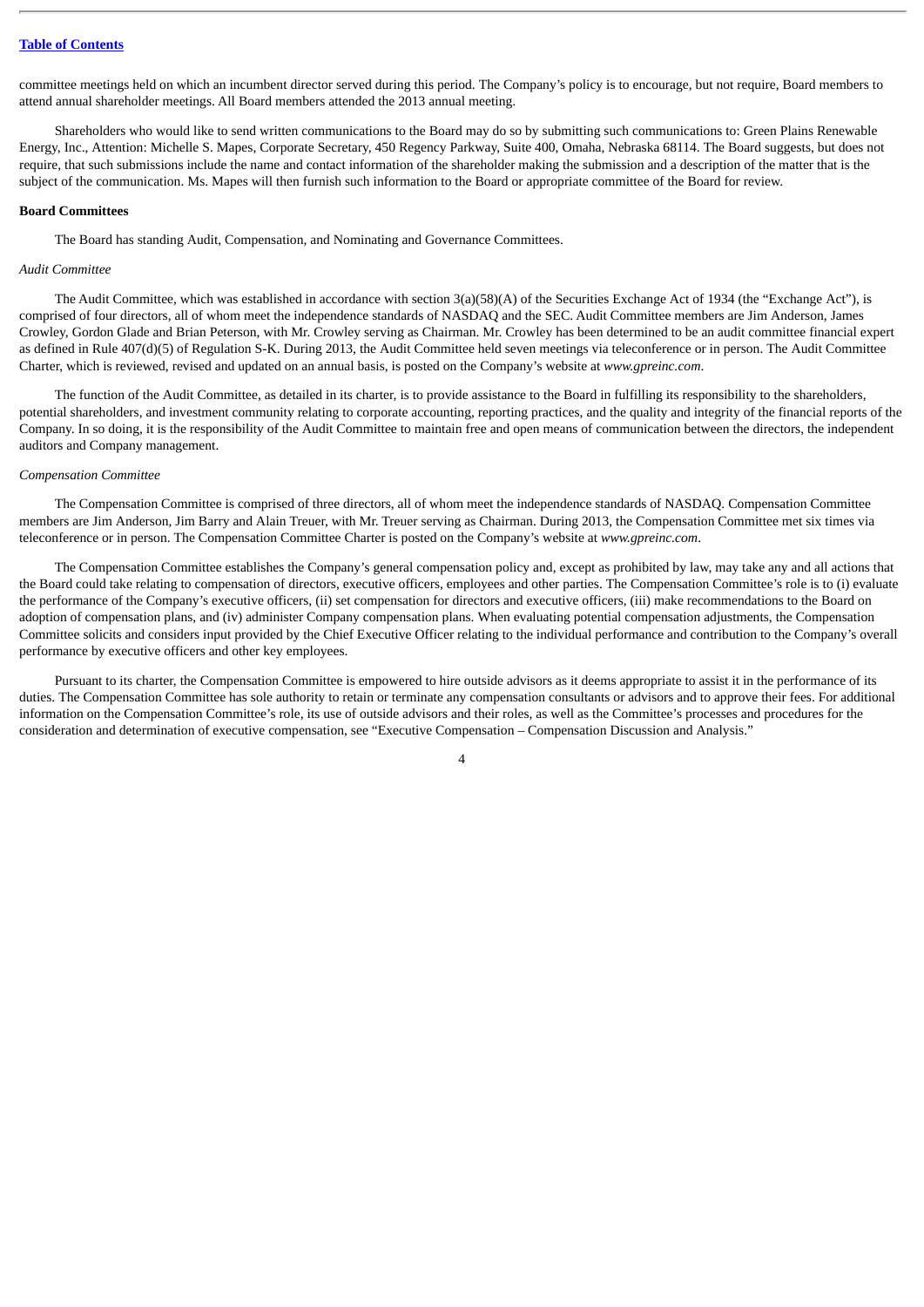#### *Nominating and Governance Committee*

The Nominating and Governance Committee is comprised of three directors, all of whom meet the independence standards of NASDAQ. Nominating and Governance Committee members are Jim Barry, Gordon Glade and Wayne Hoovestol with Mr. Barry serving as Chairman. Gary Parker had served as a member of the Nominating and Governance Committee until his death in February 2014. Mr. Hoovestol was appointed to the committee in February 2014. During 2013, the Nominating and Governance Committee met two times. The Nominating and Governance Committee Charter is posted on the Company's website at *www.gpreinc.com*.

The function of the Nominating and Governance Committee, as detailed in its charter, is to recommend to the Board the slate of director nominees for election to the Board and to identify and recommend candidates to fill vacancies occurring between annual shareholder meetings. The Nominating and Governance Committee has established certain broad qualifications in order to consider a proposed candidate for election to the Board. The Nominating and Governance Committee will also consider such other factors as it deems appropriate to assist in developing a Board and committees that are diverse in nature and comprised of experienced and seasoned advisors. These factors include judgment, skill, diversity (including factors such as race, gender or experience), integrity, experience with businesses and other organizations of comparable size, the interplay of the candidate's experience with the experience of other Board members, and the extent to which the candidate would be a desirable addition to the Board and any committees of the Board.

#### <span id="page-11-0"></span>**Board Diversity**

In considering whether to recommend any candidate for inclusion in the Board's slate of recommended director nominees, including candidates recommended by shareholders, the Nominating and Governance Committee considers criteria that include the candidate's integrity, business acumen, age, experience, commitment, diligence, conflicts of interest and ability to act in the interests of all shareholders. Moreover, the Nominating and Governance Committee considers the value of diversity of experience on the Board, taking into account the current Board membership, in the director identification and nomination process. The Nominating and Governance Committee seeks nominees with a broad diversity of experience, professions, skills, geographic representation and backgrounds. The Nominating and Governance Committee does not assign specific weights to particular criteria and no particular criterion is necessarily applicable to all prospective nominees. The Company believes that the backgrounds and qualifications of the directors, considered as a group, should provide a significant composite mix of experience, knowledge and abilities that will allow the Board to fulfill its responsibilities.

#### <span id="page-11-1"></span>**Director Qualifications**

Presented below are biographies of each director nominee and continuing director containing information regarding the person's service as a director, business experience, director positions held currently or at any time during the last five years, information regarding involvement in certain legal or administrative proceedings, if applicable, and the experiences, qualifications, attributes or skills that caused the Nominating and Governance Committee and the Board to determine that the person should serve as a director for the Company.

It is the policy of the Nominating and Governance Committee to consider candidates recommended by security holders, directors, executive officers and other sources, including, but not limited to, third-party search firms. Security holders of the Company may submit recommendations for candidates for the Board. All recommendations shall be submitted in writing to: Green Plains Renewable Energy, Inc., Attention: Michelle S. Mapes, Corporate Secretary, 450 Regency Parkway, Suite 400, Omaha, Nebraska 68114. Such submissions should include the name, contact information, a brief description of the candidate's business experience and such other information as the person submitting the recommendation believes is relevant to the evaluation of the candidate. The Nominating and Governance Committee will review all such recommendations. For candidates to be considered for election at the next annual shareholder meeting, the recommendation must be made in accordance with and within the time frame set forth in the Company's bylaws and described below under "Shareholder Proposals."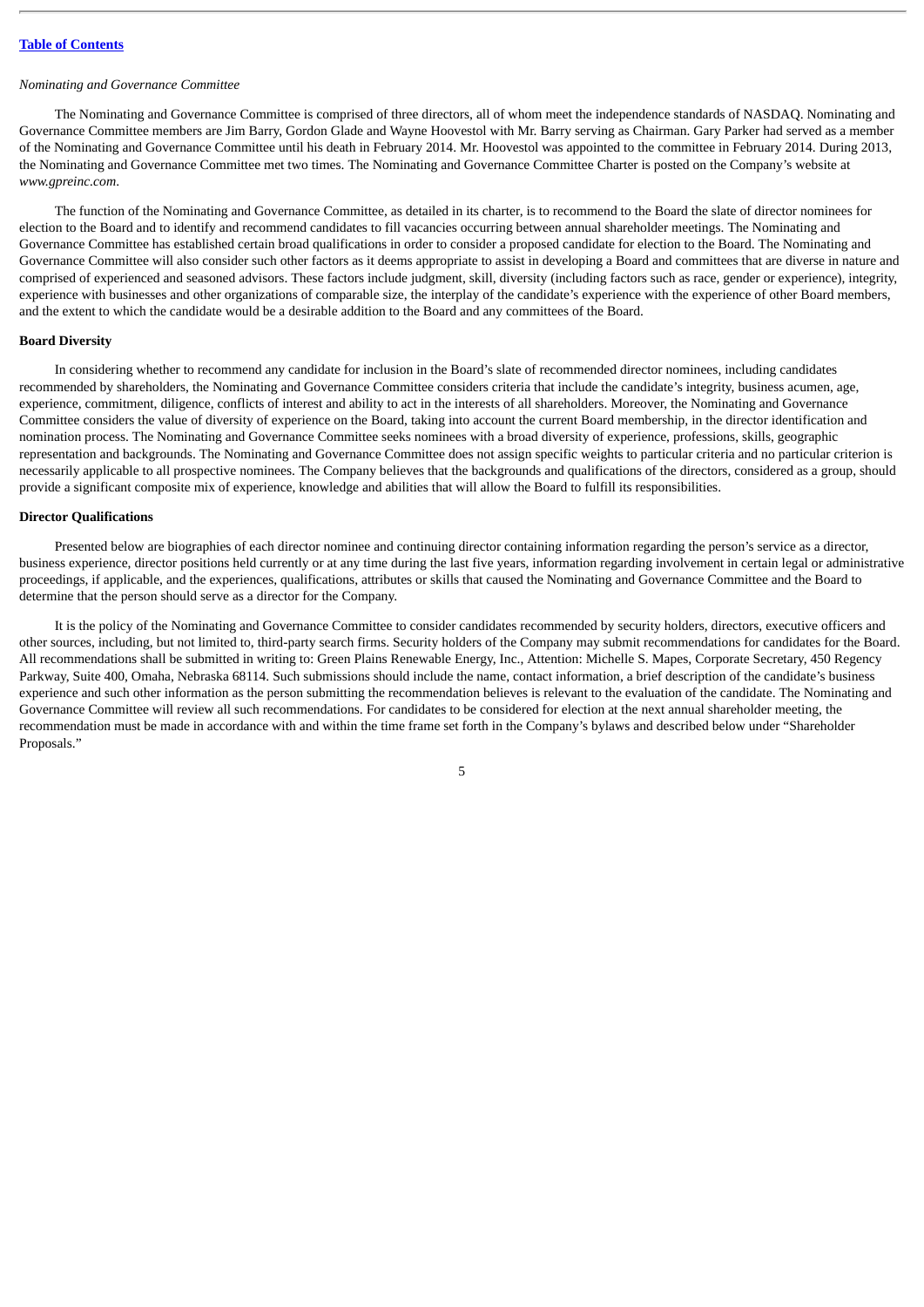The Nominating and Governance Committee will evaluate whether an incumbent director should be nominated for re-election to the Board or any committee of the Board upon expiration of such director's term using the same factors as described above for other Board candidates. The Nominating and Governance Committee will also take into account the incumbent director's performance as a Board member. Failure of any incumbent director to attend at least seventy-five percent (75%) of the Board meetings held in any year of service as a Board member will be viewed negatively by the Nominating and Governance Committee in evaluating the performance of such director. The Nominating and Governance Committee recommended that both of the incumbent directors whose terms of office expire at the 2014 Annual Meeting be included on the ballot for re-election as directors for a three-year term expiring at the 2017 annual meeting. This recommendation was based on a review and evaluation of meeting attendance, knowledge of the industries in which the Company operates and overall contributions to the Board. Additionally, see "Board of Directors" above regarding the designation of a nominee by Wilon.

#### <span id="page-12-0"></span>**Code of Ethics**

The Board has adopted a Code of Ethics that applies to its Chief Executive Officer and all senior financial officers, including the Chief Financial Officer, principal accounting officer, other senior financial officers and persons performing similar functions. The full text of the Code of Ethics is published on the Company's website in the "Investors – Corporate Governance" section. We intend to disclose future amendments to, or waivers from, certain provisions of the Code of Ethics on the Company's website within five business days following the adoption of such amendment or waiver.

#### <span id="page-12-1"></span>**Role in Risk Oversight**

The Board's role in the Company's risk oversight process includes receiving regular reports from members of senior management on areas of material risk to the Company, including operational, financial, legal and regulatory, and strategic and reputational risks. The full Board (or the appropriate committee in the case of risks that are under the purview of a particular committee) receives these reports from the appropriate "risk owner" within the organization to enable it to understand the Company's risk identification, risk management and risk mitigation strategies. Additionally, the Board has approved and periodically reviews the Company's risk management policy, which specifically sets parameters of risk with respect to commodity and hedging positions. When a committee receives a report, the chairman of the relevant committee reports the discussion to the full Board during the committee reports portion of the next Board meeting. This enables the Board and its committees to coordinate the risk oversight role, particularly with respect to risk interrelationships. The risk oversight structure has no effect on the Board's leadership structure.

#### <span id="page-12-2"></span>**Board Leadership Structure**

The Board does not have a policy on whether the same person should serve as both the chief executive officer and chairman of the board or, if the roles are separate, whether the chairman should be selected from the non-employee directors or should be an employee. The Board believes that it should have the flexibility to make these determinations at any given point in time in the way that it believes best provides appropriate leadership for the Company at that time. Over the last several years, the Company has had each of the following leadership structures, reflecting its circumstances at the time: separate non-employee Chairman and Chief Executive Officer (January 2009 to February 2009 and November 2009 to present); separate Chairman and Chief Executive Officer, with the Chairman being a member of the Company's management (March 2009 to November 2009); combined Chairman and Chief Executive Officer (October 2008 to December 2008); and separate non-employee Chairman and Chief Executive Officer (prior to October 2008). The Board believes that its current leadership structure, with Mr. Hoovestol, a non-employee serving as the Board Chairman, and Mr. Becker serving as the Chief Executive Officer, is appropriate given the experience of each individual. Mr. Becker is currently deemed not to be independent. The independent, non-executive members of the Board meet regularly in executive session. The Board, with guidance from the Nominating and Governance Committee, will periodically continue to review its leadership structure.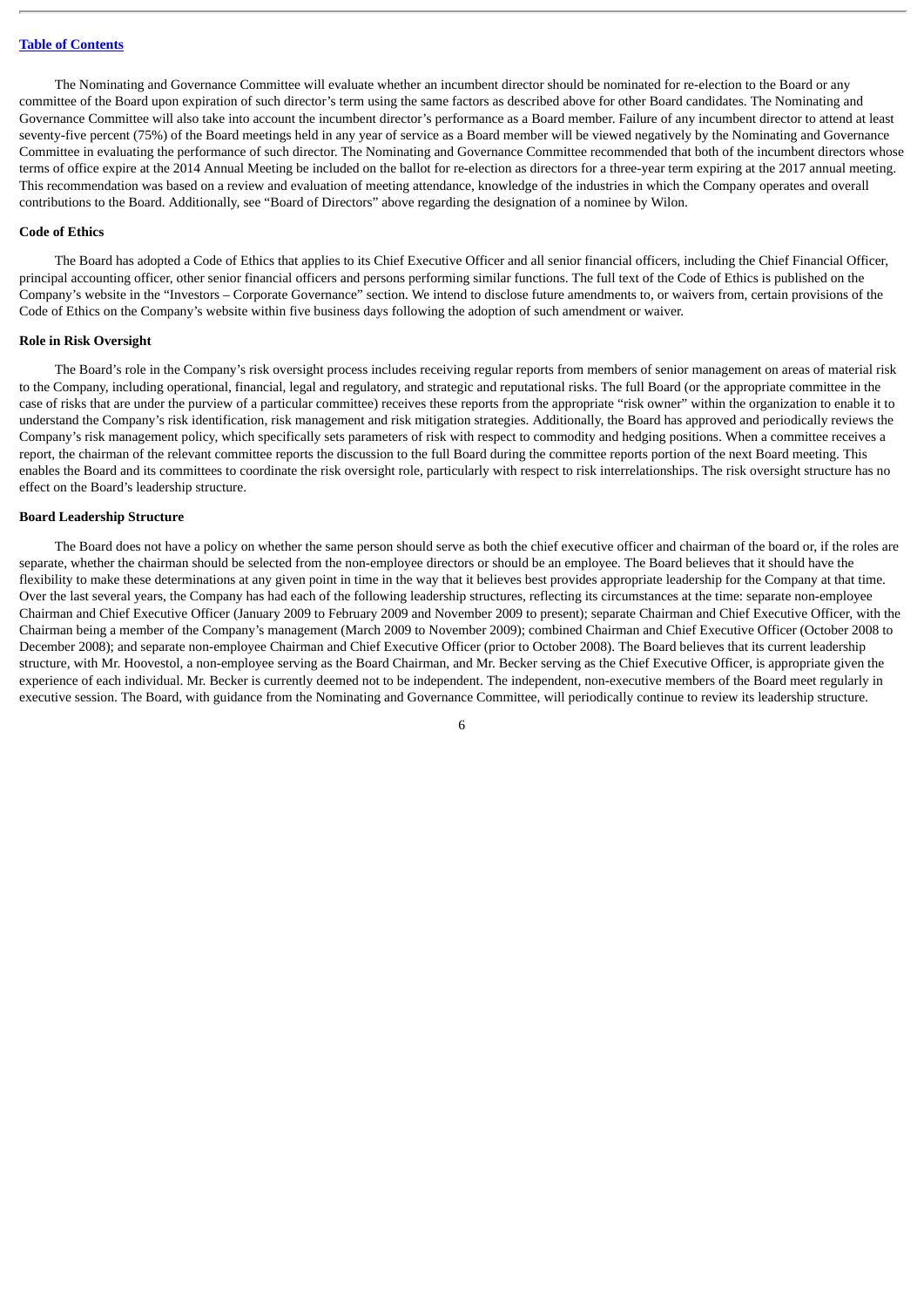#### **PROPOSAL 1**

# **ELECTION OF DIRECTORS**

## <span id="page-13-1"></span><span id="page-13-0"></span>**Election of Directors**

The Board is divided into three classes, with the members of each class serving three-year terms of office. This results in one class standing for election at each annual meeting of shareholders. The Nominating and Governance Committee recommended and the Board nominated for re-election Jim Anderson and Wayne Hoovestol, each to serve a term that expires at the 2017 annual meeting. There are currently two vacancies on the Board, one each among the group of directors with terms that expire at the 2014 and 2016 annual meetings. The Board intends to fill these vacancies as soon as it identifies qualified candidates willing to serve in this capacity.

Your Proxy Card will be used to vote for the election of the nominees unless you withhold the authority to do so when you submit your proxy. If no instructions are given, your shares will be voted for the two nominees. As explained above, the Company's directors are elected by the affirmative vote of the plurality of the shares present and entitled to vote. The two persons receiving the greatest number of votes at the Annual Meeting shall be elected as directors.

# **THE BOARD OF DIRECTORS RECOMMENDS A VOTE "FOR" BOTH NOMINEES NAMED AS PART OF PROPOSAL 1.**

The following paragraphs set forth information about the nominees and the Company's continuing directors. All director biography information is as of April 3, 2014.

## <span id="page-13-2"></span>**Nominees for Election at the 2014 Annual Meeting**

JIM ANDERSON, 56, who has served as a director since October 2008, also serves on the Board's Audit and Compensation Committees. Mr. Anderson joined The Gavilon Group, LLC in March 2010 as Chief Operating Officer, Fertilizer. Prior to that, he served United Malt Holdings ("UMH"), a producer of malt for use in the brewing and distilling industries, as Chief Executive Officer and member of the board of directors from September 2006 to February 2010. Prior to that, beginning in April 2003, Mr. Anderson served as Chief Operating Officer / Executive Vice President of CT Malt, a joint venture between ConAgra Foods and Tiger Brands of South Africa. Mr. Anderson's experience in the agricultural processing and trading business includes serving as Senior Vice President and then President of ConAgra Grain Companies. His career also includes association with the firm Ferruzzi USA and as an Operations Manager for Pillsbury Company. Mr. Anderson has a Bachelor of Arts degree with a Finance emphasis from the University of Wisconsin - Platteville. The Board concluded that Mr. Anderson should serve as a director because of his commodity experience and agribusiness knowledge, which provides the Board with a relevant depth of understanding of the Company's operations.

WAYNE HOOVESTOL, 56, has served as a director since March 2006 and as Chairman of the Board since October 2008. Mr. Hoovestol served as the Company's Chief Operating Officer from January 2007 to February 2007, Chief Executive Officer from February 2007 to December 2008, and Chief Strategy Officer from March 2009 to November 2009. Mr. Hoovestol no longer is an employee of the Company. Mr. Hoovestol began operating Hoovestol Inc., a trucking company, in 1978. He is also President of Lone Mountain Truck Leasing, which he founded in 2005. Mr. Hoovestol became involved with the ethanol industry as an investor in 1995, and has served on the boards of two other ethanol companies. Mr. Hoovestol also served on the board of CapSource Financial, Inc., a truck trailer sales and leasing company, from May 2005 to March 2007. The Board concluded that Mr. Hoovestol should serve as a director because of his former leadership as chief executive officer, as well as the business perspective he brings to the Board through his ownership of other entities and investments in other ethanol companies.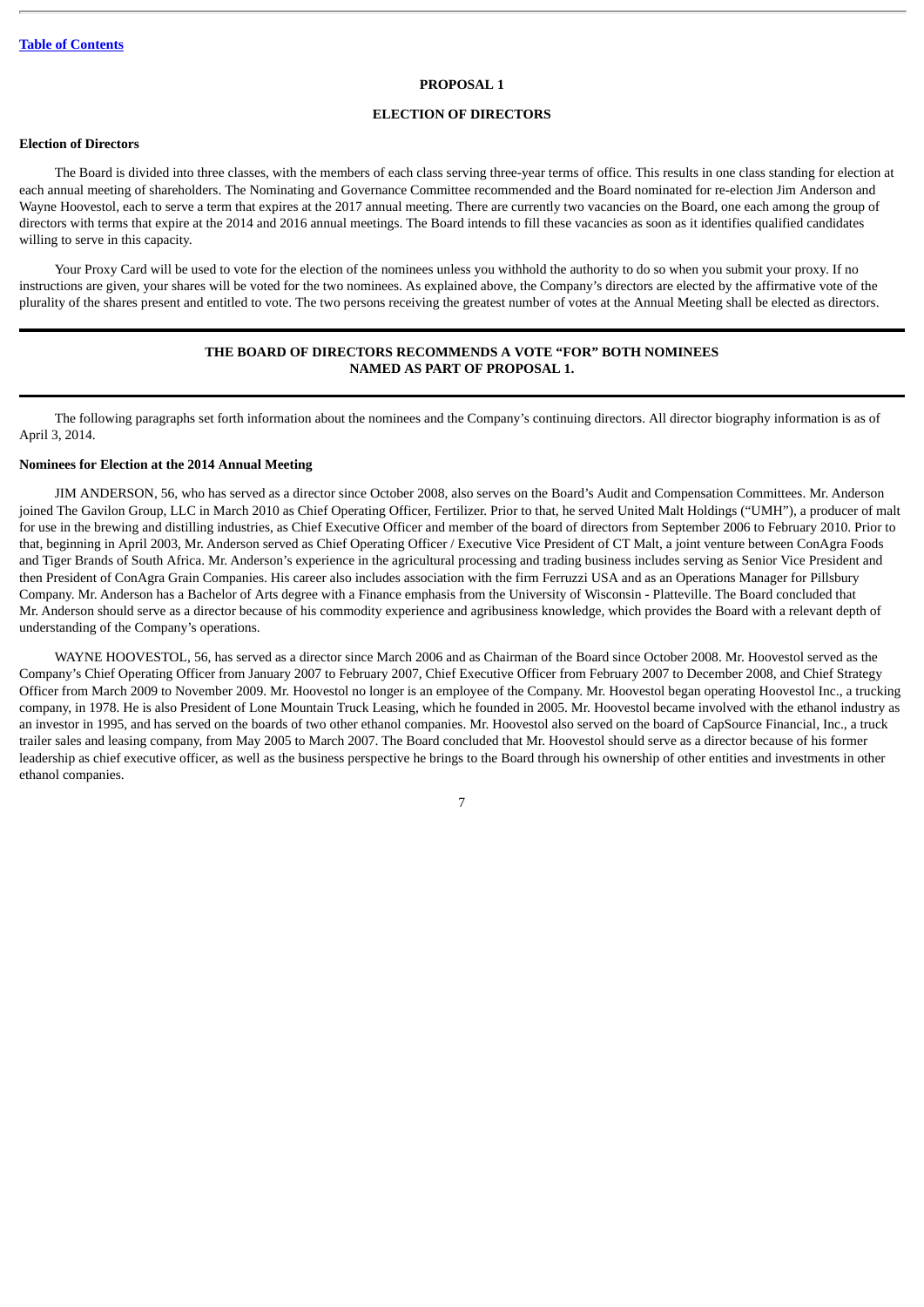#### <span id="page-14-0"></span>**Continuing Directors with Terms Expiring in 2015**

JIM BARRY, 47, who has served as a director since October 2008, also serves as Chairman of the Board's Nominating and Governance Committee. Mr. Barry was named Chief Investment Officer of the renewable power investment team within BlackRock, Inc. in February 2011. Prior to that, he served as Chief Executive Officer of NTR plc from June 2000 to February 2011 after serving as Assistant Chief Executive and General Manager, Development. Prior to joining NTR, he worked with Bain and Company, a global consulting firm, and in the investment banking division of Morgan Stanley International. Mr. Barry is on the Council of Patrons of Special Olympics Ireland and is a board member of The Ireland Funds. He also sits on a number of advisory boards related to activities at Harvard Business School and University College Cork. Mr. Barry has a Masters degree in Business Administration from the Harvard Business School and a Bachelor of Commerce degree from University College Cork. The Board concluded that Mr. Barry should serve as a director because of the proven leadership skills, energy industry expertise and international experience that he brings to the Board.

TODD BECKER, 48, who has served as President and Chief Executive Officer of the Company since January 2009, was appointed as a director in March 2009. Mr. Becker served as the Company's President and Chief Operating Officer from October 2008 to December 2008. He served as Chief Executive Officer of VBV LLC from May 2007 to October 2008. Mr. Becker was Executive Vice President of Sales and Trading at Global Ethanol from May 2006 to May 2007. Prior to that, he worked for ten years with ConAgra Foods in various management positions including Vice President of International Marketing for ConAgra Trade Group and President of ConAgra Grain Canada. Mr. Becker has over 25 years of related experience in various commodity processing businesses, risk management and supply chain management, along with extensive international trading experience in agricultural markets. Mr. Becker currently serves on the board of directors, including its compensation committee, for Hillshire Brands Company, a publicly-traded company. Mr. Becker has a Masters degree in Finance from the Kelley School of Business at Indiana University and a Bachelor of Science degree in Business Administration with a Finance emphasis from the University of Kansas. The Board concluded that Mr. Becker should serve as a director because he provides an insider's perspective about the business and the strategic direction of the Company to Board discussions. His extensive commodity experience and leadership traits make him an essential member of the Board.

BRIAN PETERSON, 50, who has served as a director since May 2005, was named to the Board's Audit Committee in March 2009. Mr. Peterson currently serves as President and Chief Executive Officer of Whiskey Creek Enterprises. Mr. Peterson served as Executive Vice President in charge of site development for the Company from 2005 to October 2008. Mr. Peterson was the sole founder and owner of Superior Ethanol LLC, which was acquired by the Company in 2006. For over twenty years, he has owned and operated grain farming entities which now include acreages in Iowa, Arkansas and South Dakota. Additionally, he built, owns and operates a beef feedlot in northwest Iowa. Mr. Peterson has a Bachelor of Science degree in Agricultural Business from Dordt College. The Board concluded that Mr. Peterson should serve as a director because of his ethanol and grain industry experience, which serves as an important resource to the Board.

ALAIN TREUER, 41, who has served as a director since October 2008, also serves as Chairman of the Board's Compensation Committee. Mr. Treuer is Chairman and Chief Executive Officer of Tellac Reuert Partners (TRP) SA, a global Investment and Financial Consulting firm. He was appointed Chief Executive in 2004 and became Chairman in 2005. Mr. Treuer has also controlled Wilon Holdings, S.A. since 2006. Prior to joining TRP SA, he was Chairman of TIGC, a global telecommunications company that he founded in 1992 and sold in 2001. Mr. Treuer has a Masters degree in Business Administration from the Graduate School of Business at Columbia University in New York and a Bachelor of Economics degree from the University of St. Gallen in Switzerland. The Board concluded that Mr. Treuer should serve as a director because his business experiences, combined with his education and global acumen, allow him to provide unique operational insights to the Board.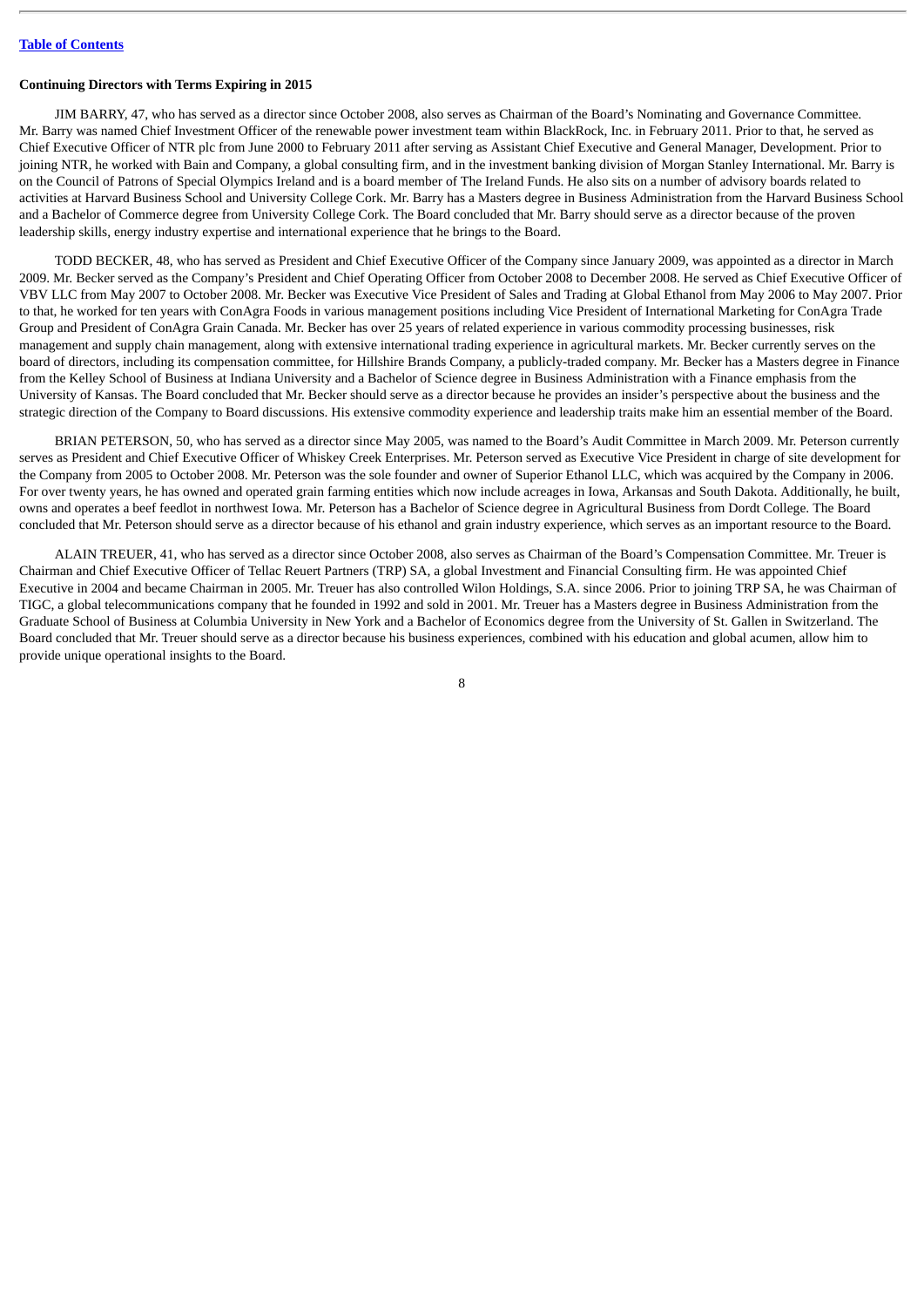#### <span id="page-15-0"></span>**Continuing Directors with Terms Expiring in 2016**

JAMES CROWLEY, 67, who has served as a director since October 2008, also serves as Chairman of the Board's Audit Committee. Mr. Crowley has been the Chairman and Managing Partner of Old Strategic, LLC since July 2006. His previous experience includes service as Chairman and Managing Partner of Strategic Research Institute, President of Global Investment and Merchant Banking at Prudential Securities, and investment banking at Smith Barney Harris Upham & Co. He currently serves on the board and is audit committee chair of Core Molding Technologies and has served on a number of educational and notfor-profit boards. Mr. Crowley has a Masters degree in Business Administration from the Wharton Graduate School of Business at the University of Pennsylvania and a Bachelor of Science degree in Business Administration from Villanova University. The Board concluded that Mr. Crowley should serve as a director because he qualifies as an audit committee financial expert, possessing the requisite education and business acumen, along with having served on other boards and as an audit committee chair of another company.

GORDON GLADE, 43, who has served as a director since December 2007, also serves on the Board's Audit and Nominating and Governance Committees. For more than the past five years, Mr. Glade has served as President and Chief Executive Officer of AXIS Capital, Inc., a commercial equipment leasing company. In addition, he is a current investor in several other ethanol companies. Mr. Glade also serves as Vice President and a director of the Edgar Reynolds Foundation and as a director of the Brunswick State Bank. Mr. Glade has a Bachelor of Science degree in both Accounting and Finance from Texas Christian University. The Board concluded that Mr. Glade should serve as a director because his business experience, including his experience as an investor in other ethanol companies, provides the Board with valuable perspective.

#### **DIRECTOR COMPENSATION**

<span id="page-15-1"></span>The Company, upon the recommendation of the Compensation Committee, compensates its directors through a retainer structure for knowledge of the Company and the industry in which it operates, serving in a stewardship role, preparing for and attending Board meetings and committee meetings, and serving as a committee chairman. During 2013, each non-employee director was paid \$65,000 for serving on the Board, including serving on Board committees. In addition, the Audit Committee chairman received \$20,000, the Compensation Committee chairman received \$10,000 and the Nominating and Governance Committee chairman received \$2,000. Additionally, individual deferred stock unit ("DSU") grants were awarded equal to \$65,000 in value, as measured on the date of grant. Board members are also reimbursed for travel and other business-related expenses.

As an employee, Mr. Becker does not receive director compensation. See "Summary Compensation Table" for information on his compensation.

On May 10, 2013, the Company's non-employee directors each received a grant of 4,797 DSUs with an award value of \$65,000 pursuant to the Plan. The award vests after one year. However, shares of Common Stock are not issued pursuant to the DSU agreement until the third anniversary of the grant date. The directors have no voting rights with respect to the shares of Common Stock until their issuance.

The Compensation Committee retained Hay Group as an independent consultant during 2013 to evaluate the Company's non-employee director compensation program and provide recommendations for any appropriate changes to achieve market-competitiveness and consistency with recognized corporate governance "best practices." After considering these recommendations, the Compensation Committee modified the compensation structure.

 $\overline{Q}$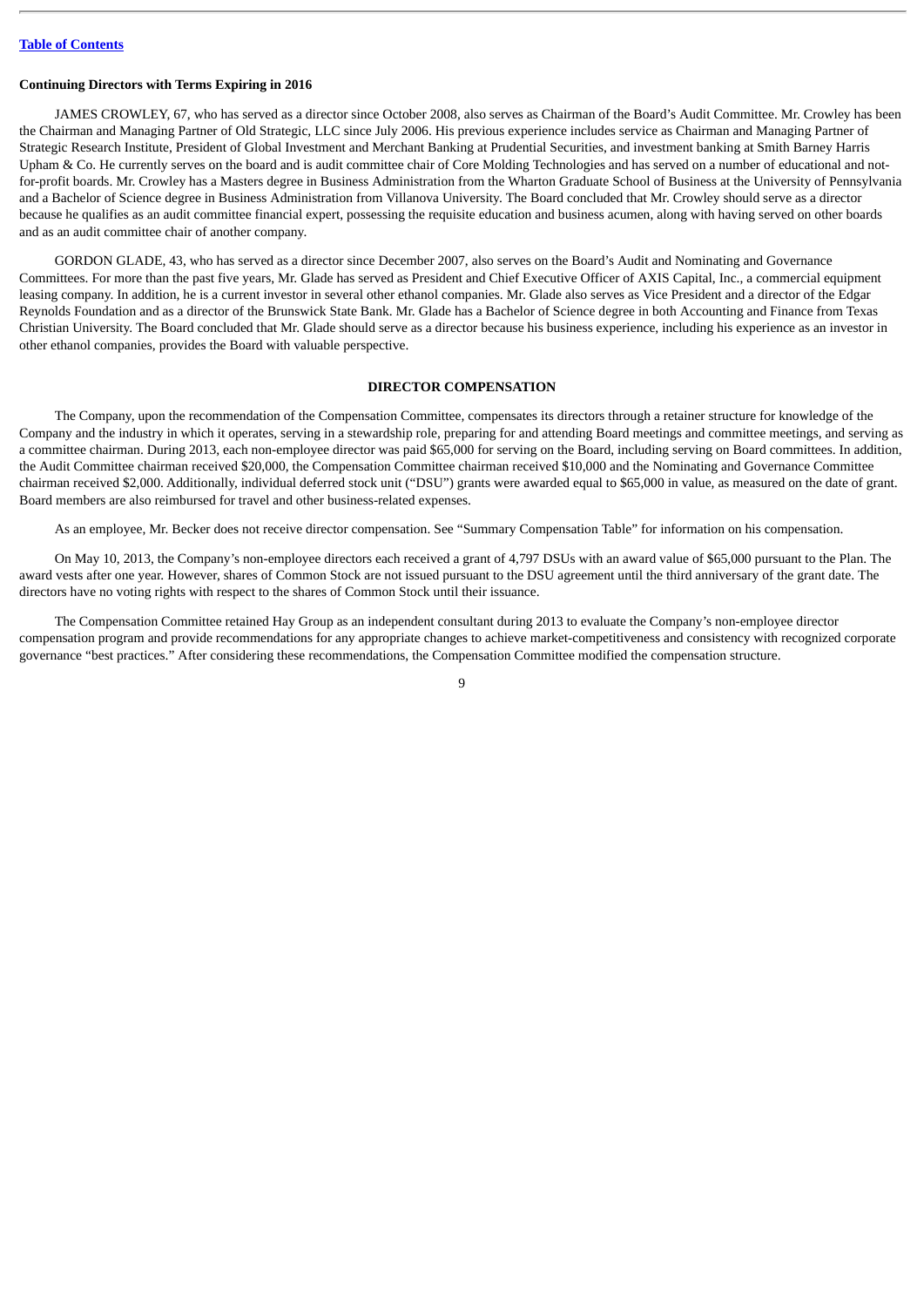The following table sets forth 2013 compensation for non-employee directors.

| Name                                           | Fees earned<br>or paid in<br>cash<br>$($ \$)           | Stock<br>awards<br>(3)(1) | <b>Option</b><br>awards<br>$($ \$ $)(1)$                         | All other<br>comp.<br>(\$) | <b>Total</b><br>$($ \$) |
|------------------------------------------------|--------------------------------------------------------|---------------------------|------------------------------------------------------------------|----------------------------|-------------------------|
| Wayne Hoovestol, Chairman                      | 65,000                                                 | 65,000                    | $\overline{\phantom{a}}$                                         |                            | 130,000                 |
| Jim Anderson                                   | 65,000                                                 | 65,000                    | $\overline{\phantom{a}}$                                         | $\overline{\phantom{0}}$   | 130,000                 |
| Jim Barry                                      | 67,000                                                 | 65,000                    | ٠                                                                |                            | 132,000                 |
| James Crowley                                  | 85,000                                                 | 65,000                    | $\overline{\phantom{a}}$                                         | $\overline{\phantom{0}}$   | 150,000                 |
| Gordon Glade                                   | 65,000                                                 | 65,000                    | ٠                                                                |                            | 130,000                 |
| Gary Parker (2)                                | 65.000                                                 | 65,000                    | $\overline{\phantom{0}}$                                         | $\overline{\phantom{a}}$   | 130,000                 |
| <b>Brian Peterson</b>                          | 65,000                                                 | 65,000                    | $\overline{a}$                                                   | $\overline{\phantom{0}}$   | 130,000                 |
| Alain Treuer<br>$\sim$ $\sim$ $\sim$<br>$\sim$ | 75,000<br>$\sim$ $\sim$ $\sim$ $\sim$<br>$\sim$ $   -$ | 65,000                    | $\overline{\phantom{a}}$<br>$\cdot$ $\cdot$ $\cdot$ $\cdot$<br>. |                            | 140,000<br>.            |

(1) Amounts for "Stock awards" reflect the aggregate grant date fair value of annual DSU grants computed in accordance with Financial Accounting Standards Board ("FASB") Accounting<br>Standards Codification ("ASC") Topic 718.

The Company has adopted stock ownership guidelines for directors of the Company at four times their estimated annual award, or \$400,000.

Effective April 1, 2014, as approved by the Board on February 5, 2014, each non-employee director will be paid \$75,000 per year for serving on the Board, including serving on Board committees. In addition, the Audit Committee chairman will receive \$20,000 annually, the Compensation Committee chairman will receive \$10,000 annually and the Nominating and Governance Committee chairman will receive \$4,000 annually. Additionally, annual individual restricted stock grants will be awarded equal to \$100,000 in value, as measured on the date of the grant. Board members will continue to also be reimbursed for travel and other business-related expenses.

#### **EXECUTIVE OFFICERS**

<span id="page-16-0"></span>The following table provides certain information regarding the Company's executive officers as of April 3, 2014.

| Name                         | Age | <b>Position</b>                                                    |
|------------------------------|-----|--------------------------------------------------------------------|
| Todd A. Becker               | 48  | President and Chief Executive Officer (and Director)               |
| Jerry L. Peters              | 56  | Chief Financial Officer                                            |
| Jeffrey S. Briggs            | 49  | <b>Chief Operating Officer</b>                                     |
| Carl S. (Steve) Bleyl        | 55  | Executive Vice President - Ethanol Marketing                       |
| Mark A. Hudak                | 54  | Executive Vice President - Human Resources                         |
| Paul E. Kolomaya             | 48  | Executive Vice President – Commodity Finance                       |
| Michelle S. Mapes            | 47  | Executive Vice President - General Counsel and Corporate Secretary |
| Michael C. Orgas             | 55  | Executive Vice President – Commercial Operations                   |
| George P. (Patrich) Simpkins | 52  | Executive Vice President - Finance and Treasurer                   |

Biographical information related to Todd Becker, who also serves as a director of the Company, is provided above in this Proxy Statement.

JERRY PETERS joined the Company as Chief Financial Officer in June 2007. Mr. Peters served as Senior Vice President – Chief Accounting Officer for ONEOK Partners, L.P. from May 2006 to April 2007, as its Chief Financial Officer from July 1994 to May 2006, and in various senior management roles prior to that. ONEOK Partners is a publicly-traded partnership engaged in gathering, processing, storage, and transportation of natural gas and natural gas liquids. Prior to joining ONEOK Partners in 1985, he was employed by KPMG LLP as a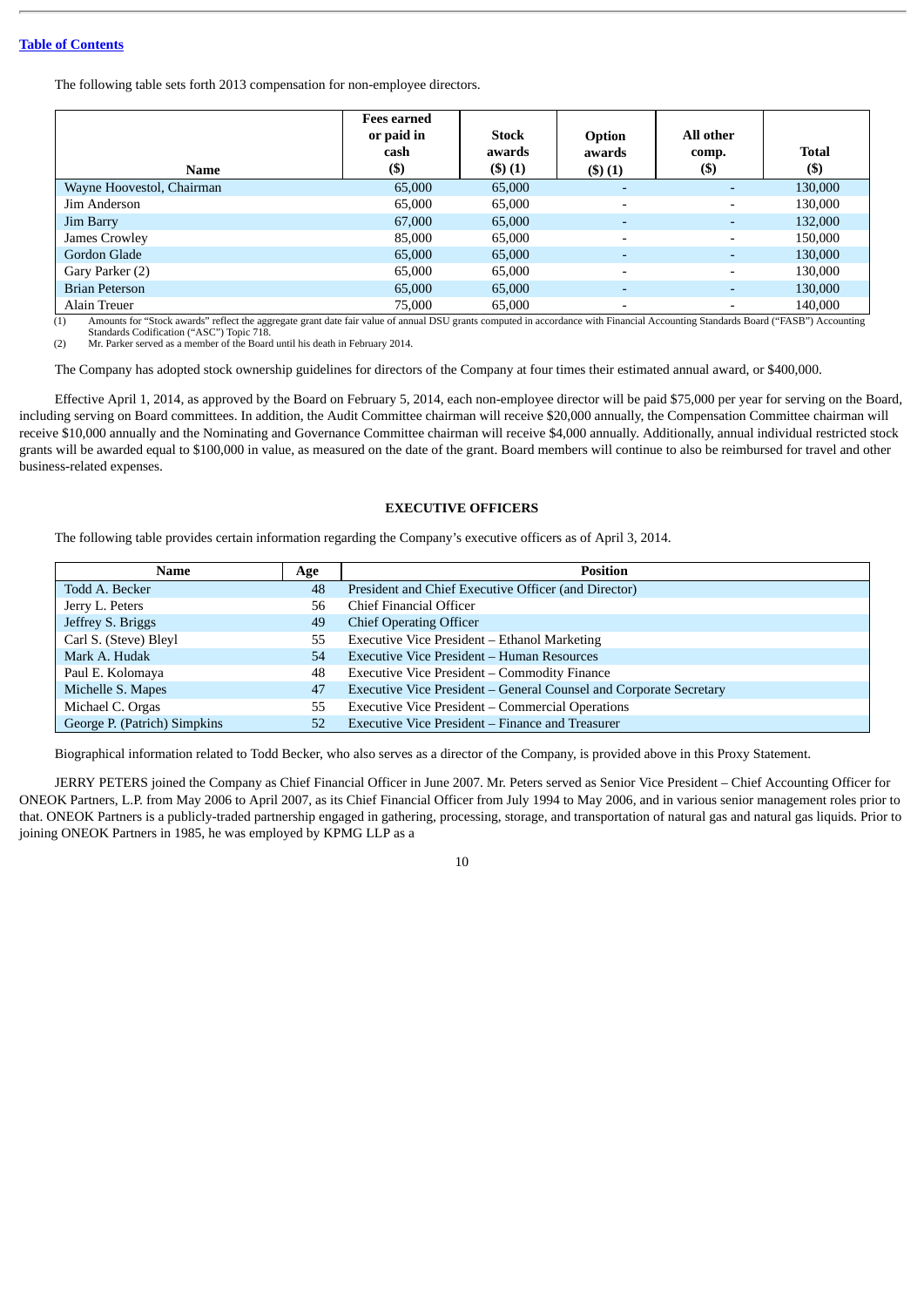certified public accountant. Beginning September 2012, Mr. Peters serves on the board of directors, and as chairman of the audit committee, of the general partner of Summit Midstream Partners, LP, a publicly-traded natural gas gathering partnership. Mr. Peters has a Masters degree in Business Administration from Creighton University with a Finance emphasis and a Bachelor of Science degree in Business Administration from the University of Nebraska – Lincoln.

JEFF BRIGGS joined the Company as Chief Operating Officer in November 2009. Mr. Briggs served as a consultant to the Company from July 2009 to November 2009. Prior to his consulting role, he was Founder and General Partner of Frigate Capital, LLC, a private investment partnership investing in small and mid-sized companies, from January 2004 through January 2009. Prior to Frigate, Mr. Briggs spent nearly seven years at Valmont Industries, Inc. as President of the Coatings Division. Prior to Valmont, he acquired and managed an electronic manufacturing company; was Director of Mergers and Acquisitions for Peter Kiewit and Sons; worked for Goldman Sachs in their Equities Division; and served five years as an Officer in the U.S. Navy on a nuclear submarine. Mr. Briggs has a Masters degree in Business Administration from the Harvard Business School and a Bachelor of Science degree in Mechanical Engineering, Thermal and Power Systems from UCLA.

STEVE BLEYL joined the Company as Executive Vice President – Ethanol Marketing in October 2008. Mr. Bleyl served as Executive Vice President – Ethanol Marketing for VBV LLC from October 2007 to October 2008. From June 2003 until September 2007, he served as Chief Executive Officer of Renewable Products Marketing Group LLC, an ethanol marketing company, building it from a cooperative marketing group of five ethanol plants in one state to seventeen production facilities in seven states. Prior to that, Mr. Bleyl worked for over 20 years in various senior management and executive positions in the fuel industry. Mr. Bleyl has a Masters degree in Business Administration from the University of Oklahoma and a Bachelor of Science degree in Aerospace Engineering from the United States Military Academy.

MARK HUDAK was named Executive Vice President – Human Resources in November 2013 after joining the Company in January 2013 as its Vice President – Human Resources. Mr. Hudak has extensive experience in human resource management, organizational development, employee relations, employee benefits and compensation management. He served as Senior Director, Global Human Resources for Bimbo Bakeries from November 2010 to January 2013. Prior to that, from September 2006 to November 2010, Mr. Hudak was Vice President, Global Human Resources / Compliance and Ethics Officer at United Malt Holdings. He held several senior level positions at ConAgra Foods, Inc. from December 2000 to September 2006. Mr. Hudak has a Bachelor of Science degree in Business Administration from Bellevue University.

PAUL KOLOMAYA was named Executive Vice President – Commodity Finance in February 2012 after joining the Company in August 2008 as its Vice President – Commodity Finance. Prior to joining Green Plains, Mr. Kolomaya was employed by ConAgra Foods, Inc. from March 1997 to August 2008 in a variety of senior finance and accounting capacities, both domestic and international. Prior to that, he was employed by Arthur Andersen & Co. in both the audit and business consulting practices. Mr. Kolomaya holds chartered accountant and certified public accountant certifications and has a Bachelor of Honors Commerce degree from the University of Manitoba.

MICHELLE MAPES was named Executive Vice President – General Counsel and Corporate Secretary in November 2009 after joining the Company in September 2009 as its General Counsel. Prior to joining Green Plains, Ms. Mapes was a Partner at Husch Blackwell LLP, where for three years she focused her legal practice nearly exclusively in renewable energy. Prior to that, she was Chief Administrative Officer and General Counsel for HDM Corporation. Ms. Mapes served as Senior Vice President – Corporate Services and General Counsel to Farm Credit Services of America from April 2000 to June 2005. Ms. Mapes holds a Juris Doctorate, a Masters degree in Business Administration and a Bachelor of Science degree in Accounting and Finance, all from the University of Nebraska -Lincoln.

MIKE ORGAS joined the Company as Executive Vice President – Commercial Operations in November 2008. Mr. Orgas has extensive experience in supply chain management, logistics, risk management, and strategic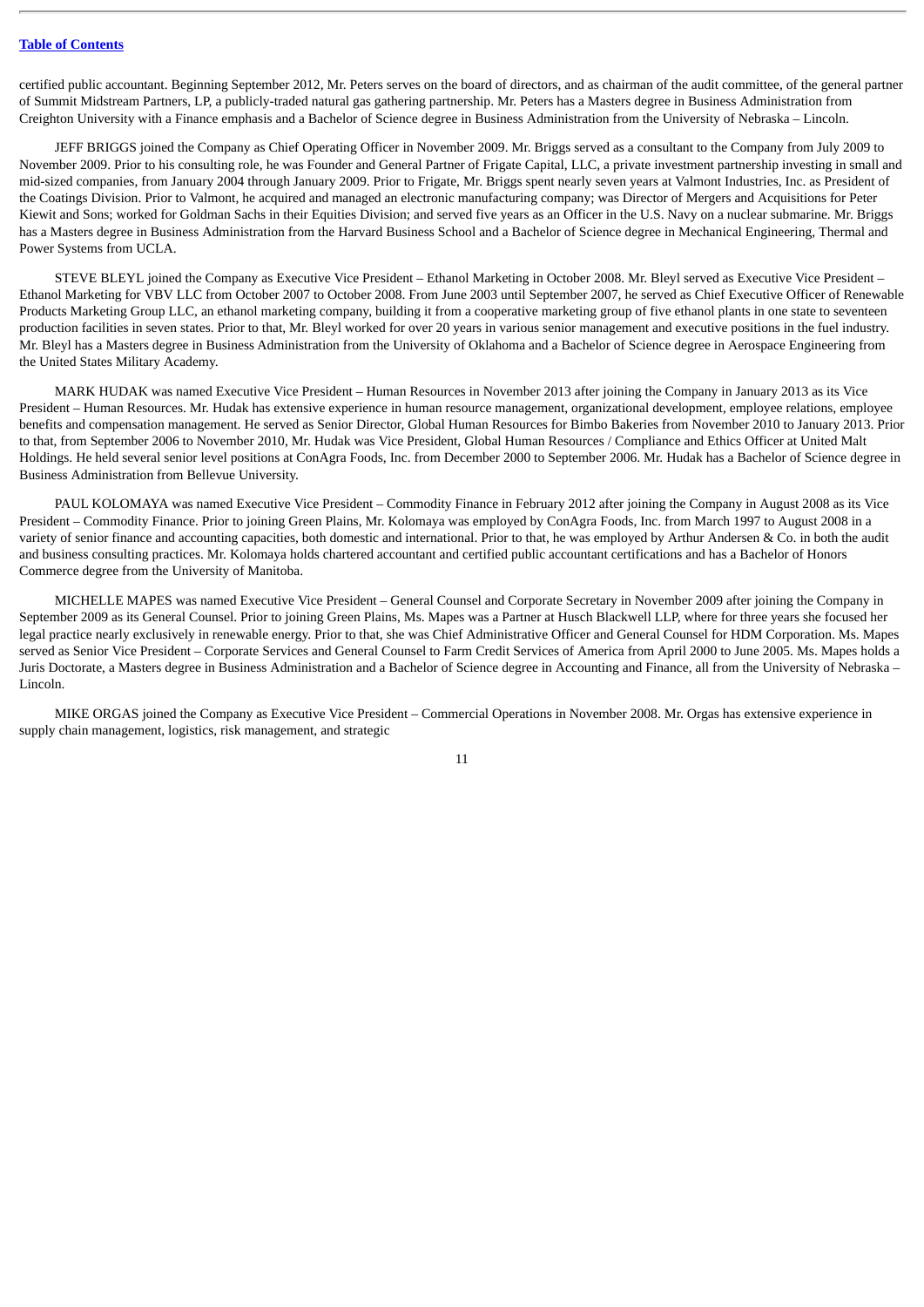planning. From May 2004 to October 2008, he served as the Director of Raw Materials Strategic Sourcing and Risk Management for the Malt-O-Meal Company. From February 2003 to December 2003, Mr. Orgas was a Partner in the Agribusiness/Food Practice of McCarthy & Company, an advisory services firm. Prior to that, he served in various management capacities at ConAgra Foods, Inc. and at General Mills. Mr. Orgas has a Masters degree in Business Management from the University of Montana and a Bachelor of Science degree in Business Administration from the University of Minnesota.

PATRICH SIMPKINS joined the Company as Executive Vice President – Finance and Treasurer in May 2012. Prior to joining Green Plains, Mr. Simpkins was Managing Partner of GPS Capital Partners, LLC, a capital advisory firm serving global energy and commodity clients. From February 2005 to June 2008, he served as Chief Operating Officer and Chief Financial Officer of SensorLogic, Inc., and as Executive Vice President and Global Chief Risk Officer of TXU Corporation from November 2001 to June 2004. Prior to that, he served in senior financial and commercial executive roles with Duke Energy Corporation, Louis Dreyfus Energy, MEAG Power Company and MCI Communications. He was recently named chairman of the board for Allegro Development Corporation. Mr. Simpkins, who is a registered investment principal and advisor, has a Bachelor of Business Administration degree in Economics and Marketing from the University of Kentucky.

#### **EXECUTIVE COMPENSATION**

#### <span id="page-18-1"></span><span id="page-18-0"></span>**Compensation Discussion and Analysis**

## *Introduction*

This Compensation Discussion and Analysis provides an overview of the Company's executive compensation program, including:

- the general compensation philosophy for executive compensation;
- the material elements of executive compensation and the process the Company follows for making executive compensation decisions; and
- information about 2013 compensation earned by the following executive officers (the "Named Executive Officers"):
	- Todd Becker President and Chief Executive Officer ¡
	- Jerry Peters Chief Financial Officer ¡
	- Jeff Briggs Chief Operating Officer ¡
	- Michelle Mapes Executive Vice President General Counsel and Corporate Secretary ¡
	- Patrich Simpkins Executive Vice President Finance and Treasurer ¡

## *Executive Compensation Philosophy*

The Compensation Committee has structured the Company's executive compensation policy based upon the following goals:

- to attract, motivate and retain talented executive officers and other key employees;
- to use incentive compensation to reinforce strategic performance objectives; and
- to align the interests of executive officers and key employees with the interests of the Company's shareholders, such that risks and rewards of strategic decisions are shared.

Compensation for executive officers consists of three core components: base compensation, annual performance/incentive awards and long-term incentive compensation. Equity awards are made pursuant to the Plan.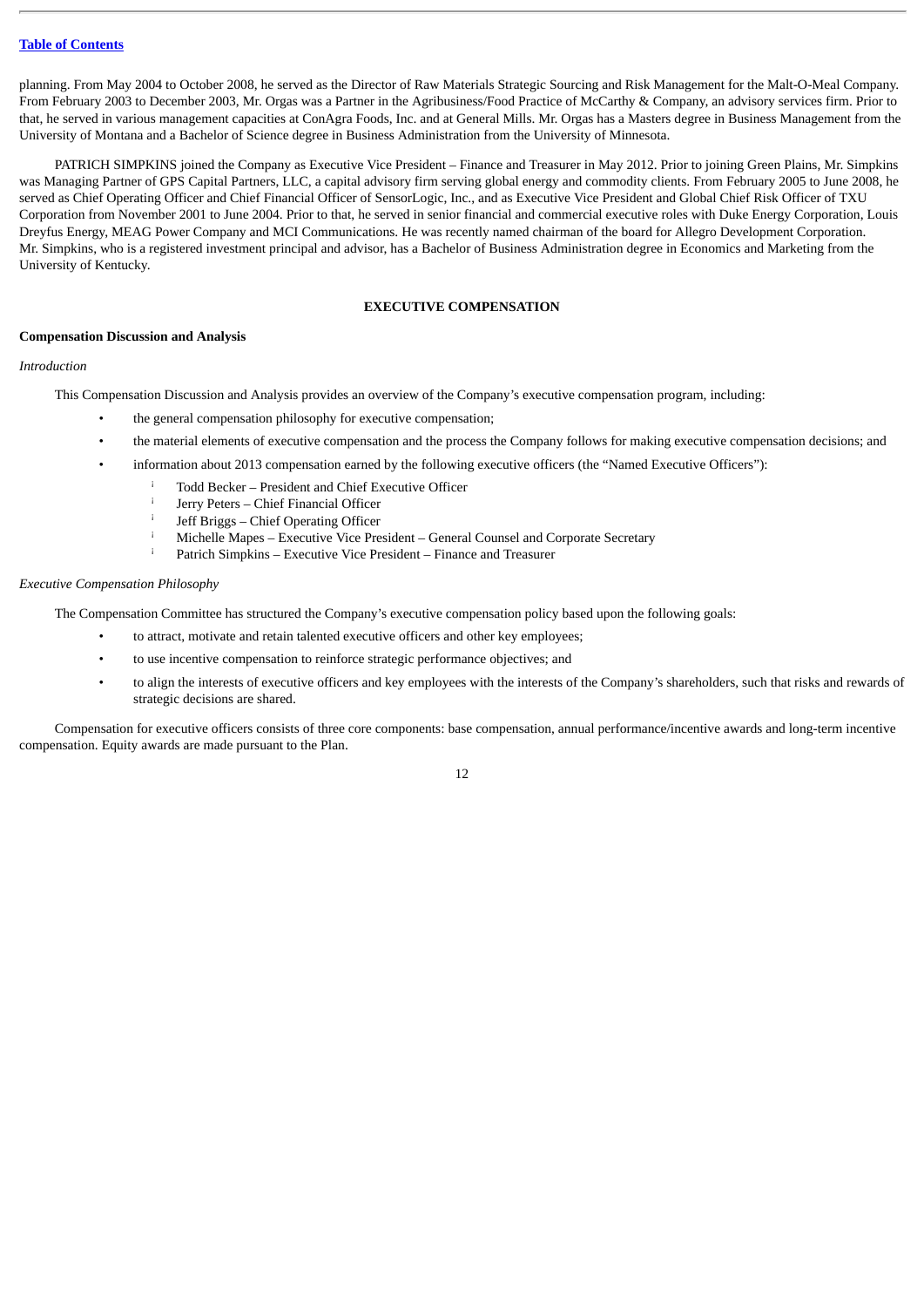# *Compensation Committee Process and Compensation Consultant*

The Compensation Committee is responsible for designing, reviewing and overseeing the administration of the Company's executive compensation program, and reviewing and approving annually all compensation decisions relating to the Company's executive officers, including the Named Executive Officers. Generally, all decisions with respect to determining the amount or form of compensation for the Company's executive officers are made by the Committee in accordance with the methodology described below.

When evaluating potential salary adjustments for executive officers, the Compensation Committee solicits and considers input provided by the Chief Executive Officer relating to the executive's performance and contribution to the Company's overall performance. The Chief Executive Officer plays no role in setting his own compensation.

The Compensation Committee considered the results of the most recent say-on-pay vote when determining compensation policies and decisions. At the 2011 annual meeting of shareholders, the frequency of holding an advisory vote to approve executive compensation was advised to be every three years, which the Board adopted. The Compensation Committee has the sole authority from the Board for the appointment, compensation and oversight of the Company's outside compensation consultant. The Compensation Committee retained Hay Group as an independent compensation consultant during 2013 to assist with its responsibilities related to the Company's executive and Board compensation programs. As required by SEC rules and NASDAQ listing standards, the Compensation Committee assessed the independence of Hay Group and concluded that it did not have a conflict of interest in completing these responsibilities.

The Compensation Committee strives to provide total compensation that is aligned and competitive with compensation data compiled by Hay Group based on a peer group of selected publicly-traded companies within the same or similar industries with comparable financial performance. The peer group is periodically reviewed and revised, if necessary, to remove companies that have not maintained similar financial structure and add companies that are similar in nature to the Company. The peer group provides a reference point when making pay decisions and benchmarking short-term and long-term incentive plan awards and mechanics. The combination of industries represented by our core businesses and the small number of U.S. publicly traded direct competitors creates challenges in identifying peer group companies.

The Compensation Committee, in consultation with Hay Group, selects peer group companies that have one of more of the following characteristics: (i) similar in size and financial performance to the Company, (ii) within a relevant industry group (including companies engaged in the production of ethanol, alternative fuels or gasoline oxygenates as well as the marketing and distribution of such fuels and companies engaged in the production of agriculture products), (iii) considered competitors to the Company according to analysts and advisory firms and other selection criteria. The composition of the peer group is periodically reviewed and, if appropriate, updated to ensure continued relevancy and to account for mergers, acquisitions, divestures or other business-related changes that may occur. The following companies comprised the peer group for 2013:

Adams Resources & Energy, Inc. The extent of the extent of the H.B. Fuller Company Alon USA Energy, Inc. The state of the state of the state of the state of the state of the state of the state of the state of the state of the state of the state of the state of the state of the state of the state of the s The Andersons, Inc. **Example 2018** 2018 12:30 Koppers Holdings Inc. Calumet Specialty Products Partners, L.P. Methanex Corporation CVR Energy, Inc. **Example Energy Group, Inc.** Renewable Energy Group, Inc. Darling International Inc. Scotts Miracle-Gro Company Delek US Holdings, Inc. The Valspar Corporation

#### *Base Compensation*

The Compensation Committee decides on the overall compensation package, of which the base salary is a component, for the Company's executive officers. The Compensation Committee reviews both national and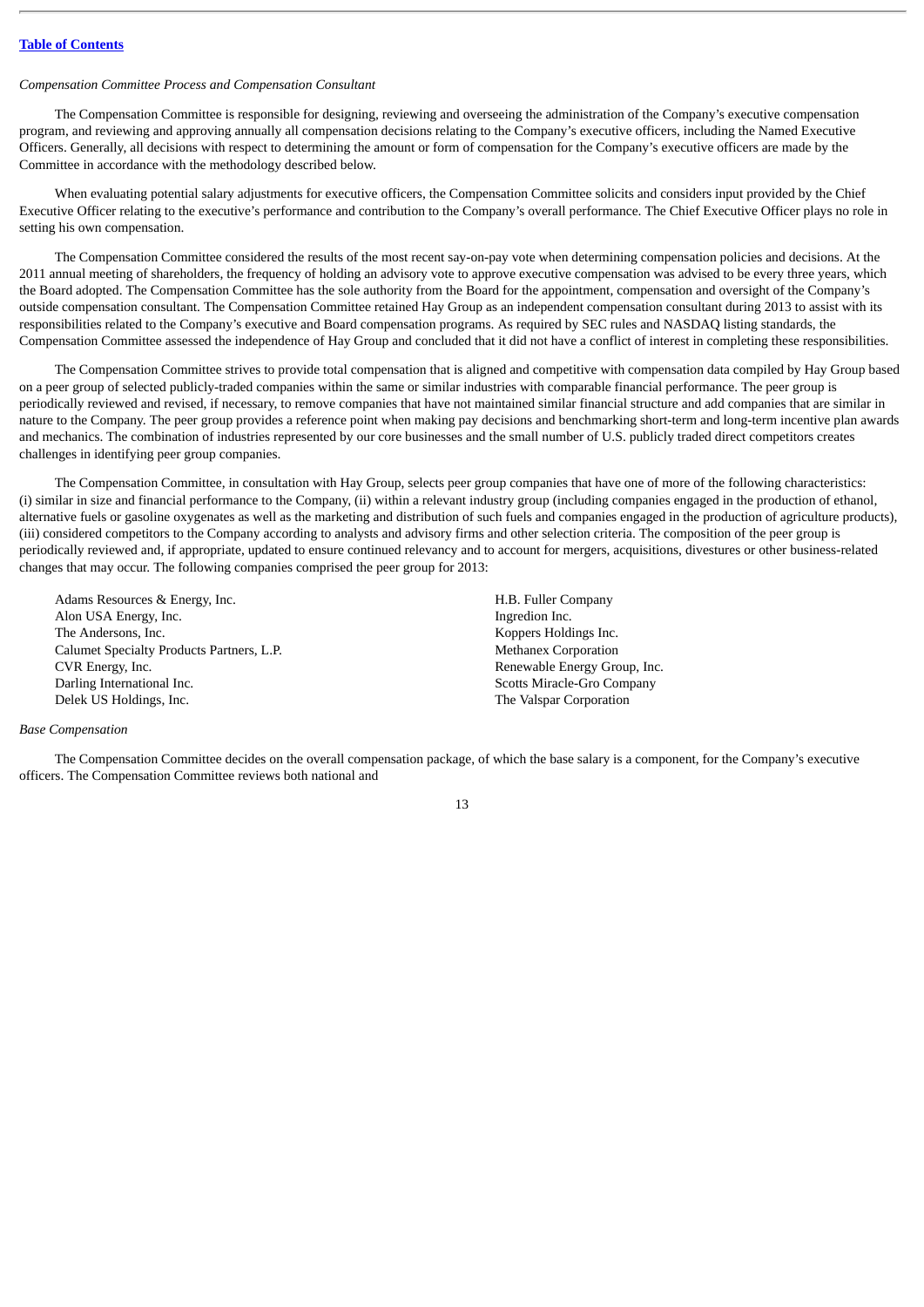industry specific compensation data derived by Hay Group by selecting a peer group of companies based upon their financial performance and operations. Each executive is evaluated against these data and adjustments are made based on individual factors such as experience level and job performance. The objective is to fashion a compensation package that will attract and retain talented employees. Individual salaries vary based upon the individual's level of responsibility, work experience, performance, impact on the business, tenure and potential for advancement within the Company.

Individual salaries for newly-hired executive officers and other key employees are determined at the time of hire, and reassessed as needed, taking into account the above-factors, other than tenure. To attract and retain quality talent with the expertise to perform required duties, total compensation is generally established to be within a range of the 50<sup>th</sup> to 75<sup>th</sup> percentile of total compensation paid to personnel in similar positions in the market. The Company generally pays base salaries below the target market given its compensation philosophy, which is designed to reward executive officers and other key employees through its cash and stock-based incentives based on performance. To retain quality talent, the Compensation Committee may recommend base salary adjustments that are commensurate with increasing job responsibilities, internal equity and to reflect competitive market data for executive officers of industry-sector firms of similar size and performance. Hay Group's methodology is used to evaluate positions and make comparisons among positions.

For 2013, the base salaries for the Named Executive Officers were as follows: Todd Becker – \$525,000; Jerry Peters – \$300,000; Jeff Briggs – \$300,000; Michelle Mapes – \$225,000; and Patrich Simpkins – \$275,000. The base salary for Ms. Mapes was increased to \$275,000 for 2014.

#### *Annual Performance/Incentive Awards*

Incentive compensation in the form of annual bonuses is used by the Company to reinforce performance-based objectives and retain key personnel. For 2013, the Compensation Committee established specific performance goals pursuant to the Company's Short-Term Incentive Plan and set target levels of cash bonuses based on a percentage of base salary. The Short-Term Incentive Plan provides that certain specified employees of the Company may be awarded cash bonuses by the Compensation Committee upon meeting certain specified performance goals or other performance criteria as determined by the Compensation Committee. The performance goals are set from time-to-time by the Compensation Committee and may differ from employee to employee and from award to award. Each current employee who is an executive officer of the Company is a participant in the Short-Term Incentive Plan.

In connection with the approval of the Short-Term Incentive Plan, the Compensation Committee also established the target levels of cash bonuses for 2013 for each participating officer, ranging from 50% to 100% of such officer's base salary, and the Company performance criteria evaluated in determining the actual cash bonus amount. Based on the Short-Term Incentive Plan, participants were eligible for awards based on a percentage of base salary as defined by the Compensation Committee depending on the level of achievement of the Company performance criteria. The Compensation Committee may also adjust the award for external conditions beyond the control of the Company or the officer with an objective that total compensation for all executive officers would be awarded within a range of the 50<sup>th</sup> to 75<sup>th</sup> percentile of industry compensation defined by our peer group analysis and other methodologies consistent with industry practice.

Factors considered by the Compensation Committee in utilization of its discretion in 2013 included the executive's performance in contributing to overall Company goals and individual measurable performance objectives. The Company financial performance component was based on achieving stated goals for 2013. Following are Company goals and weighting percentages established by the Compensation Committee that were utilized to help measure officer performance and accordingly impacted 2013 incentive awards: (1) a target range of earnings before interest, taxes, depreciation and amortization ("EBITDA") of \$71 million to \$107 million (40%), (2) a target range of return on net assets of 3.5% to 5.4% (20%), (3) a safety metric focusing on improvements on employee and process safety as defined and measured by a third party (10%), (4) a subjective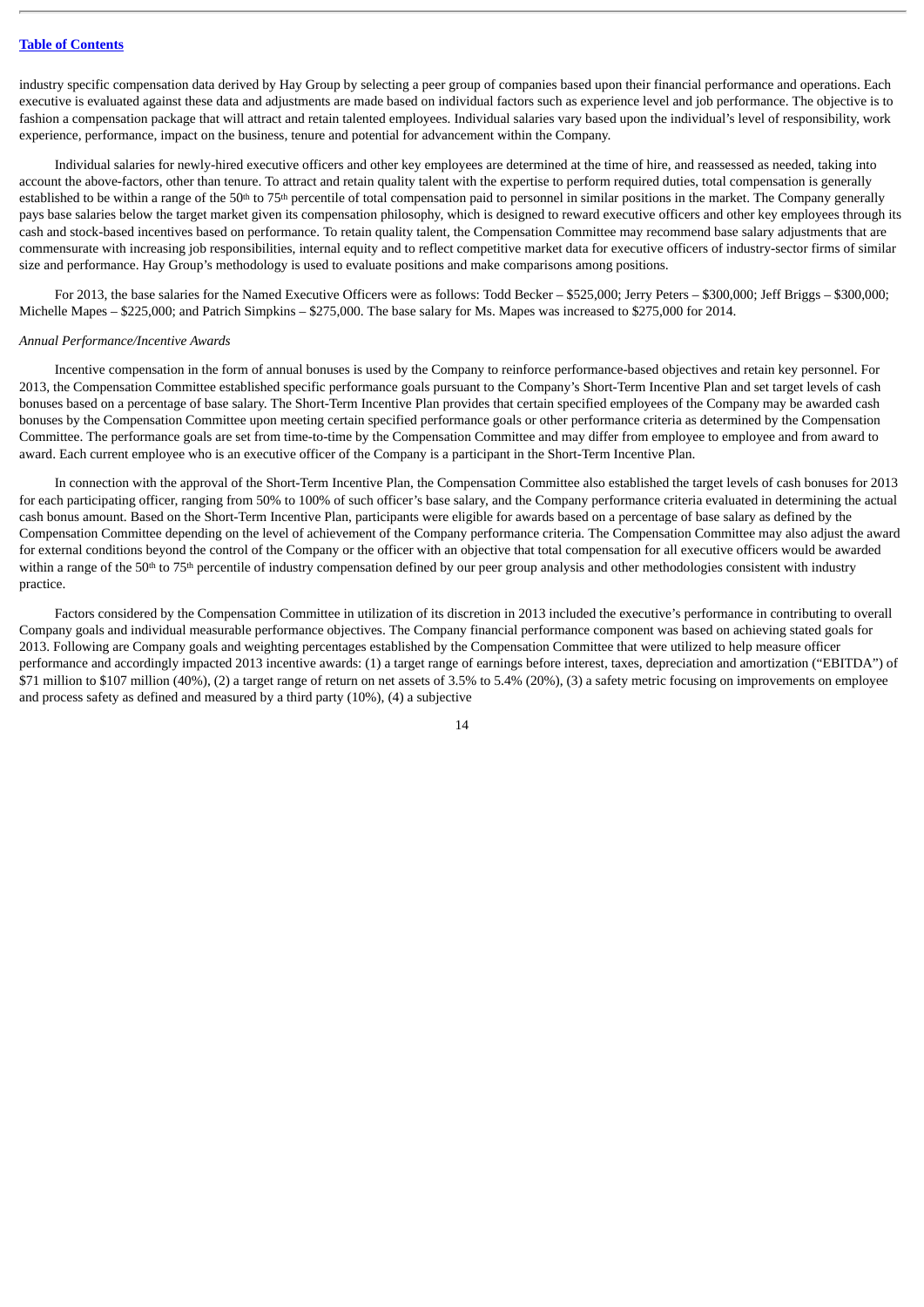performance management metric (5%), and (5) Compensation Committee discretion (25%). Individual performance objectives are non-financial business objectives such as execution and integration of acquisition transactions, coaching of key employees, efficient execution of operations and management of construction or capital expenditure projects.

The Named Executive Officers were entitled to potential cash awards under the Short-Term Incentive Plan for 2013, as set forth in the following table, subject to the discretion of the Compensation Committee.

| <b>Named Executive Officer &amp; Title</b>       | <b>Target Cash</b><br><b>Bonus as a Percent</b><br>of Base Salary (1) | <b>Potential Award Range</b><br>as a Percent of Base<br>Salary (1) |
|--------------------------------------------------|-----------------------------------------------------------------------|--------------------------------------------------------------------|
| Todd Becker, President & Chief Executive Officer | 100%                                                                  | $0 - 200\%$                                                        |
| Jerry Peters, Chief Financial Officer            | 80%                                                                   | $0 - 160%$                                                         |
| Jeff Briggs, Chief Operating Officer             | 80%                                                                   | $0 - 160\%$                                                        |
| Michelle Mapes, EVP - General Counsel and        |                                                                       |                                                                    |
| Corporate Secretary                              | 50%                                                                   | $0 - 100\%$                                                        |
| Patrich Simpkins, EVP – Finance and Treasurer    | 50%                                                                   | $0 - 100\%$                                                        |

(1) Final awards are subject to Compensation Committee discretion and awards may exceed such amounts.

Actual EBITDA for 2013 was approximately \$156.6 million. For a reconciliation of EBITDA to Net Income, see "Item 6. Selected Financial Data" in our Annual Report on Form 10-K for the year ended December 31, 2013. Actual return on net assets for 2013 was approximately 7.8%. The overall 2013 safety metric showed that the Company made improvements in the qualitative measures reviewed, and the subjective performance management metric was also achieved. Cash bonuses paid for 2013 performance ranged from 73% to 381% of base salaries for the Named Executive Officers. As previously noted, the Company generally pays base salaries below the target market given its compensation philosophy, which is designed to reward executive officers and other key employees through its cash and stock-based incentives. Cash bonuses and stock awards may fluctuate from year to year based on performance, with an overall goal of providing executive officers with total compensation within a range of the  $50<sup>th</sup>$  to  $75<sup>th</sup>$  percentile of industry compensation defined by our peer group analysis and other methodologies consistent with industry practice. The Compensation Committee used its discretion to determine 2013 bonuses to consider the performance of the Company compared to overall industry performance and to reward and retain key personnel. See "Summary Compensation Table" below for the cash bonus amounts awarded for 2013. Additional information is also set forth in the Grants of Plan-Based Awards table.

The Umbrella Plan, effective January 1, 2014 if approved by shareholders under Proposal 4, limits individual annual incentive bonuses to no more than \$10 million and eligible executives' incentive bonuses, as a pool, at no more than 6% of EBITDA. The Umbrella Plan and these features are designed to satisfy certain requirements imposed by Internal Revenue Code section 162(m) related to deductibility of payments made to certain employees.

## *Long-Term Incentive Compensation*

The Named Executive Officers are eligible to receive long-term equity-based incentive compensation awards under the Plan.

The Company's ability to operate its business and implement its strategies effectively depends, in part, on the efforts of its executive officers and other key personnel. The Company's executive officers have developed expertise in ethanol and related industries, and they have hired qualified managers and key personnel to operate the Company's plants, agribusiness operations, and marketing and distribution business. The grants of restricted stock, options or deferred stock units to executive officers encourage equity ownership and closely align management's interests with the interests of shareholders, such that risks and rewards of strategic decisions are shared. Additionally, because awards will be subject to forfeiture in certain cases if the employee leaves the Company, such awards are anticipated to provide a long-term incentive to remain with the Company.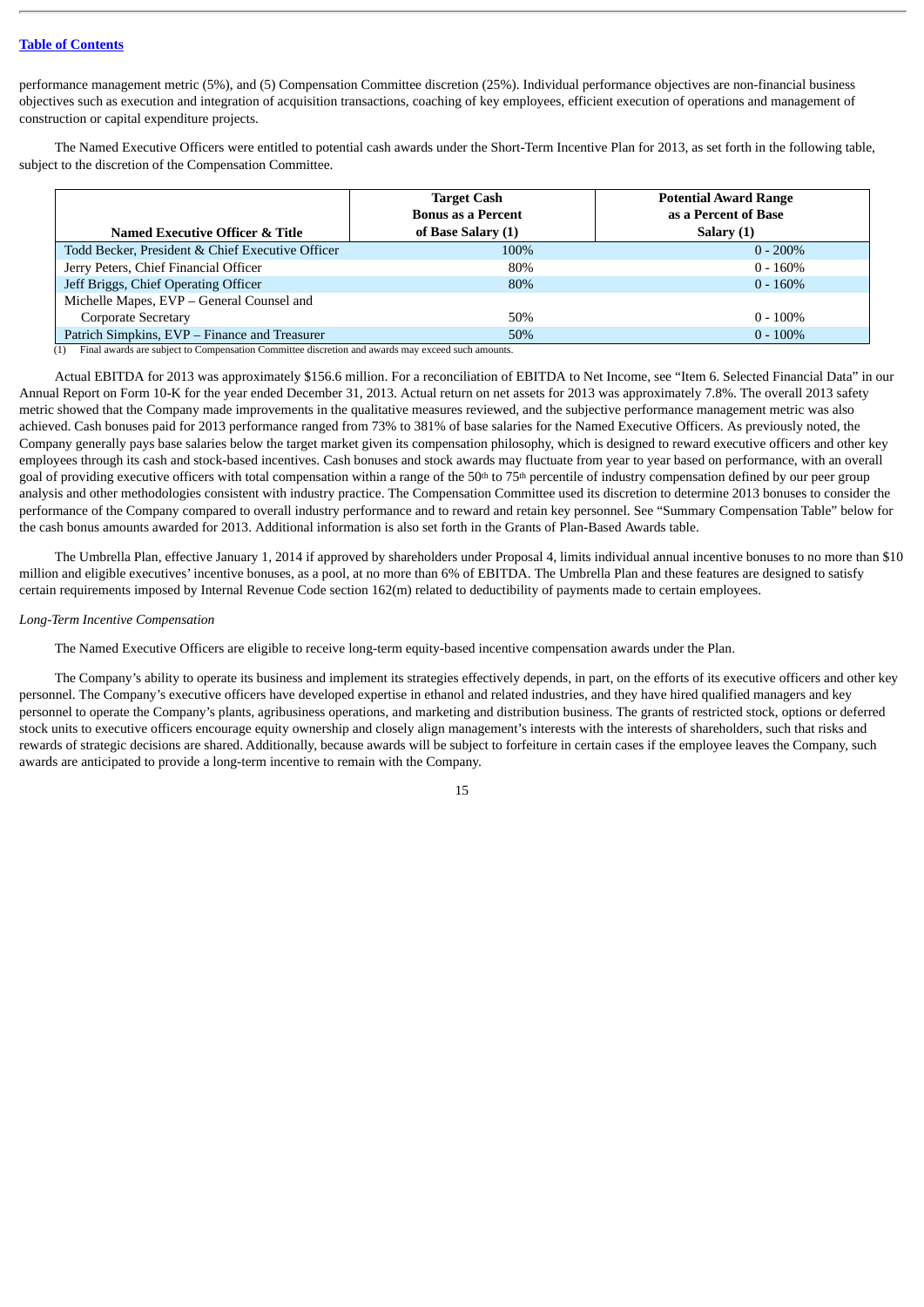Based on Compensation Committee assessments and recommendations, the Company's long-term compensation program includes the following components to assist in aligning management's interests with the interests of shareholders:

- Emphasizes "at risk" pay such as options and other long-term incentives.
- Emphasizes long-term compensation such as options and restricted stock.
- Rewards financial results and promotion of Company objectives as well as individual performance against individual objectives.

As part of its process, in an effort to align the interests of management and shareholders with the goal of sharing the risks and rewards of strategic decisions that are made, the Compensation Committee will review the advisability of granting shares or options to members of management. The aggregate number of shares or options granted to management will be based on the executive's position, the value of each individual's contributions to the Company, as well as competitive pay data from the peer group norms.

Equity compensation is determined by the Compensation Committee, which considers Company performance, focusing primarily on annual EBITDA targets, each individual's accomplishments as compared to their goals for the year and each executive's base salary and short-term incentive payments compared to total compensation. Based on the Company's 2013 financial performance, individual performance evaluations and competitive pay data, restricted stock awards were issued in February 2014 for 2013 performance. Awards made in 2014 for 2013 performance to the Named Executive Officers consisted of grants of 109,266 shares to Mr. Becker, 21,854 shares to Mr. Peters, 15,298 shares to Mr. Briggs, 14,205 shares to Ms. Mapes, and 12,020 shares to Mr. Simpkins. To align the interests of the executives with the interests of the Company's shareholders, such that risks and rewards of strategic decisions are shared, and to encourage retention of the Company's executive officers, the restricted stock awards vest 25% on the grant date and 25% annually for the next three years. Because they were granted in 2014, the stock awards for 2013 performance do not appear in the "Summary Compensation Table" for 2013.

The amounts shown in the "Summary Compensation Table" under 2013 stock awards were for grants made in 2013 for 2012 performance and amounts shown under 2012 stock awards were for grants made in 2012 for 2011 performance. Awards to the Named Executive Officers in 2013 for 2012 performance consisted of grants of 223,214 shares to Mr. Becker, 29,297 shares to Mr. Peters, 29,297 shares to Mr. Briggs, 28,460 shares to Ms. Mapes, and 19,531 shares to Mr. Simpkins.

### *Tax Deductibility of Compensation*

Section 162(m) of the Internal Revenue Code of 1986, as amended (the "Code"), limits the amount of compensation paid to Named Executive Officers, other than the Chief Financial Officer, that may be deducted for federal income tax purposes in any fiscal year to \$1,000,000. Performance-based compensation that has been approved by our shareholders and otherwise satisfies the performance-based requirements under Section 162(m) of the Code is not subject to this \$1,000,000 deduction limit. While the Compensation Committee believes that it generally is important for compensation paid to our Named Executive Officers to be tax deductible under the Code, it also recognizes the need to retain flexibility to make compensation decisions that may not meet the standards of Section 162(m) to enable the Company to attract, retain, reward and motivate its highly-qualified executives.

#### *Impact of FASB ASC Topic 718*

The Compensation Committee considers the accounting treatment applicable to the various forms of long-term incentive plans under FASB ASC Topic 718 in the design of the Company's long-term equity incentive program. The Compensation Committee and the Company monitor ASC Topic 718 expense to ensure that it is reasonable. However, this expense amount generally will not be the most important factor in making decisions about the Company's long-term incentive plan.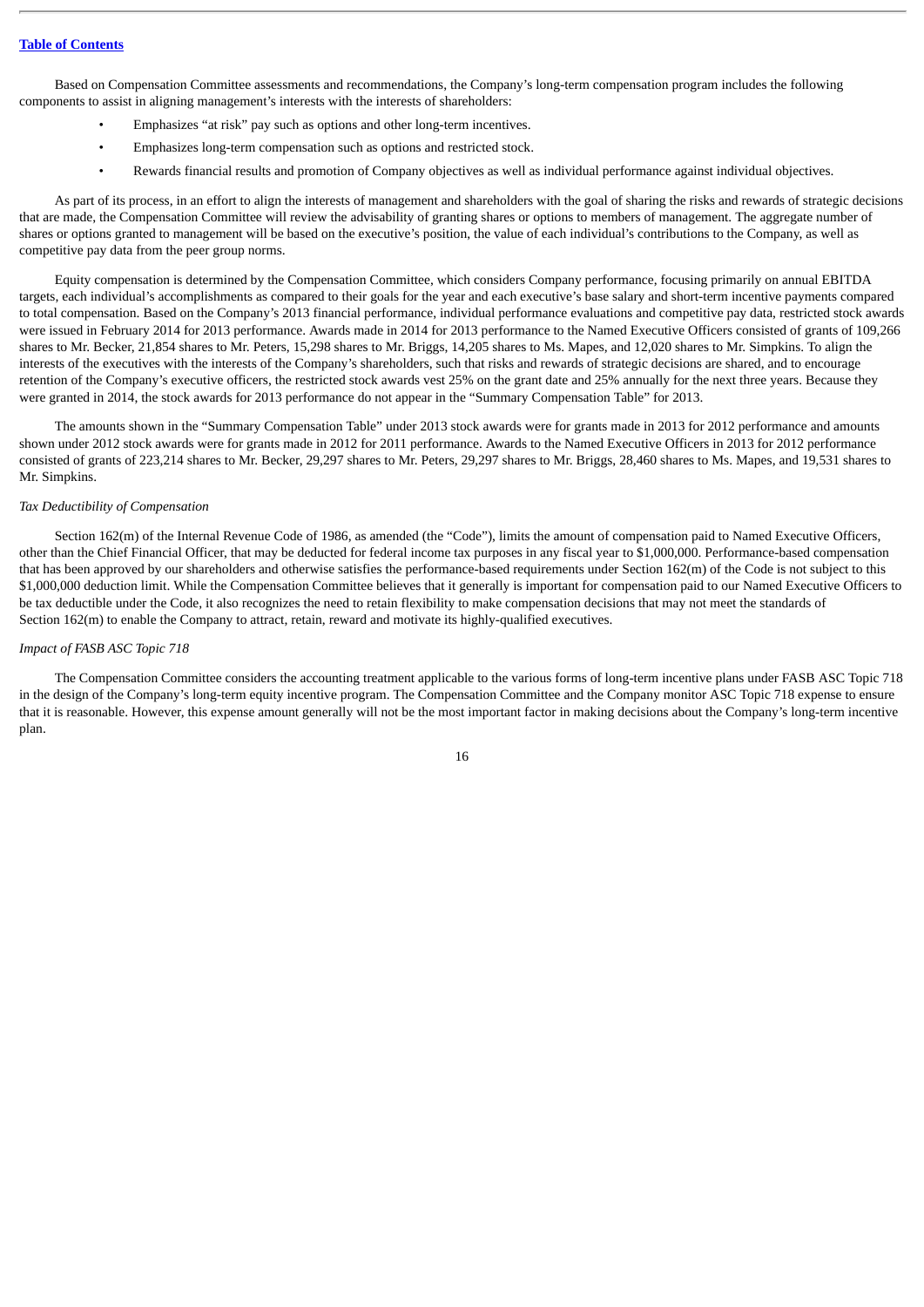## *Employment and Severance Agreements*

The Company has entered into employment agreements with each of the Named Executive Officers. These agreements are described below. The Compensation Committee may adjust base salary, bonus percentage or long-term incentives to levels that exceed the initial terms of the executive officers' employment agreements based on its periodic review of compensation data.

# <span id="page-23-0"></span>**Compensation Committee Report**

The Compensation Committee has reviewed and discussed the Compensation Discussion and Analysis contained in this Proxy Statement with management. Based on such review and discussions, the Compensation Committee recommended to the Board of Directors that the Compensation Discussion and Analysis be included in this Proxy Statement and incorporated into the Form 10-K for the year ended December 31, 2013.

Respectfully submitted,

Alain Treuer, Chairman Jim Anderson Jim Barry

# <span id="page-23-1"></span>**Summary Compensation Table**

The following table provides certain compensation information for the years ended December 31, 2013, 2012 and 2011 for the Named Executive Officers.

| Name and principal position                                               | Year | <b>Salary</b><br>$($ \$ | <b>Stock</b><br>awards<br>(3)(1) | Non-equity<br>incentive<br>plan comp.<br>(3)(2) | All other<br>comp.<br>(3)(3) | Total<br>$($)$ |
|---------------------------------------------------------------------------|------|-------------------------|----------------------------------|-------------------------------------------------|------------------------------|----------------|
| <b>Todd Becker</b>                                                        | 2013 | 525,000                 | 2,000,000                        | 2,000,000                                       | 55,994                       | 4,580,994      |
| President and Chief Executive Officer                                     | 2012 | 525,000                 | 2,000,000                        | 1,725,000                                       | 51,144                       | 4,301,144      |
|                                                                           | 2011 | 515,625                 | 1,821,000                        | 1,475,000                                       | 47,324                       | 3,858,949      |
|                                                                           |      |                         |                                  |                                                 |                              |                |
| Jerry Peters                                                              | 2013 | 300,000                 | 262,500                          | 400,000                                         | 11,129                       | 973,629        |
| Chief Financial Officer                                                   | 2012 | 300,000                 | 250,000                          | 262,500                                         | 10,929                       | 823,429        |
|                                                                           | 2011 | 297,500                 | 303,500                          | 194,000                                         | 11,075                       | 806,075        |
|                                                                           |      |                         |                                  |                                                 |                              |                |
| <b>Jeff Briggs</b>                                                        | 2013 | 300,000                 | 262,500                          | 350,000                                         | 10,515                       | 923,015        |
| <b>Chief Operating Officer</b>                                            | 2012 | 300,000                 | 400,000                          | 262,500                                         | 10,315                       | 972,815        |
|                                                                           | 2011 | 293,750                 | 607,000                          | 242,500                                         | 12,171                       | 1,155,421      |
|                                                                           |      |                         |                                  |                                                 |                              |                |
| Michelle Mapes (4)                                                        | 2013 | 225,000                 | 255,000                          | 225,000                                         | 10,470                       | 715,470        |
| <b>Executive Vice President - General Counsel and Corporate Secretary</b> | 2012 | 225,000                 | 200,000                          | 255,000                                         | 10,270                       | 690,270        |
|                                                                           |      |                         |                                  |                                                 |                              |                |
| Patrich Simpkins (5)                                                      | 2013 | 275,000                 | 514,500                          | 200,000                                         | 428                          | 989,928        |
| Executive Vice President - Finance and Treasurer                          |      |                         |                                  |                                                 |                              |                |

Executive Vice President - Finance and Treasurer

13013 (1) Amounts for "Stock awards" reflect the aggregate grant date fair value computed in accordance with FASB ASC Topic 718. Amounts in the "Stock awards" column for 2013 includes awards made in 2013<br>for 2012 compensat with remaining vesting to occur over a three-year period. See "Compensation Discussion and Analysis" for additional information.

(2) Columns for "Bonus," which relates to discretionary cash bonuses that are not part of a short-term incentive plan, and "Option awards" have been omitted from this table because no compensation is reportable thereunder.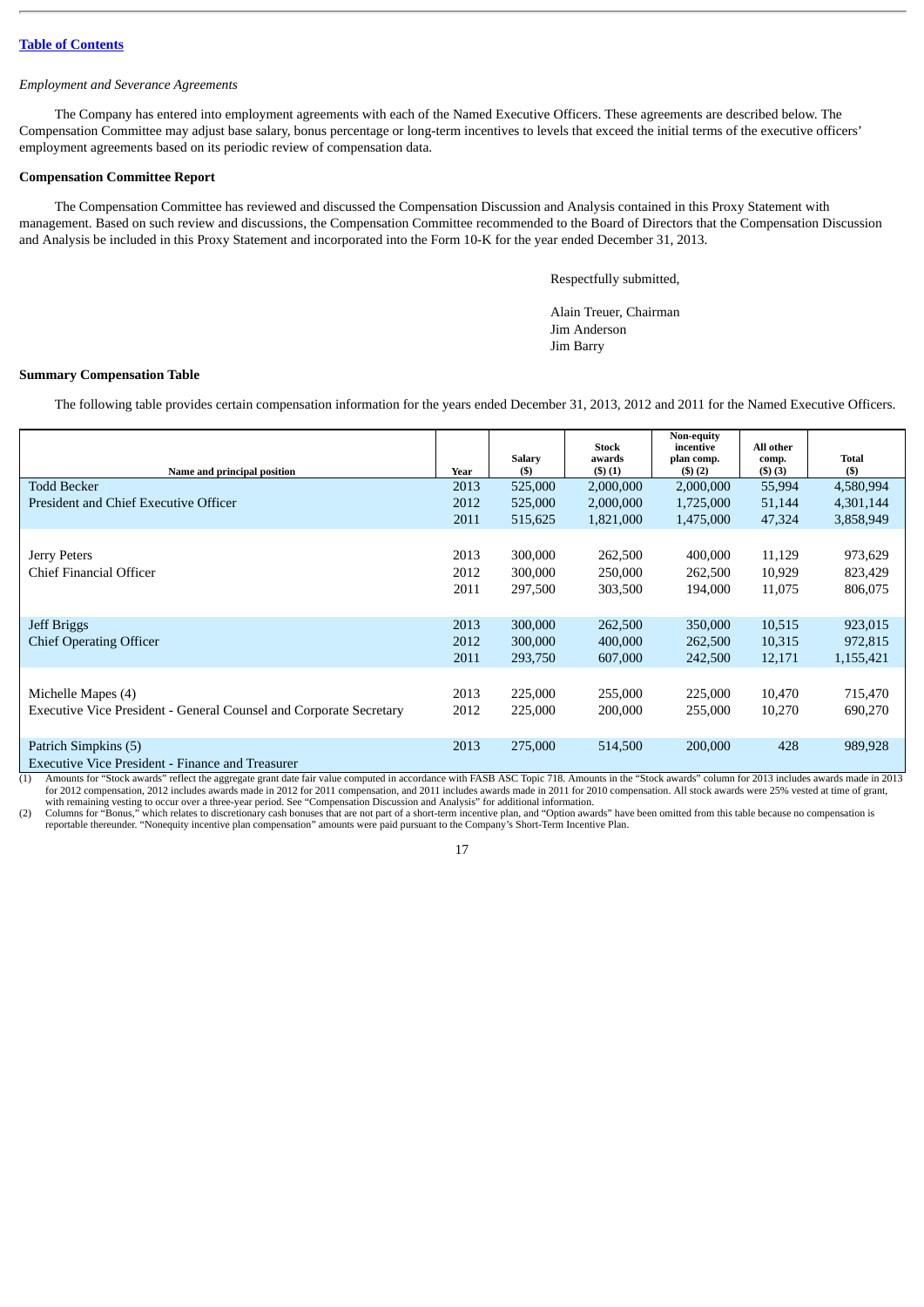- "All other compensation" generally consists of the Company match to the executive officer's 401(k) retirement plan, up to a maximum of \$10,200 per employee for 2013, \$10,000 per employee for 2012 and \$9,800 per employee for 2011, and imputed income on Company-paid life insurance. For Mr. Becker, the amounts also include insurance premiums paid by the Company and the Company gross-up to cover the taxes on this benefit. See "Employment Arrangements" below for further information on the employment agreement between Mr. Becker and the Company.
- 
- Ms. Mapes was not a Named Executive Officer for the year ended December 31, 2011; accordingly, no compensation information is presented for that period.<br>
(5) Mr. Simpkins was not a Named Executive Officer for the years end (5) Mr. Simpkins was not a Named Executive Officer for the years ended December 31, 2012 and 2011; accordingly, no compensation information is presented for those periods.

#### *Employment Arrangements*

*Mr. Becker*. Effective October 16, 2008, the Company entered into an employment agreement with Todd Becker to serve as the Company's President and Chief Operating Officer. Mr. Becker was named President and Chief Executive Officer on January 1, 2009. Mr. Becker's employment agreement was amended in December 2009 to provide for a tax gross-up payment in the event of any tax payments on fringe benefits. The terms of the employment agreement provide that Mr. Becker will receive the following: (i) an annual base salary, currently at \$525,000, (ii) an annual target bonus as a percentage of base salary based on performance objectives set by the Board's Compensation Committee, (iii) annual awards of long-term incentive benefits of a type and at a level that is competitive with long-term incentive plan benefits provided to chief executive officers of public companies of comparable size in similar industries, and (iv) a fully-exercisable option to acquire 150,000 shares at an exercise price equal to \$10 per share. Mr. Becker's employment is "at-will" and may be terminated at any time, by either party, for any reason whatsoever. See "Potential Payments upon Termination or Change in Control" for additional information.

*Mr. Peters*. Effective October 24, 2008, the Company entered into an amended and restated employment agreement with Jerry Peters. The terms of the employment agreement provide that Mr. Peters will receive (i) an annual base salary, currently at \$300,000, (ii) an annual target bonus as a percentage of base salary based on performance objectives set by the Board's Compensation Committee, (iii) participation in the long-term incentive program developed by the Company, and (iv) other benefits that are generally available to Company employees. Mr. Peters' employment is "at-will" and may be terminated at any time, by either party, for any reason whatsoever. If employment is terminated without cause or for good reason, Mr. Peters will receive six month's base salary plus the greater of one-half of the maximum bonus for that year or the average bonus paid in the prior two years and all outstanding equity awards shall fully vest. See "Potential Payments upon Termination or Change in Control" for additional information.

*Mr. Briggs*. On November 23, 2009, Jeff Briggs was named Chief Operating Officer of the Company. Mr. Briggs and the Company entered into an employment agreement effective March 4, 2011. The agreement provides for (i) an annual base salary, currently at \$300,000, (ii) an annual target bonus as a percentage of base salary based on performance objectives set by the Board's Compensation Committee, (iii) participation in a long-term incentive program developed by the Company, and (iv) participation in Company benefit plans. Mr. Briggs' employment is "at-will" and may be terminated at any time, by either party, for any reason whatsoever. If employment is terminated without cause or for good reason, Mr. Briggs will receive six month's base salary and all outstanding equity awards shall fully vest. See "Potential Payments upon Termination or Change in Control" for additional information.

*Ms. Mapes*. On September 21, 2009, Michelle Mapes joined the Company as General Counsel. Ms. Mapes was named Executive Vice President – General Counsel and Corporate Secretary on November 3, 2009 at an annual salary of \$225,000, which was increased to \$275,000 in 2014. Ms. Mapes is also eligible for (i) an annual target bonus as a percentage of base salary based on performance objectives set by the Board's Compensation Committee, (ii) participation in a long-term incentive program developed by the Company, and (iii) participation in Company benefit plans. The Company has provided Ms. Mapes with an offer letter setting forth the terms of her "at-will" employment, which may be terminated at any time, by either party, for any reason whatsoever. See "Potential Payments upon Termination or Change in Control" for additional information.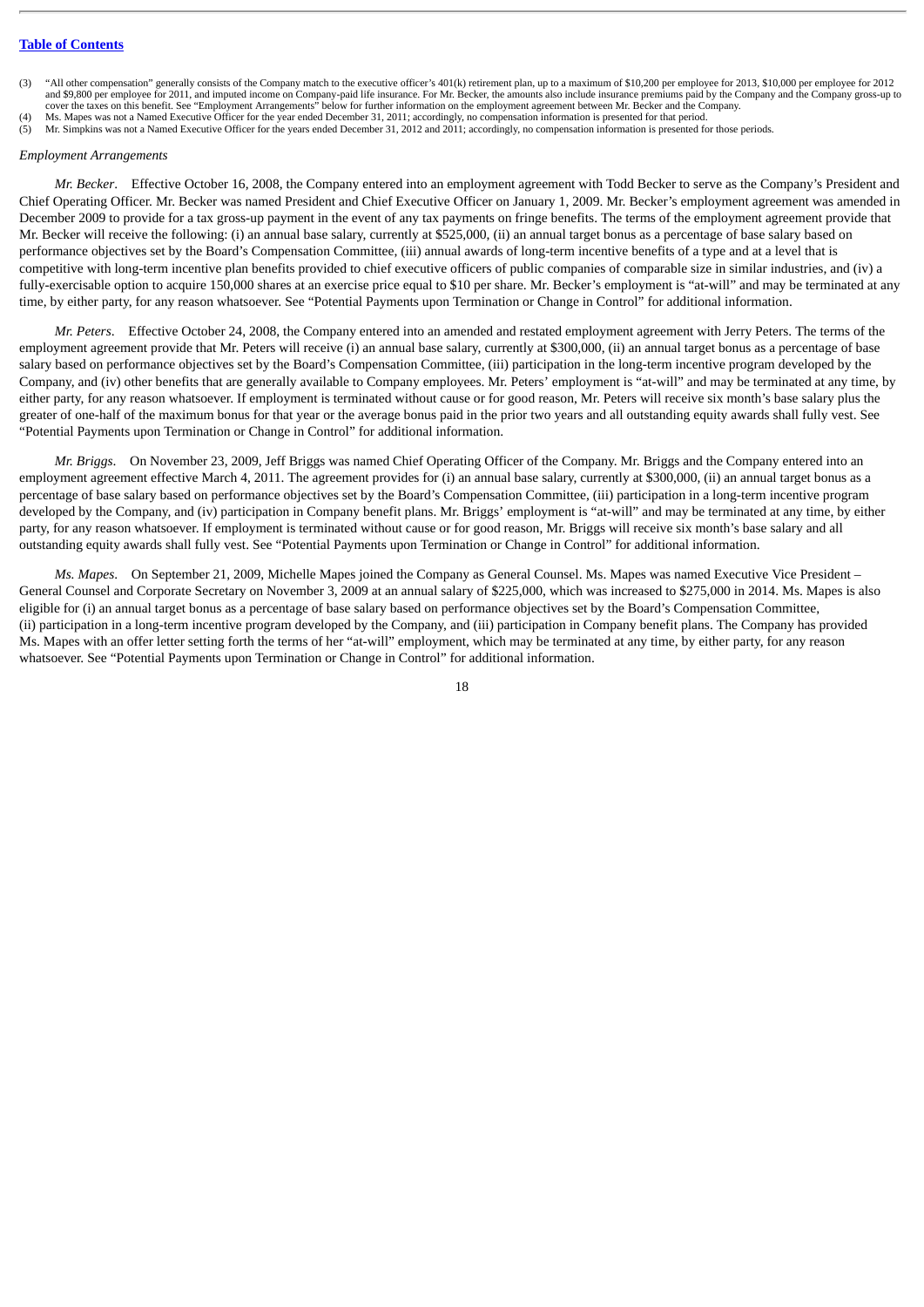*Mr. Simpkins*. Effective May 7, 2012, Patrich Simpkins was named Executive Vice President – Finance and Treasurer at an annual salary of \$275,000. The terms of the employment agreement provide that Mr. Simpkins will receive (i) an annual base salary, currently at \$275,000, (ii) an annual target bonus as a percentage of base salary based on performance objectives set by the Board's Compensation Committee, (iii) participation in the long-term incentive program developed by the Company, (iv) equity incentive compensation grants totaling 50,000 shares, and (v) other benefits that are generally available to Company employees. Mr. Simpkins' employment is "at-will" at may be terminated at any time, by either party, for any reason whatsoever. If employment is terminated without cause or for good reason, Mr. Simpkins will receive six month's base salary and all outstanding equity awards shall fully vest. See "Potential Payments upon Termination or Change in Control" for additional information.

See "Compensation Discussion and Analysis" for further details on 2013 performance objectives.

## <span id="page-25-0"></span>**Grants of Plan-Based Awards**

The following table sets forth information related to grants under our Short-Term Incentive Plan and grants of stock awards pursuant to the terms of the 2009 Equity Incentive Plan to the Named Executive Officers during 2013.

|                         |               | <b>Estimated future</b><br>payouts under<br>non-equity incentive<br>plan awards (2) |                 | All other<br>stock<br>awards:<br>number of<br>shares of<br>stock or | <b>Grant date</b><br>fair value of<br>stock and<br>option |
|-------------------------|---------------|-------------------------------------------------------------------------------------|-----------------|---------------------------------------------------------------------|-----------------------------------------------------------|
| Name $(1)$              | Grant<br>date | Target \$                                                                           | Maximum $$$ (3) | units<br>(4)(4)                                                     | awards<br>$($ \$                                          |
| <b>Todd Becker</b>      | 2/8/13        | 525,000                                                                             | N/A             | 223.214                                                             | 2,000,000                                                 |
| Jerry Peters            | 2/8/13        | 240,000                                                                             | N/A             | 29,297                                                              | 262,500                                                   |
| Jeff Briggs             | 2/8/13        | 240,000                                                                             | N/A             | 29,297                                                              | 262,500                                                   |
| Michelle Mapes          | 2/8/13        | 112,500                                                                             | N/A             | 28,460                                                              | 255,000                                                   |
| <b>Patrich Simpkins</b> | 2/8/13        | 137,500                                                                             | N/A             | 19,531                                                              | 175,000                                                   |
|                         | 5/7/13        |                                                                                     |                 | 25,000                                                              | 339,500                                                   |

(1) Columns for "Estimated future payouts under equity incentive plan awards," "All other option awards: number of securities underlying options" and "Exercise or base price of option awards" have been omitted from this table because no compensation is reportable thereunder. This table includes equity awards granted in 2013 related to 2012 performance but does not include awards granted in 2014 for 2013 performance. See "Summary Compensation Table" for more information.

(2) See "Compensation Discussion and Analysis" for additional information about the short-term incentive plan. (3) The maximum estimated future payouts under non-equity incentive plan awards are subject to Compensation Committee discretion.<br>(4) Restricted stock awards vested 25% immediately and will vest another 25% per year beginn

Restricted stock awards vested 25% immediately and will vest another 25% per year beginning on the first anniversary of the date of grant, resulting in a three-year vesting term.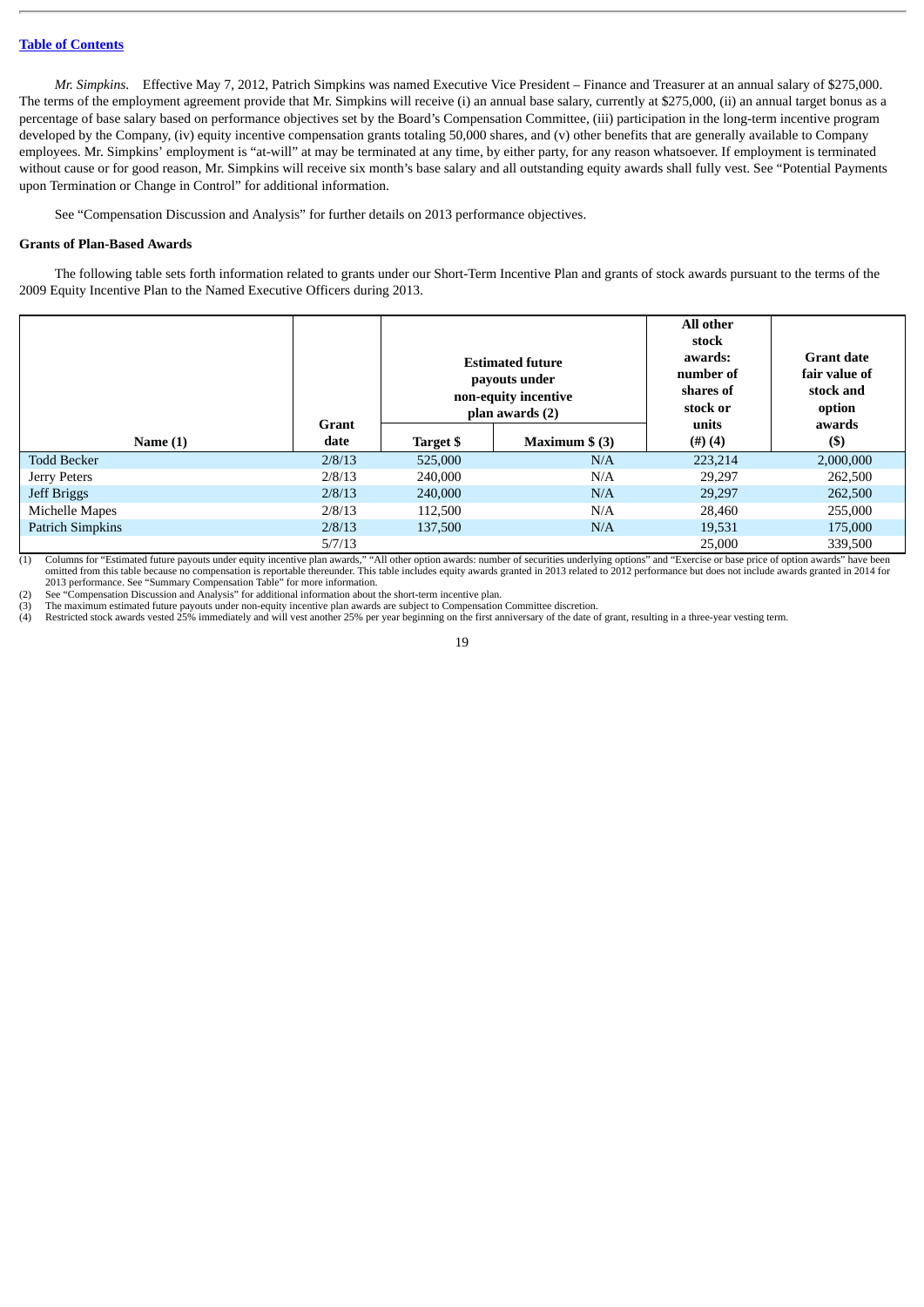## <span id="page-26-0"></span>**Outstanding Equity Awards at Year-End**

The following table sets forth information related to outstanding equity awards for the Named Executive Officers as of December 31, 2013.

|                      |                                                                                        | <b>Option awards</b>                                                                     |                                      |                              | <b>Stock awards</b>                                                                |                                                                                           |
|----------------------|----------------------------------------------------------------------------------------|------------------------------------------------------------------------------------------|--------------------------------------|------------------------------|------------------------------------------------------------------------------------|-------------------------------------------------------------------------------------------|
| Name $(1)$           | Number of<br>securities<br>underlying<br>unexercised<br>options<br>(# )<br>exercisable | Number of<br>securities<br>underlying<br>unexercised<br>options<br>(# )<br>unexercisable | Option<br>exercise<br>price<br>$($)$ | Option<br>expiration<br>date | Number of<br>shares or<br>units of<br>stock that<br>have not<br>vested<br>$^{(#)}$ | Market<br>value of<br>shares or<br>units of<br>stock that<br>have not<br>vested<br>$(\$)$ |
| Todd Becker (2)      | 150,000                                                                                | ٠                                                                                        | 10.00                                | 10/15/16                     |                                                                                    |                                                                                           |
|                      | 100,000                                                                                | ٠                                                                                        | 12.48                                | 12/22/19                     | 294,276                                                                            | 5,703,069                                                                                 |
| Jerry Peters (2)     | 60,000<br>50,000                                                                       | $\overline{\phantom{a}}$                                                                 | 19.96<br>5.99                        | 06/08/15<br>10/24/16         |                                                                                    |                                                                                           |
| Jeff Briggs (2)      | 18,750                                                                                 | ٠                                                                                        | 11.75                                | 11/23/19                     | 39,393                                                                             | 763,436                                                                                   |
|                      |                                                                                        |                                                                                          |                                      |                              | 52,345                                                                             | 1,014,446                                                                                 |
| Michelle Mapes (2)   | $\overline{\phantom{0}}$                                                               | $\overline{\phantom{0}}$                                                                 | $\overline{\phantom{0}}$             |                              | 32,782                                                                             | 635,315                                                                                   |
| Patrich Simpkins (2) |                                                                                        |                                                                                          |                                      |                              | 45,898                                                                             | 889,503                                                                                   |

(1) Columns related to "Equity incentive plan awards" have been omitted because no compensation is reportable thereunder.

(2) Stock options and restricted stock awards vested 25% immediately and vest another 25% per year beginning on the first anniversary of the date of grant, resulting in a three-year vesting term, except grant to Mr. Becker

## <span id="page-26-1"></span>**Option Exercises and Stock Vested**

The following table sets forth information on stock options exercised or restricted stock vested for the Named Executive Officers during 2013.

|                         |                                                | <b>Option awards</b>                    |                                               | <b>Stock awards</b>                    |
|-------------------------|------------------------------------------------|-----------------------------------------|-----------------------------------------------|----------------------------------------|
|                         | Number of<br>shares<br>acquired on<br>exercise | <b>Value</b><br>realized on<br>exercise | Number of<br>shares<br>acquired on<br>vesting | <b>Value</b><br>realized on<br>vesting |
| Name                    | (#)                                            | $($ \$)                                 | $^{(\#)}$                                     | $($ \$)                                |
| <b>Todd Becker</b>      |                                                |                                         | 153,612                                       | 1,457,489                              |
| Jerry Peters            | $\overline{\phantom{a}}$                       | $\overline{\phantom{0}}$                | 24,160                                        | 232,199                                |
| Jeff Briggs             | $\overline{\phantom{0}}$                       | $\overline{a}$                          | 35,012                                        | 341,708                                |
| Michelle Mapes          | 10,000                                         | 75,266                                  | 15,333                                        | 142,984                                |
| <b>Patrich Simpkins</b> | $\overline{\phantom{0}}$                       | -                                       | 17,383                                        | 213,502                                |

## <span id="page-26-2"></span>**Potential Payments upon Termination or Change in Control**

*Employment Agreement for Mr. Becker*

The Company entered into an employment agreement with Mr. Becker. See "Employment Arrangements" above for additional information. Upon termination without Cause or for Good Reason, Mr. Becker is entitled to (a) one year of base salary plus the greater of his maximum annual cash bonus for that year or the average bonus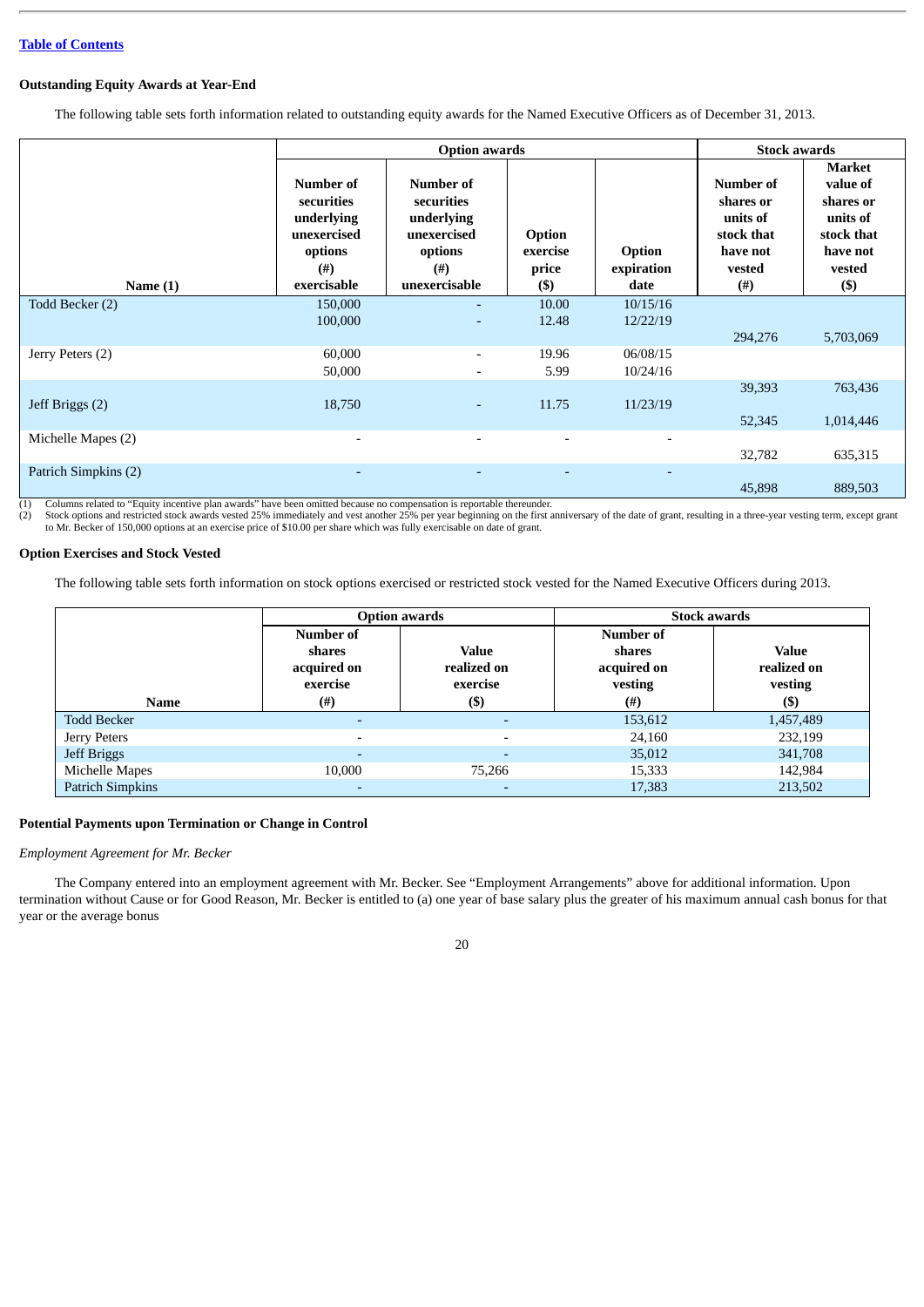paid for the prior two years, (b) up to one year of continued health and dental coverage (which ceases upon acceptance of a comparable position within such period), (c) certain relocation assistance if he relocates beyond 50 miles within six months of termination, (d) all shares acquired upon exercise of options granted therein are released from certain lock-up restrictions and (e) all outstanding options and other equity awards will fully vest.

The employment agreement also contains a "gross-up" provision to address any excess parachute payment resulting under Section 280G of the Code. In the event any severance benefits provided to Mr. Becker subject him to the excise tax imposed under the Code, the Company shall pay Mr. Becker the amount necessary to make up for the excise tax on excess parachute payments and income and payroll taxes on the excise tax.

For such purposes, "Cause" means one of the following: (a) a material breach by executive of the terms of this Agreement, not cured within thirty (30) days from receipt of notice from the Board of such breach, (b) conviction of, or plea of guilty or no contest to, a felony; (c) willful misconduct or gross negligence in connection with the performance of executive's duties; or (d) willfully engaging in conduct that constitutes fraud, gross negligence or gross misconduct that results in material harm to the Company. For purposes of this definition, no act, or failure to act, on executive's part shall be considered "willful" unless done, or omitted to be done, by executive in knowing bad faith and without reasonable belief that his action or omission was in, or not opposed to, the best interests of the Company. Notwithstanding the foregoing, executive shall not be deemed to have been terminated for Cause unless and until there shall have been delivered to executive a copy of a resolution duly adopted by the affirmative vote of not less than three-quarters of the entire membership of the Board at a meeting of the Board called and held for the purpose (after reasonable notice to executive and an opportunity for executive, together with his counsel, to be heard before the Board), finding that in the good faith opinion of the Board executive was guilty of the conduct set forth above in (a), (b), (c) or (d) of this definition and specifying the particulars thereof in detail.

For such purposes, "Good Reason" means any of the following if the same occurs without executive's express written consent: (a) a material diminution in executive's base salary as described in the employment agreement; (b) a material diminution in executive's authority, duties, or responsibilities; (c) a material diminution in the authority, duties, or responsibilities of the person to whom executive is required to report; (d) a material change in the geographic location at which executive must perform the services (for this purpose, any relocation of more than 50 miles shall be deemed a material change); (e) any material reduction or other adverse change in executive's benefits under any applicable and properly approved compensation plan or arrangement without the substitution of comparable benefits; or (f) any other action or inaction that constitutes a material breach by the Company under the employment agreement. To terminate for Good Reason, executive must incur a termination of employment on or before the second anniversary of the initial existence of the condition.

#### *Employment Agreement for Mr. Peters*

On October 24, 2008, the Company entered into an amended and restated employment agreement with Mr. Peters. See "Employment Arrangements" above for additional information. If Mr. Peters is terminated without Cause or for Good Reason, Mr. Peters will receive six month's base salary plus the greater of (i) one-half of the maximum bonus for that year or (ii) one-half of the average bonus paid in the prior two years and all outstanding equity awards shall fully vest. The definitions for "Cause" and "Good Reason" are the same as described above for Mr. Becker, except that Good Reason does not include subsection (f) in the definition above and Cause does not include the requirement of an affirmative vote of the Board.

The employment agreement also contains a "gross-up" provision to address any excess parachute payment resulting under Section 280G of the Code. In the event any severance benefits provided to Mr. Peters subject him to the excise tax on excess parachute payments imposed under Section 4999 of the Code, the Company shall pay Mr. Peters the amount necessary to make up for the excise tax paid and income and payroll taxes on the excise tax.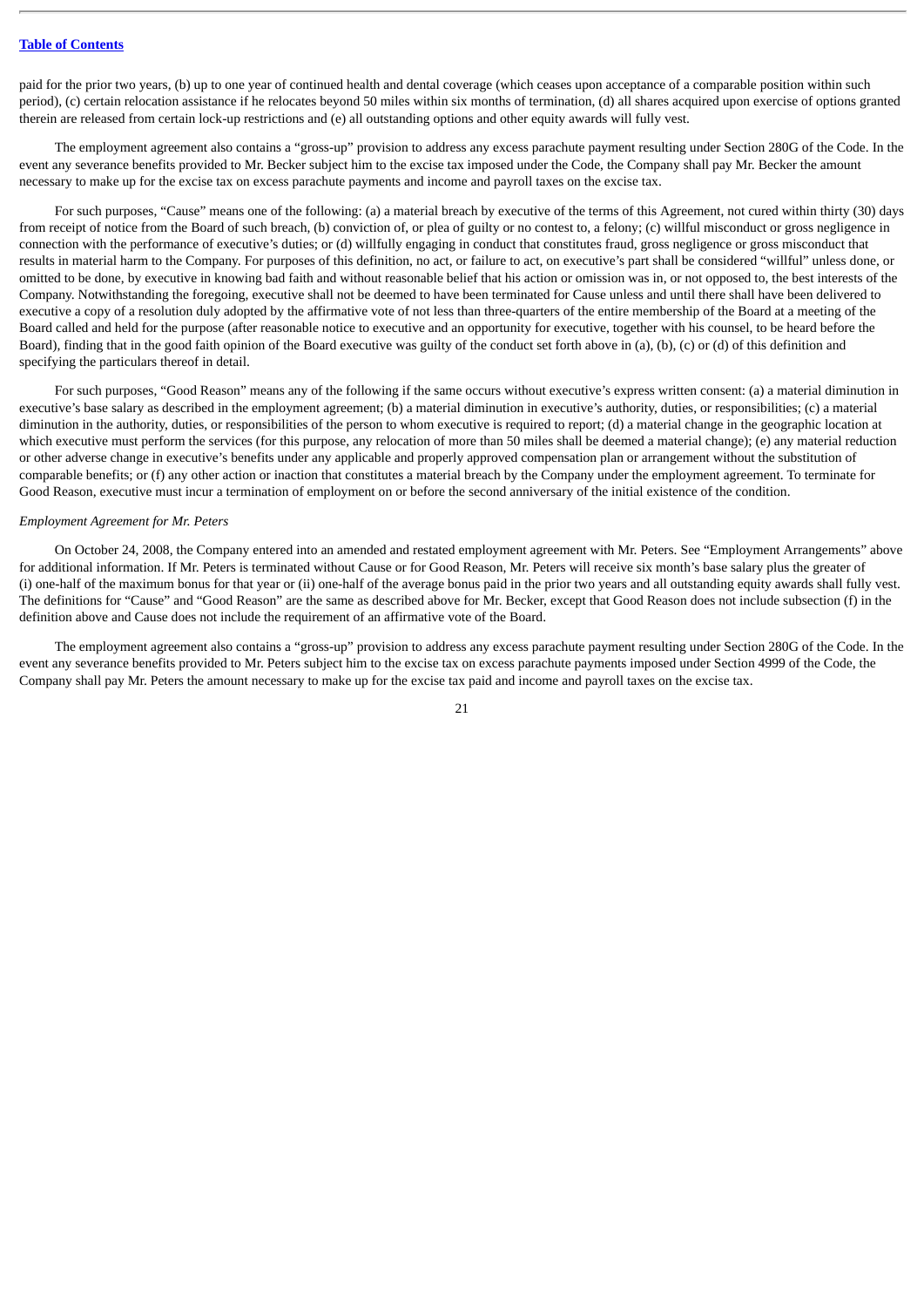# *Employment Agreements for Messrs. Briggs and Simpkins*

The Company has entered into employment agreements with Messrs. Briggs and Simpkins. See "Employment Arrangements" above for additional information. Upon termination without Cause or for Good Reason, each will receive an amount equal to six months base salary and all outstanding equity awards shall fully vest. The definitions for "Cause" and "Good Reason" are the same as described above for Mr. Becker, except that the definition of Good Reason for Mr. Briggs or Mr. Simpkins does not specify the distance for an applicable relocation.

# *Employment Offer Letter for Ms. Mapes*

On September 14, 2009, the Company provided Ms. Mapes with an offer letter setting forth the terms of her at-will employment.

# *Equity Acceleration*

2007 Equity Incentive Plan. Awards outstanding under the 2007 Equity Incentive Plan will fully vest upon a Change in Control unless (a) assumed by the successor corporation; (b) replaced with a cash retention program providing the same value or (c) otherwise limited by the plan administrator. A Change in Control shall be deemed to have occurred if in a single transaction or series of related transactions:

- any person (as such term is used in Section 13(d) and 14(d) of the Exchange Act, or persons acting as a group, other than a trustee or fiduciary holding securities under an employment benefit program, is or becomes a "beneficial owner" (as defined in Rule 13-3 under the 1934 Act), directly or indirectly of securities of the Company representing 51% or more of the combined voting power of the Company;
- (b) there is a merger, consolidation, or other business combination transaction of the Corporation with or into another corporation, entity or person, other than a transaction in which the holders of at least a majority of the shares of voting capital stock of the Company outstanding immediately prior to such transaction continue to hold (either by such shares remaining outstanding or by their being converted into shares of voting capital stock of the surviving entity) a majority of the total voting power represented by the shares of voting capital stock of the Company (or surviving entity) outstanding immediately after such transaction; or
- (c) all or substantially all of the Company's assets are sold.

2009 Equity Incentive Plan. Awards outstanding under the Plan will fully vest upon a Change in Control (a) if not fully converted and assumed, (b) if the awards are converted and assumed, after a Qualifying Termination, or (c) by the Participant for "Good Reason," if "Good Reason" is defined in the applicable Award Agreement or employment agreement. Qualifying Termination is defined as a termination of employment within twenty-four months following a Change in Control or by the Company other than for Cause, gross negligence, or deliberate misconduct which demonstrably harms the Company. A Change in Control shall be deemed to have occurred if in a single transaction or series of related transactions:

- any person (as such term is used in Section 13(d) and 149d) of the Exchange Act), or persons acting as a group, other than a trustee or fiduciary holding securities under an employment benefit program, is or becomes a "beneficial owner" (as defined in Rule 13-3 under the Exchange Act), directly or indirectly of securities of the Company representing 51% or more of the combined voting power of the Company;
- (b) there is a merger, consolidation, or other business combination transaction of the Company with or into another corporation, entity or person, other than a transaction in which the holders of at least a majority of the shares of voting capital stock of the Company outstanding immediately prior to such transaction continue to hold (either by shares remaining outstanding or by their being converted into shares of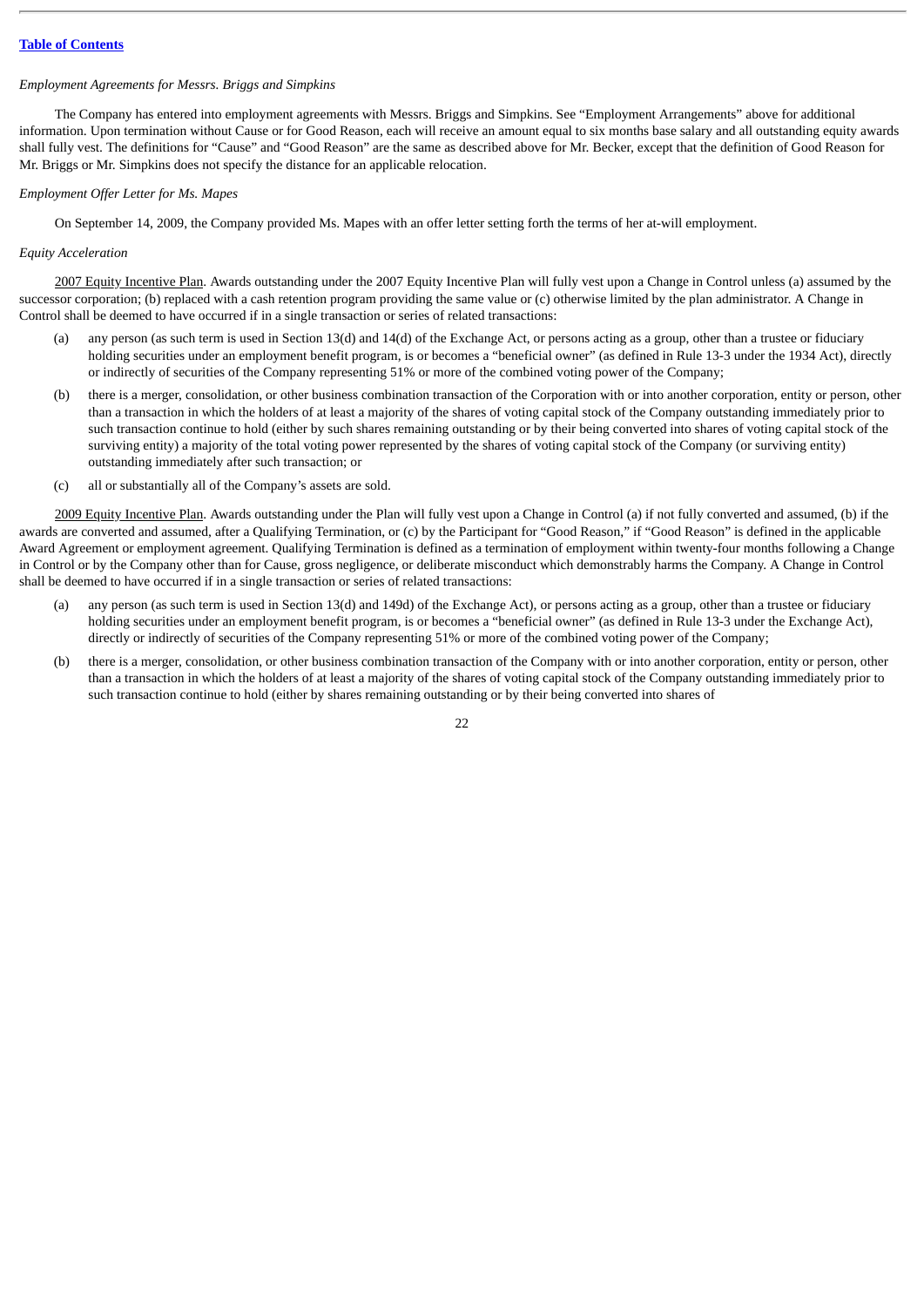voting capital stock of the surviving entity) a majority of the total voting power represented by the shares of voting capital stock of the Company (or surviving entity) outstanding immediately after such transaction;

- (c) during any period of two consecutive years, individuals who, at the beginning of such period, constitute the Board together with any new director(s) (other than a director designated by a person who shall have entered into an agreement with Company to effect a transaction described in (a) or (b) above) whose election by the Board or nomination for election by Company's shareholders was approved by a vote of at least two thirds of the directors then still in office who either were directors at the beginning of the two year period or whose election or nomination for election was previously so approved, cease for any reason to constitute a majority thereof; or
- (d) all or substantially all of the Company's assets are sold.

The option award agreement also provides that if an executive is terminated without Cause, the option will be deemed to have vested through the next annual anniversary of the grant date.

The following tables provide information on potential benefits that could be received by the Named Executive Officers upon a termination or Change in Control. The tables assume termination as of the close of business on December 31, 2013. The closing price for the Company's Common Stock on the last trading day of 2013 was \$19.38. Post-termination health care represents the approximate value of such benefits.

Upon a Change in Control of the Company the executive may be subject to certain excise taxes imposed by Section 4999 of the Code on any excess parachute payments under Section 280G. As discussed above, the Company has agreed to reimburse Mr. Becker and Mr. Peters for all such excise taxes and any income and excise taxes that are payable by the executive as a result of any such reimbursements. Currently, amounts shown as compensation related to Change in Control do not trigger excise taxes for excess parachute payments; and therefore are not included in the tables below.

#### **Todd Becker Executive Benefits and Payments Upon Termination Termination without Cause or for Good Reason Change in Control Termination Compensation** Base Salary and Bonus (1) <br>
Equity Vesting (2) <br>
Equity Vesting (2) <br>
Base Salary and Bonus (1) <br>
Base Salary and Bonus (1) <br>
Base Salary and Bonus (1) <br>
Base Salary and Bonus (1) <br>
Base Salary and Bonus (2) <br>
Base Salary Equity Vesting (2) **Benefits and Perquisites** Post-Termination Health Care 21,564 Certain Relocation Benefits (3) **Total 5.12,133 \$5,703,069 \$6,112,133 \$5,703,069**

(1) Assumes a bonus of the greater of his maximum bonus for that year or the average of his bonuses during the prior two years.

(2) Represents accelerated vesting of all outstanding equity awards and release of restrictions on such awards.<br>(3) Mr. Becker receives certain relocation assistance in the event of termination without Cause, for Good Rea

(3) Mr. Becker receives certain relocation assistance in the event of termination without Cause, for Good Reason, or after a termination after a Change in Control, if he relocates more than 50 miles beyond Omaha, Nebraska within six months of such time. The value of such assistance cannot be determined until such an event occurs.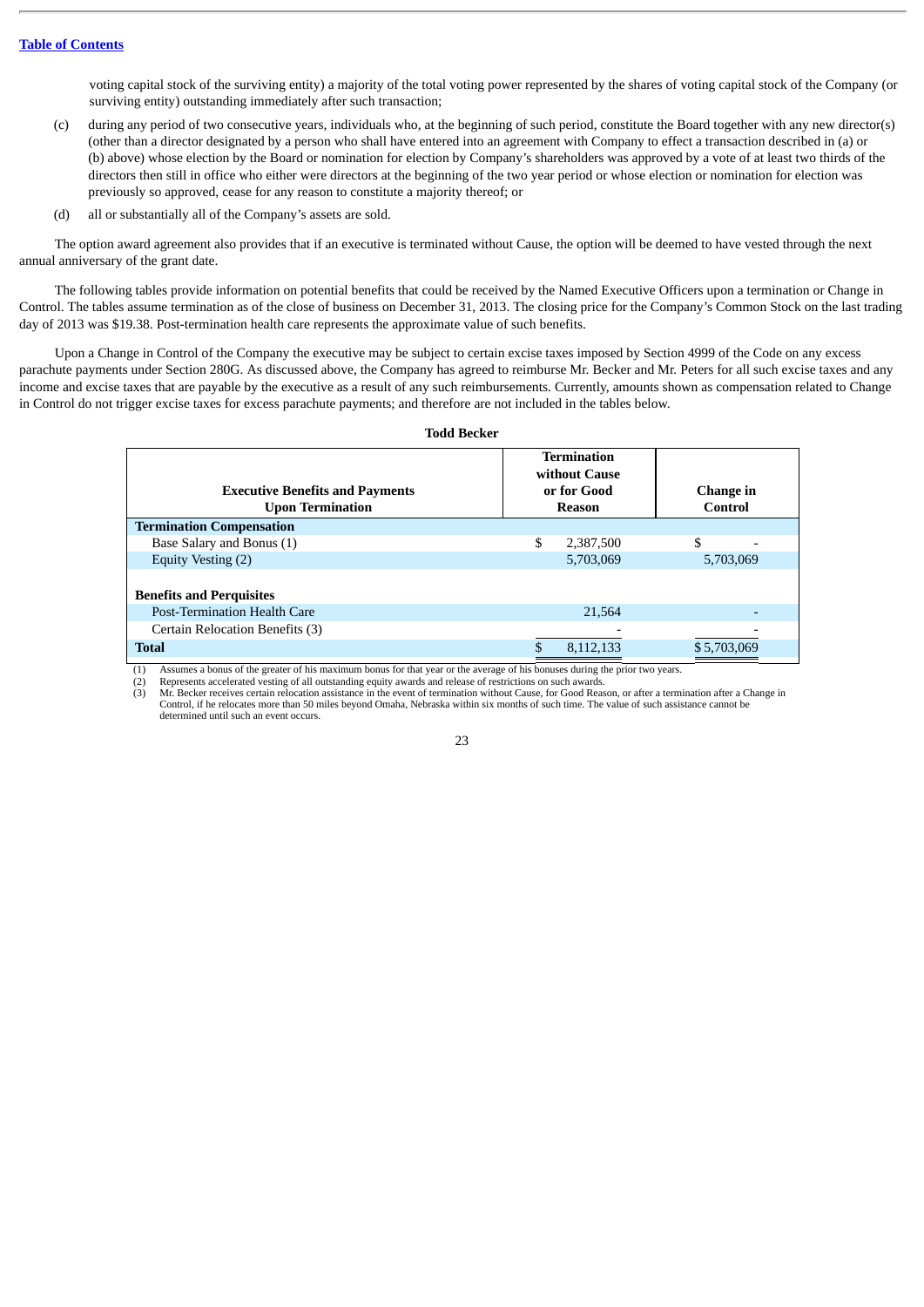# **Jerry Peters**

| <b>Executive Benefits and Payments</b><br><b>Upon Termination</b> | <b>Termination</b><br>without Cause<br>or for Good<br><b>Reason</b> |           | Change in<br>Control |
|-------------------------------------------------------------------|---------------------------------------------------------------------|-----------|----------------------|
| <b>Termination Compensation</b>                                   |                                                                     |           |                      |
| Base Salary and Bonus (1)                                         |                                                                     | 390,000   | \$                   |
| Equity Vesting (2)                                                |                                                                     | 763,436   | 763,436              |
| <b>Total</b>                                                      |                                                                     | 1,153,436 | 763,436              |

(1) Assumes a bonus of the greater of one-half of his maximum bonus for that year or one-half the average of his bonuses during the prior two years.<br>(2) Represents accelerated vesting of all outstanding equity awards and r

## **Jeff Briggs**

| <b>Executive Benefits and Payments</b><br><b>Upon Termination</b> | Termination<br>without Cause<br>or for Good<br>Reason | Change in<br>Control |
|-------------------------------------------------------------------|-------------------------------------------------------|----------------------|
| <b>Termination Compensation</b>                                   |                                                       |                      |
| <b>Base Salary</b>                                                | \$<br>150,000                                         |                      |
| Equity Vesting (1)                                                | 1,014,446                                             | 1,014,446            |
| <b>Total</b>                                                      | 1,164,446                                             | \$1,014,446          |

(1) Represents accelerated vesting of all outstanding equity awards and release of restrictions on such awards.

# **Michelle Mapes**

| <b>Executive Benefits and Payments</b><br><b>Upon Termination</b> | Change in<br>Control |
|-------------------------------------------------------------------|----------------------|
| <b>Termination Compensation</b>                                   |                      |
| Equity Vesting (1)                                                | \$ 635,315           |
| <b>Total</b>                                                      | \$635,315            |

(1) Represents accelerated vesting of all outstanding equity awards and release of restrictions on such awards.

## **Patrich Simpkins**

| <b>Executive Benefits and Payments</b><br><b>Upon Termination</b> | Termination<br>without Cause<br>or for Good<br><b>Reason</b> |           | Change in<br><b>Control</b>    |
|-------------------------------------------------------------------|--------------------------------------------------------------|-----------|--------------------------------|
| <b>Termination Compensation</b>                                   |                                                              |           |                                |
| <b>Base Salary</b>                                                | \$                                                           | 137,500   | \$<br>$\overline{\phantom{0}}$ |
| Equity Vesting (1)                                                |                                                              | 889,503   | 889,503                        |
| <b>Total</b>                                                      |                                                              | 1,027,003 | 889,503                        |

(1) Represents accelerated vesting of all outstanding equity awards and release of restrictions on such awards.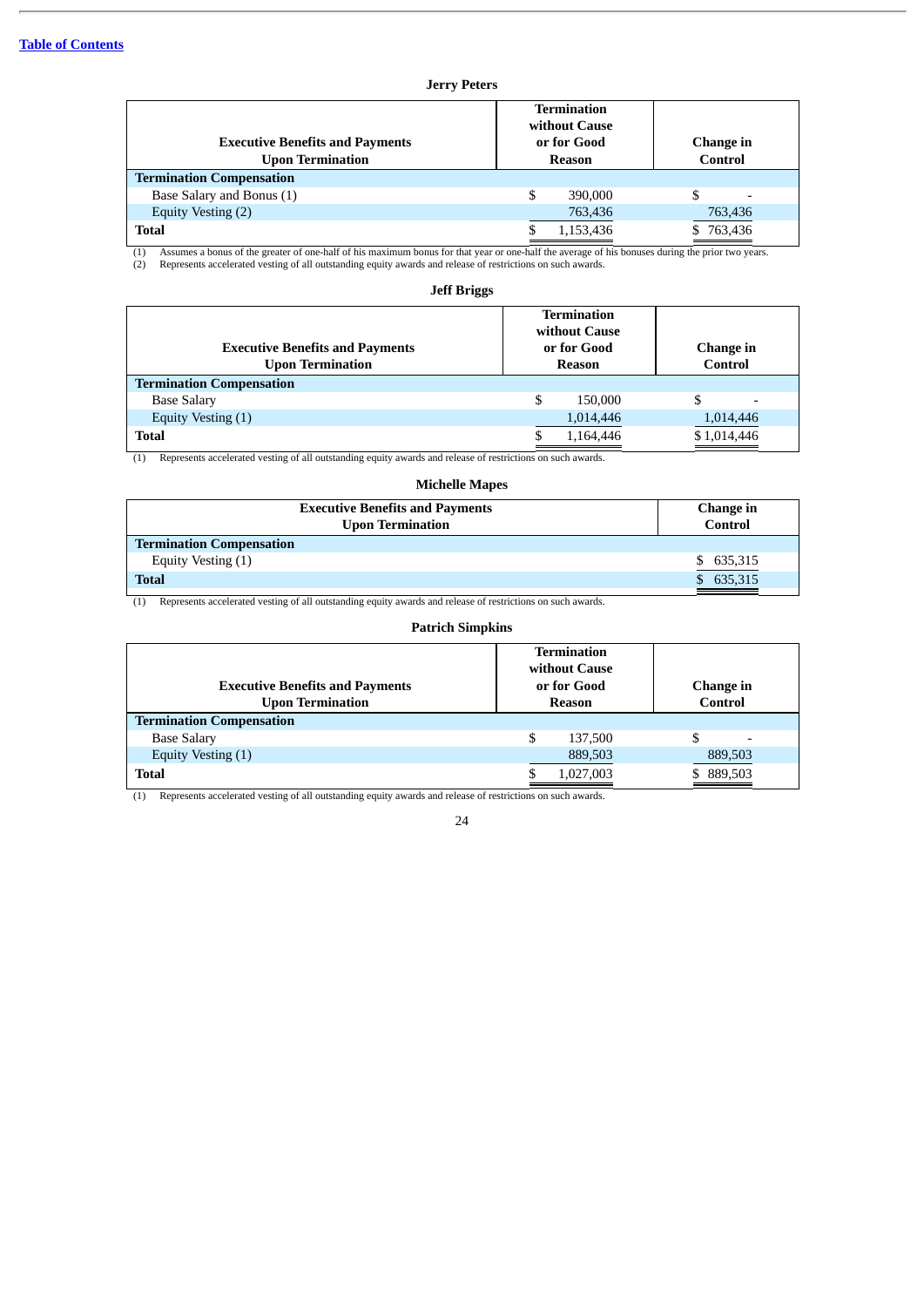# <span id="page-31-0"></span>**Compensation Committee Interlocks and Insider Participation**

No members of the Compensation Committee have ever served as officers or employees of the Company, and no officers or other employees have ever served on the Company's Compensation Committee. During 2013, no executive officers of the Company served: (i) on a compensation committee of another entity which had an executive officer serving on the Compensation Committee; (ii) as a director of another entity which had an executive officer serving on the Compensation Committee; or (iii) as a member of a compensation committee of another entity which had an executive officer who served as a director of the Company.

# <span id="page-31-1"></span>**Compensation Risk Assessment**

With the help of its compensation consultant, in 2013 the Compensation Committee reviewed the Company's executive compensation policies and practices, and determined that the Company's executive compensation programs are not reasonably likely to have a material adverse effect on the Company. The Compensation Committee also reviewed the Company's compensation programs for certain design features which have been identified by experts as having the potential to encourage excessive risk-taking.

Moreover, the Compensation Committee determined that, for all employees, the Company's non-executive compensation programs do not encourage excessive risk and instead encourage behaviors that support sustainable value creation, as these programs are fully discretionary after performance for the relevant period has been achieved, recommended by senior management to the Compensation Committee and reviewed at such time to support the Company's goals and objectives.

# **EQUITY COMPENSATION PLANS**

<span id="page-31-2"></span>The following table sets forth, as of December 31, 2013, certain information related to our compensation plans under which shares of our Common Stock are authorized for issuance.

| <b>Plan Category</b>                      | <b>Number of Securities to</b><br>be Issued upon<br>Exercise<br>of Outstanding<br><b>Options, Warrants and</b><br>Rights (a) | <b>Weighted-Average</b><br><b>Exercise Price of</b><br>Outstanding<br><b>Options, Warrants</b><br>and Rights |       | <b>Number of Securities Remaining</b><br><b>Available for Future Issuance</b><br>under Equity Compensation Plans<br>(Excluding Securities Reflected in<br>Column (a)) |
|-------------------------------------------|------------------------------------------------------------------------------------------------------------------------------|--------------------------------------------------------------------------------------------------------------|-------|-----------------------------------------------------------------------------------------------------------------------------------------------------------------------|
| Equity compensation plans approved by     |                                                                                                                              |                                                                                                              |       |                                                                                                                                                                       |
| security holders (1)                      | 372,750                                                                                                                      |                                                                                                              | 12.38 | 1,801,429                                                                                                                                                             |
| Equity compensation plans not approved by |                                                                                                                              |                                                                                                              |       |                                                                                                                                                                       |
| security holders (2)                      | 237,500                                                                                                                      |                                                                                                              | 8.09  |                                                                                                                                                                       |
| <b>Total</b>                              | 610,250                                                                                                                      |                                                                                                              |       | 1,801,429                                                                                                                                                             |

(1) The maximum number of shares that may be issued under the 2009 Equity Incentive Plan as option grants, restricted stock awards, restricted stock units, stock appreciation rights, direct share issuances and other stock-based awards is 3,000,000 shares of our common stock, plus shares remaining under the 2007 Equity Incentive plan that were rolled in the 2009 Equity Incentive Plan on May 9, 2009.<br>Shareholders approved the included in the 2007 plan were 267,528 shares assumed in the October 2008 merger with VBV.

(2) In connection with the October 2008 merger with VBV, 150,000 fully-vested options were issued to Todd A. Becker on October 16, 2008 as an inducement grant pursuant to Mr. Becker's Employment<br>Agreement . Grants were giv exercised or forfeited. All remaining options were fully vested at December 31, 2013.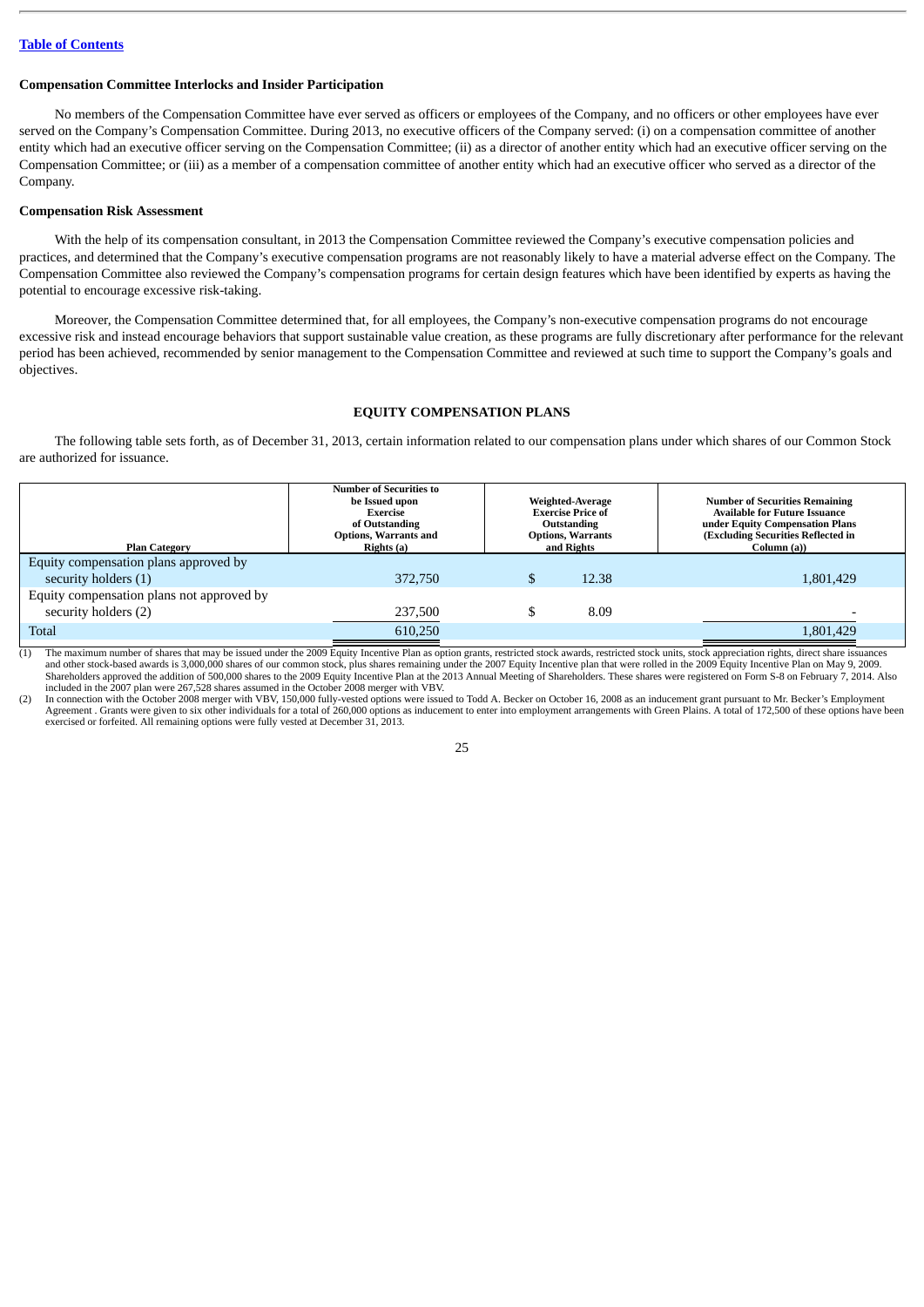## **PRINCIPAL SHAREHOLDERS**

<span id="page-32-0"></span>The following table sets forth certain information with respect to the beneficial ownership of the Company's Common Stock as of March 20, 2014 for: (i) each person or group (as that term is used in Section 13(d)(3) of the Exchange Act) who is known by the Company to beneficially own more than five percent of the Company's Common Stock, (ii) each of the Company's directors, including the nominees for election as director, (iii) each of the Named Executive Officers, and (iv) all directors and executive officers, sixteen in number, as a group. On March 20, 2014, the Company had 37,408,024 shares of Common Stock outstanding. Except as noted below, the persons listed below possess sole voting and investment power over their respective shares. The Shareholders' Agreement discussed above under "INFORMATION ABOUT THE BOARD OF DIRECTORS AND CORPORATE GOVERNANCE – Board of Directors" also provides certain registration rights with respect to the shares of the Company's Common Stock held by the parties. The Shareholders' Agreement is filed as Appendix F to the Company's Registration Statement on Form S-4 filed on September 5, 2008. The Company has a policy that does not permit hedging of Company securities by executive officers.

|                                          | <b>Shares</b>       |            |
|------------------------------------------|---------------------|------------|
|                                          | <b>Beneficially</b> | Percentage |
| Name and Address of Beneficial Owner (1) | Owned (2)           | of Total   |
| Cadian Capital Management, LP (3)        | 4,476,230           | 12.0%      |
| 535 Madison Avenue 36th Floor            |                     |            |
| New York, NY 10022                       |                     |            |
| Dimensional Fund Advisors LP (3)         | 2,580,030           | 6.9%       |
| 6300 Bee Cave Road, Building One         |                     |            |
| Austin, TX 78746                         |                     |            |
| Alain Treuer (4)                         | 2,085,090           | 5.6%       |
| Wilon Holdings, S.A. (5)                 | 2,070,716           | 5.5%       |
| 53rd E Street                            |                     |            |
| <b>Urbanizacion Marbella</b>             |                     |            |
| MGM Tower 16th Floor                     |                     |            |
| Panama City, Republic of Panama          |                     |            |
| BlackRock, Inc. (3)                      | 2,006,272           | 5.4%       |
| 40 East 52 <sup>nd</sup> Street          |                     |            |
| New York, NY 10022                       |                     |            |
| Todd Becker (6)                          | 732,482             | 1.9%       |
| Jeff Briggs (7)                          | 168,795             | $\ast$     |
| Jerry Peters (8)                         | 168,042             | $\ast$     |
| Brian Peterson (9)                       | 119,474             | $\ast$     |
| Wayne Hoovestol (10)                     | 106,906             | $\ast$     |
| <b>Patrich Simpkins</b>                  | 70,996              | $\ast$     |
| Michelle Mapes                           | 38,097              | $\ast$     |
| Gordon Glade (11)                        | 30,362              | $\ast$     |
| Jim Anderson                             | 25,374              | $\ast$     |
| <b>James Crowley</b>                     | 4,374               | $\ast$     |
| Jim Barry                                |                     | $\ast$     |
| <b>Executive Officers and Directors</b>  | 3,880,833           | 10.3%      |
| as a Group $(16$ persons $)(12)$         |                     |            |

Less than 1%.

(1) Except where otherwise indicated, the address of the beneficial owner is deemed to be the same address as the Company.

(2) Beneficial ownership is determined in accordance with SEC rules and generally includes holding voting and investment power with respect to the securities. Shares of Common Stock subject to options currently exercisable, or exercisable within 60 days, are deemed outstanding for computing the percentage of the total number of shares beneficially owned by the designated person, but are not deemed outstanding for computing the percentage for any other person.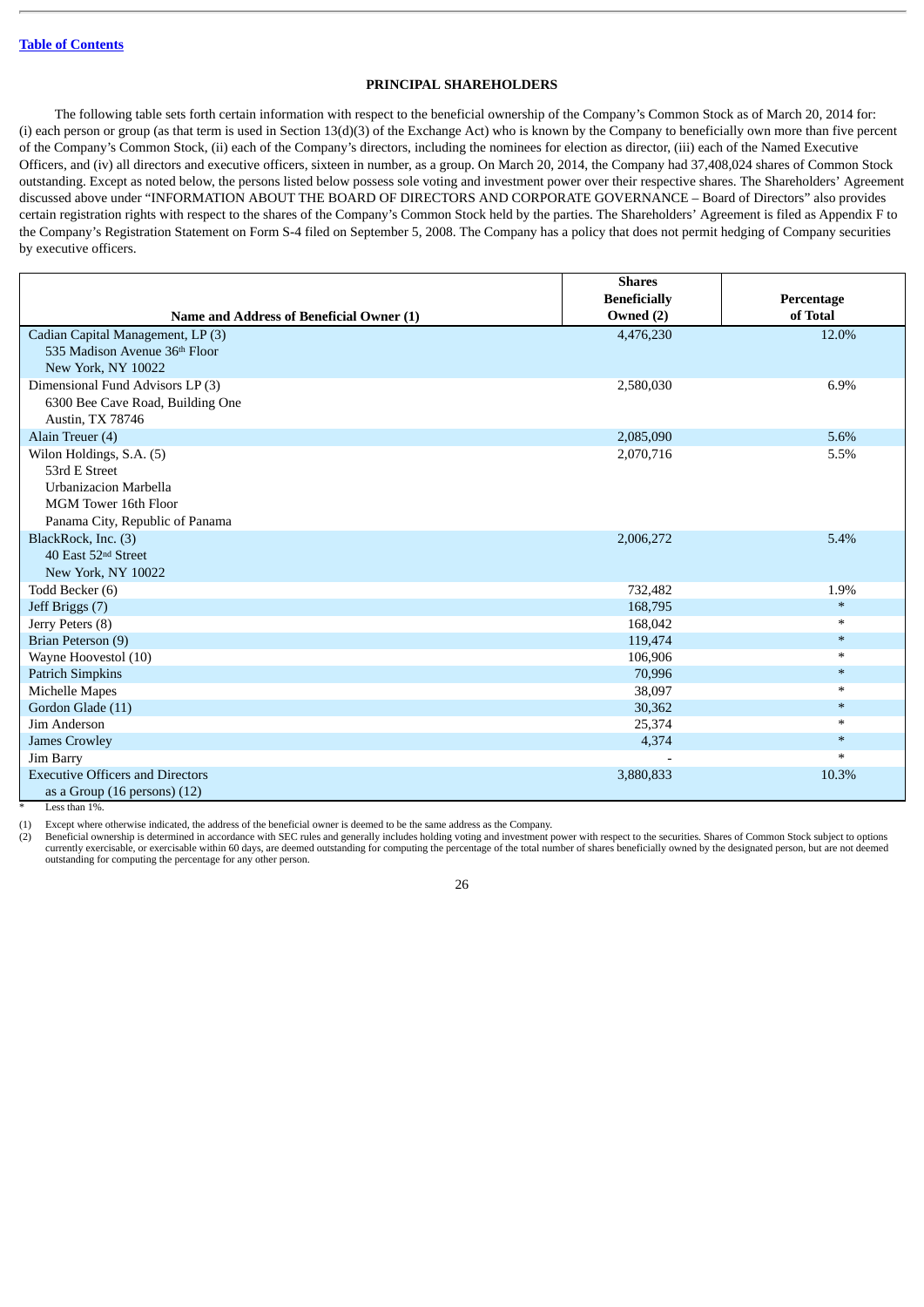(3) Based on the amount reported in the respective Schedule 13G filing, as follows:

- i. Cadian Capital Management, LP Schedule 13G filed on February 14, 2014. Shares are owned beneficially in its capacity as investment advisor with shared voting power over 4,476,230 of the shares and the power to dispose all of the shares.
- ii. Dimensional Fund Advisors LP ("DFA") Schedule 13G filed on February 10, 2014. In its role as investment advisor, sub-advisor and/or manager, DFA may be deemed to be beneficial owner of these shares, but it disclaims beneficial ownership of these shares.
- iii. BlackRock, Inc. Schedule 13G filed on January 17, 2014. Shares are owned with sole voting power over 1,943,371 of the shares and the power to dispose of all of the shares.
- (4) Consists of 14,374 shares held by Mr. Treuer and 2,070,716 shares owned by Wilon Holdings S.A. Although Mr. Treuer has voting and investment power with respect to the shares owned by Wilon, he disclaims beneficial owne
- (5) Based on Amendment No. 2 to its Schedule 13D filed on March 23, 2010 with the SEC. Excludes shares beneficially owned by NTR and Wayne Hoovestol that may be beneficially owned by Wilon, but which Wilon disclaims beneficial ownership of such shares except to the extent of its pecuniary interest.
- (6) Includes options exercisable within 60 days of March 20, 2014 for 210,000 shares.
- (7) Includes options exercisable within 60 days of March 20, 2014 for 18,750 shares. (8) Includes options exercisable within 60 days of March 20, 2014 for 85,000 shares.
- Includes options exercisable within 60 days of March 20, 2014 for 10,000 shares. Also includes 15,000 shares that Mr. Peterson owns jointly with his child.
- (10) Based on Amendment No. 3 to his Schedule 13D filed on March 19, 2012 with the SEC. Excludes shares beneficially owned by NTR and Wilon that may be beneficially owned by Mr. Hoovestol, but which Mr. Hoovestol disclaims beneficial ownership of such shares except to the extent of his pecuniary interest. Includes 17,000 shares owned by Mr. Hoovestol's wife.
- (11) Includes 11,988 shares owned by entities in which Mr. Glade has ownership.
- (12) Includes options exercisable within 60 days of March 20, 2014 totaling 391,250 shares for executive officers and directors as a group.

# **CERTAIN RELATIONSHIPS AND RELATED PARTY TRANSACTIONS**

## <span id="page-33-1"></span><span id="page-33-0"></span>**Policies and Procedures Regarding Related Party Transactions**

The Board has adopted a written policy governing related party transactions. The related party policy requires the Audit Committee to review each Related Party Transaction (defined below) and determine whether it will approve or ratify such transaction.

For purposes of the related party policy, a "Related Party Transaction" is any transaction, arrangement or relationships with a Related Party (defined below) where the aggregate amount involved is expected to exceed \$120,000 in any calendar year. "Related Party" includes (a) any person who is or was (at any time during the last year) an executive officer, director or nominee for election as a director; (b) any person or group who is a beneficial owner of more than 5% of the Company's voting securities; (c) any immediate family member of a person described in provisions (a) or (b) of this sentence; or (d) any entity in which any of the foregoing persons is employed, is a partner or has a greater than 10% beneficial ownership interest. Certain smaller specified transactions are deemed preapproved by the Audit Committee.

In determining whether a Related Party Transaction will be approved or ratified, the Audit Committee may consider factors such as (a) the extent of the Related Party's interest in the transaction; (b) the availability of other sources of comparable products or services; (c) whether the terms are competitive with terms generally available in similar transactions with persons that are not Related Parties; (d) the benefit to the Company; and (e) the aggregate value of the transaction.

#### <span id="page-33-2"></span>**Related Party Transactions**

#### *Commercial Contracts*

Two subsidiaries of the Company have executed separate financing agreements for equipment with AXIS Capital Inc. Gordon F. Glade, President and Chief Executive Officer of AXIS Capital, is a member of the Company's Board of Directors. Totals of \$0.1 million and \$0.2 million were included in debt at December 31, 2013 and 2012, respectively, under these financing arrangements. Payments, including principal and interest, totaled \$0.1 million, \$0.3 million and \$0.7 for the years ended December 31, 2013, 2012 and 2011, respectively,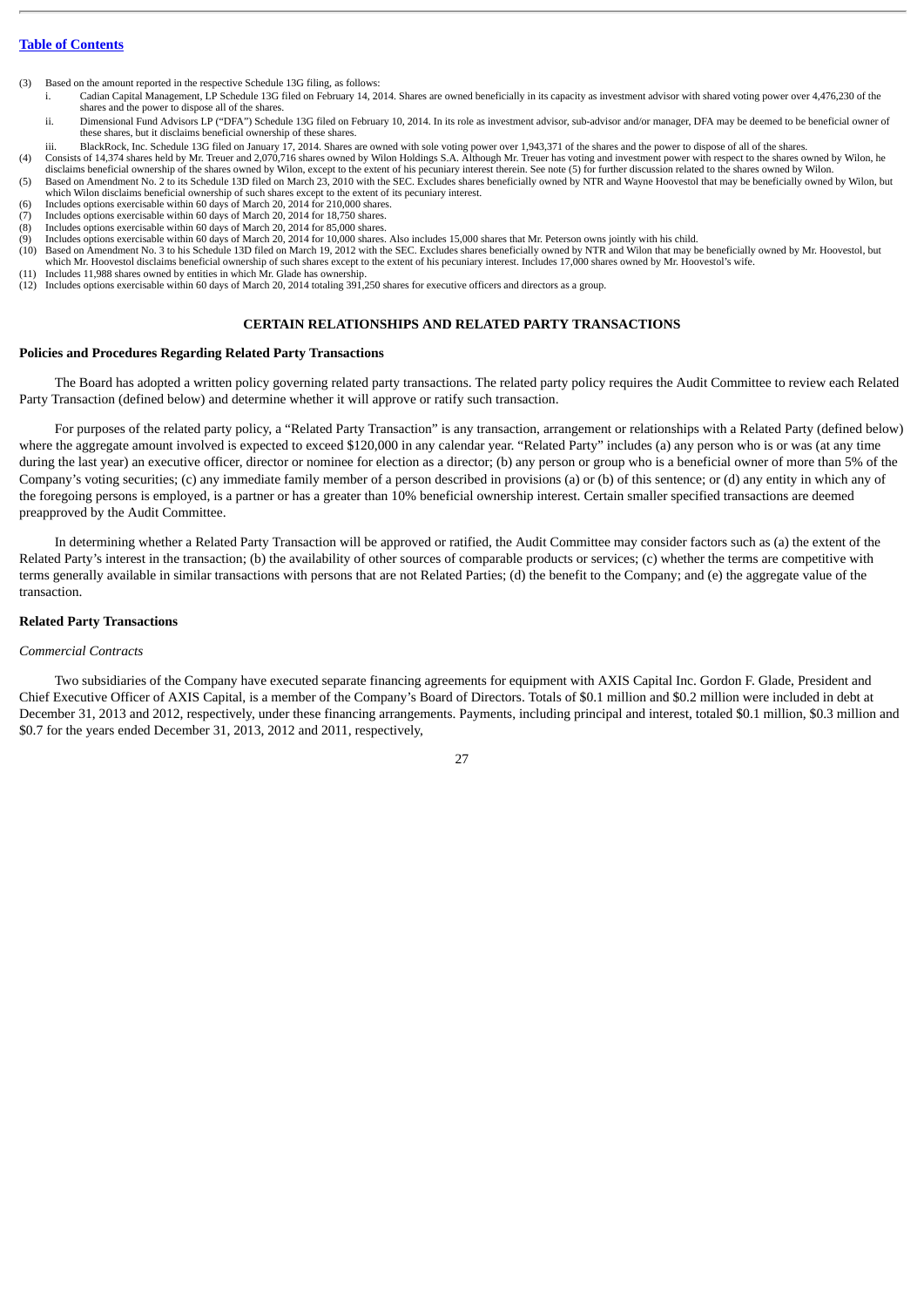and the weighted average interest rate for all outstanding financing agreements is 6.2%. In March 2014, a subsidiary of the Company entered into three new equipment financing agreements with AXIS Capital. The agreements provide for combined financing of \$1.4 million at an annual interest rate of 6.8% and require combined monthly interest payments of \$23 thousand.

The Company has entered into ethanol purchase and sale agreements with Center Oil Company. Gary R. Parker was President and Chief Executive Officer of Center Oil and a member of the Company's Board of Directors until his unexpected death on February 8, 2014. During the year ended December 31, 2013, cash receipts from Center Oil totaled \$3.4 million and payments to Center Oil totaled \$5.6 million on these contracts. During the year ended December 31, 2012, cash receipts from Center Oil totaled \$20.6 million and payments to Center Oil totaled \$5.3 million on these contracts. During the year ended December 31, 2011, cash receipts and payments totaled \$146.9 million and \$8.7 million, respectively, on these contracts. The Company had no outstanding receivables from or payables to Center Oil at December 31, 2013 and \$14 thousand included in accounts receivable, net of any outstanding payables, from Center Oil at December 31, 2012.

#### *Aircraft Lease*

The Company has entered into an agreement with Hoovestol Inc. for the lease of an aircraft. Wayne B. Hoovestol, President of Hoovestol Inc., is Chairman of the Company's Board of Directors. The Company has agreed to pay \$6,667 per month for use of up to 100 hours per year of the aircraft. Any flight time in excess of 100 hours per year will incur additional hourly-based charges. For the years ended December 31, 2013, 2012 and 2011, payments related to this lease totaled \$136 thousand, \$121 thousand and \$149 thousand, respectively. The Company did not have any payables to Hoovestol Inc. at December 31, 2013 or 2012.

The current aircraft lease agreement with Hoovestol Inc. expires in November 2014. The Company, with input from the Audit Committee Chairman, has finalized new aircraft lease terms with Hoovestol Inc. It is expected that the Audit Committee will take action on the new lease terms at its May 2014 meeting.

## **PROPOSAL 2**

# <span id="page-34-0"></span>**APPROVAL OF AN AMENDMENT TO THE GREEN PLAINS RENEWABLE ENERGY, INC. ARTICLES OF INCORPORATION TO CHANGE THE NAME OF THE CORPORATION**

The Company's Articles of Incorporation currently define the name of the corporation as Green Plains Renewable Energy, Inc. The Company is seeking shareholder approval to amend its articles of incorporation to change the name of the corporation to Green Plains Inc. The purpose of this proposed name change is to reflect the diversification of the Company's operations from a focus primarily related to renewable energy. The Board has unanimously approved the proposed amendment.

#### <span id="page-34-1"></span>**Text of Amendment**

The text of the proposed amendment to the Company's Articles of Incorporation, which will replace the existing Article I, is set forth below.

#### **ARTICLE I. NAME**

The name of the corporation shall be: GREEN PLAINS INC.

## **THE BOARD OF DIRECTORS RECOMMENDS A VOTE "FOR" PROPOSAL 2.**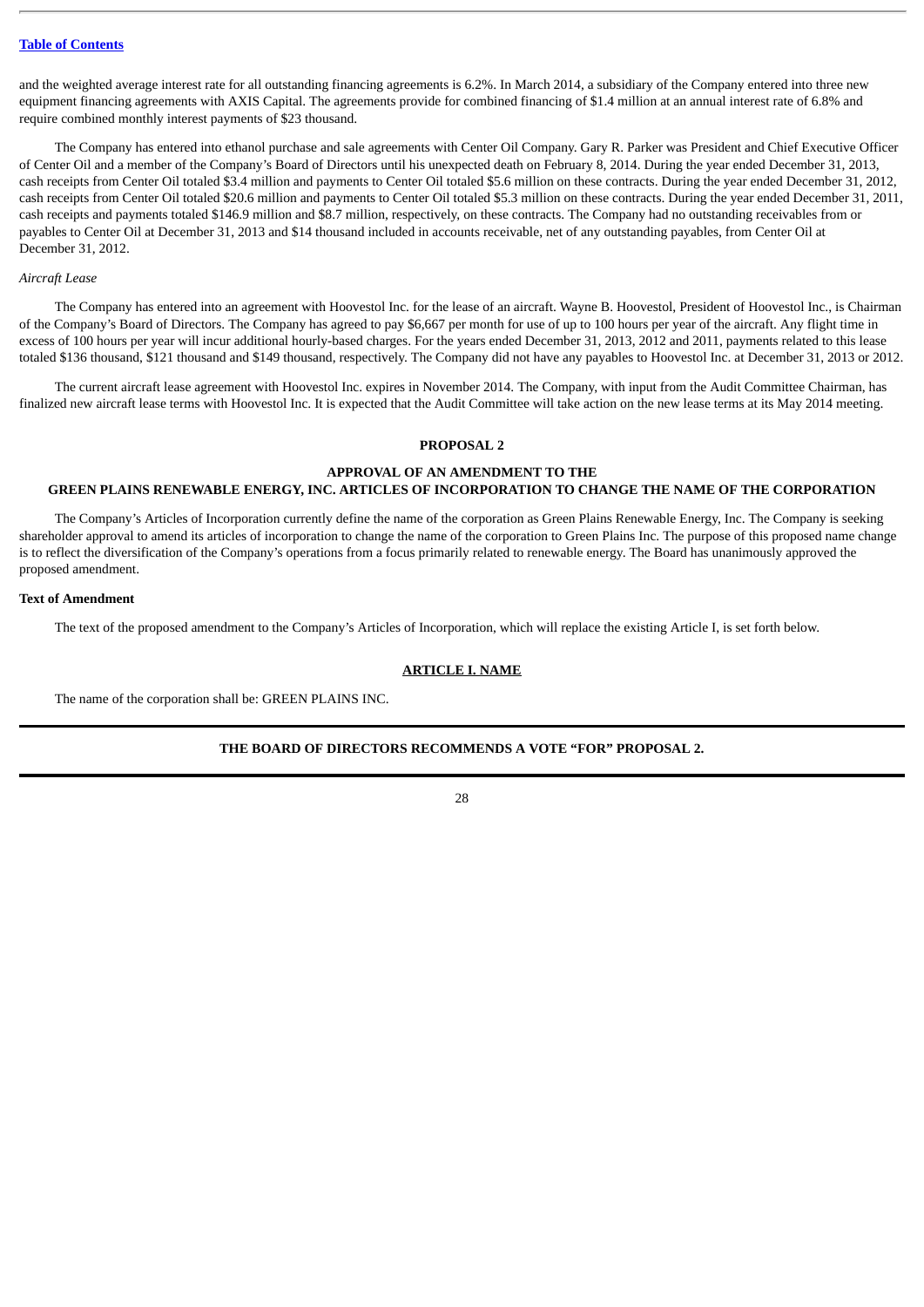## **PROPOSAL 3**

## **APPROVAL OF FEATURES RELATED TO THE ISSUANCE OF COMMON STOCK UPON CONVERSION OF THE COMPANY'S 3.25% CONVERTIBLE SENIOR NOTES DUE 2018, INCLUDING FLEXIBLE SETTLEMENT**

#### <span id="page-35-1"></span><span id="page-35-0"></span>**Background**

On September 20, 2013, the Company issued \$120.0 million of 3.25% Convertible Senior Notes due 2018 ("the 3.25% Notes"). The 3.25% Notes represent senior, unsecured obligations of the Company, with interest payable on April 1 and October 1 of each year. Prior to April 1, 2018, holders of the 3.25% Notes may convert the 3.25% Notes into shares of our Common Stock:

- during any calendar quarter if the last reported sale price of our Common Stock during a specified time is greater than 130% of the conversion price;
- if the "trading price" (as defined in the Indenture for the 3.25% Notes) of the 3.25% Notes is less than 98% of the product of the reported sale price of our Common Stock and the conversion rate on the specified day;
- upon certain corporate events; or
- if the Company calls the 3.25% Notes for redemption.

In addition, holders may convert their notes at any time on or after April 1, 2018 until the close of business on the trading day immediately preceding the maturity date.

The current conversion rate is 47.9627 shares of Common Stock per \$1,000 principal amount of 3.25% Notes, which is equal to an initial conversion price of approximately \$20.85 per share. The conversion rate is subject to adjustment upon the occurrence of certain events, including the payment of a quarterly cash dividend that exceeds \$0.04 per share. In addition, the Company may be obligated to increase the conversion rate for any conversion that occurs in connection with certain corporate events, including the Company calling the 3.25% Notes for redemption.

The Company may redeem for cash all, but not less than all, of the 3.25% Notes at any time on or after October 1, 2016 if the reported sale price of the Company's Common Stock equals or exceeds 140% of the applicable conversion price for a specified time period. The redemption price will equal 100% of the principal amount of the 3.25% Notes, plus any accrued and unpaid interest to, but excluding, the redemption date. In addition, upon the occurrence of a fundamental change, such as a change in control, holders of the 3.25% Notes will have the right, at their option, to require the Company to repurchase their 3.25% Notes in cash at a price equal to 100% of the principal amount of the 3.25% Notes to be repurchased, plus accrued and unpaid interest.

Presently, conversion of the 3.25% Notes may only be settled in shares of the Company's Common Stock. However, upon receipt of shareholder approval in accordance with NASDAQ requirements, the Company will have the option to settle conversions of the 3.25% Notes in cash, shares of the Company's Common Stock, or a combination of cash and shares of the Company's Common Stock (and cash in lieu of fractional shares) ("flexible settlement").

This approval is requested because, as a NASDAQ-listed company, the Company is subject to NASDAQ Listing Rule 5635(d)(2). This rule requires a company to obtain shareholder approval prior to the issuance of securities convertible into common stock equal to 20% or more of the common stock outstanding before the issuance for less than the greater of book or market value. NASDAQ views convertible debt that may be converted into cash as de facto convertible at less than the greater of book or market value. Accordingly, until shareholder approval is received, the 3.25% Notes are convertible only into shares of our Common Stock (at a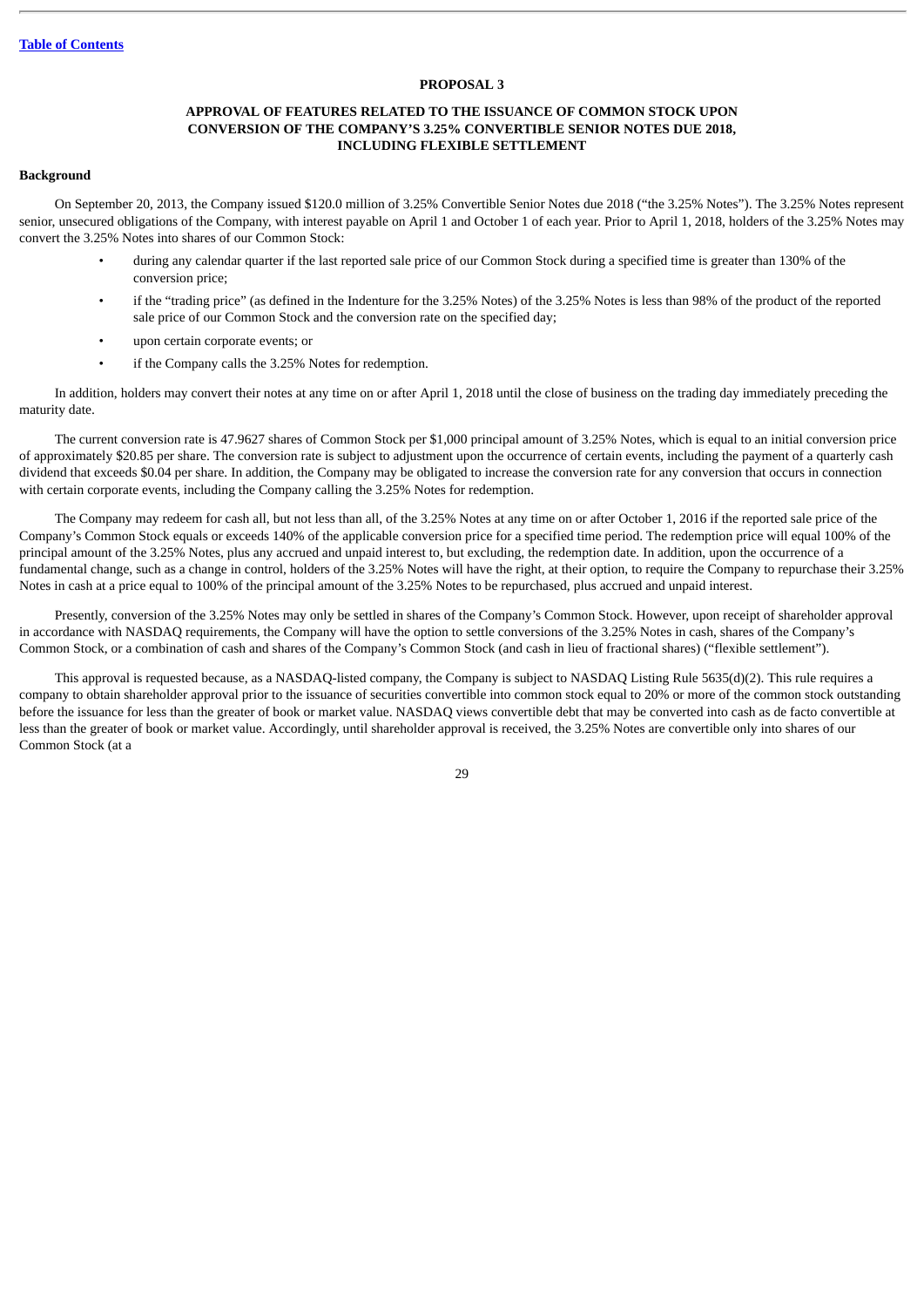conversion price reflecting a premium to market value at issuance). In order to permit the flexible settlement feature of the 3.25% Notes and to otherwise provide for the issuance of shares of Common Stock equal to or in excess of 20% of the Common Stock outstanding on the date the 3.25% Notes were issued (for example, in the event of a conversion rate adjustment, such as the declaration of quarterly cash dividends that exceed \$0.04 per share), the Company is asking shareholders to approve Proposal 3.

The description above is a summary containing basic information about the 3.25% Notes and is not a complete description of the 3.25% Notes. Shareholders should read the indenture, included as Exhibit 4.1 to the Current Report on Form 8-K filed by the Company on September 20, 2013, for a more detailed account of the terms and conditions of the 3.25% Notes.

# **Accounting Effect on Reported Financial Results**

The Company is currently required to include the number of shares of our Common Stock into which the 3.25% Notes are convertible in our calculation of earnings per share on an if-converted basis. If the shareholders approve Proposal 3, the Company may settle conversions of the 3.25% Notes in cash, shares of Common Stock, or any combination thereof, at the Company's election.

Approval of a flexible settlement option may impact our diluted earnings per share calculation by allowing us to include the 3.25% Notes in our earnings per share calculation using the treasury stock method. Under the treasury stock method, the shares issuable upon conversion of the 3.25% Notes would not be included in the calculation of diluted earnings per share unless the conversion value of the 3.25% Notes exceeds their principal amount. The number of shares included in the calculation of diluted earnings per share would be equal to the number of shares of Common Stock that would be necessary to settle the excess, if we elected to settle the excess, in shares. The treasury stock method may result in higher or lower diluted earnings per share, compared to computations using the current if-converted basis, depending upon our earnings levels and stock prices. To utilize the treasury stock method, the Company must maintain a substantive stated policy that provides a reasonable basis to believe that the debt will be settled partially or wholly in cash. A cash settlement policy is considered to be substantive if the Company has the positive intent and ability, considering current and projected liquidity, to cash settle the face value and interest components of the instrument upon conversion and has made disclosures of its intent to cash settle the face value and interest components of the instrument upon conversion. To date, the Company has not determined whether or not it will settle conversions in cash.

# **Reason for Shareholder Approval**

The terms of the 3.25% Notes do not require the Company to seek shareholder approval to permit the flexible settlement feature or the other matters described above, and the Company will not incur any penalties under the 3.25% Notes if the shareholders do not approve Proposal 3. The Board believes approval of Proposal 3 will benefit the Company's shareholders by providing the Company with financial flexibility in the conversion of the 3.25% Notes and the ability to take other actions that would be limited by the NASDAQ approval requirement. This flexibility will allow the Company to use the settlement method and take other action that is in the best interests of the Company and its shareholders.

# **THE BOARD OF DIRECTORS RECOMMENDS A VOTE "FOR" PROPOSAL 3.**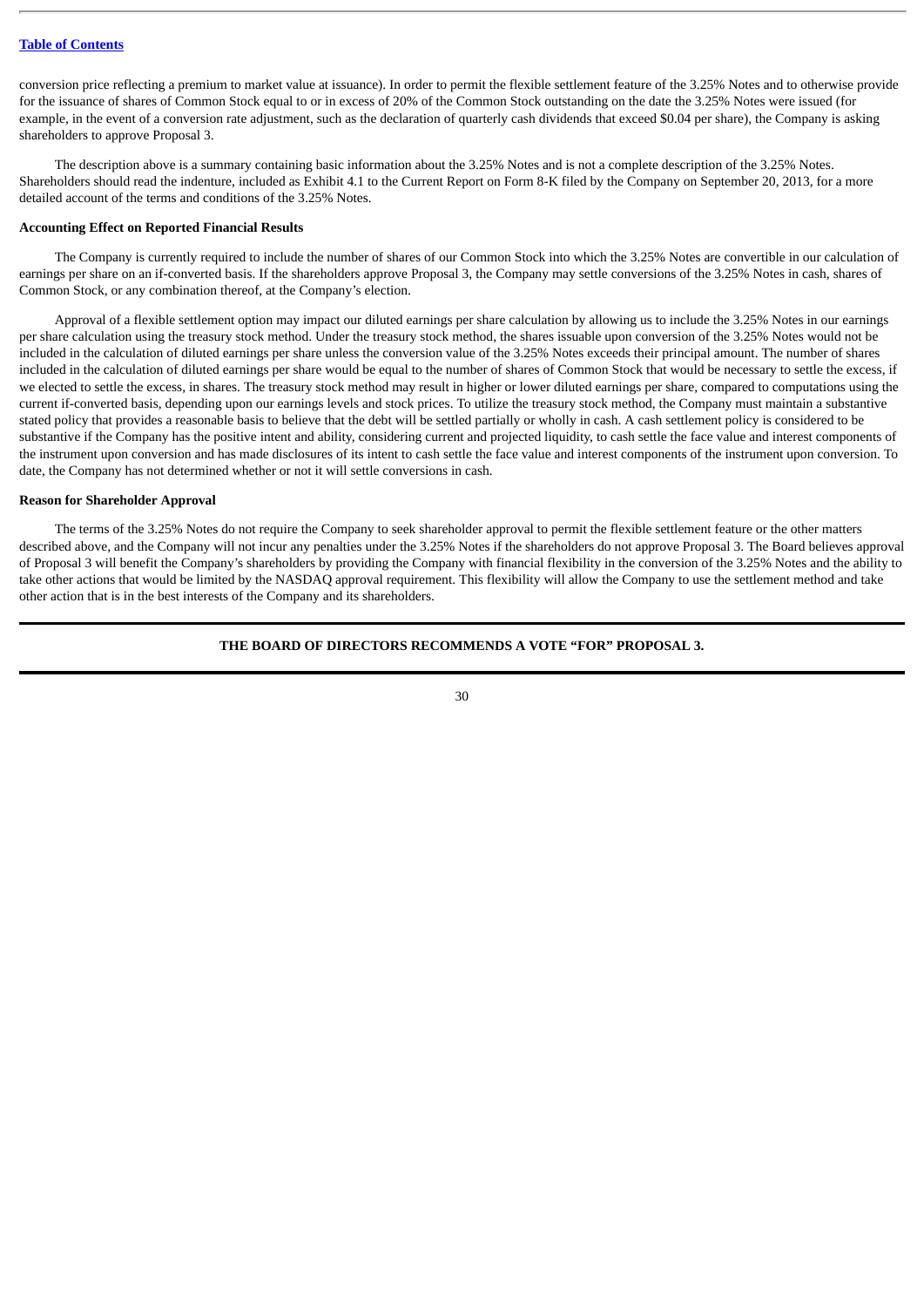#### **PROPOSAL 4**

# **APPROVAL OF THE COMPANY'S UMBRELLA SHORT-TERM INCENTIVE PLAN**

In March 2014, the Compensation Committee adopted, subject to shareholder approval, the Green Plains Renewable Energy, Inc. Umbrella Short-Term Incentive Plan (the "Umbrella Plan").

The purpose of the Umbrella Plan is to enhance the Company's ability to attract and retain highly-qualified executives, to provide additional financial incentives to such executives and to promote the success of the Company and its subsidiaries through awards of incentive compensation that satisfy the requirements for performance-based compensation under Section 162(m) of the Internal Revenue Code of 1986, as amended.

The Umbrella Plan, included herein as Appendix A to this Proxy Statement, covers short-term incentive awards for eligible executives, meaning the Company's Chief Executive Officer, Chief Financial Officer and other executive officers of the Company who are "covered employees" of the Company as defined in Section 162(m) of the Code. According to the proposed plan, annual incentive bonuses per individual in no event shall exceed \$10 million and the maximum pool for incentive bonuses shall not exceed 6% of EBITDA. Each eligible executive's maximum bonus is a specified percentage of the pool. The Umbrella Plan is administered by the Compensation Committee, which has full authority to establish rules and regulations, select participants and determine incentive award amounts. By the 90<sup>th</sup> day of the performance period, the Compensation Committee will designate the eligible executives who are participants in the Umbrella Plan for such performance period and establish the underlying operational plan governing each participant's incentive award. Awards will be paid in either cash, unrestricted or restricted shares of the Company's Common Stock, or a combination thereof, with payment occurring no later than March 15.

If our shareholders approve the terms of the Umbrella Plan, the Compensation Committee of the Board will have the ability to make awards and payments under the Umbrella Plan.

#### **THE BOARD OF DIRECTORS RECOMMENDS A VOTE "FOR" PROPOSAL 4.**

#### **PROPOSAL 5**

# **APPROVAL OF THE MATERIAL TERMS OF THE PERFORMANCE GOALS UNDER THE COMPANY'S 2009 EQUITY INCENTIVE PLAN, AS AMENDED, FOR PURPOSES OF INTERNAL REVENUE CODE SECTION 162(m)**

Our shareholders are being asked to reapprove the material terms of the performance goals of the 2009 Equity Incentive Plan, as amended (the "Plan") for purposes of Section 162(m) of the Code, including the corporate performance goals to which the payment of certain awards made under the Plan may be tied in order to qualify those awards as performance-based compensation under Section 162(m) of the Code.

Section 162(m) of the Code imposes an annual deduction limit of \$1 million on the amount of compensation paid to each of the Chief Executive Officer and the next three most highly compensated executive officers (excluding the principal financial officer). However, the \$1 million deduction limit does not apply to "qualified performance-based compensation." To be considered qualified performance-based compensation, awards under the Plan must be subject to performance goals. The material terms of the performance goals under which compensation may qualify as "performance-based compensation," must be approved by shareholders within the five years preceding the award. Five years have passed since the approval of the Plan. Accordingly, we are submitting Proposal 5 to shareholders for reapproval of the material terms of the performance goals of the Plan. If our shareholders reapprove these terms, the Compensation Committee of the Board will have the ability to make awards and payments under the Plan that qualify as tax-deductible performance-based compensation under Section 162(m) of the Code.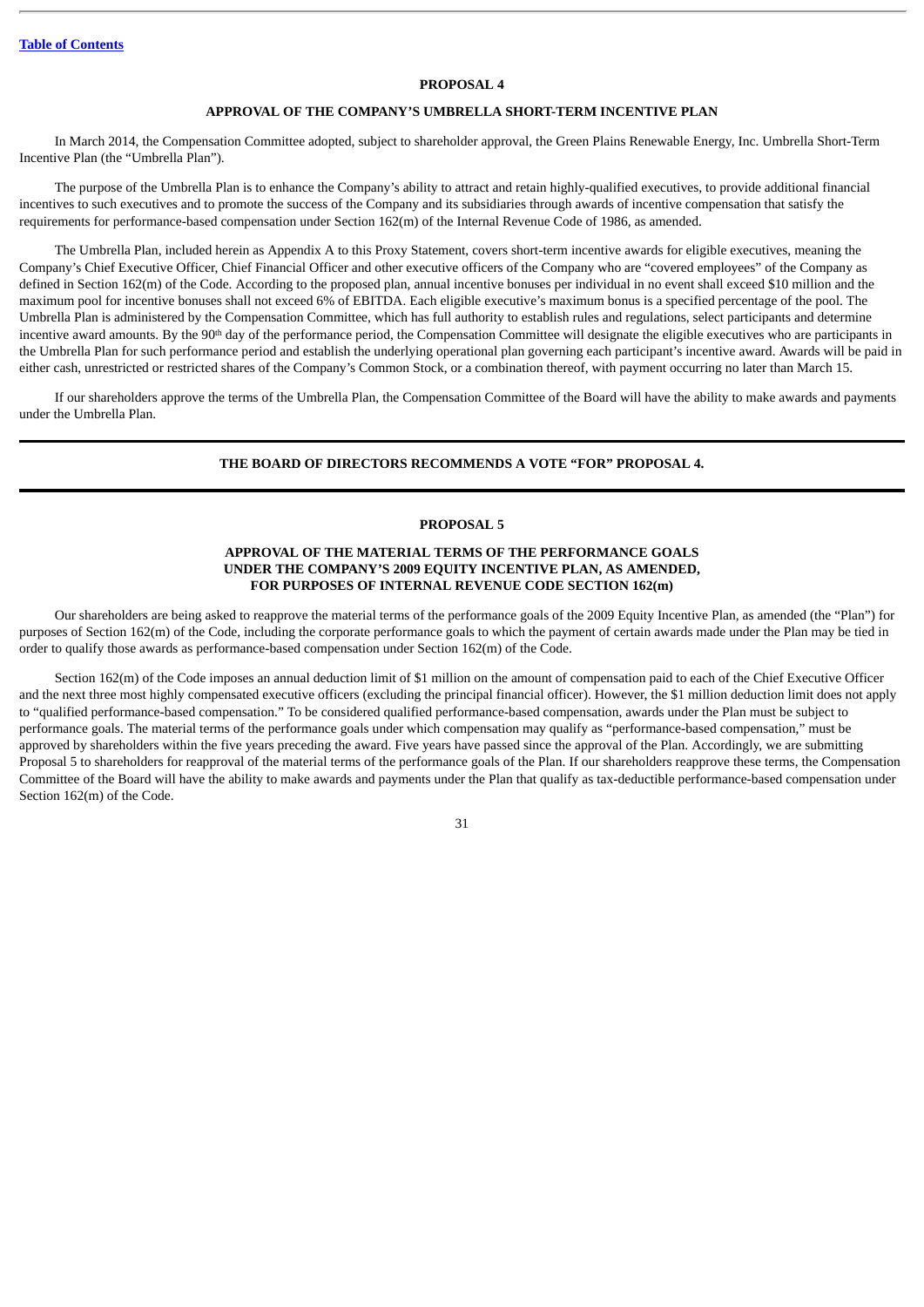The following is a summary of the material terms of the Plan and is qualified in its entirety by reference to the Plan, which is included as Appendix B to this Proxy Statement.

# **Summary of the 2009 Equity Incentive Plan**

#### *Administration*

The Compensation Committee, which is comprised of four Independent Directors, will administer the Plan and will have full power and authority to determine when and to whom awards will be granted, consistent with the provisions of the Plan. Subject to the provisions of the Plan, the Compensation Committee may amend or waive the terms and conditions, or accelerate the exercisability, of an outstanding award. The Compensation Committee has authority to interpret the Plan, and establish rules and regulations for the administration of the Plan.

#### *Eligible Participants*

Any employee, director or consultant of the Company or its subsidiaries, who is selected by the Compensation Committee, is eligible to receive an award under the Plan. As of December 31, 2013, the Company had 710 employees and 8 non-employee Directors eligible to participate in the Plan.

#### *Shares and Amounts Available For Awards*

The aggregate number of shares of Common Stock that may be issued under all stock-based awards made under the Plan will be 3,000,000. Shares related to awards that are forfeited or expire unexercised shall be added back and shall be available again under the Plan. Subject to adjustment for certain corporate transactions, no participant may be granted stock options or stock appreciation rights ("SARs") in any year with respect to more than 500,000 shares, and no participant may be granted restricted stock, restricted stock units, performance shares and other stock-based awards in any year with respect to more than 500,000 shares. The maximum dollar value that may be earned by any participant in any 12-month period with respect to performance units that are intended to comply with the performance based exception under Section 162(m) of the Code and are denominated in cash is \$5,000,000.

#### *Terms of Awards*

General. Awards may be granted alone or in addition to any other award granted under the Plan or any other compensation plan. Awards may be granted for no cash consideration or for cash or other consideration as determined by the Compensation Committee or as required by applicable law. Awards may provide that upon the grant or exercise thereof, the holder will receive cash, or shares of Common Stock, or any combination of these in a single payment. The exercise price per share under any stock option and the grant price of any SAR may not be less than the fair market value on the date of grant of such option or SAR. The fair market value of a share under the Plan will be the closing price on any securities exchange or NASDAQ or other over-the-counter market on which the shares are listed on the date of determination. If the shares are not listed, the Compensation Committee will determine the fair market value of the shares. The term of awards will not be longer than 10 years.

Awards other than options and SARs may be granted subject to the achievement of performance goals. The performance goals may be established by the Compensation Committee from time to time. In the case of awards intended to qualify as "performance-based compensation" within the meaning of Section 162(m) of the Code, the performance goals may be one or more of the following business criteria:

- Revenue;
- Operating income (before or after taxes);
- Pre- or after-tax income (before or after allocation of corporate overhead and bonus);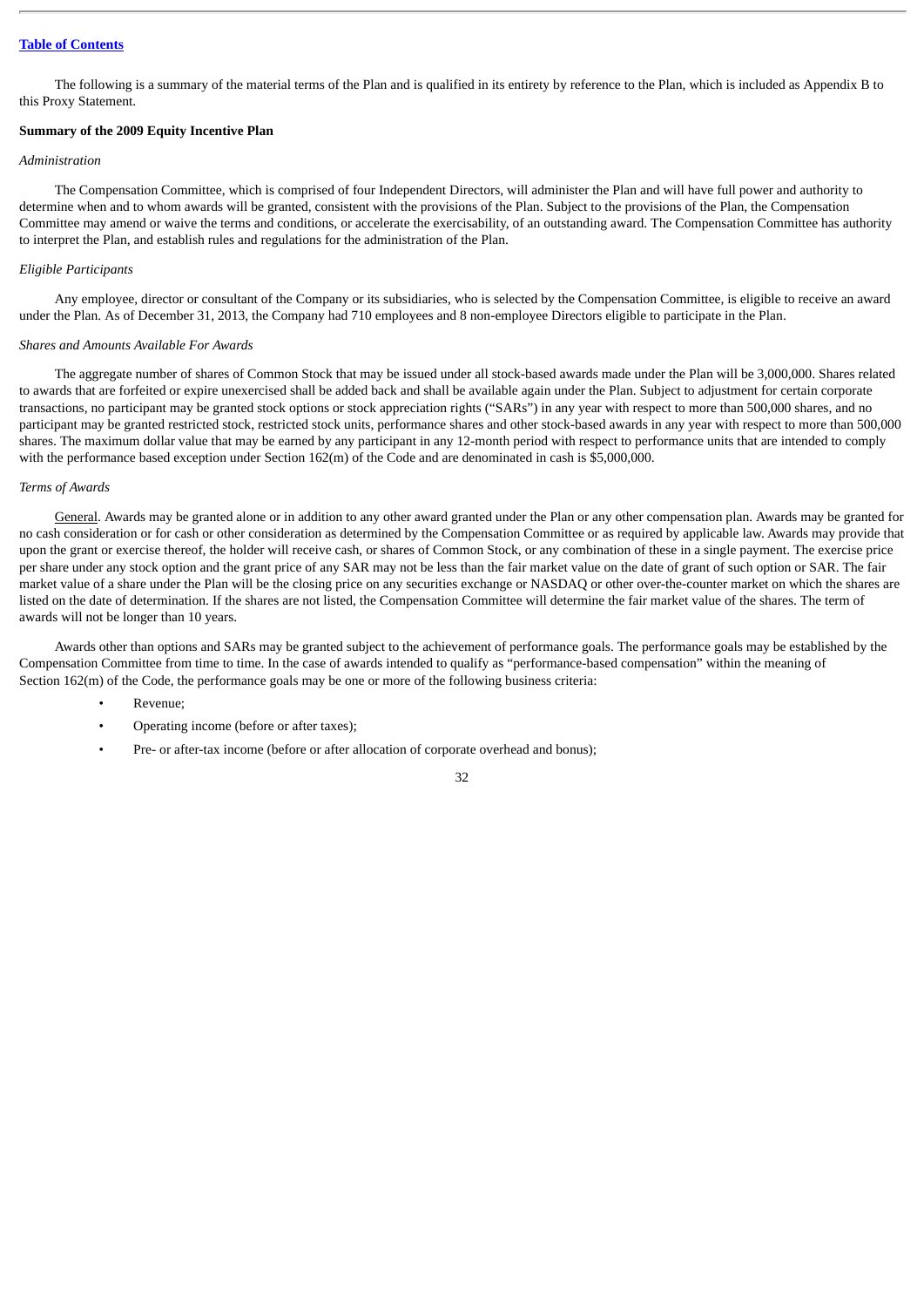- Net income (before or after taxes);
- Earnings (including earnings before taxes; earnings before interest and taxes or earnings before interest, taxes, depreciation and amortization);
- Earnings per share;
- Economic value-added models or equivalent metrics;
- Cash flow or cash flow per share (before or after dividends);
- Stock price:
- Total shareholder return;
- Market share;
- Regulatory achievements;
- Implementation, completion or attainment of measurable objectives with respect to research, development, products, or projects;
- Production volume levels;
- Reductions in costs;
- Improvement in or attainment of expense levels or working capital levels;
- Operating margins, gross margins, or cash margin;
- Year-end cash;
- Debt reductions;
- Return on equity:
- Return on assets or net assets;
- Return on capital (including return on total capital or return on invested capital);
- Cash flow return on investment;
- Efficiency ratio (non-interest expense, divided by total revenue);
- Asset management;
- Asset quality;
- Asset growth or budget achievement.

The measure of performance may be set by reference to an absolute standard or a comparison to specified companies or groups of companies, and may be established separately for the Company as a whole or for our various groups, divisions or subsidiaries. The Compensation Committee shall establish performance goals and target awards for participants within the time prescribed by, and otherwise shall comply with Section 162(m) of the Code.

Stock Options. The holder of an option will be entitled to purchase a number of shares of Common Stock at a specified exercise price during a specified time period, all as determined by the Compensation Committee. The option exercise price may be payable either in cash or in previously-acquired shares of Common Stock, or at the discretion of the Compensation Committee, by any other lawful means. Options will be either "incentive stock options ("ISOs")" within the meaning of Section 421 of the Code or "nonqualified stock options" and will vest and become exercisable in accordance with a vesting schedule established by the Compensation Committee. The exercise price will be established by the Committee and cannot be less than the fair market value of a share on the date of grant; the exercise price of an incentive stock option granted to an employee who owns 10% or more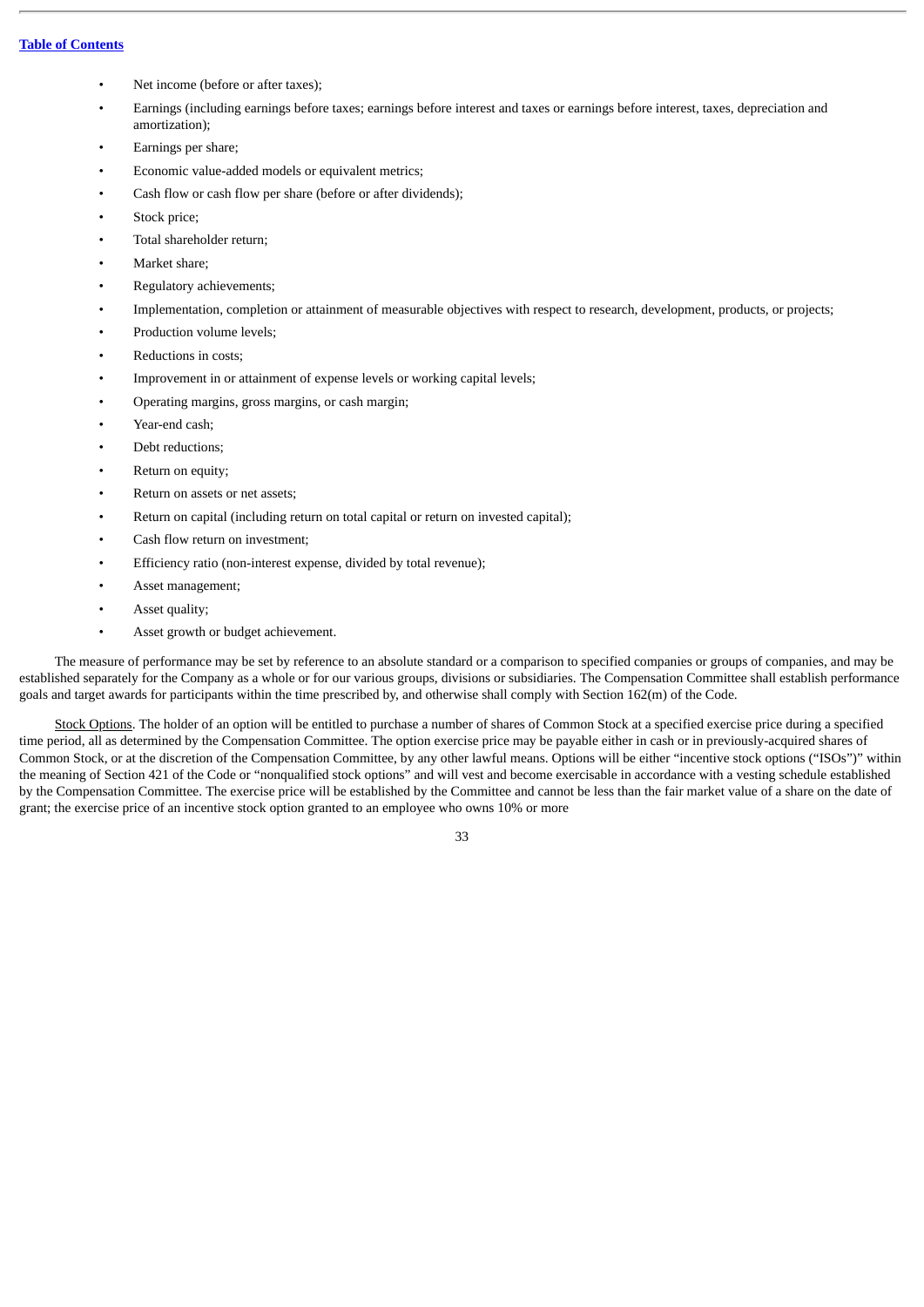of the combined voting power of our stock will not be less than 110% of the fair market value of a share on the date of grant. The aggregate fair market value of Common Stock for which ISOs are granted and which are first exercisable in any one calendar year by any one employee may not exceed \$100,000 in fair market value, which is determined as of the date of the grant.

Stock Appreciation Rights. The holder of a SAR is entitled to receive the excess of the fair market value, calculated as of the exercise date, of a specified number of shares of Common Stock over the grant price of the SAR. Such amount shall be paid in shares of Common Stock or in cash, as specified in the award agreement. SARs shall vest and become exercisable in accordance with a vesting schedule established by the Compensation Committee.

Restricted Stock and Restricted Stock Units. The holder of restricted stock will own shares of Common Stock subject to restrictions imposed by the Compensation Committee for a specified time period determined by the Compensation Committee. The holder of restricted stock will be entitled to vote the shares and to receive any dividends declared on the shares; however, any dividends declared in shares will be subject to the same restrictions as the underlying shares. The holder of restricted stock units will have the right, subject to any restrictions imposed by the Compensation Committee, to receive shares of Common Stock, at some future date determined by the Compensation Committee. The holder of restricted stock units will not have voting rights but will receive dividends paid with respect to the underlying shares. The Compensation Committee may award restricted stock or restricted stock units subject to satisfaction of performance goals, which may include awards intended to qualify as "performance-based compensation" under Section 162(m) of the Code. If the participant's employment terminates during the vesting period for any other reason, the Restricted Stock and Restricted Stock Units will be forfeited, unless the Compensation Committee determines that it would be in the Company's best interest to waive any remaining time-based restrictions.

Performance Awards. Performance awards give participants the right to receive payments in cash, or shares based solely upon the achievement of certain performance goals during a specified performance period. Any shares granted may be subject to any restrictions as determined by the Compensation Committee. Performance awards granted under the Plan may qualify as ''performance-based compensation'' within the meaning of Section 162(m) of the Code.

Stock-Based Awards. The Compensation Committee may grant other equity-based awards, including unrestricted shares of our Common Stock, subject to terms and conditions determined by the Compensation Committee and limitations imposed by the Plan. The awards may be conditioned on meeting performance goals and may be structured to qualify as "performance-based compensation" within the meaning of Section 162(m) of the Code.

Duration, Termination and Amendment. Unless discontinued or terminated by the Board, the Plan will expire on May 6, 2019. No awards may be made after that date. However, unless otherwise expressly provided in an applicable award agreement, any award granted under the Plan prior to expiration may extend beyond the end of such period through the award's normal expiration date.

The Board may amend, alter or discontinue the Plan at any time, although shareholder approval must be obtained if required to maintain compliance with the Code, by any applicable law or for any action that would, absent such approval, violate the rules and regulations of any securities exchange applicable to the Company.

#### *Repricing Awards*

The Compensation Committee may cancel outstanding options and SARs and replace them with either new options or SARs covering the same or a different number of shares but with an exercise price not less than fair market value on the new grant date, or with cash or shares, either vested or unvested, equal in value to the cancelled options or SARs. The Compensation Committee also may reduce the exercise price of options or SARs to a price not less than the then current fair market value of Common Stock on the date of adjustment.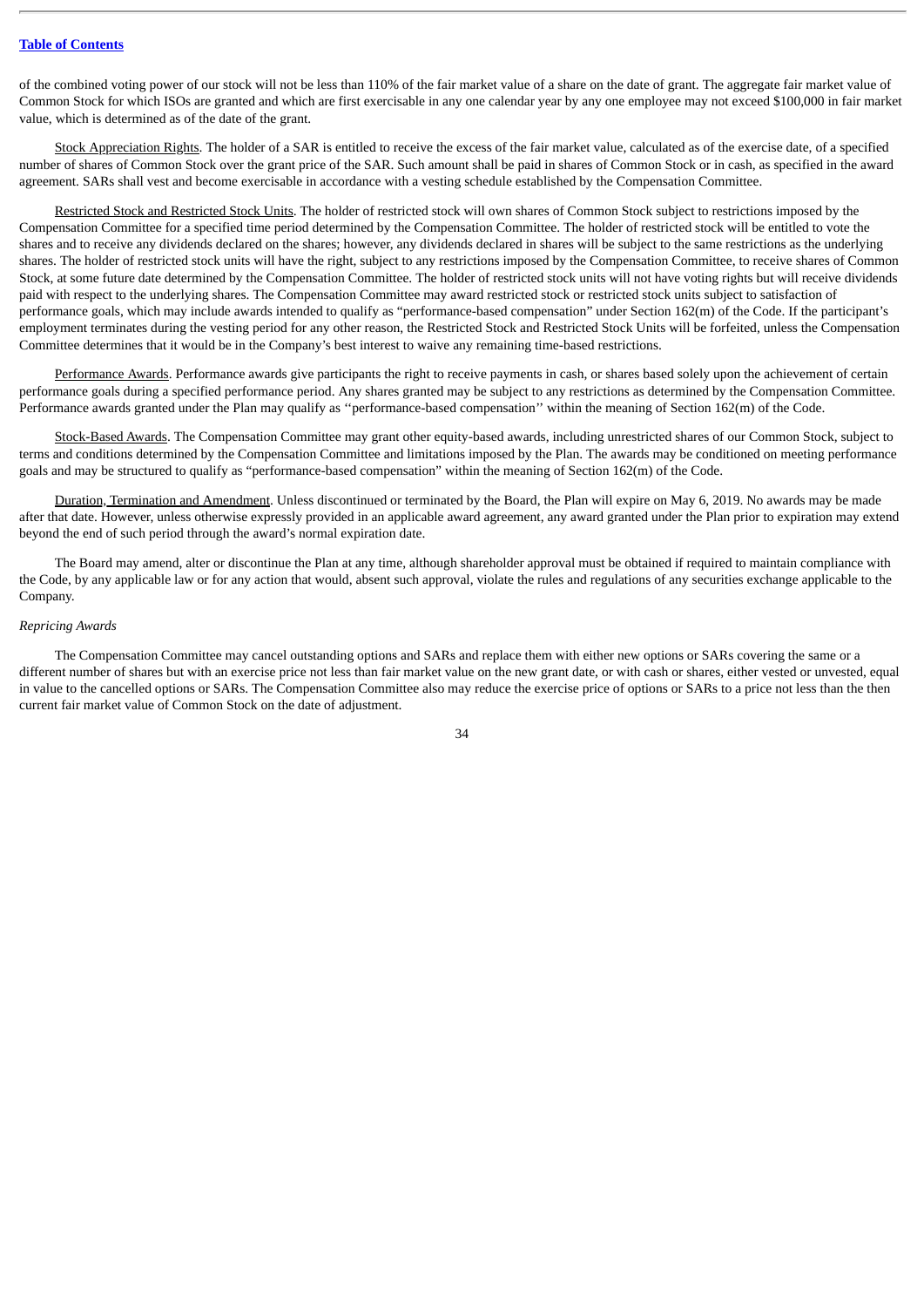#### *Change in Control*

Upon change in control, as defined in the Plan, all outstanding options, SARs, restricted stock and restricted stock units that are not converted into similar awards with respect to the survivor or successor parent corporation shall become fully vested and, in the case of options and SARs, fully exercisable. Options, SARs, restricted stock and restricted stock units that are converted into similar awards with respect to the survivor or successor parent corporation upon a change in control shall vest and, in the case of options and SARs, become fully exercisable upon a qualifying termination, as defined in the Plan.

Unless provided otherwise in an award agreement or employment agreement, performance shares will be converted into restricted stock upon a change in control. If the restricted stock is not converted into stock or units of the survivor or successor parent corporation, the restricted stock will vest upon a change in control, and if the restricted stock is converted into stock or units of the survivor or successor parent corporation, it will vest upon a qualifying termination.

Unless otherwise provided in an award agreement or employment agreement, performance units shall be converted into time-vesting restricted cash upon a change in control, and will vest upon a qualifying termination or in accordance with the vesting schedule under the original award if earlier.

#### *Transferability of Awards*

Unless otherwise provided by the Compensation Committee, awards under the Plan may only be transferred by will or by the laws of descent and distribution. The Compensation Committee may permit a participant to transfer all or a portion of his awards to members of his immediate family, to trusts for the benefit of immediate family members, or to family limited partnerships in which the participant and his family members are the only partners.

#### *Federal Income Tax Consequences*

Grant of Stock Options and SARs. The grant of a stock option or SAR is not expected to result in any taxable income for the recipient.

Exercise of Options and SARs. Upon exercising a non-qualified stock option, the optionee must recognize ordinary income equal to the excess of the fair market value of the shares of Common Stock acquired on the date of exercise over the exercise price, and the Company will generally be entitled at that time to an income tax deduction for the same amount. The holder of an incentive stock option generally will have no taxable income upon exercising the option (except that an alternative minimum tax liability may arise), and the Company will not be entitled to an income tax deduction. Upon exercising a SAR, the amount of any cash received and the fair market value on the exercise date of any shares of Common Stock received are taxable to the recipient as ordinary income and generally deductible by the Company, subject to the limits of Section 162(m) of the Code if applicable.

Disposition of Shares Acquired Upon Exercise of Options and SARs. The tax consequence upon a disposition of shares acquired through the exercise of an option or SAR will depend on how long the shares have been held and whether the shares were acquired by exercising an incentive stock option, a non-qualified stock option or SAR. Generally, there will be no tax consequence to the Company in connection with the disposition of shares acquired under a non-qualified option or SAR. If shares purchased pursuant to the exercise of an ISO are not disposed of by the employee within two years from the date of grant of the option or within one year after the transfer of shares to him, the entire gain, if any, realized upon disposition will be taxable to the employee as long-term capital gain or loss and the Company will not be entitled to any federal income tax deduction. If an employee sells or exchanges the shares acquired under an ISO before the expiration of the required holding period, the employee will realize ordinary income in the year of such disposition in an amount equal to the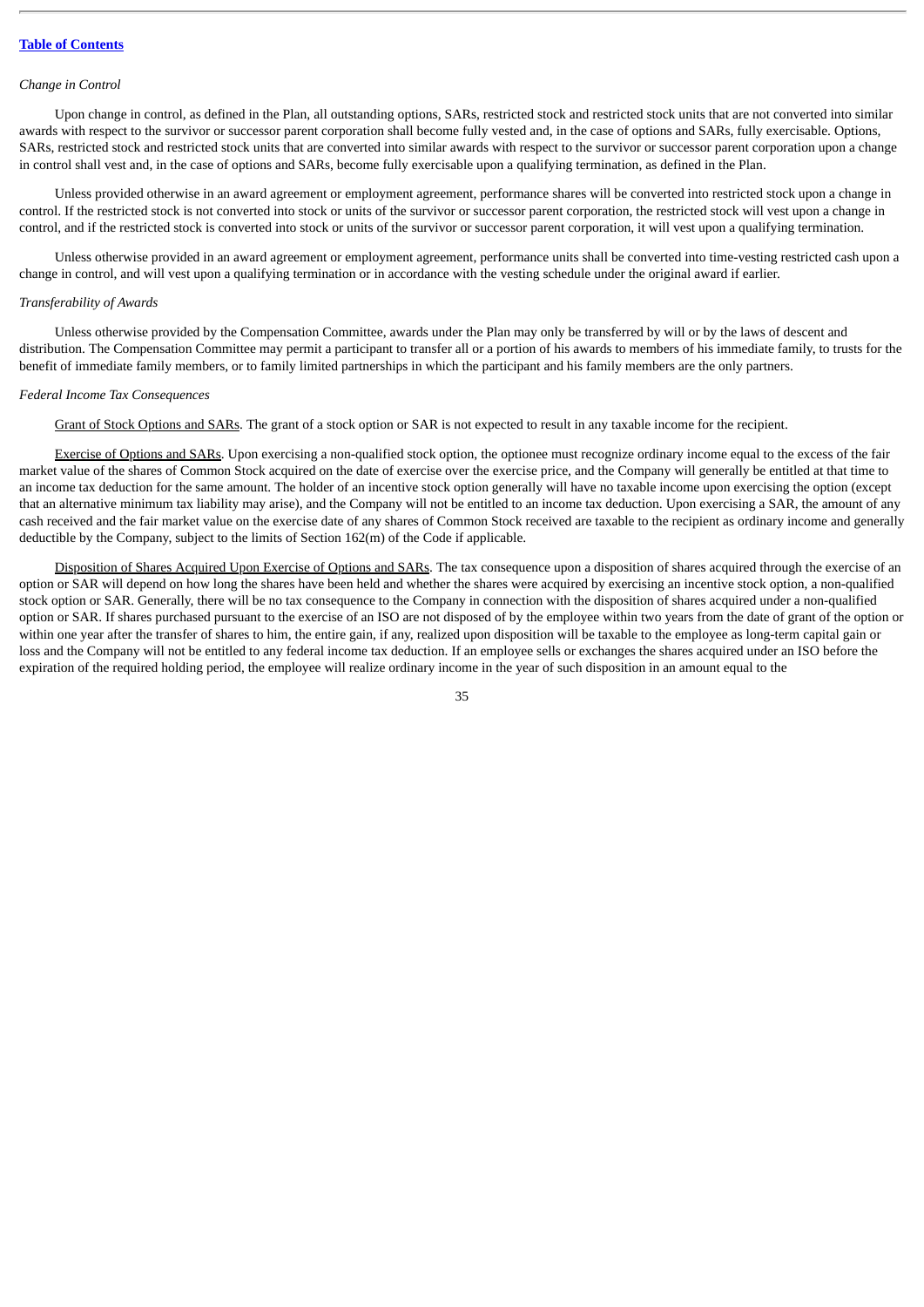difference between the option price and the lesser of the fair market value of the shares on the date of exercise (minus the exercise price) or the selling price (minus the exercise price). In such event, the Company will be entitled to a tax deduction in the year of disposition equal to the amount of ordinary income recognized by the employee, subject to the limits of Section 162(m) of the Code if applicable.

Awards Other than Options and SARs. As to other awards granted under the Plan that are payable either in cash or shares of Common Stock that are either transferable or not subject to substantial risk of forfeiture, the holder of the award must recognize ordinary income equal to (a) the amount of cash received or, as applicable, (b) the excess of (i) the fair market value of the shares received (determined as of the date of receipt) over (ii) the amount (if any) paid for the shares by the holder of the award. The Company will generally be entitled at that time to an income tax deduction for the same amount.

As to an award that is payable in shares of Common Stock that are restricted from transfer and subject to a substantial risk of forfeiture, unless a special election is made by the holder of the award under the Code, the holder must recognize ordinary income equal to the excess of (i) the fair market value of the shares received (determined as of the first time the shares become transferable or not subject to substantial risk of forfeiture, whichever occurs earlier) over (ii) the amount (if any) paid for the shares by the holder of the award. The Company will generally be entitled at that time to an income tax deduction for the same amount.

Tax Deductibility and Section 162(m). Section 162(m) places a \$1,000,000 annual limit on the deductible compensation of certain executives of publiclytraded corporations. The limit, however, does not apply to "qualified performance-based compensation." The Plan is designed so that awards made thereunder may qualify for the performance-based compensation exception to the deductibility limit, assuming that Proposal 5 is approved by shareholders.

Application of Section 16. Special rules may apply to individuals subject to Section 16 of the Exchange Act. In particular, unless a special election is made pursuant to the Code, shares received through the exercise of a stock option or SAR may be treated as restricted as to transferability and subject to a substantial risk of forfeiture for a period of up to six months after the date of exercise. Accordingly, the amount of any ordinary income recognized and the amount of our income tax deduction will be determined as of the end of that period.

Delivery of Shares for Tax Obligation. Under the Plan, the Compensation Committee may permit participants receiving or exercising awards, subject to the discretion of the Compensation Committee and upon such terms and conditions as it may impose, to deliver shares of Common Stock (either shares received upon the receipt or exercise of the award or shares previously owned by the holder of the option) to the Company to satisfy federal and state income tax obligations.

# **THE BOARD OF DIRECTORS RECOMMENDS A VOTE "FOR" PROPOSAL 5.**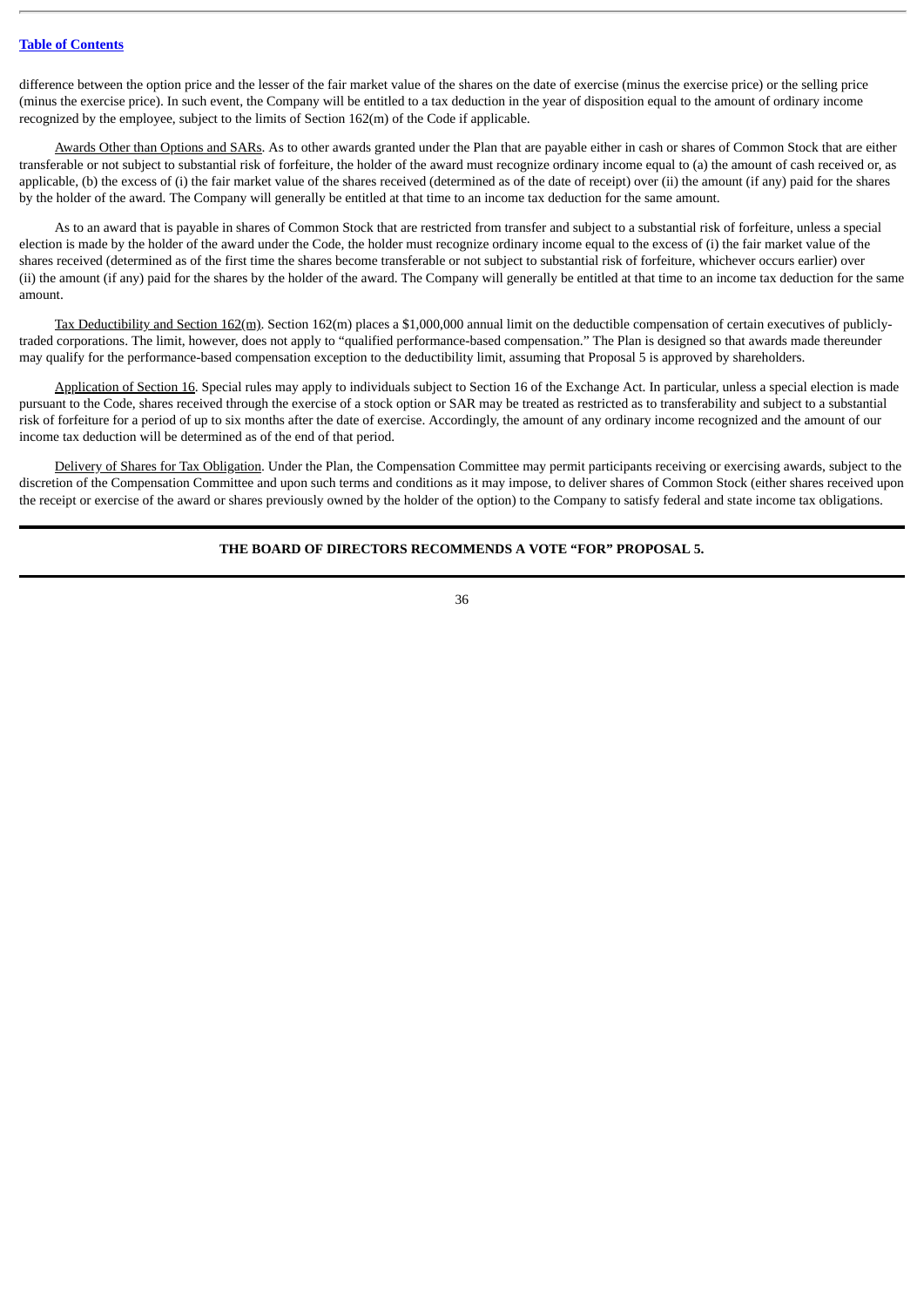#### **PROPOSAL 6**

# **ADVISORY VOTE TO APPROVE EXECUTIVE COMPENSATION**

Our Compensation Discussion and Analysis is presented above under "Executive Compensation." As discussed there, the Board believes that the Company's long-term success depends in large measure on the efforts and talents of our employees. The Company's compensation system plays a significant role in our ability to attract, retain, and motivate the highest quality workforce. The Board believes that its current compensation program directly links executive compensation to performance, aligning the interests of the Company's executive officers with those of its shareholders.

This Proposal 6 provides shareholders with the opportunity to cast an advisory vote to approve the Company's executive compensation program.

The Board invites you to review carefully the Compensation Discussion and Analysis and the tabular and other disclosures on compensation under executive compensation. The Company is asking its shareholders to indicate their support for the Company's executive compensation program as described in this Proxy Statement. This Proposal 6, commonly known as a "say on pay" proposal, provides the Company's shareholders the opportunity to express their views on the Company's Named Executive Officers' compensation. This vote is not intended to address any specific item of compensation, but rather the overall compensation of the Company's Named Executive Officers and the compensation philosophy, policies and practices described in this Proxy Statement. Accordingly, the Company asks you to vote "For" the following resolution:

"Resolved that stockholders approve, on an advisory basis, the compensation of the Company's executive officers as discussed and disclosed pursuant to Item 402 of Regulation S-K, including the Compensation Discussion and Analysis, the compensation tables, and any narrative executive compensation disclosure contained in this Proxy Statement."

While the vote does not bind the Board to any particular action, the Board values the input of the Company's shareholders and will take into account the outcome of this vote in considering future compensation arrangements or any modifications of current arrangements. Brokers are prohibited from giving proxies to vote to approve executive compensation matters unless the beneficial owner of such shares has given voting instructions on the matter. This means that if your broker is the record holder of your shares, you must give voting instructions to your broker with respect to Proposal 6 if you want your broker to vote your shares on Proposal 6.

## **THE BOARD OF DIRECTORS RECOMMENDS A VOTE "FOR" PROPOSAL 6.**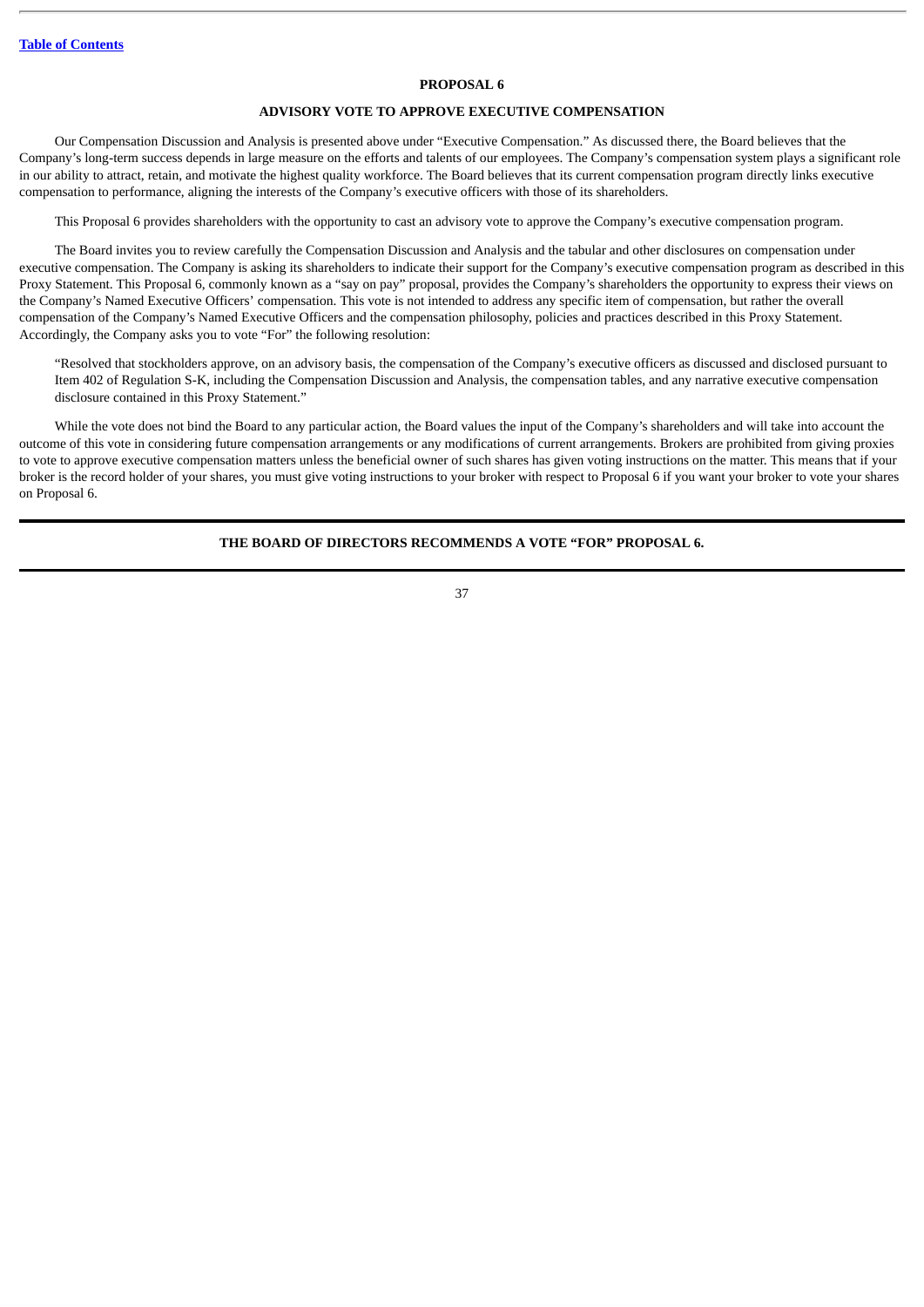# **INDEPENDENT PUBLIC ACCOUNTANTS**

# **Fees**

For the years ended December 31, 2013 and 2012, KPMG LLP ("KPMG") was the Company's independent auditor. The following table sets forth aggregate fees billed to the Company for professional services rendered by KPMG for the years ended December 31, 2013 and 2012.

| 2013                     | 2012      |
|--------------------------|-----------|
| \$877,455                | \$620,744 |
| $\overline{\phantom{0}}$ |           |
| $\overline{\phantom{0}}$ |           |
| $\overline{\phantom{0}}$ |           |
| \$877,455                | \$620,744 |
|                          |           |

*Audit Fees*. Audit fees were for professional services rendered for the annual audit of the Company's consolidated financial statements, quarterly reviews of the Company's consolidated financial statements, reviews of other Company filings with the SEC, and other fees that are normally provided by the independent auditor in connection with statutory and regulatory filings or engagements.

*Audit-Related Fees*. Audit-related fees are for professional services rendered for assurance and related services that were reasonably related to the performance of the audit or review of the Company's consolidated financial statements, other than those previously reported under "Audit Fees." There were no audit-related fees billed by KPMG in 2013 or 2012 not otherwise disclosed.

*Tax Fees*. Tax fees are for professional services rendered for tax compliance, tax advice and tax planning. The Company did not utilize KPMG for tax services in 2013 or 2012.

*All Other Fees*. All other fees include other products and services that are not otherwise disclosed. There were no other fees billed by KPMG in 2013 or 2012.

#### **Pre-Approval of Audit and Non-Audit Services**

The Company has adopted policies and procedures for pre-approval of all audit and non-audit services to be provided to the Company by its independent auditor. It is the Company's policy that the Audit Committee pre-approve all audit, tax and other non-audit services. A proposal for audit or non-audit services must include a description and purpose of the services, estimated fees and other terms of the services. To the extent a proposal relates to non-audit services, a determination that such services qualify as permitted non-audit services and an explanation as to why the provision of such services would not impair the independence of the independent auditor are also required.

All of the services provided by KPMG during 2013 and 2012 were approved in advance by the Company's Audit Committee. The Audit Committee has considered whether the provision of the services performed by the Company's principal accountant is compatible with maintaining the principal accountant's independence.

#### **Availability of Accountants**

Representatives from KPMG are expected to be present at the Annual Meeting, and they will have the opportunity to make a statement if they desire to do so. Such representatives are also expected to be available to respond to appropriate questions.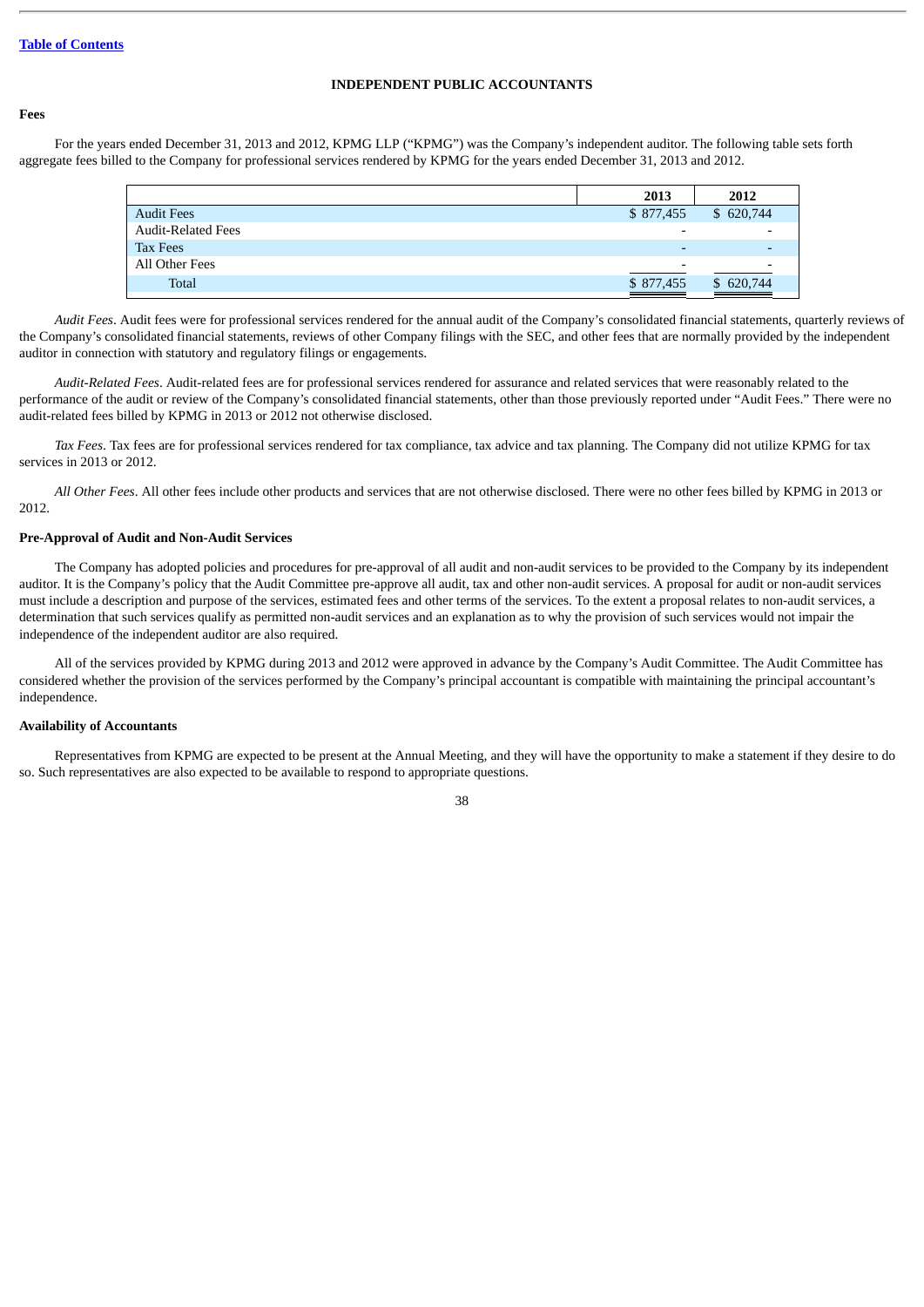# **AUDIT COMMITTEE REPORT**

The Company has an Audit Committee established in accordance with section 3(a)(58)(A) of the Securities Exchange Act of 1934. The Board of Directors has designated Mr. James Crowley as its audit committee financial expert as defined in Rule 407(d)(5) of Regulation S-K. Mr. Crowley also serves as the Audit Committee Chairman.

Management is responsible for the Company's internal controls and the financial reporting process. The independent accountants are responsible for performing an independent audit of the Company's internal control over financial reporting and an independent audit of the Company's financial statements in accordance with generally accepted auditing standards and to issue reports thereon. The Audit Committee's responsibility is to monitor and oversee these processes.

The Audit Committee has reviewed and discussed with management the Company's audited consolidated financial statements for the year ended December 31, 2013, which has primary responsibility for the financial statements. KPMG, the Company's independent auditor for the year ended December 31, 2013, is responsible for expressing an opinion as to whether the Company's audited consolidated financial statements are presented fairly in all material respects in conformity with generally accepted accounting principles. The Audit Committee met with KPMG and Company management to discuss the Company's financial reports. The Audit Committee discussed with KPMG the matters required to be discussed by Statement of Auditing Standard No. 61 (Communication with Audit Committees), as may be modified or supplemented. Additionally, the Audit Committee received the written disclosures and the letter from KPMG required to be delivered to them under the applicable requirements of the Public Company Oversight Board regarding communications concerning independence, and the Audit Committee considered whether KPMG maintained its independence during the year ended December 31, 2013. Based on these discussions, the Audit Committee recommended to the Board of Directors that the audited consolidated financial statements be included in the Company's report on Form 10-K for the year ended on December 31, 2013.

Respectfully submitted,

James Crowley, Chairman Jim Anderson Gordon Glade Brian Peterson

# **SECTION 16(a) BENEFICIAL OWNERSHIP REPORTING COMPLIANCE**

Section 16(a) of the Exchange Act requires the Company's directors, executive officers and persons who beneficially own more than 10% of the Company's Common Stock to file initial reports of ownership and reports of changes in ownership with the SEC. Such persons are required by SEC regulations to furnish the Company with copies of all Section 16(a) forms filed by such persons.

Based on a review of such forms received by the Company, the Company believes that all of its directors, executive officers and 10% shareholders complied in a timely manner with the Section 16(a) filing requirements for the Company's most recent calendar year.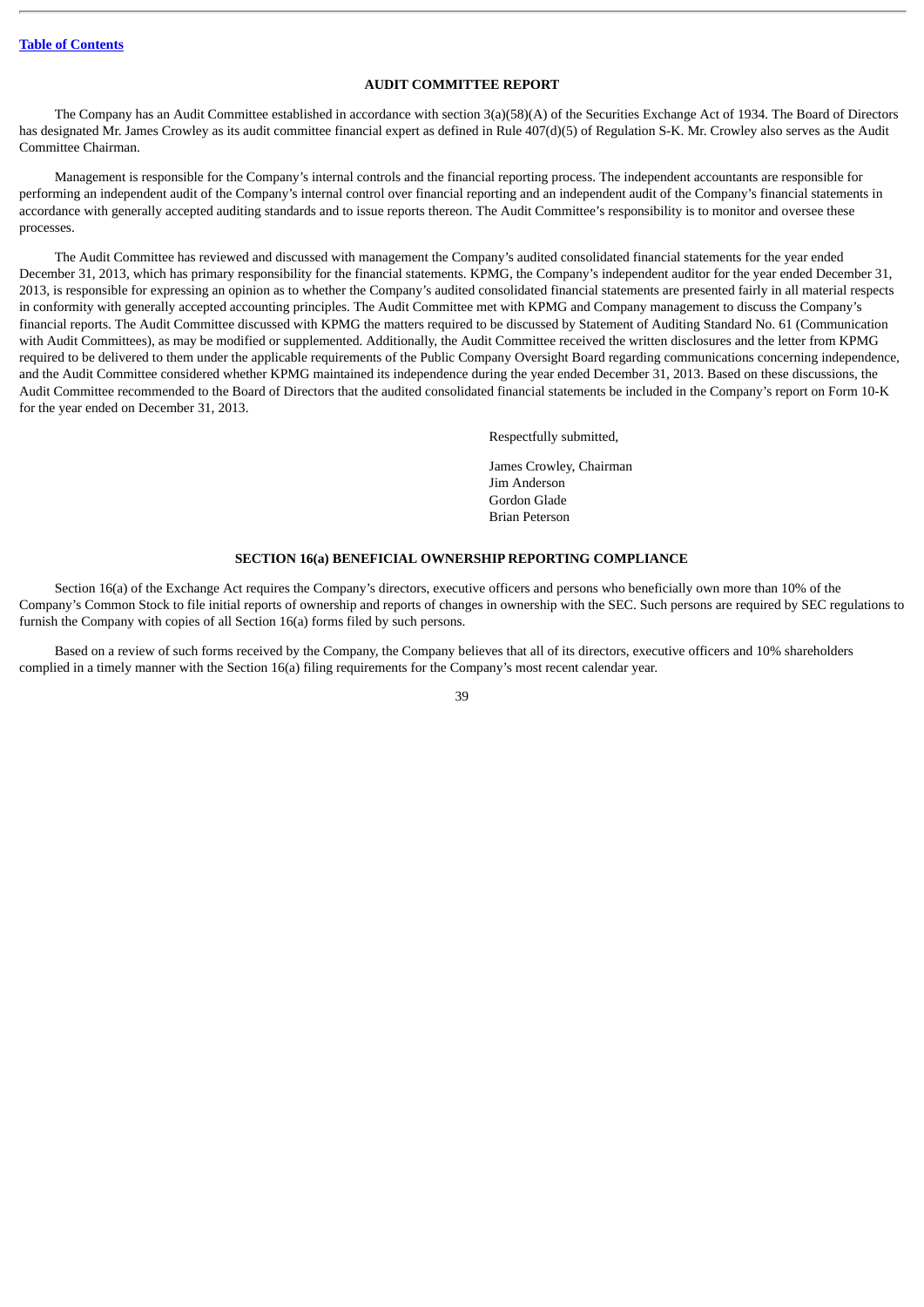## **OTHER MATTERS**

# **Annual Report**

**This Proxy Statement and the Company's Annual Report, which includes financial and other information about the activities of the Company, but** is not to be deemed a part of the proxy soliciting material are available at our website at *www.gpreinc.com*. Additionally, you may access our Proxy **Statement at** *www.edocumentview.com/GPRE***. The Company's annual reports on Form 10-K, quarterly reports on Form 10-Q, current reports on Form 8-K and amendments to those reports filed or furnished pursuant to Section 13(a) or 15(d) of the Exchange Act are available free of charge on the Company's website at** *www.gpreinc.com* **as soon as reasonably practicable after the Company files or furnishes such information electronically with the SEC. A copy of the annual report on Form 10-K and the exhibits filed with the Company's annual report on Form 10-K will be mailed to shareholders without charge upon written request to Green Plains Renewable Energy, Inc., Attention: Michelle S. Mapes, Corporate Secretary, 450 Regency Parkway, Suite 400, Omaha, Nebraska 68114. Such requests must include a good faith representation that the requesting party was either a holder of record or beneficial owner of the Company's Common Stock on March 20, 2014. The information found on the Company's website is not part of this or any other report the Company files with or furnishes to the SEC.**

# **Shareholder Proposals**

Pursuant to Rule 14a-4(c) under the Exchange Act, if the Company does not receive advance notice of a shareholder proposal to be raised at its next annual meeting of shareholders in accordance with the requirements of the Company's bylaws, the proxies solicited by the Company may confer discretionary voting authority to vote proxies on the shareholder proposal without any discussion of the matter in the proxy statement. The Company's bylaws provide that timely written notice of a shareholder proposal or director nomination must be delivered to, or mailed and received by, the Corporate Secretary of the Company at the principal executive offices of the Company not less than 90 nor more than 120 days prior to the one-year anniversary of the prior year's annual meeting (which for a May 14<sup>th</sup> meeting date is on or before February 13, 2015 and on or after January 14, 2015). Only proposals properly delivered in this time frame may be brought before the meeting. As to each matter a shareholder proposes to bring before the 2015 annual meeting of shareholders, the shareholder's notice must set forth: (i) the name and address of such shareholder, as they appear on the Corporation's books, and of such beneficial owner; (ii) the class and number of shares of the Corporation which are held of record or are beneficially owned, directly or indirectly, by the shareholder and any derivative instrument and by any other shareholders known by such shareholder to be supporting such proposal; (iii) whether and the extent to which any hedging or other transaction or series of transactions has been entered into by or on behalf of such shareholder, beneficial owner or nominee with respect to any securities of the Corporation, and a description of any other agreement, arrangement or understanding (including any short position or any borrowing or lending of shares), the effect or intent of which is to mitigate loss to, or to manage the risk or benefit from share price changes for, or to increase or decrease the voting power of, such shareholder, any beneficial owner or nominee with respect to any securities of the Corporation; (iv) any proxy, contract, arrangement, understanding or relationship pursuant to which the shareholder, beneficial owner or nominee has a right to vote any shares of any security of the Corporation; (y) any rights to dividends on the shares of the Corporation beneficially owned by the shareholder or beneficial owner that are separated or separable from the underlying shares of the Corporation; (vi) any performance-related fees (other than asset-based fees) that the shareholder, a beneficial owner or the nominee is entitled to based on any increase or decrease in the value of shares of the Corporation or Derivative Instruments, if any, as of the date of such notice; (vii) any material interest of the shareholder or beneficial owner in such business; and (viii) a statement whether such shareholder or any beneficial owner will deliver a proxy statement and form of proxy to holders of at least the percentage of the Corporation's voting shares required under applicable law to carry the proposal or nomination. In addition, to be in proper written form, a shareholder's notice to the Secretary of the Corporation must be supplemented not later than 10 days following the record date for notice of the meeting to disclose the information contained in clauses (ii) through (vi) above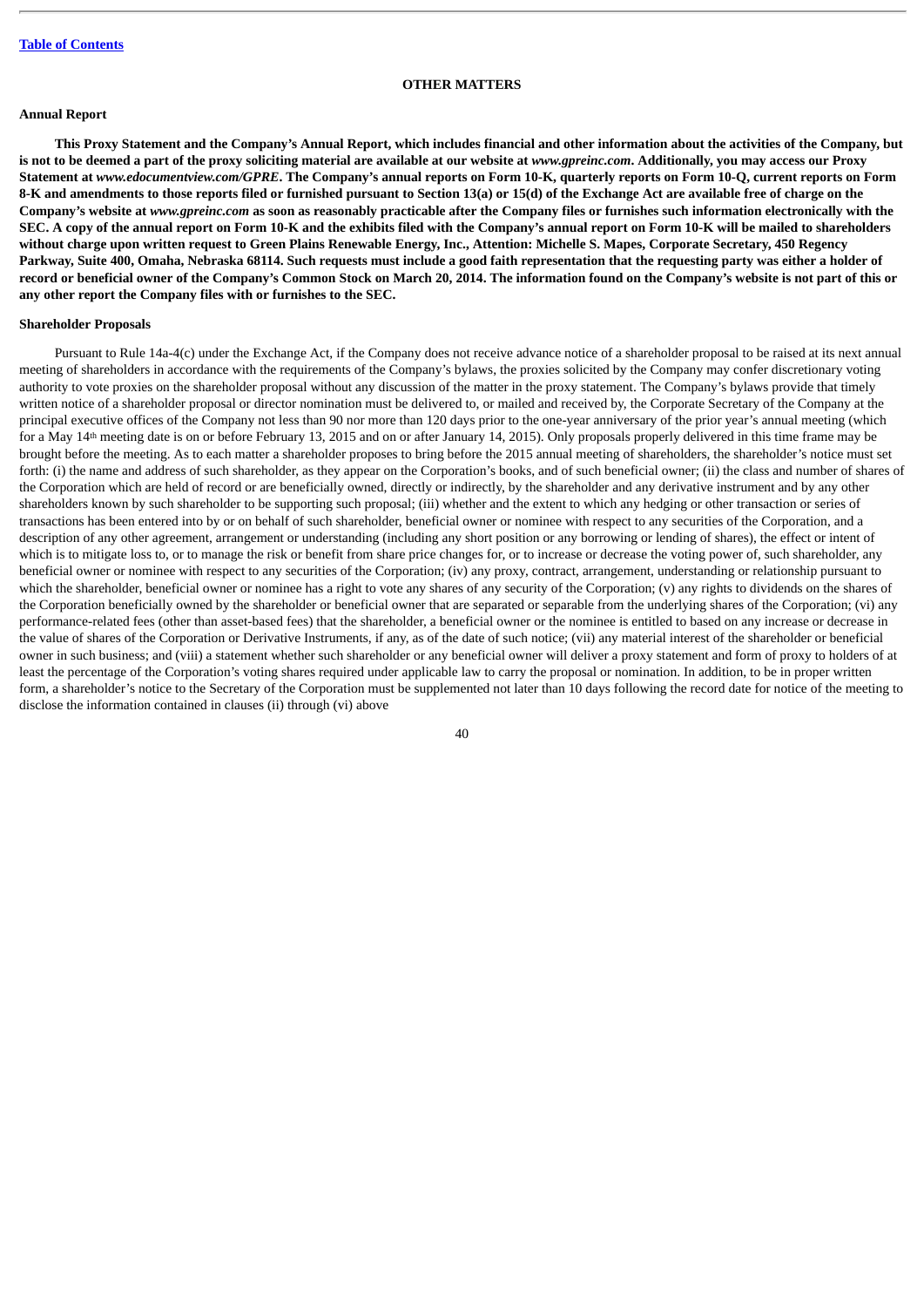as of the record date for notice of the meeting. The Company's bylaws also provide that the chairman of an annual meeting shall, if the facts warrant, determine and declare at any meeting of the shareholders that business was not properly brought before the meeting and, if he should so determine, declare that such business shall not be transacted.

In addition the foregoing, a shareholder who wishes to nominate a director for election or reelection, must also include the following in its notice to the Company as to each person whom the shareholder proposes to nominate for election or reelection as a director: (i) all information relating to such person that is required to be disclosed in solicitations of proxies for elections of directors, or is otherwise required, in each case pursuant to Regulation 14A under the Exchange Act (including such person's written consent to be named in the proxy statement as a nominee and to serving as a director if elected); (ii) a description of all arrangements or understandings between the shareholder and each nominee and any other person or persons (naming such person or persons) pursuant to which the nominations are to be made by the shareholder; (iii) a written statement executed by the nominee acknowledging that as a director of the Corporation, the nominee will owe a fiduciary duty under Iowa law with respect to the Corporation and its shareholder; (iv) a fully completed Director's Questionnaire on the form supplied by the Corporation upon written request from the shareholder, executed by the nominee; and (y) a written representation and agreement (in the form provided by the Secretary upon written request) that such person  $(A)$  is not and will not become a party to  $(1)$  any agreement, arrangement or understanding with, and has not given any commitment or assurance to, any person or entity as to how such person, if elected as a director of the Corporation, will act or vote on any issue or question (a "Voting Commitment") that has not been disclosed to the Corporation or (2) any Voting Commitment that could limit or interfere with such person's ability to comply, if elected as a director of the Corporation, with such person's fiduciary duties under applicable law, (B) is not and will not become a party to any agreement, arrangement or reimbursement or indemnification in connection with service or action as a director that has not been disclosed therein, and (C) in such person's individual capacity and on behalf of any person or entity on whose behalf the nomination is being made, would be in compliance, if elected as a director of the Corporation, and will comply with all applicable publicly-disclosed corporate guidance, conflict or interest, confidentiality and stock ownership and trading policies and guidelines of the Corporation.

Any shareholder who desires to have a proposal included in the proxy soliciting material relating to the Company's 2015 annual meeting of shareholders must comply with Rule 14a-8 under the Exchange Act and must send a signed proposal to the Corporate Secretary of the Company at 450 Regency Parkway, Suite 400, Omaha, Nebraska 68114. This proposal must be received no later than December 5, 2014 to be considered for inclusion in the proxy statement for the 2015 annual meeting of shareholders.

#### **Discretionary Authority**

At the time of mailing of this Proxy Statement, the Board was not aware of any other matters that might be presented at the meeting. If any matter not described in this Proxy Statement should properly be presented, the person named on the accompanying Proxy Card will vote such proxy in accordance with his judgment.

By Order of the Board of Directors,

Michelle Arapes

Michelle S. Mapes *Corporate Secretary*

April 3, 2014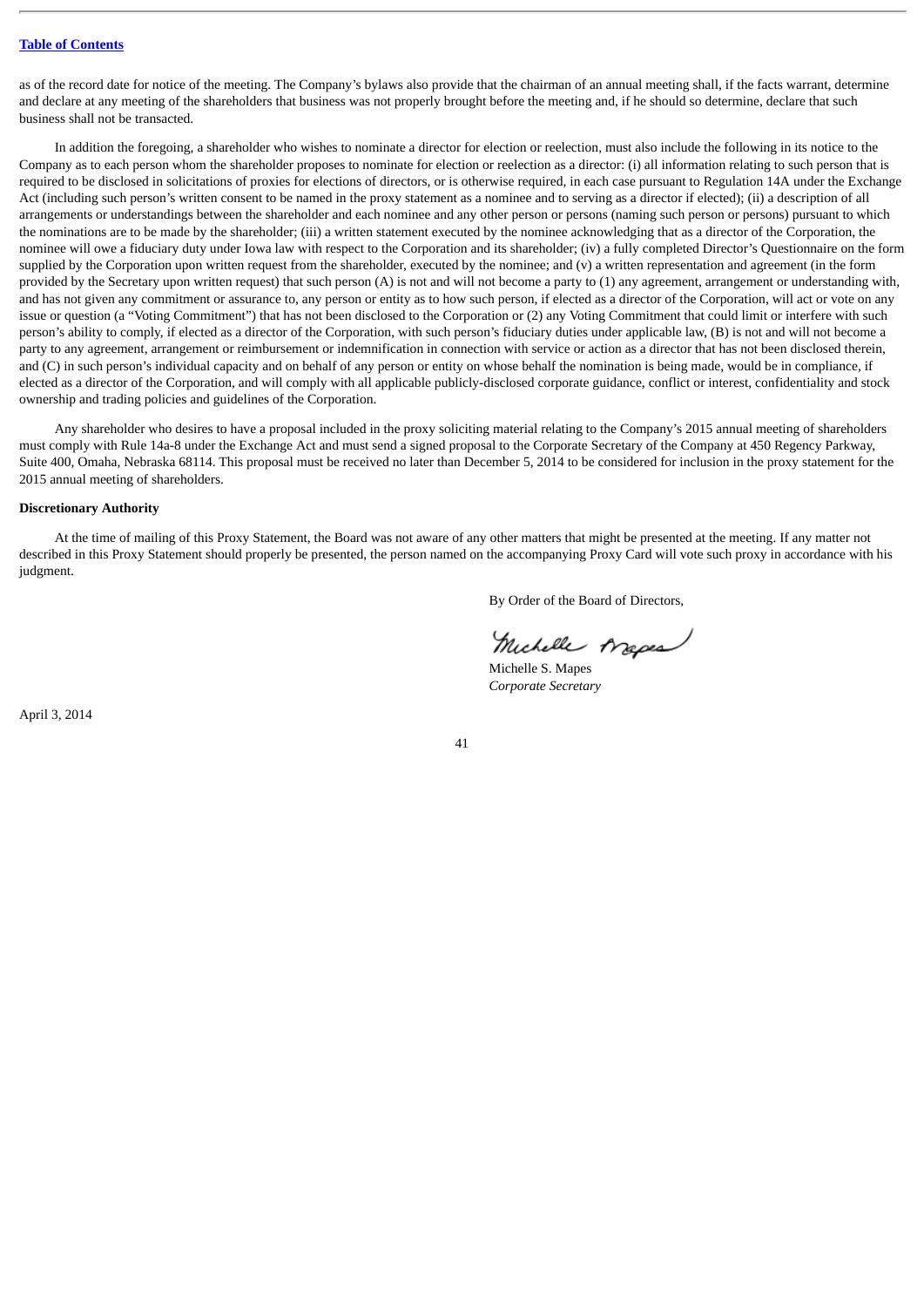#### **Appendix A**

#### **GREEN PLAINS RENEWABLE ENERGY, INC. UMBRELLA SHORT-TERM INCENTIVE PLAN**

The purpose of the Green Plains Renewable Energy, Inc. Umbrella Short-Term Incentive Plan (the "Plan") is to enhance the Company's ability to attract and retain highly-qualified executives, to provide additional financial incentives to such executives and to promote the success of the Company and its subsidiaries through awards of incentive compensation that satisfy the requirements for performance-based compensation under Section 162(m) of the Code.

1. *Definitions.* As used herein, the following terms shall have the respective meanings indicated:

(a) "Board" shall mean the Board of Directors of the Company.

(b) "Code" shall mean the Internal Revenue Code of 1986, as amended, or the corresponding provisions of any subsequent federal internal revenue law.

(c) "Committee" shall mean the Compensation Committee of the Board or such other committee as may be appointed by the Board to administer the Plan that is comprised of not less than two directors of the Company, each of whom is an "outside director" within the meaning of Section 162(m) of the Code and Section 1.162-27(e)(3) of the Regulations.

(d) "Company" shall mean Green Plains Renewable Energy, Inc., an Iowa corporation.

(e) "EBITDA" shall mean earnings before interest, income taxes, depreciation and amortization for any Fiscal Quarter or Fiscal Year reported in the Company's quarterly or annual earnings release, as applicable. In the event that the Company's earnings release with respect to any Fiscal Year is delayed beyond March 15 of the next following year, EBITDA for such Fiscal Year shall be determined in good faith by the Committee by such March 15 of the next following year.

(f) "Eligible Executive" shall mean the Company's Chief Executive Officer, the Company's Chief Financial Officer, and other executive officers of the Company who are "covered employees" of the Company as defined in Section 162(m) of the Code.

(g) "Fiscal Year" or "Fiscal Quarter" shall mean a fiscal year or fiscal quarter, respectively, of the Company.

(h) "Formula Bonus" shall mean, for each Performance Period, an Incentive Bonus per individual for such Performance Period as set by the Committee, which shall be the following percentage of the Pool:

| <b>Eligible Executive</b>      | Percentage |
|--------------------------------|------------|
| <b>Chief Executive Officer</b> | 60%        |
| Each other Eligible Executive  | 10%        |

Notwithstanding the foregoing, in no event shall the amount awarded under the Plan for any Participant on account of any Fiscal Year exceed \$10,000,000.

(i) "Incentive Bonus" shall mean, for each Participant, a bonus to be paid under the Plan in the amount determined by the Committee pursuant to Sections 5 and 6 below.

(j) "Participant" shall mean, with respect to any Performance Period, an Eligible Executive who is designated as a Participant in the Plan for such Performance Period in accordance with Section 3.

(k) "Performance Period" shall mean a Fiscal Year or any other period designated by the Committee with respect to which an award is granted under the Plan. In the event the Committee determines that an individual is

A-1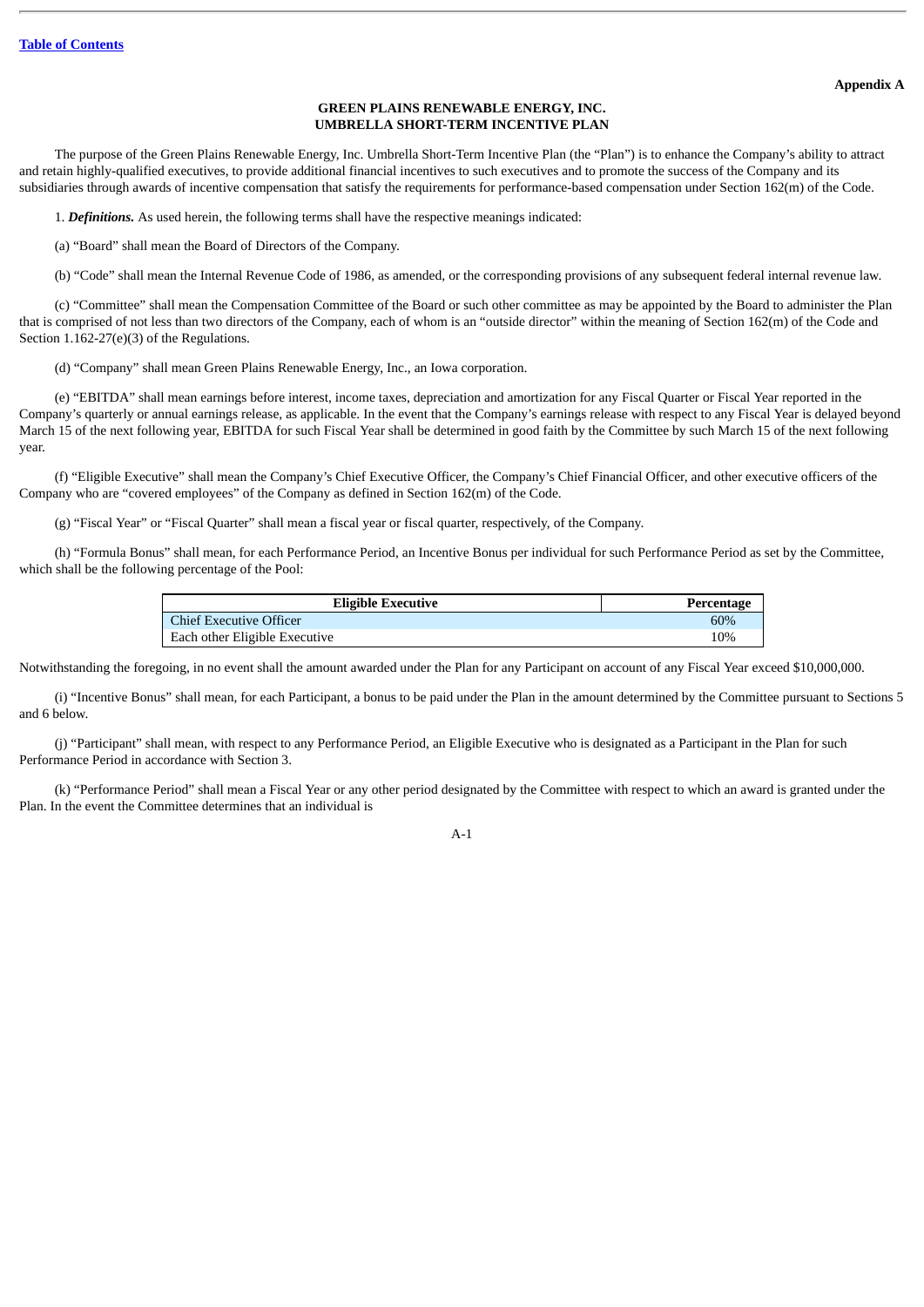first eligible for the Plan after the first day of a Fiscal Year because of commencement of employment or promotion, the first Performance Period for such individual shall commence on the first day of the Fiscal Quarter coinciding with or next following the day on which such individual first becomes eligible for the Plan.

- (l) "Pool" shall mean, for each Performance Period, a maximum pool for Incentive Bonus of six percent (6%) of the EBITDA for such Performance Period.
- (m) "Regulations" shall mean the Treasury Regulations promulgated under Section 162 of the Code, as amended from time to time.

2. *Administration of the Plan.* The Plan shall be administered by the Committee, which shall have full authority to interpret the Plan, to establish rules and regulations relating to the operation of the Plan, to select Participants, to determine the amount of any Incentive Bonus, and to make all determinations and take all other actions necessary or appropriate for the proper administration of the Plan. The Committee's interpretation of the Plan, and all actions taken within the scope of its authority, shall be final and binding on the Company, its stockholders, Participants, employees, former employees, and their respective successors and assigns. Such authority shall include the right to exercise discretion to reduce, at any time prior to the payment thereof, the Incentive Bonus payable to any Participant to any amount, including zero, that is below the Formula Bonus; provided, however, that the exercise of such discretion with respect to any Participant shall not have the effect of increasing the Incentive Bonus payable to any other Participant. Decisions of the Committee shall be final, conclusive and binding on all persons or entities, including the Company, its subsidiaries, any Participant and any person claiming any benefit or right under the Plan. No member of the Committee shall be eligible to participate in the Plan.

3. *Participation and Performance Goals.* Not later than the Applicable Deadline with respect to a Performance Period, the Committee shall (a) designate the Eligible Executives who are Participants in the Plan for such Performance Period, and (b) establish, in writing, the operational plan for such Participant's Formula Bonus for such Performance Period. The aggregate amount of the Formula Bonuses for all Participants for a Performance Period shall not exceed the amount of the Pool for such Performance Period; the Committee in its discretion shall reduce the Formula Bonuses for some or all Participants as the Committee considers appropriate to prevent the aggregate amount of Formula Bonuses from exceeding the amount of the Pool for a Performance Period, and any such reductions need not be uniform. The "Applicable Deadline" shall mean the 90<sup>th</sup> day of the Performance Period, provided that the outcome is substantially uncertain at the time the formula is established; provided, however, that if the Performance Period for a Participant begins on a date other than the first day of a Fiscal Year, the Applicable Deadline shall mean 30 days following the first day of such Performance Period (or, if earlier, prior to the expiration of 25% of the Performance Period to which such bonus will relate).

4. *Committee Certification.* As soon as reasonably practicable after the end of each Performance Period of the Company, but in no event later than March 15 following the end of such Performance Period, the Committee shall certify, in writing, the level of Adjusted Operating Income achieved for such Performance Period and the dollar amount of the Formula Bonus for each Participant in the Plan for such Performance Period.

5. *Determination of Incentive Bonus Amount.* At any time before an Incentive Bonus for a Performance Period is paid, the Committee may, in its sole discretion and taking into consideration such factors as it deems appropriate (which may include the degree to which objective and subjective performance goals and other criteria have been attained for such Performance Period), determine to pay a Participant an Incentive Bonus that is less than the Formula Bonus, or to pay no Incentive Bonus. The amount by which any Formula Bonus is reduced shall not be paid to any other Participant.

6. *Payment of Incentive Bonus.* An Incentive Bonus shall be paid in either cash, unrestricted or restricted shares of Company stock (which may be provided under a shareholder-approved stock plan of the Company, subject to the terms and conditions of such plan or program), or a combination of the foregoing. The payment of an Incentive Bonus shall be made at such time as the Committee determines in its sole discretion, which in no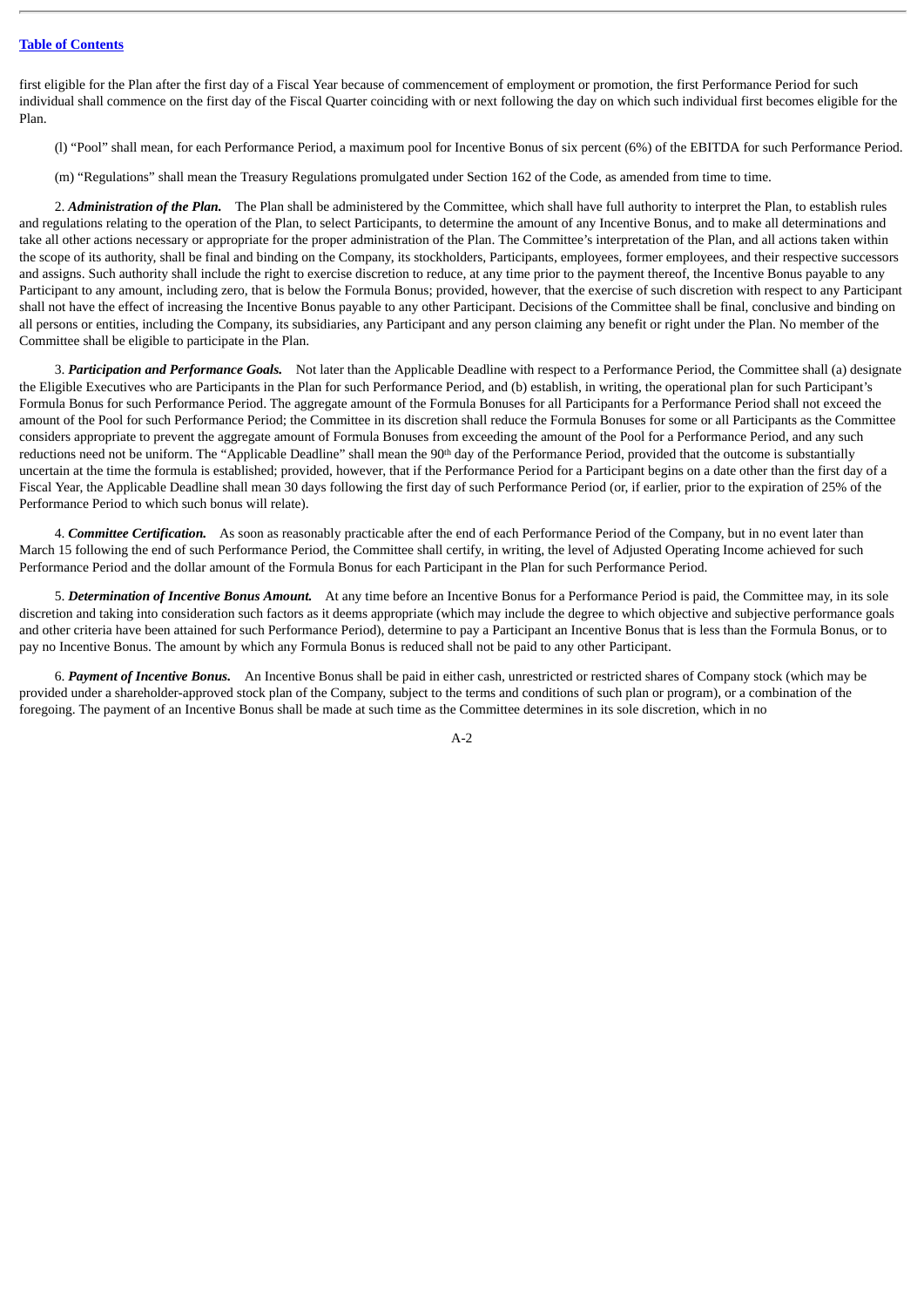event shall be later than March 15 following the Performance Period to which such Incentive Bonus relates unless the Committee, in its sole discretion, had provided, prior to the first day of the Performance Period, for the deferral of an Incentive Bonus under a nonqualified deferred compensation program maintained by the Company, subject to the terms and conditions of such plan or program.

7. *No Right to Bonus or Continued Employment.* Neither the establishment of the Plan, the provision for or payment of any amounts hereunder, nor any action of the Company, the Board or the Committee with respect to the Plan shall be held or construed to confer upon any person (a) any legal right to receive, or any interest in, an Incentive Bonus or any other benefit under the Plan or (b) any legal right to continue to serve as an officer or employee of the Company or any subsidiary or affiliate of the Company. The Company expressly reserves any and all rights to discharge any Participant without incurring liability to any person under the Plan or otherwise. Notwithstanding any other provision hereof and notwithstanding the fact that the stated performance goal has been achieved or the individual Incentive Bonus amounts have been determined, the Company shall have no obligation to pay any Incentive Bonus hereunder unless the Committee otherwise expressly provides by written contract or other written commitment.

8. *Withholding.* The Company shall have the right to withhold, or require a Participant to remit to the Company, an amount sufficient to satisfy any applicable federal, state, local or foreign withholding tax requirements imposed with respect to the payment of any Incentive Bonus.

9. *Nontransferability.* Except as expressly provided by the Committee, the rights and benefits under the Plan are personal to the Participant and shall not be subject to any voluntary or involuntary alienation, assignment, pledge, transfer or other disposition.

10. *Unfunded Plan.* The Company shall have no obligation to reserve or otherwise fund in advance any amounts that are or may in the future become payable under the Plan. Any funds that the Company, acting in its sole and absolute discretion, determines to reserve for future payments under the Plan may be commingled with other funds of the Company and need not in any way be segregated from other assets or funds held by the Company. A Participant's rights to payment under the Plan shall be limited to those of a general creditor of the Company.

# 11. *Adoption, Amendment, Suspension and Termination of the Plan.*

(a) Subject to the approval of the Plan by the Company's stockholders, the Plan shall be effective January 1, 2014 and shall continue in effect until terminated as provided below. Upon such approval of the Plan by the Company's stockholders, all Incentive Bonuses awarded under the Plan on or after January 1, 2014 shall be fully effective as if the stockholders had approved the Plan on or before January 1, 2014. If the Plan is not approved by stockholders at the Company's 2014 Annual Meeting of Stockholders, the Plan and any awards granted under the Plan shall be null and void and of no effect.

(b) Subject to the limitations set forth in paragraph (c) below, the Board may at any time suspend or terminate the Plan and may amend it from time to time in such respects as the Board may deem advisable, subject to any requirement for stockholder approval imposed by applicable law, including Section 162(m) of the Code.

(c) No amendment, suspension or termination of the Plan shall, without the consent of the person affected thereby, materially, adversely alter or impair any rights or obligations under any Incentive Bonus previously awarded under the Plan.

13. *Section 162(m).* If any provision of this Plan would cause an Incentive Bonus not to constitute "qualified performance-based compensation" under Section 162(m) of the Code, that provision shall be severed from, and shall be deemed not to be a part of, the Plan, but the other provisions hereof shall remain in full force and effect. It is intended that this Plan and all Incentive Bonuses hereunder be administered in a manner that will be exempt from or comply with Section 409A of the Code, including proposed, temporary or final Regulations or

A-3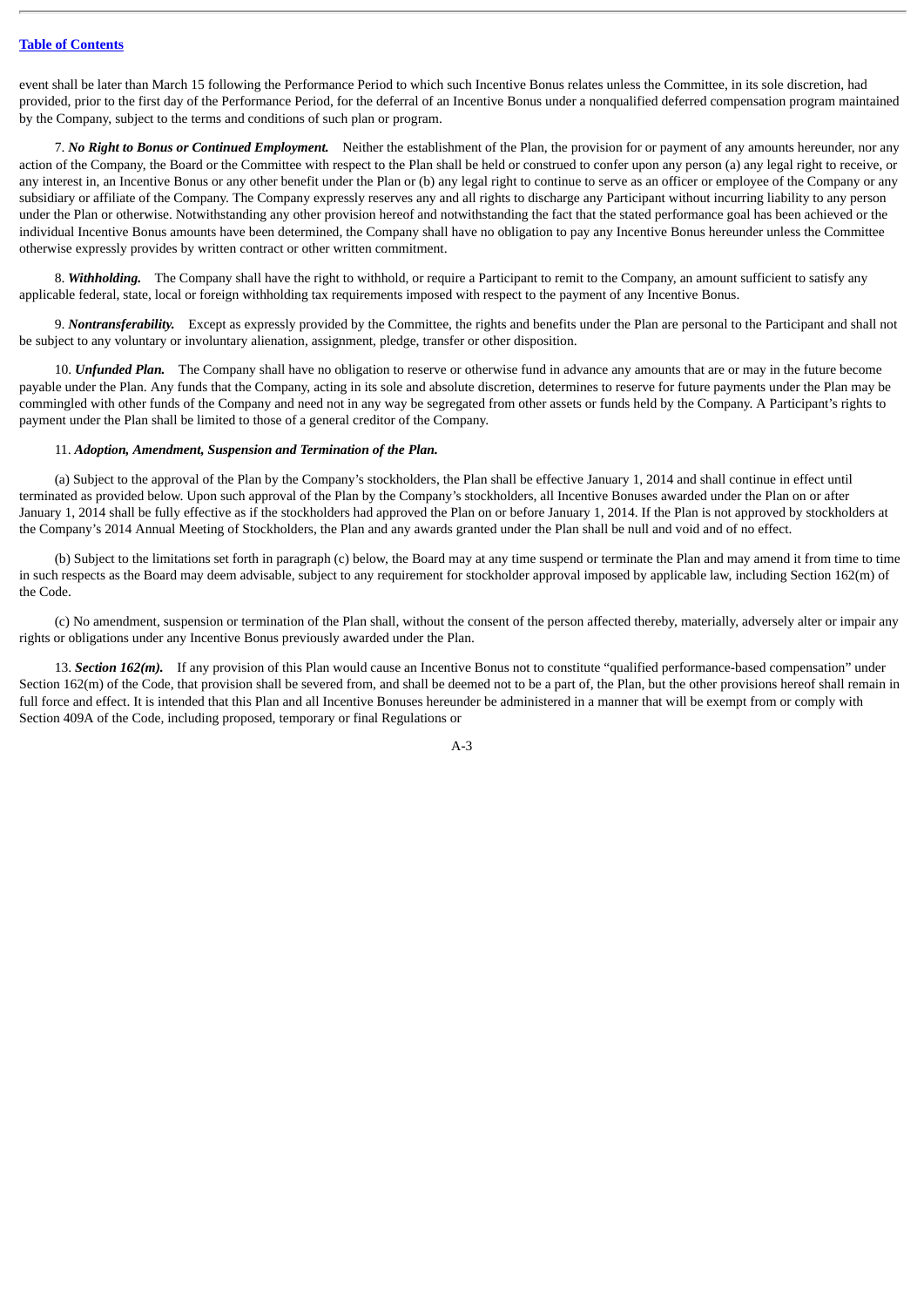any other guidance issued by the Secretary of the Treasury and the Internal Revenue Service with respect thereto. The Committee is authorized to adopt rules or regulation deemed necessary or appropriate to qualify for an exception from or to comply with the requirements of Section 409A of the Code.

14. *Governing Law.* The validity, interpretation and effect of the Plan, and the rights of all persons hereunder, shall be governed by and determined in accordance with the laws of the State of Nebraska, other than the choice of law rules thereof.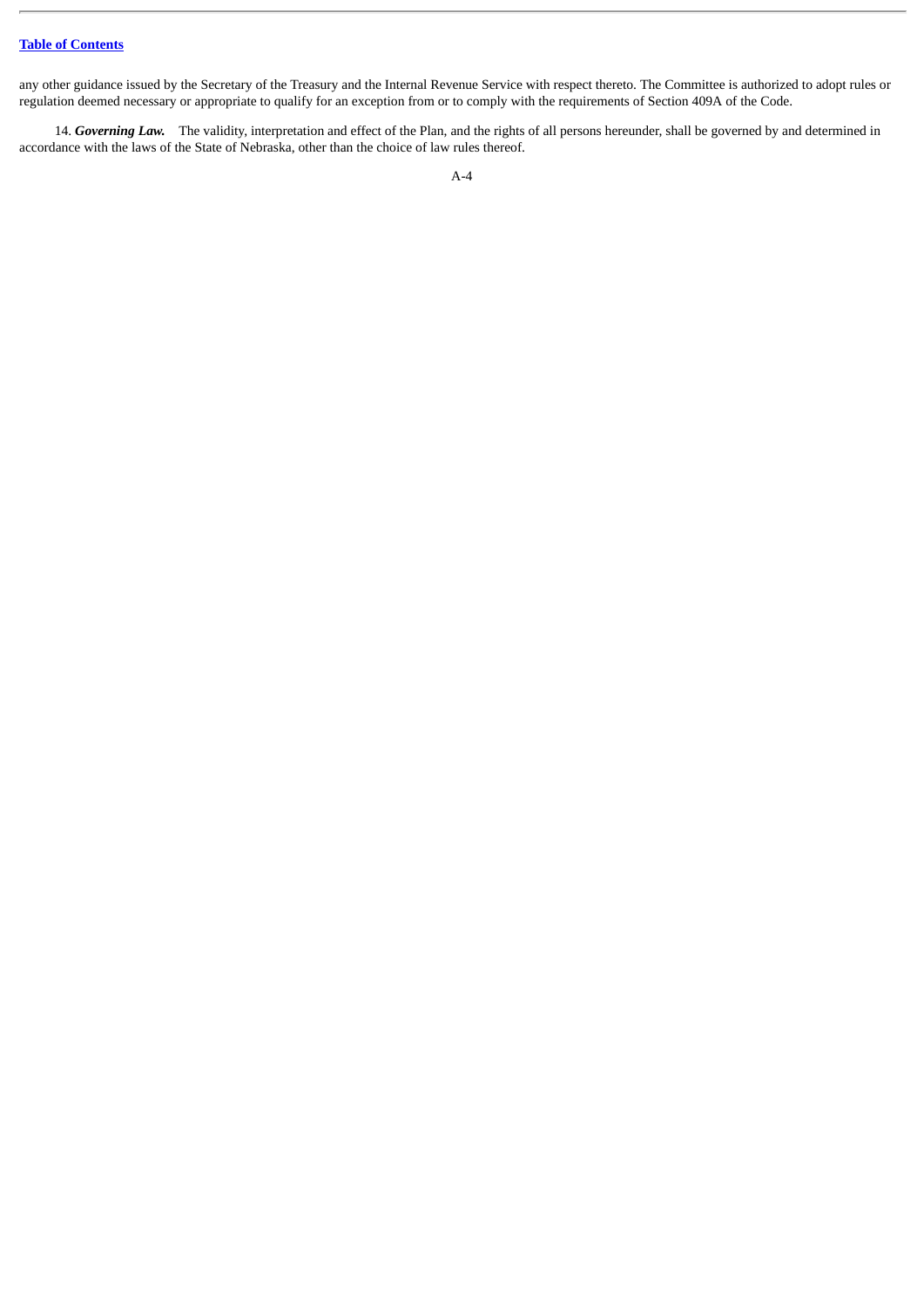# **GREEN PLAINS RENEWABLE ENERGY, INC. 2009 EQUITY INCENTIVE PLAN, AS AMENDED**

# **ARTICLE I**

# EFFECTIVE DATE AND PURPOSE

1.1 *Effective Date*. The Board has adopted the Plan on March 10, 2009, subject to the approval of the stockholders of the Company within twelve (12) months of such date. The Plan has subsequently been amended.

1.2 *Purpose of the Plan*. The Plan is designed to provide a means to attract, motivate and retain eligible Participants and to further the growth and financial success of the Company by aligning the interests of Participants through the ownership of Shares and other incentives with the interests of the Company's stockholders.

# **ARTICLE II**

#### **DEFINITIONS**

2.1 The following words and phrases shall have the following meanings unless a different meaning is plainly required by the context:

2.2 *"1934 Act"* means the Securities Exchange Act of 1934, as amended. Reference to a specific section of the 1934 Act or regulation thereunder shall include such section or regulation, any valid regulation promulgated under such section, and any comparable provision of any future legislation or regulation amending, supplementing or superseding such section or regulation.

2.3 "*Affiliate*" means any Parent or Subsidiary.

2.4 "Award" means, individually or collectively, a grant under the Plan of Nonqualified Stock Options, Incentive Stock Options, Restricted Stock, Restricted Stock Units, Performance Shares, Performance Units, Stock-Based Awards, or Stock Appreciation Rights.

2.5 "*Award Agreement*" means either (1) the written agreement setting forth the terms and provisions applicable to each Award granted under the Plan or (2) a statement issued by the Company to a Participant describing the terms and provisions of such Award. The terms of any Plan or guideline adopted by the Board or the Committee and applicable to an Award shall be deemed incorporated into and a part of the related Award Agreement.

2.6 "*Board"* or *"Board of Directors*" means the Board of Directors of the Company.

2.7 "*Cause*" means a Participant's dishonesty, theft, embezzlement from the Company, willful violation of any rules of the Company pertaining to the conduct of Employees or the commission of a willful felonious act while an Employee, or violation of any, agreement related to non-competing, non-solicitation of employees or customers or confidentiality between the Company and the Participant.

2.8 "Change in Control" shall be deemed to have occurred if, in a single transaction or series of related transactions:

(a) any person (as such term is used in Section 13(d) and 14(d) of the 1934 Act), or persons acting as a group, other than a trustee or fiduciary holding securities under an employment benefit program, is or becomes a "beneficial owner" (as defined in Rule 13-3 under the 1934 Act), directly or indirectly of securities of the Company representing 51% or more of the combined voting power of the Company; or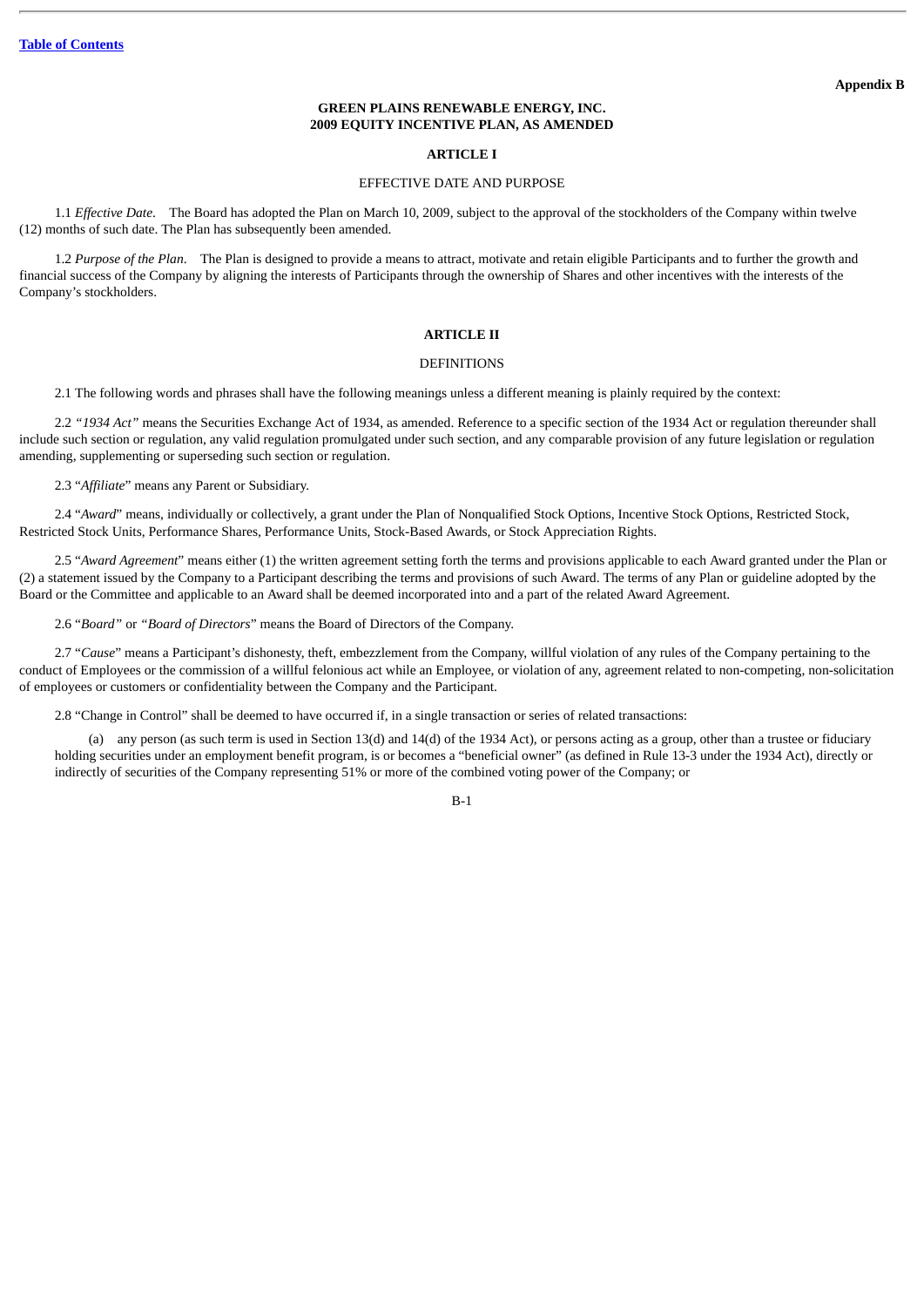(b) there is a merger, consolidation, or other business combination transaction of the Company with or into another corporation, entity or person, other than a transaction in which the holders of at least a majority of the shares of voting capital stock of the Company outstanding immediately prior to such transaction continue to hold (either by shares remaining outstanding or by their being converted into shares of voting capital stock of the surviving entity) a majority of the total voting power represented by the shares of voting capital stock of the Company (or surviving entity) outstanding immediately after such transaction; or

(c) during any period of two consecutive years, individuals who, at the beginning of such period, constitute the Board together with any new director(s) (other than a director designated by a person who shall have entered into an agreement with Company to effect a transaction described in (a) or (b) above) whose election by the Board or nomination for election by Company's stockholders was approved by a vote of at least two thirds of the directors then still in office who either were directors at the beginning of the two year period or whose election or nomination for election was previously so approved, cease for any reason to constitute a majority thereof; or

(d) all or substantially all of the Company's assets are sold.

2.9 "*Code*" means the Internal Revenue Code of 1986, as amended from time to time.

2.10 "*Committee*" means the Compensation Committee of the Board.

2.11 "*Company*" means Green Plains Renewable Energy, Inc., an Iowa corporation, or any successor thereto.

2.12 "*Consultant*" means a consultant or other independent advisor who is under a written contract with the Company (or any Affiliate) to provide consulting or advisory services for the Company (or any Affiliate) and whose securities issued pursuant to the Plan could be registered on Form S-8.

2.13 "*Disability*" means a permanent and total disability that qualifies a Participant for disability benefits under the Social Security Act; provided, however, that with respect to Restricted Stock Units, "Disability" means "disability" within the meaning of section 409A of the Code.

2.14 "*Eligible Director*" means a Board member who is not, at the time of determination, an Employee.

2.15 "*Employee*" means any employee of the Company or any of its Subsidiaries, whether such employee is so employed at the time the Plan is adopted or becomes so employed subsequent to the adoption of the Plan.

2.16 "*Exercise Price*" means the price at which a Share may be purchased by a Participant pursuant to the exercise of an Option or Stock Appreciation Right.

2.17 "*Fair Market Value*" means, as of any given date, (i) if the Shares are readily tradable on an established securities market, the closing price on the date at issue, or if there is no closing price on such date, the closing price on the last preceding day for which there was a closing price; (ii) if the Shares are not readily tradable on an established securities market, a value determined by the reasonable application of a reasonable valuation method as determined by the Committee in accordance with Section 409A of the Code.

2.18 "*Fiscal Year*" means the fiscal year of the Company.

2.19 "*Grant Date*" means, with respect to an Award, the date such Award is granted to a Participant.

2.20 "*Incentive Stock Option*" means an Option to purchase Shares which is designated as an Incentive Stock Option and is intended to meet the requirements of section 422 of the Code.

2.21 "*Nonqualified Stock Option*" means an Option to purchase Shares which is not an Incentive Stock Option.

 $R-2$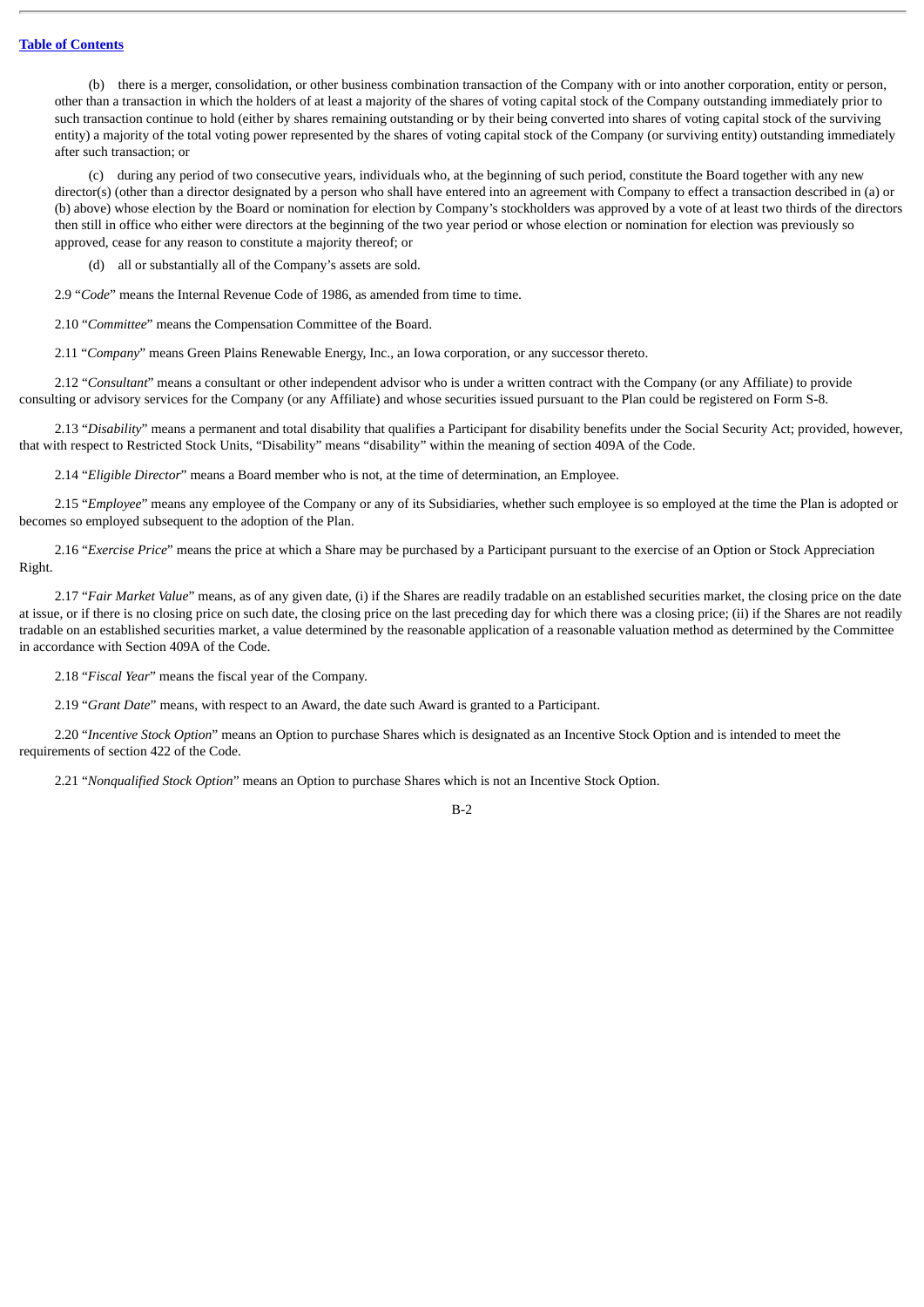2.22 "*Option*" means an Incentive Stock Option or a Nonqualified Stock Option.

2.23 "*Parent*" means any corporation (other than the Company) in an unbroken chain of corporations ending with the Company, provided that each corporation in the unbroken chain (other than the Company) owns, at the time of determination, stock possessing 50% or more of the total combined voting power of all classes of stock in one of the other corporations in such chain.

2.24 "*Participant*" means an Employee. Eligible Director, or Consultant who has an outstanding Award under the Plan.

2.25 "*Performance Goals*" shall mean any or all of the following: revenue; operating income (before or after taxes); pre- or after-tax income (before or after allocation of corporate overhead and bonus); net income (before or after taxes); earnings (including earnings before taxes; earnings before interest and taxes or earnings before interest, taxes, depreciation, and amortization); earnings per share; economic value-added models or equivalent metrics; cash flow or cash flow per share (before or after dividends); stock price; total shareholder return; market share; regulatory achievements; implementation, completion or attainment of measurable objectives with respect to research, development, products, or projects, production volume levels; reductions in costs; improvement in or attainment of expense levels or working capital levels; operating margins, gross margins, or cash margin; year-end cash; debt reductions; return on equity; return on assets or net assets; return on capital (including return on total capital or return on invested capital); cash flow return on investment; efficiency ratio (non-interest expense, divided by total revenue); asset management; asset quality; asset growth or budget achievement. Performance Goals need not be the same with respect to all Participants and may be established separately for the Company as a whole or for its various groups, divisions, subsidiaries, may be set in terms of growth over a the same measure for a prior period of time, and may be based on performance in comparison to performance by unrelated businesses specified by the Committee. The Committee may also exclude charges related to an event or occurrence which the Committee determines should appropriately be excluded, including (a) restructurings, discontinued operations, extraordinary items, and other unusual or non-recurring charges, (b) an event either not directly related to the operations of the Company or not within the reasonable control of the Company's management, or (c) the cumulative effects of tax or accounting changes in accordance with U.S. generally accepted accounting principles. Such performance goals shall be set by the Committee within the time period prescribed by, and shall otherwise comply with the requirements of, Section 162(m) of the Code, and the regulations thereunder.

2.26 "*Performance Period*" means the time period during which the performance objectives must be met.

2.27 "*Performance Share*" means an Award granted to a Participant, as described in Article IX herein.

2.28 "*Performance Unit*" means an Award granted to a Participant, as described in Article IX herein.

2.29 "*Period of Restriction*" means the period during which Restricted Stock awarded hereunder is subject to a substantial risk of forfeiture. As provided in Article VII, such restrictions may be based on the passage of time, the achievement of target levels of performance or the occurrence of other events as determined by the Committee.

2.30 "*Plan*" means the Green Plains Renewable Energy, Inc. 2009 Equity Incentive Plan, as set forth in this instrument and as hereafter amended from time to time.

2.31 "*Prior Plan*" shall mean the Green Plains Renewable Energy, Inc. 2007 Equity Incentive Plan.

2.32 "*Restricted Stock*" means an Award granted to a Participant pursuant to Article VII.

2.33 "Restricted Stock Unit" means an Award granted to a Participant, as described in Article VII herein.

2.34 "Retirement" means a Termination of Service after the Participant attains age 60 and completes 10 years of continuous service, measured from the most recent date of hire.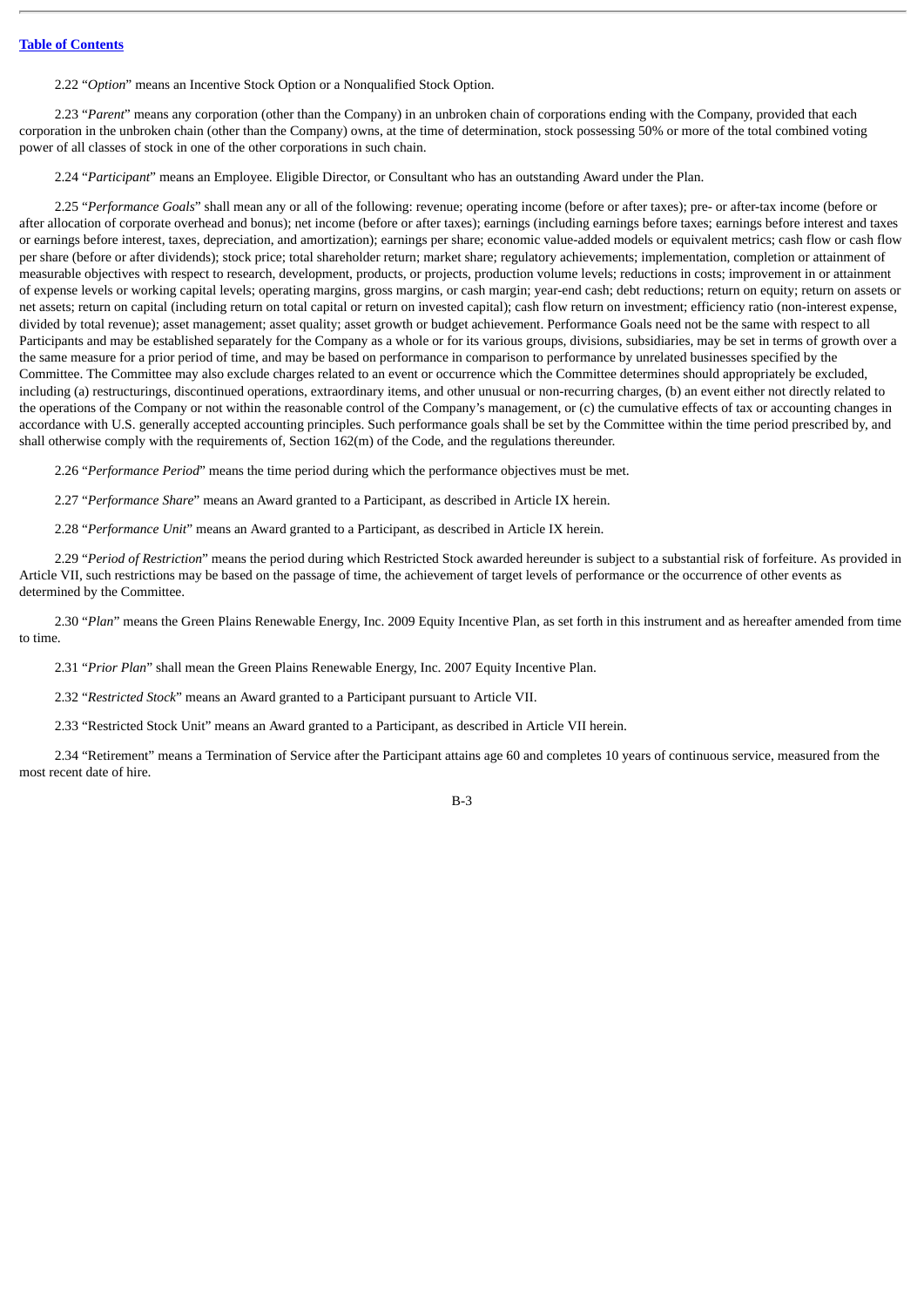2.35 "*Section 16 Person*" means a person who, with respect to the Shares, is subject to Section 16 of the 1934 Act, as determined by the Board.

2.36 "*Shares*" means the shares of common stock, \$0.001 par value, of the Company.

2.37 "*Stock Appreciation Right*" means an Award granted to a Participant pursuant to Section 8.

2.38 "*Subsidiary*" means any corporation, partnership, joint venture, limited liability company, or other entity (other than the Company) in an unbroken chain of entities beginning with the Company if, at the time of the granting of an Award, each of the entities other than the last entity in the unbroken chain owns more than fifty percent (50%) of the total combined voting power in one of the other entities in such chain.

2.39 "*Substitute Awards*" shall mean Awards granted or Shares issued by the Company in assumption of, or in substitution or exchange for, awards previously granted, or the right or obligation to make future awards, in each case by a company acquired by the Company or any Subsidiary or with which the Company or any Subsidiary combines.

2.40 "*Termination of Service*" means a cessation of the employee-employer relationship between a Participant and the Company or a Subsidiary for any reason but excluding any such cessation where there is a simultaneous reengagement of the person by the Company or a Subsidiary.

# **ARTICLE III**

#### **ELIGIBILITY**

3.1 *Participants*. Awards may be granted in the discretion of the Committee to Employees, Eligible Directors, and Consultants.

3.2 *Non-Uniformity*. Awards granted hereunder need not be uniform among eligible Participants and may reflect distinctions based on title, compensation, responsibility or any other factor the Committee deems appropriate.

# **ARTICLE IV**

#### ADMINISTRATION

4.1 *The Committee*. The Plan will be administered by the Committee, which, to the extent deemed necessary or appropriate by the Board, will consist of two or more persons who satisfy the requirements for a "non-employee director" under Rule 16b-3 promulgated under the 1934 Act and/or the requirements for an "outside director" under section 162(m) of the Code. The members of the Committee shall be appointed from time to time by, and shall serve at the pleasure of, the Board of Directors. In the absence of such appointment, the Board of Directors shall serve as the Committee and shall have all of the responsibilities, duties, and authority of the Committee set forth herein.

4.2 *Authority of the Committee*. The Committee shall have the exclusive authority to administer and construe the Plan in accordance with its provisions. The Committee's authority shall include, without limitation, the power to (a) determine persons eligible for Awards (other than discretionary Awards to members of the Committee, which must be authorized and approved by a disinterested majority of the Board), (b) prescribe the terms and conditions of the Awards, (c) interpret the Plan and the Awards, (d) adopt rules for the administration, interpretation and application of the Plan as are consistent therewith, and (e) interpret, amend or revoke any such rules. With respect to any Award that is intended to qualify as "performance-based compensation" within the meaning of section 162(m) of the Code, the Committee shall have no discretion to increase the amount of

 $B - 4$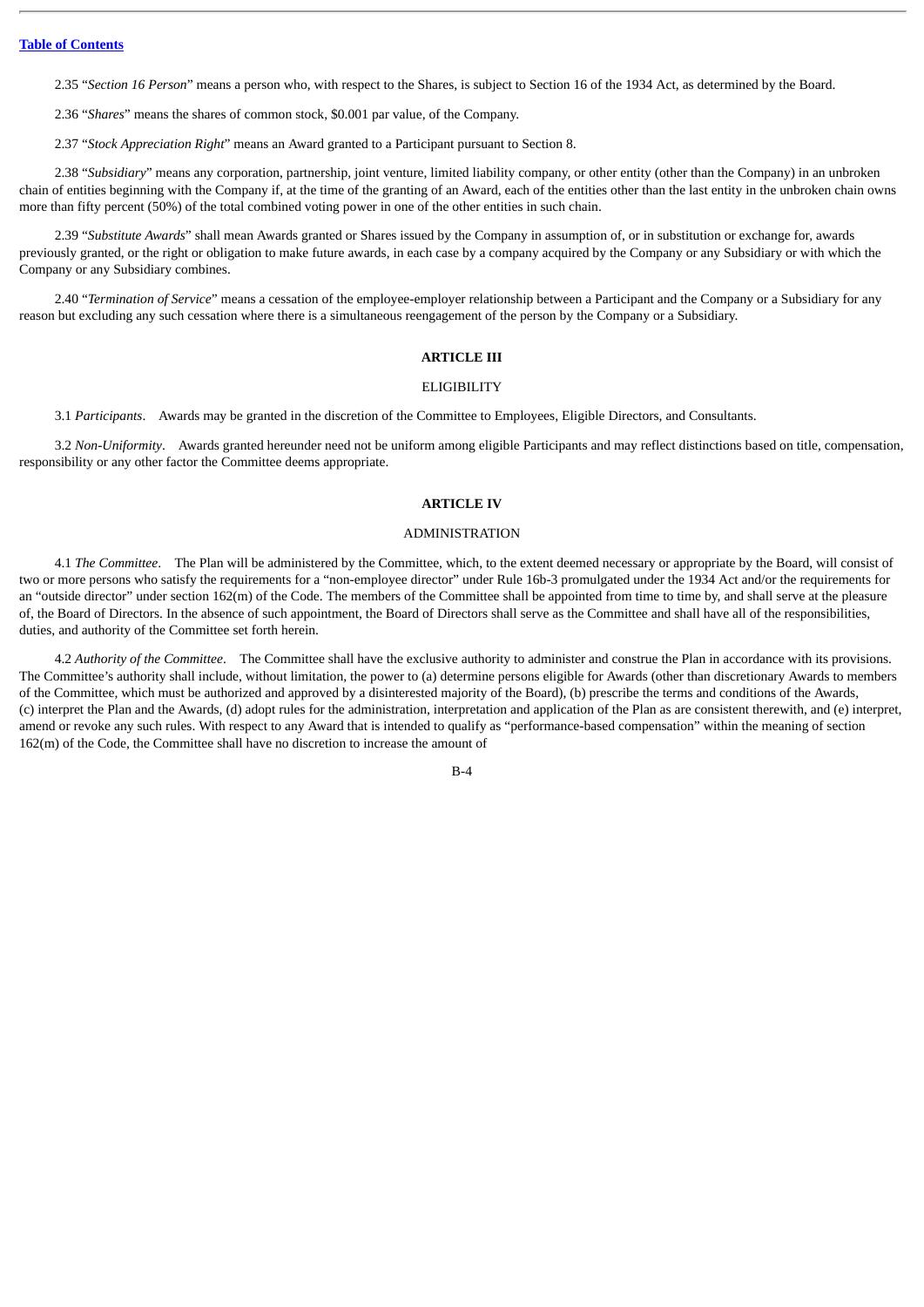compensation that otherwise would be due upon attainment of a Performance Goal, although the Committee may have discretion to deny an Award or to adjust downward the compensation payable pursuant to an Award, as the Committee determines in its sole judgment.

#### 4.3 *Exchange/Pricing.*

(a) The Committee shall have the authority to effect, at any time and from time to time, with the consent of the affected holders, the cancellation of any or all outstanding Options or Stock Appreciation Rights and to grant in exchange new Options or Stock Appreciation Rights covering the same or a different number of Shares but with an Exercise Price not less than the Fair Market Value on the new grant date, but only with the approval of the Company's shareholders.

(b) The Committee shall also have the authority, exercisable at any time and from time to time, but only with the approval of the Company's shareholders, with or, if the affected holder is not a Section 16 Person, then without, the consent of the affected holders, to reduce the Exercise Price of one or more outstanding Options or Stock Appreciation Rights to a price not less than the then current Fair Market Value or issue new Options or Stock Appreciation Rights with a lower Exercise Price in immediate cancellation of outstanding Options or Stock Appreciation Rights with a higher Exercise Price.

4.4 *Delegation by the Committee*. The Committee, in its sole discretion and on such terms and conditions as it may provide, may delegate all or any part of its authority and powers under the Plan to one or more officers of the Company; provided, however, that the Committee may not delegate its authority and powers in any way which would jeopardize the Plan's qualification under Rule 16b-3 and may not delegate its authority and powers with respect to any Award that is intended to qualify as performance-based compensation.

4.5 *Factors to Consider for Granting Awards*. In making the determination as to the persons to whom an Award shall be granted, the Committee or any delegate may take into account such individual's salary and tenure, duties and responsibilities, their present and potential contributions to the success of the Company, the recommendation of supervisors, and such other factors as the Committee or any delegate may deem important in connection with accomplishing the purposes of the Plan.

4.6 *Decisions Binding*. All determinations and decisions made by the Committee and any of its delegates pursuant to Section 4.3 shall be final, conclusive, and binding on all persons, and shall be given the maximum deference permitted by law.

# **ARTICLE V**

# SHARES SUBJECT TO THE PLAN

5.1 Number of Shares. Subject to adjustment as provided in Section 5.4, the total number of Shares available for grant under the Plan shall not exceed 3,000,000 Shares, plus any shares remaining available for grant under the Prior Plan on the effective date of the Plan. Shares granted under the Plan may be either authorized but unissued Shares or treasury Shares, or any combination thereof.

#### 5.2

(a) *Lapsed Awards*. Unless determined otherwise by the Committee, Shares related to Awards that are forfeited, terminated or expire unexercised shall be available for grant under the Plan. Shares that are withheld from issuance in connection with a Participant's payment of tax withholding liability shall be available for grant under the Plan. Shares related to awards granted under the Prior Plan that are forfeited, terminated or expire unexercised shall also be available for grant under the Plan. Shares that are withheld from issuance in connection with a Participant's payment of tax withholding liability shall also be available for grant under the Plan.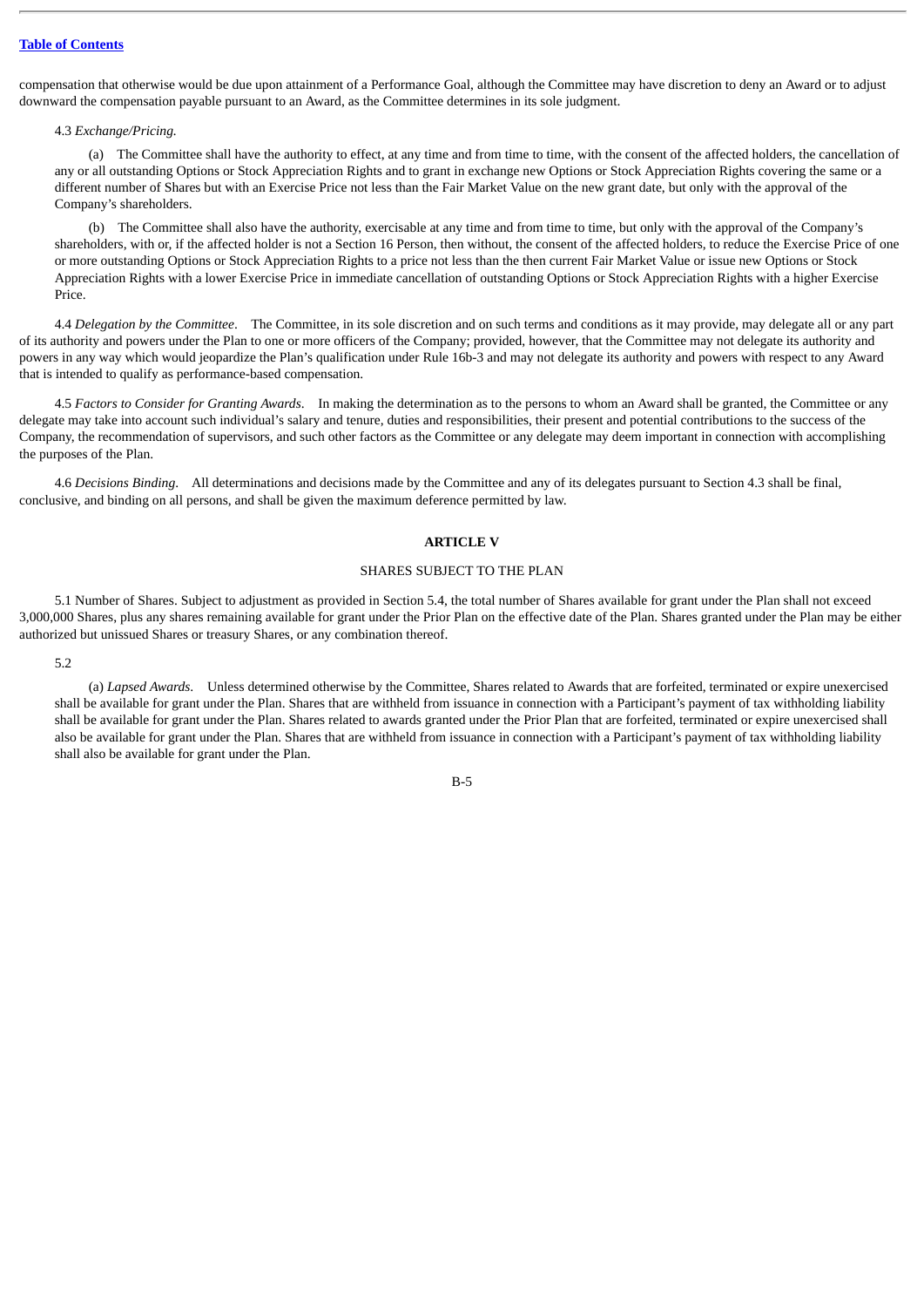(b) *Substitute Awards*. Substitute Awards shall not reduce the Shares authorized for grant under the Plan or authorized for grant to a Participant in any calendar year. Additionally, in the event that a company acquired by the Company or any Subsidiary or with which the Company or any Subsidiary combines has shares available under a pre-existing plan approved by shareholders and not adopted in contemplation of such acquisition or combination, the shares available for grant pursuant to the terms of such pre-existing plan (as adjusted, to the extent appropriate, using the exchange ratio or other adjustment or valuation ratio or formula used in such acquisition or combination to determine the consideration payable to the holders of common stock of the entities party to such acquisition or combination) may be used for Awards under the Plan and shall not reduce the Shares authorized for grant under the Plan; provided that Awards using such available shares shall not be made after the date awards or grants could have been made under the terms of the preexisting plan, absent the acquisition or combination, and shall only be made to individuals who were not Employees or Directors prior to such acquisition or combination.

5.3 *Limitations on Grants to Individual Participants*. Subject to adjustment as provided in Section 5.4, no Participant may be granted (i) Options or Stock Appreciation Rights during any Fiscal Year with respect to more than 500,000 Shares or (ii) Shares of Restricted Stock, Restricted Stock Units, Performance Shares and/or other Stock-Based Awards in any Fiscal Year that are intended to comply with the performance-based exception under Code Section 162(m) and are denominated in Shares with respect to more than 500,000 Shares (the "Limitations"). In addition to the foregoing, the maximum dollar value that may be earned by any Participant in any 12-month period with respect to Performance Units that are intended to comply with the performance-based exception under Code Section 162(m) and are denominated in cash is \$5,000,000. If an Award is cancelled, the cancelled Award shall continue to be counted toward the applicable Limitations.

5.4 *Adjustments in Awards and Authorized Shares*. In the event of any merger, reorganization, consolidation, recapitalization, stock dividend, stock split, reverse stock split, spin-off, separation, liquidation, combination, or other similar transaction or change in the corporate structure of the Company affecting the Shares or the value thereof, the Committee shall adjust the number and class of Shares which may be delivered under the Plan, the number, class and price of Shares subject to outstanding Awards, and the numerical limits of Sections 5.1 and 5.3 in such manner as the Committee shall determine to be advisable or appropriate, taking into consideration the accounting and tax consequences, to prevent the dilution or diminution of such Awards. Any such numerical limitations shall be subject to adjustment under this Section only to the extent such adjustment will not affect the status of any Award intended to qualify as "performancebased compensation" under section 162(m) of the Code or the ability to grant or the qualification of Incentive Stock Options under the Plan. The determination of the Committee as to the foregoing adjustments, if any, shall be conclusive and binding on all Participants.

5.5 *Restrictions on Share Transferability*. Except as otherwise provided by the Committee or the Board, as the case may be, Awards granted under the Plan shall be non-transferable, and its terms shall state that it is non-transferable and that, during the lifetime of the Participant, shall be exercisable only by the Participant; notwithstanding the foregoing, Awards shall be transferable by will or the laws of descent and distribution. Notwithstanding the foregoing, the Committee may, in its discretion, permit a Participant to transfer all or a portion of his or her awards to members of his or her immediate family, to trusts established for the benefit of members of his or her immediate family, or to family limited partnerships in which the Participant and immediate family members are the only partners, provided that the Participant may receive no consideration for such transfers, and that such transferred award shall be subject to all of the terms and conditions of the Plan and the Award Agreement relating to the transferred award. The Committee may impose such restrictions on any Award of Shares or Shares acquired pursuant to the exercise of an Award as it may deem advisable or appropriate, including, but not limited to, restrictions related to applicable Federal securities laws, the requirements of any national securities exchange or system upon which Shares are then listed or traded, and any blue sky or state securities laws.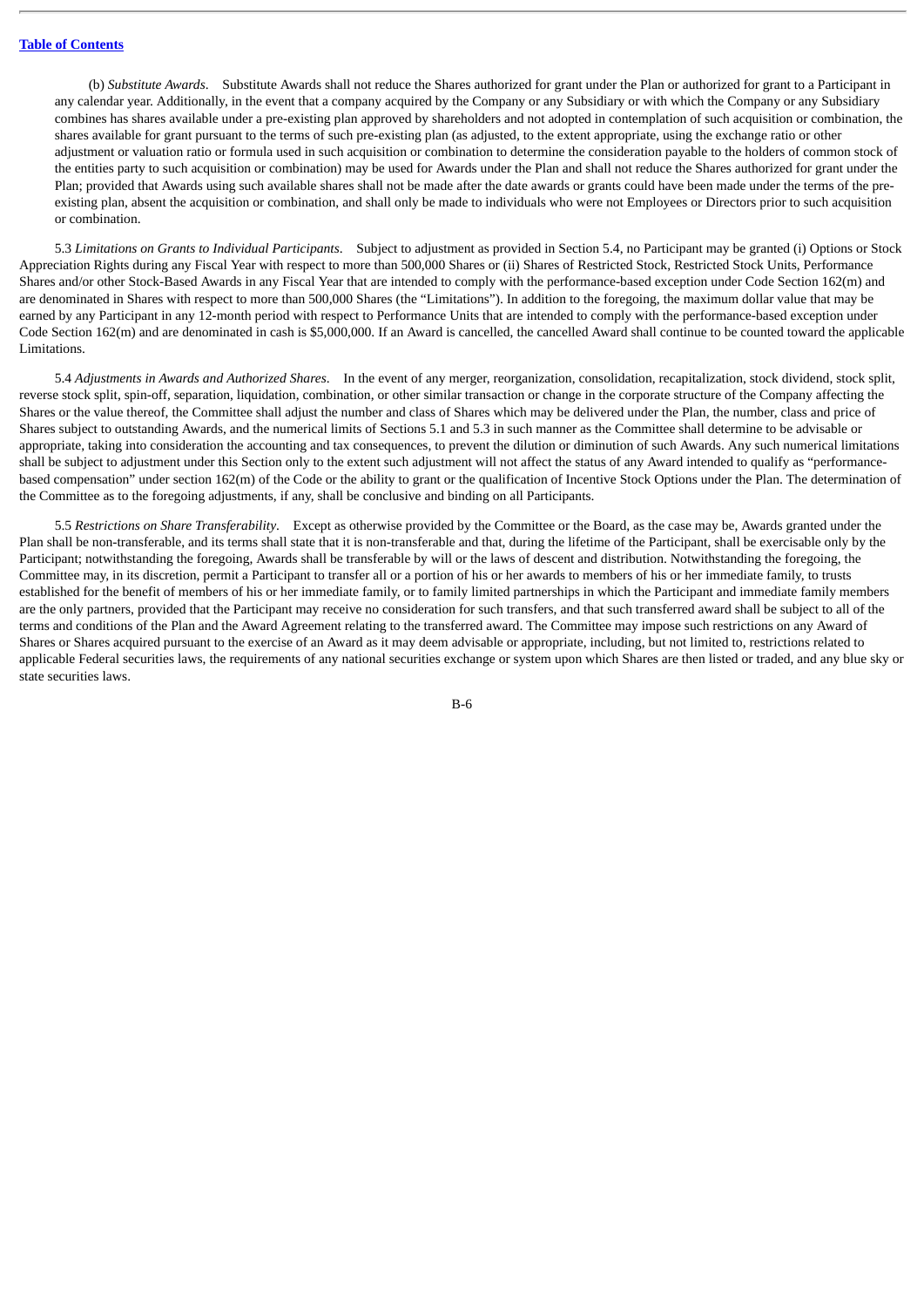#### **ARTICLE VI**

#### STOCK OPTIONS

6.1 *Grant of Options*. Subject to the terms and provisions of the Plan, Options may be granted to Participants at any time and from time to time as determined by the Committee. Subject to Section 5.3, the Committee shall determine the number of Shares subject to each Option. The Committee may grant Incentive Stock Options, Nonqualified Stock Options, or any combination thereof. No more than 1,000,000 Shares may be issued as Incentive Stock Options under the Plan.

6.2 *Award Agreement*. Each Option shall be evidenced by an Award Agreement that shall specify the Exercise Price, the expiration date of the Option, the number of Shares to which the Option pertains, any conditions to exercise of the Option and such other terms and conditions as the Committee shall determine. The Award Agreement shall also specify whether the Option is intended to be an Incentive Stock Option or a Nonqualified Stock Option.

6.3 *Exercise Price*. Subject to the provisions of this Section 6.3, the Exercise Price for each Option shall be determined by the Committee and shall be provided in each Award Agreement.

(a) *Nonqualified Stock Options*. In the case of a Nonqualified Stock Option, the Exercise Price shall not be less than one hundred percent (100%) of the Fair Market Value of a Share on the Grant Date; provided, however, in no case shall the Exercise Price be less than the par value of such Share.

(b) *Incentive Stock Options*. In the case of an Incentive Stock Option, the Exercise Price shall be not less than one hundred percent (100%) of the Fair Market Value of a Share on the Grant Date; or one hundred ten percent (110%) of the Fair Market Value of a Share if the Participant (together with persons whose stock ownership is attributed to the Participant pursuant to section 424(d) of the Code) owns on the Grant Date stock possessing more than 10% of the total combined voting power of all classes of stock of the Company or any of its Subsidiaries; provided, however, in no case shall the Exercise Price be less than the par value of such Share.

(c) *Substitute Options*. Notwithstanding the provisions of Sections 6.3(a) and 6.3(b), in the event that the Company consummates a transaction described in section 424(a) of the Code, persons who become Participants on account of such transaction may be granted Options in substitution for options granted by such former employer or recipient of services. If such substitute Options are granted, the Committee, consistent with section 424(a) of the Code, may determine that such substitute Options shall have an exercise price less than one hundred (100%) of the Fair Market Value of the Shares on the Grant Date.

# 6.4 *Expiration of Options.*

(a) *Expiration Dates.* Except as provided in Section 6.7(c) regarding Incentive Stock Options, each Option shall terminate upon the earliest to occur of the following events:

(i) The date(s) for termination of the Option set forth in the Award Agreement;

(ii) The date determined under Section 6.8 regarding Termination of Service; or

(iii) The expiration of ten (10) years from the Grant Date.

(b) *Committee Discretion*. Subject to the limits of Section 6.4(a), the Committee shall provide in each Award Agreement when each Option expires and becomes unexercisable.

6.5 *Exercisability of Options*. Options granted under the Plan shall be exercisable at such times and be subject to such restrictions and conditions as the Committee shall determine. After an Option is granted, the Committee may accelerate or waive any condition constituting a substantial risk of forfeiture applicable to the Option. The Committee may not, after an Option is granted, extend the maximum term of the Option.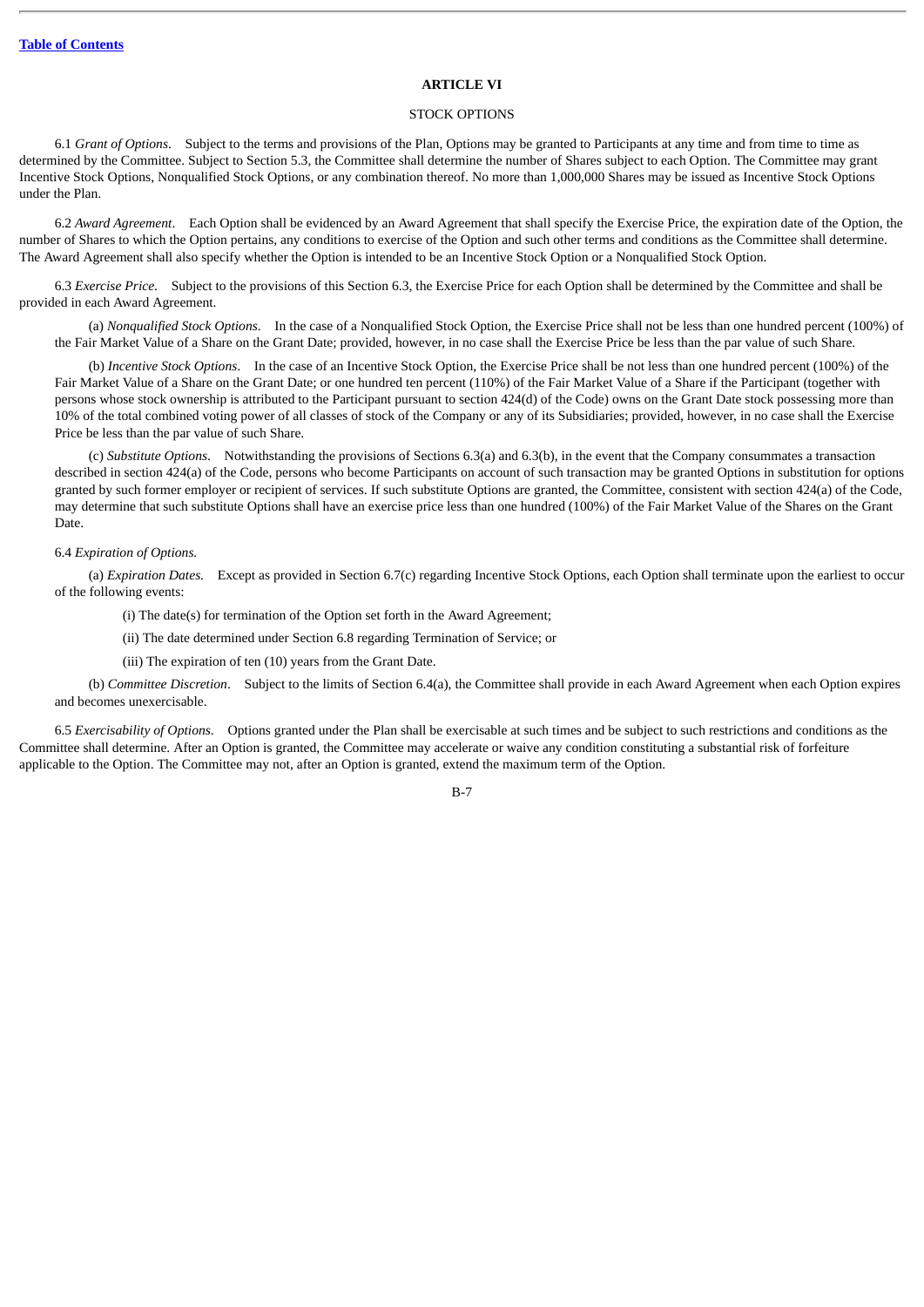6.6 *Payment*. Options shall be exercised by a Participant's delivery of a written notice of exercise to the Secretary of the Company (or its designee), setting forth the number of Shares with respect to which the Option is to be exercised, accompanied by full payment for the Shares.

Upon the exercise of an Option, the Exercise Price shall be payable to the Company in full in cash or its equivalent. The Committee may also permit exercise (a) by tendering previously acquired Shares (either actually or by attestation) having an aggregate Fair Market Value at the time of exercise equal to the total Exercise Price, or (b) by any other means which the Committee determines to provide legal consideration for the Shares, and to be consistent with the purposes of the Plan.

As soon as practicable after receipt of a written notification of exercise and full payment for the Shares purchased, the Company shall deliver to the Participant, Share certificates representing such Shares. Until the issuance of the stock certificates, no right to vote or receive dividends or any other rights as a shareholder shall exist with respect to the Shares as to which the Option has been exercised. No adjustment will be made for a dividend or other rights for which a record date is established prior to the date the certificates are issued.

#### 6.7 *Certain Additional Provisions for Incentive Stock Options.*

(a) *Exercisability*. The aggregate Fair Market Value (determined on the Grant Date(s)) of the Shares with respect to which Incentive Stock Options are exercisable for the first time by any Participant during any calendar year (under all plans of the Company and its Subsidiaries) shall not exceed \$100,000.

(b) *Company and Subsidiaries Only*. Incentive Stock Options may be granted only to Participants who are employees of the Company or a subsidiary corporation (within the meaning of section 424(f) of the Code) on the Grant Date.

(c) *Expiration*. No Incentive Stock Option may be exercised after the expiration of ten (10) years from the Grant Date; provided, however, that if the Option is granted to an employee who, together with persons whose stock ownership is attributed to the employee pursuant to section 424(d) of the Code, owns stock possessing more than 10% of the total combined voting power of all classes of stock of the Company or any of its Subsidiaries, the Option may not be exercised after the expiration of five (5) years from the Grant Date.

#### 6.8 *Termination of Service.*

(a) T*ermination for Cause*. Unless otherwise specifically provided in the Award Agreement, an Option may not be exercised after a Participant's Termination of Service by the Company or a Subsidiary for Cause.

(b) *Termination Due To Death*. Unless otherwise specifically provided in the Award Agreement, an Option may not be exercised more than one (1) year after a Participant's Termination of Service due to death, but in no event after the expiration of the term of the Option.

(c) *Termination Due to Disability*. Unless otherwise specifically provided in the Award Agreement, an Incentive Stock Option may not be exercised more than one year from the date of Termination of Service due to Disability, and a Nonqualified Stock Option may not be exercised more than 36 months from the date of Termination of Service due to Disability, but in no event after the expiration of the term of the Option.

(d) *Termination Due to Retirement*. Unless otherwise specifically provided in the Award Agreement, an Incentive Stock Option may not be exercised more than three months after a Termination of Service due to Retirement, and a Nonqualified Stock Option may not be exercised more than 36 months from the date of Termination of Service due to Retirement, but in no event after the expiration of the term of the Option.

(e) *Other Voluntary Terminations*. Unless otherwise specifically provided in the Award Agreement, an Option may not be exercised after the date of Termination of Service due to voluntary termination other than for Retirement.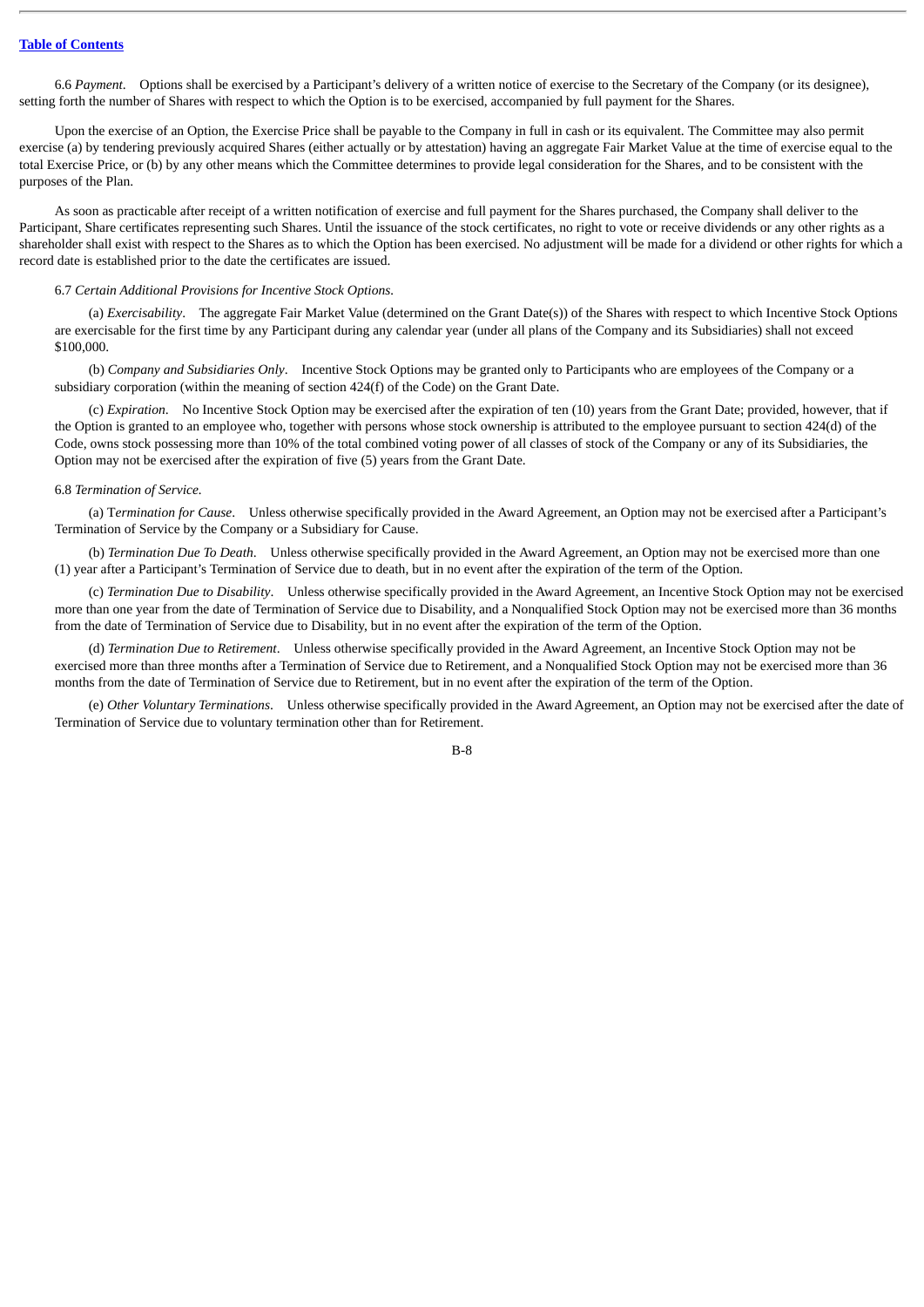(f) *Termination For Other Reasons*. Unless otherwise specifically provided in the Award Agreement, an Option may not be exercised more than three months after a Participant's Termination of Service for any reason other than described in Section 6.8(a) through 6.8(e), but in no event after the expiration of the term of the Option.

(g) *Leave of Absence*. The Committee may make such provision as it deems appropriate with respect to Participants on a leave of absence.

# **ARTICLE VII**

#### RESTRICTED STOCK AND RESTRICTED STOCK UNITS

7.1 *Grant of Restricted Stock/Units.* Subject to the terms and provisions of the Plan, the Committee, at any time and from time to time, may grant Shares of Restricted Stock and/or Restricted Stock Units to Participants in such amounts as the Committee shall determine. Subject to Section 5.3, the Committee shall determine the number of Shares to be granted to each Participant. Restricted Stock Units shall be similar to Restricted Stock except that no Shares are actually awarded to the Participant on the date of grant.

7.2 *Restricted Stock Agreement*. Each Award of Restricted Stock and/or Restricted Stock Units shall be evidenced by an Award Agreement that shall specify the Period of Restriction, the number of Shares of Restricted Stock (or the number of Restricted Stock Units) granted, and such other terms and conditions as the Committee shall determine.

7.3 *Transferability*. Except as otherwise determined by the Committee and set forth in the Award Agreement, Shares of Restricted Stock and/or Restricted Stock Units may not be sold, transferred, gifted, bequeathed, pledged, assigned, or otherwise alienated or hypothecated, voluntarily or involuntarily, until the end of the applicable Period of Restriction.

7.4 *Other Restrictions*. The Committee may impose such other restrictions on Shares of Restricted Stock or Restricted Stock Units as it may deem advisable or appropriate in accordance with this Section 7.4.

(a) *General Restrictions*. The Committee may set restrictions based upon (a) the achievement of specific Performance Goals, (b) other performance objectives (Company-wide, divisional or individual), (b) applicable Federal or state securities laws, (c) time-based restrictions, or (d) any other basis determined by the Committee.

(b) *Section 162(m) Performance Restrictions*. For purposes of qualifying grants of Restricted Stock or Restricted Stock Units as "performancebased compensation" under Section 162(m) of the Code, the Committee, in its sole discretion, may set restrictions based upon the achievement of Performance Goals. The Performance Goals shall be set by the Committee on or before the latest date permissible to enable the Restricted Stock or Restricted Stock Units to qualify as "performance-based compensation" under section 162(m) of the Code. In granting Restricted Stock or Restricted Stock Units that are intended to qualify under section 162(m) of the Code, the Committee shall follow any procedures determined by it in its sole discretion from time to time to be necessary, advisable or appropriate to ensure qualification of the Restricted Stock under section 162(m) of the Code.

(c) *Legend on Certificates*. The Committee may legend the certificates representing Restricted Stock to give appropriate notice of such restrictions. For example, the Committee may determine that some or all certificates representing Shares of Restricted Stock shall bear the following legend:

"THE SALE OR OTHER TRANSFER OF THE SHARES OF STOCK REPRESENTED BY THIS CERTIFICATE, WHETHER VOLUNTARY, INVOLUNTARY, OR BY OPERATION OF LAW, IS SUBJECT TO CERTAIN RESTRICTIONS ON TRANSFER AS SET FORTH IN THE GREEN PLAINS RENEWABLE ENERGY, INC. 2009 EQUITY INCENTIVE PLAN, AND IN A RESTRICTED STOCK AGREEMENT. A COPY OF THE PLAN AND SUCH RESTRICTED STOCK AGREEMENT MAY BE OBTAINED FROM THE SECRETARY OF THE COMPANY."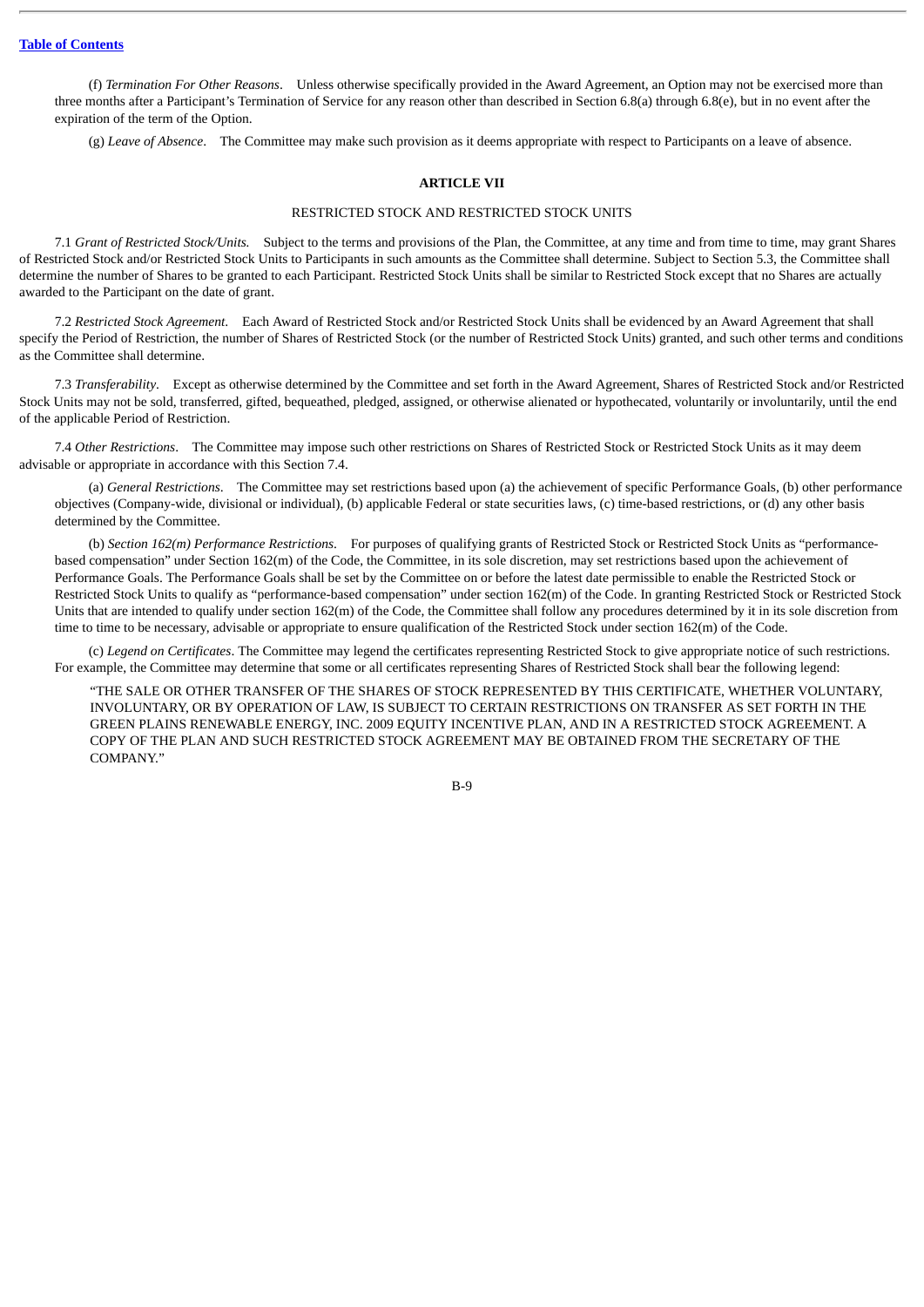(d) *Retention of Certificates*. To the extent deemed appropriate by the Committee, the Company may retain the certificates representing Shares of Restricted Stock in the Company's possession until such time as all conditions and restrictions applicable to such Shares have been satisfied or lapse.

7.5 *Removal of Restrictions*. With respect to Awards of Restricted Stock, the Committee may accelerate the time at which any restrictions shall lapse and remove any restrictions. With respect to Awards of Restricted Stock Units, the Committee may accelerate or waive any condition constituting a substantial risk of forfeiture applicable to the Restricted Stock Units. However, in no event may the restrictions on Shares granted to a Section 16 Person lapse until at least six months after the grant date (or such shorter period as may be permissible while maintaining compliance with Rule 16b-3). After the end of the Period of Restriction, the Participant shall be entitled to have any legend or legends under Section 7.4(c) removed from his or her Share certificate, and the Shares shall be freely transferable by the Participant, subject to any other restrictions on transfer which may apply to such Shares. Restricted Stock Units shall be paid in cash, Shares, or a combination of cash and Shares as the Committee, in its sole discretion, shall determine, as set forth in the Award Agreement.

7.6 *Voting Rights*. Except as otherwise determined by the Committee and set forth in the Award Agreement, Participants holding Shares of Restricted Stock granted hereunder shall have voting rights during the Period of Restriction. A Participant shall have no voting rights with respect to any Restricted Stock Units granted hereunder.

7.7 *Dividends and Other Distributions*. Except as otherwise determined by the Committee and set forth in the Award Agreement, Participants holding Shares of Restricted Stock or Restricted Stock Units shall be entitled to receive all dividends and other distributions paid with respect to the underlying Shares or dividend equivalents during the Period of Restriction. If any such dividends or dividend equivalents with respect to Restricted Stock are paid in Shares, such Shares shall be subject to the same restrictions on transferability and forfeitability as the Shares of Restricted Stock with respect to which they were paid.

7.8 *Return of Restricted Stock to Company*. On the date set forth in the applicable Award Agreement, the Restricted Stock for which restrictions have not lapsed shall revert to the Company and thereafter shall be available for grant under the Plan.

7.9 *Section 83(b) Election.* The Committee may provide in an Award Agreement that the Award of Restricted Stock is conditioned upon the Participant making or refraining from making an election with respect to the Award under section 83(b) of the Code. If a Participant makes an election pursuant to section 83(b) of the Code concerning a Restricted Stock Award, the Participant shall be required to promptly file a copy of such election with the Company.

# **ARTICLE VIII**

# STOCK APPRECIATION RIGHTS

8.1 *Grant of Stock Appreciation Rights*. Subject to the terms and provisions of the Plan, if Shares are traded on an established securities market, Stock Appreciation Rights may be granted to Participants at any time and from time to time as determined by the Committee. Subject to Section 5.3, the Committee shall determine the number of Shares subject to each Stock Appreciation Right.

8.2 *Award Agreement*. Each Stock Appreciation Right shall be evidenced by an Award Agreement that shall specify the Exercise Price, the expiration date of the Stock Appreciation Right, the number of Shares to which the Stock Appreciation Right pertains, any conditions to exercise of the Stock Appreciation Right and such other terms and conditions as the Committee shall determine.

8.3 *Exercise Price*. The Exercise Price for each Stock Appreciation Right shall be determined by the Committee and shall be provided in each Award Agreement; provided, however, the Exercise Price for each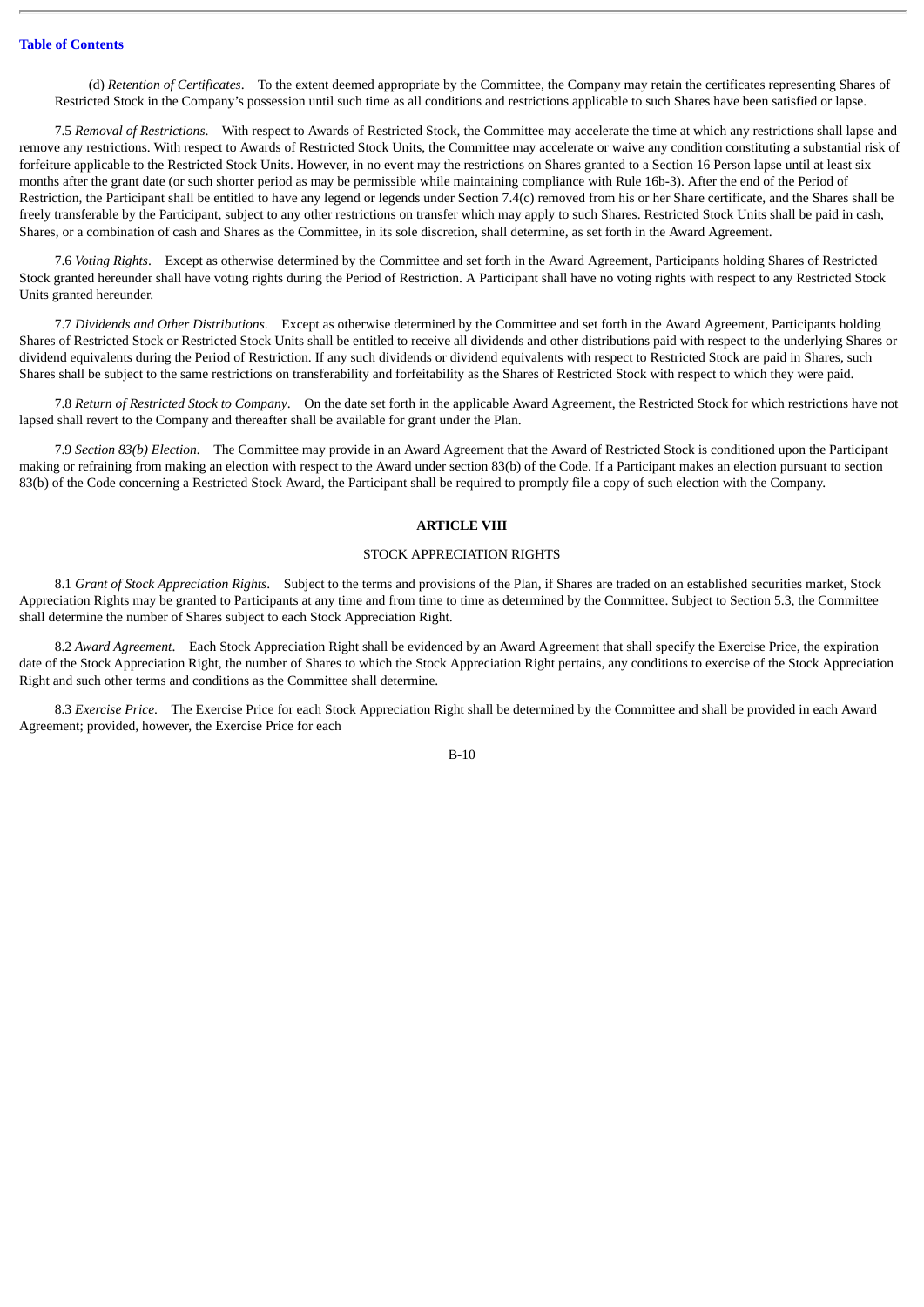Stock Appreciation Right may not be less than one hundred percent (100%) of the Fair Market Value of a Share on the Grant Date.

# 8.4 *Expiration of Stock Appreciation Rights.*

(a) *Expiration Dates*. Each Stock Appreciation Right shall terminate upon the earliest to occur of the following events:

(i) The date(s) for termination of the Stock Appreciation Right set forth in the Award Agreement;

(ii) The date determined under Section 8.7 regarding Termination of Service; or

(iii) The expiration of ten (10) years from the Grant Date.

(b) *Committee Discretion*. Subject to the limits of Section 8.4(a), the Committee shall provide in each Award Agreement when each Stock Appreciation Right expires and becomes unexercisable. The Committee may not, after an Stock Appreciation Right is granted, extend the maximum term of the Stock Appreciation Right.

8.5 *Exercisability of Stock Appreciation Rights*. Stock Appreciation Rights granted under the Plan shall be exercisable at such times and be subject to such restrictions and conditions as the Committee shall determine. After a Stock Appreciation Right is granted, the Committee may accelerate or waive any restrictions constituting a substantial risk of forfeiture on the exercisability of the Stock Appreciation Right.

8.6 *Payment of Stock Appreciation*. Upon the exercise of a Stock Appreciation Right, a Participant shall be entitled to receive payment from the Company in an amount determined by multiplying:

(a) The difference between the Fair Market Value of a Share on the date of exercise over the Exercise Price; by

(b) The number of Shares with respect to which the Stock Appreciation Right is exercised.

Such payment shall be in Shares of equivalent value or in cash or cash equivalent, as specified in the Award Agreement.

8.7 *Termination of Service.*

(a) *Termination for Cause*. Unless otherwise specifically provided in the Award Agreement, a Stock Appreciation Right may not be exercised after a Participant's Termination of Service by the Company or a Subsidiary for Cause.

(b) *Termination Due To Death, Disability, or Retirement*. Unless otherwise specifically provided in the Award Agreement, a Stock Appreciation Right may not be exercised more than one (1) year after a Participant's Termination of Service due to death or more than three (3) years after a Participant's Termination of Service due to Disability or Retirement.

(c) *Other Voluntary Terminations*. Unless otherwise specifically provided in the Award Agreement, a Stock Appreciation Right may not be exercised after a Participant's voluntary Termination of Service for any reason other than Retirement.

(d) *Termination For Other Reasons*. Unless otherwise specifically provided in the Award Agreement, an Stock Appreciation Right may not be exercised more than ninety (90) days after a Participant's Termination of Service for any reason other than described in Section 8.7(a) through 8.7(c).

8.8 *Voting Rights*. Participants holding Stock Appreciation Rights granted hereunder shall have no voting rights.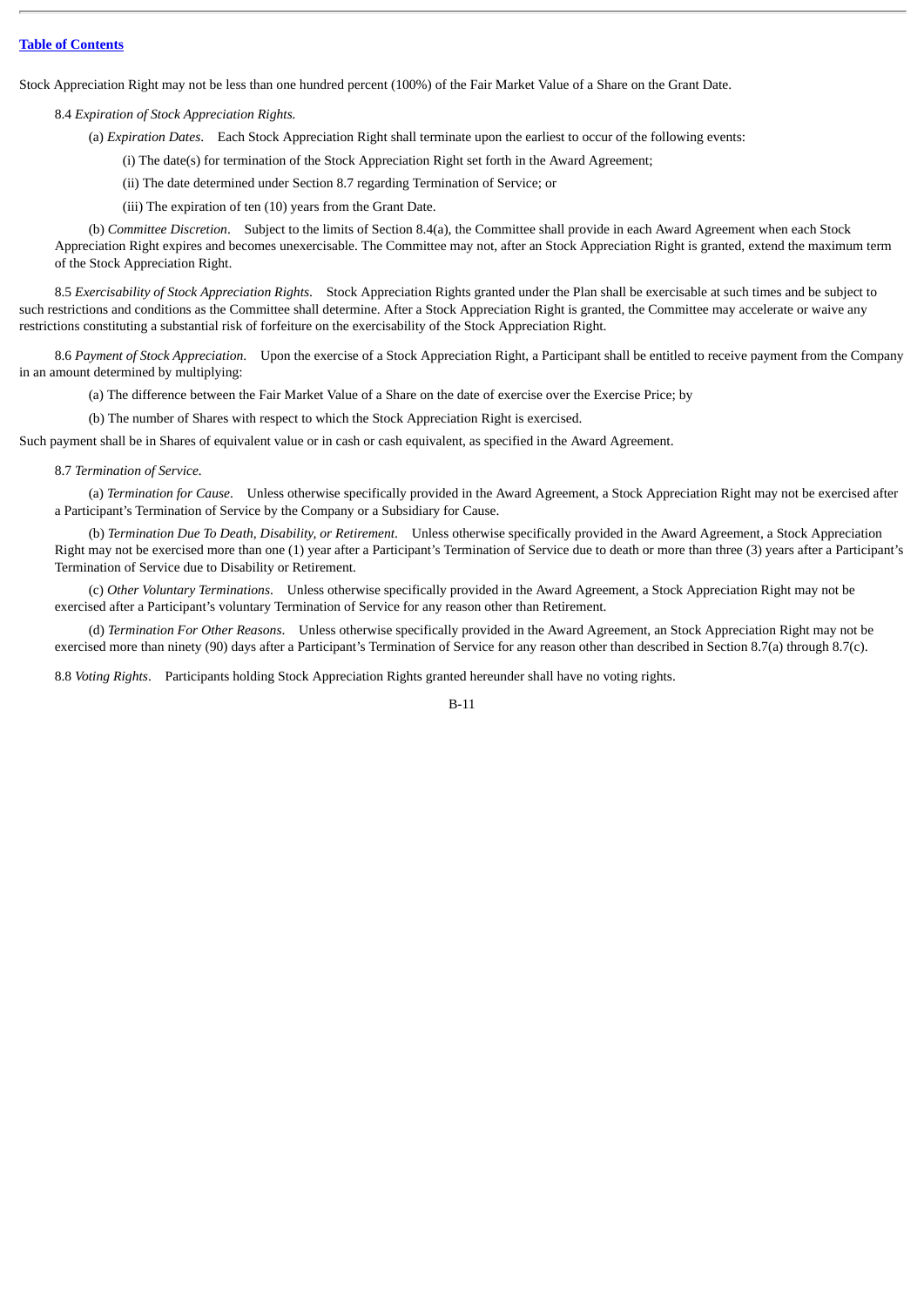#### **ARTICLE IX**

# PERFORMANCE UNITS/PERFORMANCE SHARES

9.1 *Grant of Performance Units/Shares*. Subject to the terms of the Plan, Performance Units and/or Performance Shares may be granted to Participants in such amounts and upon such terms, and at any time and from time to time, as shall be determined by the Committee. Subject to Section 5.3, the Committee shall have complete discretion in determining the number of Performance Units and Performance Shares granted to any Participant.

9.2 *Value of Performance Units/Shares*. Each Performance Unit shall have an initial value that is established by the Committee at the time of grant. Each Performance Share shall have an initial value equal to the Fair Market Value of a Share on the date of grant. The Committee shall set performance goals or Performance Measures in its discretion which, depending on the extent to which they are met, will determine the number and/or value of Performance Units/Shares that will be paid out to the Participant.

9.3 *Performance Objectives and Other Terms*. The Committee shall set Performance Goals in its sole discretion which, depending on the extent to which they are met, will determine the number or value of Performance Units or Performance Shares, or both, that will be paid out to the Participants. The time period during which the Performance Goals must be met shall be called the "Performance Period". Performance Periods of Awards granted to Section 16 Persons shall, in all cases, exceed six (6) months in length (or such shorter period as may be permissible while maintaining compliance with Rule 16b-3). Each Award of Performance Units or Performance Shares shall be evidenced by an Award Agreement that shall specify the Performance Period, and such other terms and conditions as the Committee, in its sole discretion, shall determine.

9.4 *Earning of Performance Units/Shares*. Subject to the terms of this Plan, after the applicable Performance Period has ended, the holder of Performance Units/Shares shall be entitled to receive payout on the number and value of Performance Units/Shares earned by the Participant over the Performance Period, to be determined as a function of the extent to which the corresponding performance goals or Performance Measures have been achieved.

9.5 *Form and Timing of Payment of Performance Units/Shares*. Payment of earned Performance Units/Shares shall be as determined by the Committee and as evidenced in the Award Agreement. Subject to the terms of the Plan the Committee, in its sole discretion, may pay earned Performance Units/Shares in the form of cash or in Shares (or in a combination thereof) equal to the value of the earned Performance Units/Shares at the close of the applicable Performance Period. Any Shares may be granted subject to any restrictions deemed appropriate by the Committee. The determination of the Committee with respect to the form of payout of such Awards shall be set forth in the Award Agreement pertaining to the grant of the Award. Awards shall be paid no later than the last date permitted in order for the payment to be exempted from the definition of deferred compensation under section 409A of the Code.

9.6 *Dividends and Other Distributions*. At the discretion of the Committee, Participants holding Performance Units/Shares may be entitled to receive dividend equivalents with respect to dividends declared with respect to the Shares. Such dividends may be subject to the accrual, forfeiture, or payout restrictions as determined by the Committee in its sole discretion.

9.7 *Termination of Employment/Service Relationship*. In the event of a Participant's Termination of Service, all Performance Units/Shares shall be forfeited by the Participant unless determined otherwise by the Committee, as set forth in the Participant's Award Agreement. Any such provisions shall be determined in the sole discretion of the Committee, shall be included in the Award Agreement entered into with each Participant, need not be uniform among all Performance Units/Shares issued pursuant to the Plan, and may reflect distinctions based on the reasons for termination.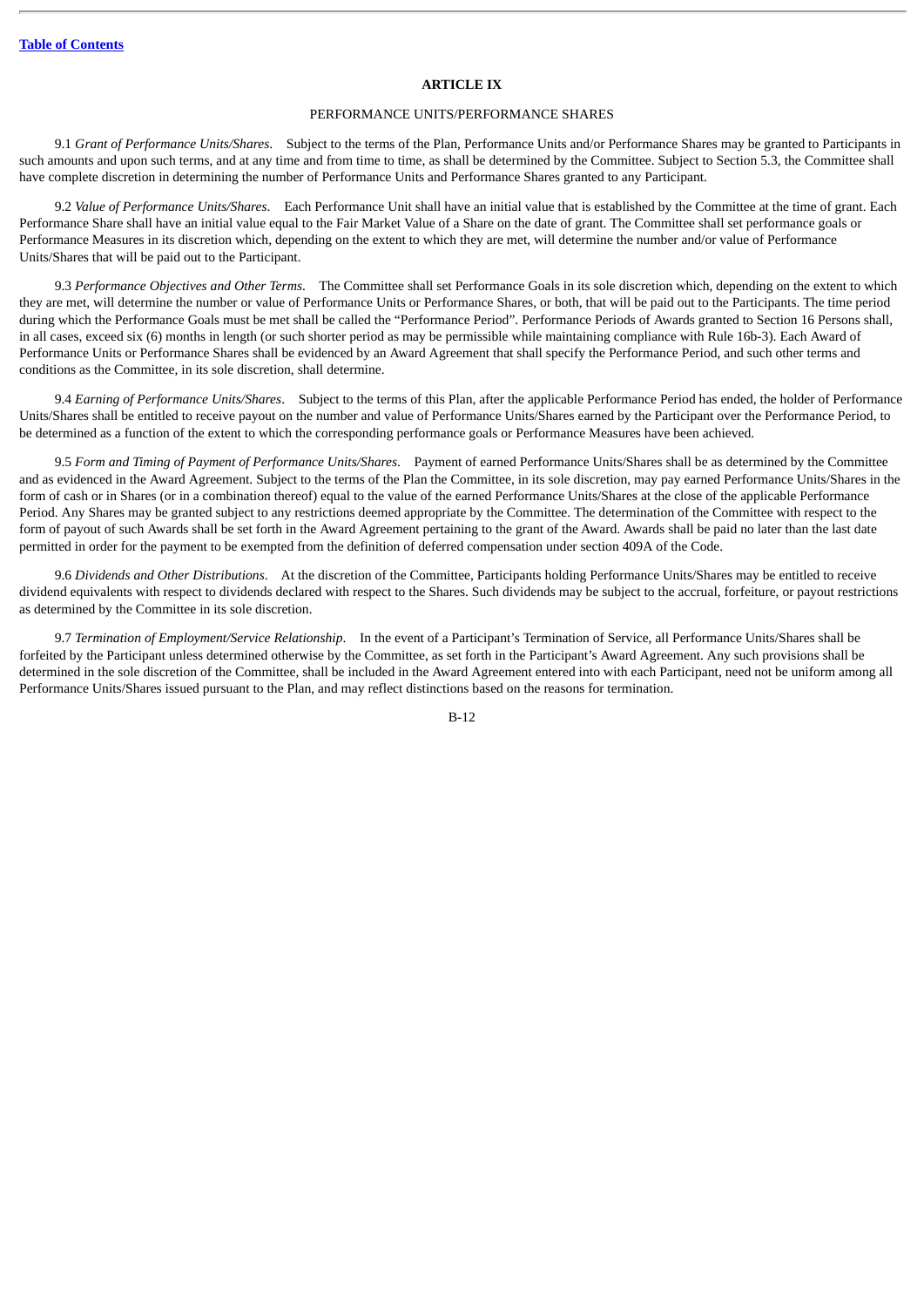## **ARTICLE X**

#### STOCK-BASED AWARDS

10.1 *Stock-Based Awards*. The Committee may grant other types of equity-based or equity-related Awards (including the grant or offer for sale of unrestricted Shares) in such amounts and subject to such terms and conditions, as the Committee shall determine. Subject to Section 5.3, the Committee shall have complete discretion in determining the amount of Stock-Based Awards granted to any Participant. Stock-Based Awards shall be available as a form of payment of other Awards granted under the Plan and other earned cash-based incentive compensation.

# **ARTICLE XI**

# **MISCELLANEOUS**

11.1 *Deferrals*. To the extent consistent with the requirements of section 409A of the Code, the Committee may provide in an Award Agreement or another document that a Participant is permitted to defer receipt of the payment of cash or the delivery of Shares that would otherwise be due to such Participant under an Award. Any such deferral election shall be subject to such rules and procedures as shall be determined by the Committee.

11.2 *409A Compliance*. To the extent any provision of the Plan or any Award or action by the Board or Committee would subject any Participant to liability for interest or additional taxes under Section 409A of the Code, it will be deemed null and void, to the extent permitted by law and deemed advisable by the Committee. It is intended that the Plan and all Awards will comply with or be exempt from Section 409A of the Code, and the Plan and each Award shall be interpreted consistent with such intent. The Plan and any Award may be amended in any respect deemed necessary (including retroactively) by the Committee in order to pursue compliance with or exemption from, as applicable, Section 409A of the Code. If any deferred compensation is payable to a "specified employee" upon "separation from service," as those terms are defined in Section 409A of the Code and the regulations thereunder, then payment of such amount shall be delayed for a period of six months following separation from service and paid in a lump sum on the first payroll date following the expiration of such six month period. The foregoing shall not be construed as a guarantee of any particular tax effect for Plan benefits or Awards. A Participant or beneficiary as applicable is solely responsible and liable for the satisfaction of all taxes and penalties that may be imposed on the Participant or beneficiary in connection with any payments to such Participant or beneficiary under the Plan, including any taxes and penalties under Section 409A of the Code, and neither the Company nor any Affiliate shall have any obligation to indemnify or otherwise hold a Participant or beneficiary harmless from any and all of such taxes and penalties.

11.3 *No Effect on Employment or Service*. Nothing in the Plan shall interfere with or limit in any way the right of the Company or any Subsidiary to terminate any Participant's employment or service at any time, with or without Cause. Employment with the Company or any Subsidiary is on an at-will basis only, unless otherwise provided by an applicable employment or service agreement between the Participant and the Company or any Subsidiary, as the case may be.

11.4 *Participation*. No Participant shall have the right to be selected to receive an Award under the Plan, or, having been so selected, to be selected to receive a future Award.

11.5 *Indemnification*. Each person who is or shall have been a member of the Committee, or of the Committee, to the extent permitted under state law, shall be indemnified and held harmless by the Company against and from (a) any loss, cost, liability or expense (including attorneys' fees) that may be imposed upon or reasonably incurred by him or her in connection with or resulting from any claim, action, suit or proceeding to which he or she may be a party or in which he or she may be involved by reason of any action taken or failure to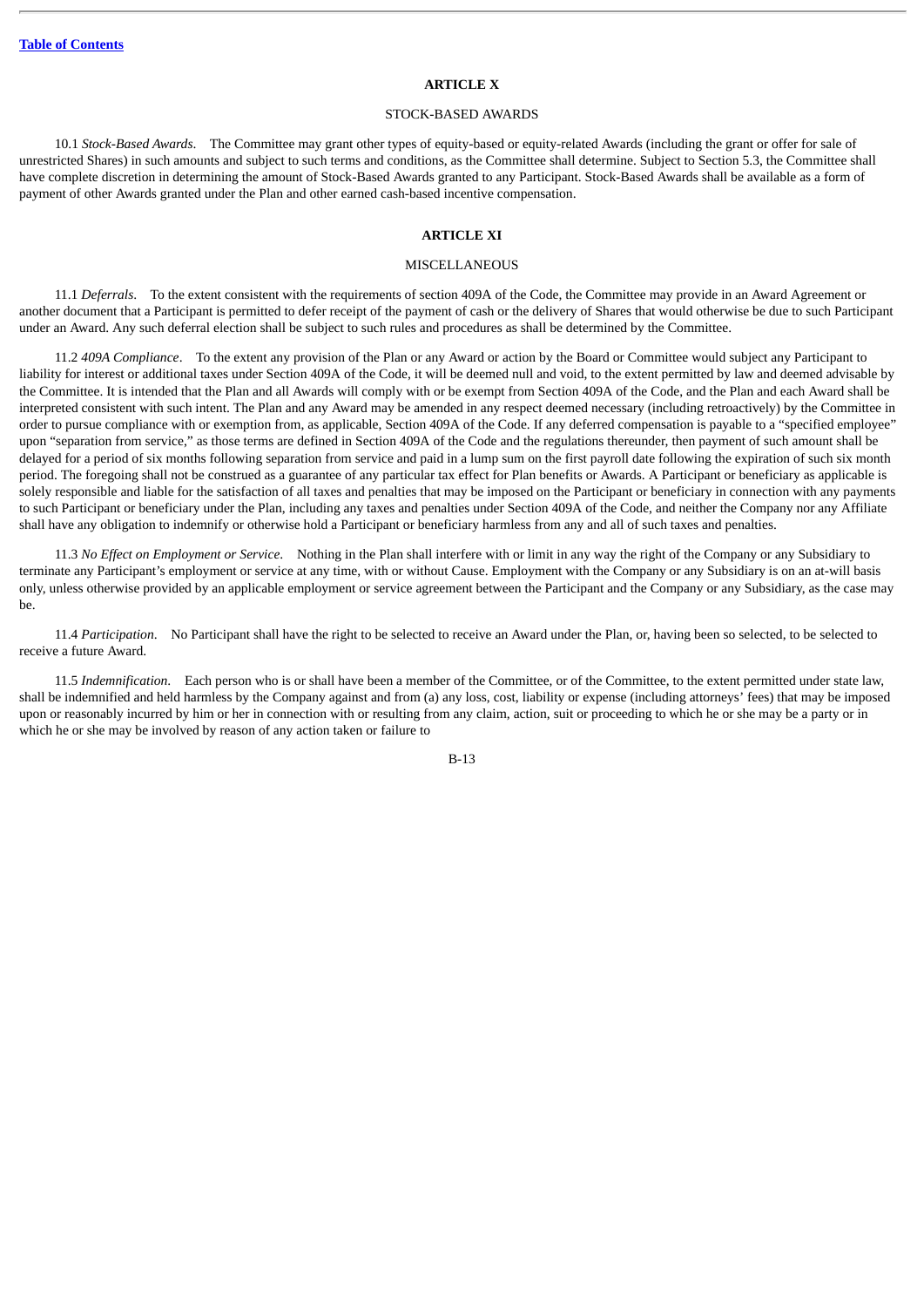act under the Plan or any Award Agreement, and (b) from any and all amounts paid by him or her in settlement thereof, with the Company's prior written approval, or paid by him or her in satisfaction of any judgment in any such claim, action, suit or proceeding against him or her; provided, however, that he or she shall give the Company an opportunity, at its own expense, to handle and defend the same before he or she undertakes to handle and defend it on his or her own behalf. The foregoing right of indemnification shall not be exclusive of any other rights of indemnification to which such persons may be entitled under the Company's Certificate of Incorporation or Bylaws, by contract, as a matter of law or otherwise, or under any power that the Company may have to indemnify them or hold them harmless.

11.6 *Successors*. All obligations of the Company under the Plan, with respect to Awards granted hereunder, shall be binding on any successor to the Company, whether the existence of such successor is the result of a direct or indirect purchase, merger, consolidation or otherwise, of all or substantially all of the business or assets of the Company.

11.7 *Beneficiary Designations*. If permitted by the Committee, a Participant under the Plan may name a beneficiary or beneficiaries to whom any vested but unpaid Award shall be paid in the event of the Participant's death. Each such designation shall revoke all prior designations by the Participant and shall be effective only if given in a form and manner acceptable to the Committee. In the absence of any such designation, any vested benefits remaining unpaid at the Participant's death shall be paid to the Participant's estate and, subject to the terms of the Plan and of the applicable Award Agreement, any unexercised vested Award may be exercised by the administrator, executor or the personal representative of the Participant's estate.

11.8 *No Rights as Stockholder*. Except to the limited extent provided in Sections 7.6 and 7.7, no Participant (nor any beneficiary thereof) shall have any of the rights or privileges of a stockholder of the Company with respect to any Shares issuable pursuant to an Award (or the exercise thereof), unless and until certificates representing such Shares shall have been issued, recorded on the records of the Company or its transfer agents or registrars, and delivered to the Participant (or his or her beneficiary).

11.9 *Investment Representation*. As a condition to the exercise of an Award, the Company may require the person exercising such Award to represent and warrant at the time of any such exercise that the Shares are being purchased only for investment and without any present intention to sell or distribute such Shares if, in the opinion of counsel for the Company, such a representation is required.

11.10 *Uncertificated Shares*. To the extent that the Plan provides for issuance of certificates to reflect the transfer of Shares, the transfer of such Shares may be effected on a noncertificated basis, to the extent not prohibited by applicable law or the rules of any stock exchange.

11.11 *Fractional Shares*. No fractional Shares shall be issued or delivered pursuant to the Plan or any Award. The Committee shall determine whether cash, or Awards, or other property shall be issued or paid in lieu of fractional Shares or whether such fractional Shares or any rights thereto shall be forfeited or otherwise eliminated.

#### **ARTICLE XII**

#### AMENDMENT, TERMINATION, AND DURATION

12.1 *Amendment, Suspension, or Termination*. The Board, in its sole discretion, may amend or terminate the Plan, or any part thereof, at any time and for any reason; provided, however, that if and to the extent required by law or to maintain the Plan's compliance with the Code, the rules of any national securities exchange (if applicable), or any other applicable law, any such amendment shall be subject to stockholder approval; and further provided, that the Board may not, without the approval of the Company's shareholders, take any other action with respect to an Option or Stock Appreciation Right that may be treated as a repricing under the rules and regulations of the principal securities market on which the Shares are traded, including a reduction of the exercise price of an Option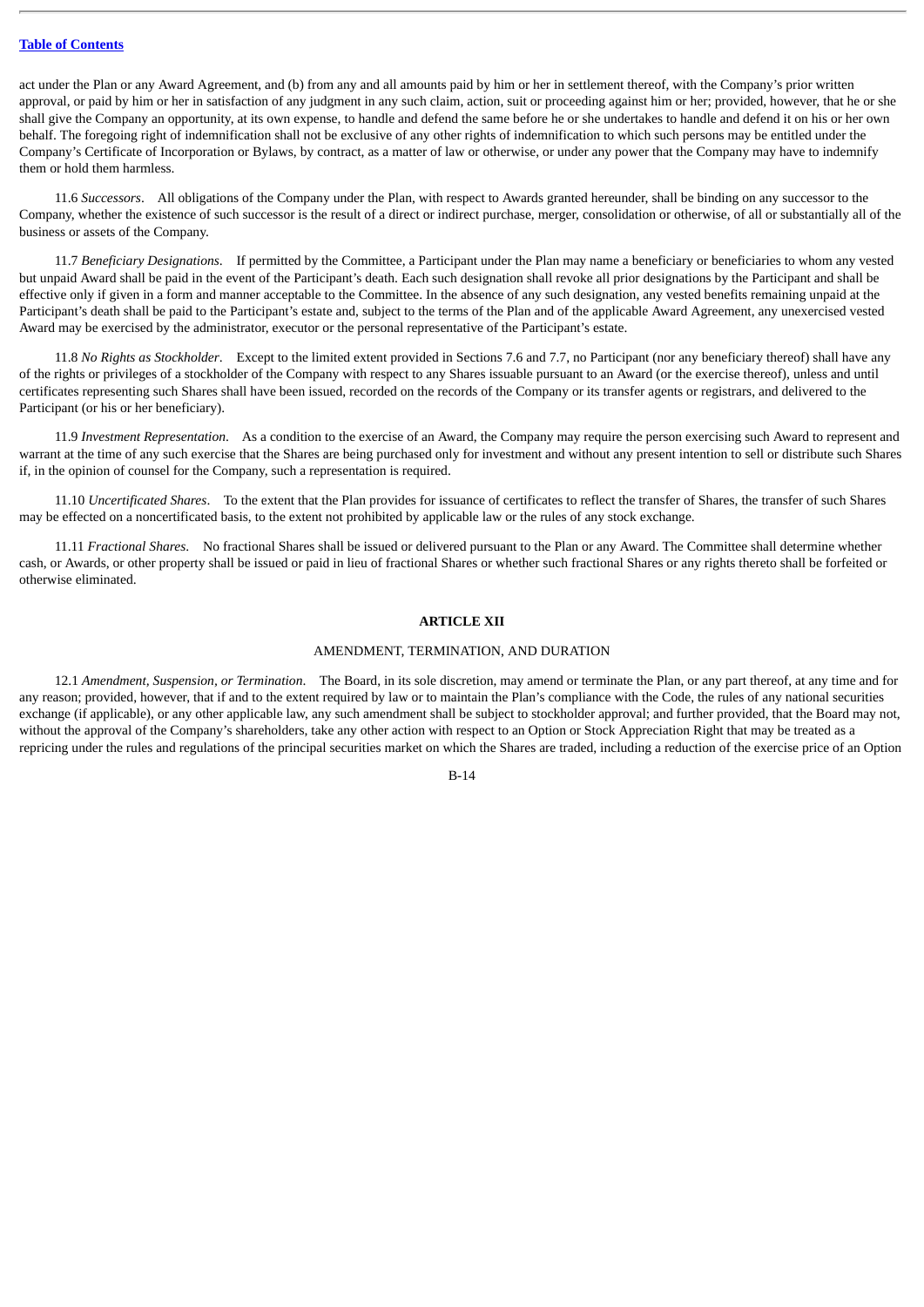or the grant price of a Stock Appreciation Right or the exchange of an Option or Stock Appreciation Right for cash or another Award. The amendment, suspension or termination of the Plan shall not, without the consent of the Participant, alter or impair any rights or obligations under any Award theretofore granted to such Participant. No Award may be granted during any period of suspension or after termination of the Plan.

12.2 *Duration of the Plan*. The Plan shall become effective in accordance with Section 1.1, and subject to Section 12.1 shall remain in effect until the tenth anniversary of the effective date of the Plan.

# **ARTICLE XIII**

## TAX WITHHOLDING

13.1 *Withholding Requirements*. Prior to the delivery of any Shares or cash pursuant to an Award (or the exercise thereof), the Company shall have the power and the right to deduct or withhold from any amounts due to the Participant from the Company, or require a Participant to remit to the Company, an amount sufficient to satisfy Federal, state and local taxes (including the Participant's FICA obligation) required to be withheld with respect to such Award (or the exercise thereof).

13.2 *Withholding Arrangements*. The Committee, pursuant to such procedures as it may specify from time to time, may permit a Participant to satisfy such tax withholding obligation, in whole or in part, by (a) electing to have the Company withhold otherwise deliverable Shares, or (b) delivering to the Company Shares then owned by the Participant having a Fair Market Value equal to the amount required to be withheld. The amount of the withholding requirement shall be deemed to include any amount that the Committee agrees may be withheld at the time any such election is made, not to exceed the amount determined by using the maximum federal, state or local marginal income tax rates applicable to the Participant with respect to the Award on the date that the amount of tax to be withheld is to be determined. The Fair Market Value of the Shares to be withheld or delivered shall be determined as of the date that the taxes are required to be withheld.

## **ARTICLE XIV**

# CHANGE IN CONTROL

# 14.1 *Upon the occurrence of Change in Control:*

#### (a) *Options and Stock Appreciation Rights*.

(i) If in connection with a Change in Control, any outstanding Option or Stock Appreciation Right is not continued in effect or converted into an Option to purchase or Stock Appreciation Right with respect to stock of the survivor or successor parent corporation in a manner that complies with Sections 424 and 409A of the Code, such outstanding Option(s) or Stock Appreciation Rights shall vest and become fully exercisable.

(ii) If outstanding Options or Stock Appreciation Rights are continued or converted as described in Section 14.1(a)(i), then upon the occurrence of a Qualifying Termination of the holder thereof, such Options or Stock Appreciation Rights shall vest and become fully exercisable.

#### (b) *Restricted Stock and Restricted Stock Units*.

(i) If in connection with a Change in Control, any outstanding Restricted Stock or Restricted Stock Units are not continued in effect or converted into restricted shares or units, as applicable, representing interests in stock of the survivor or successor parent corporation on a basis substantially equivalent to the consideration received by stockholders of the Company in connection with the Change in Control, such outstanding Restricted Stock or Restricted Stock Units shall vest and be valued at the time of the Change in Control.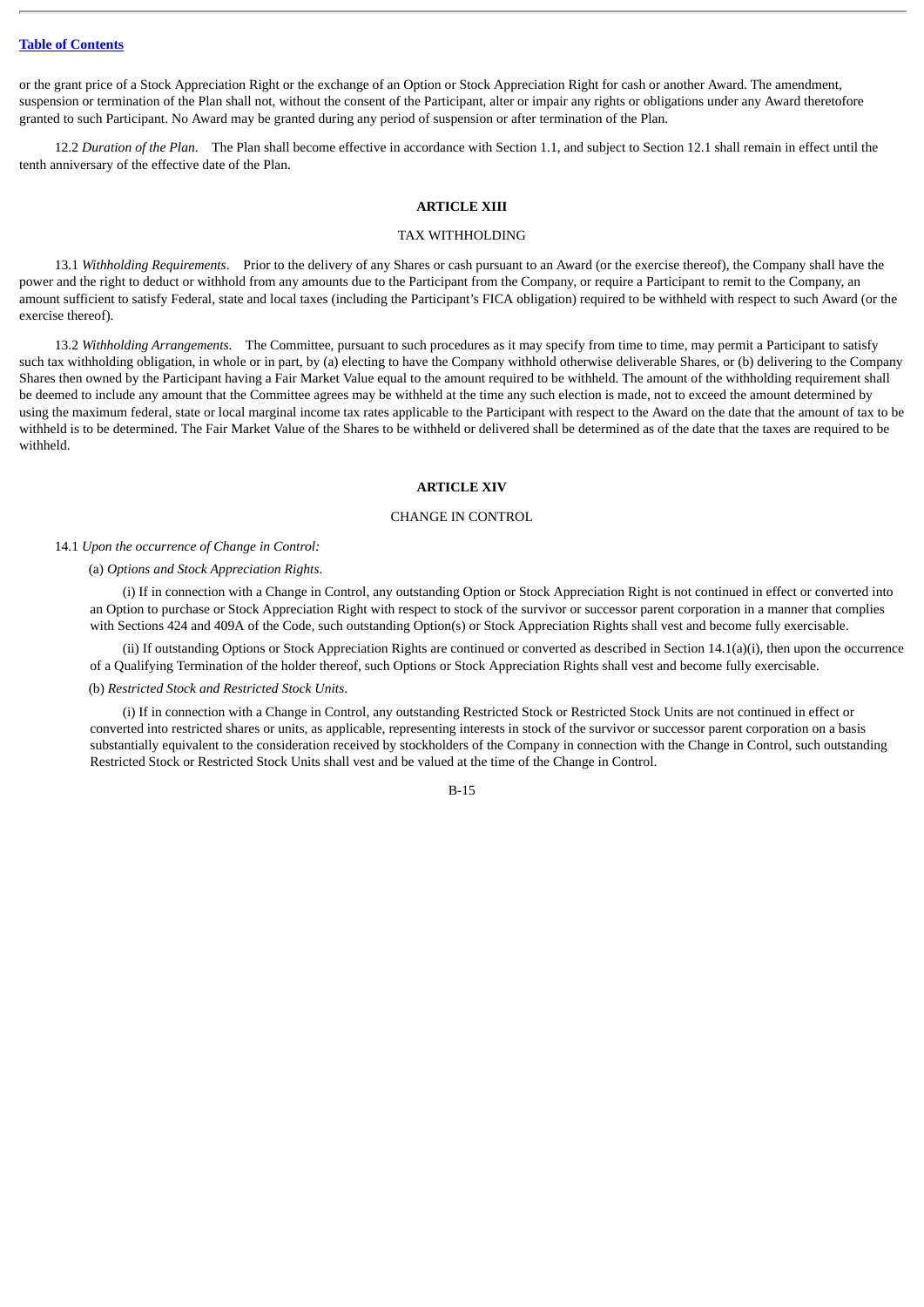(ii) If any outstanding Restricted Stock or Restricted Stock Units are continued or converted as described in Section 14.1(b)(i), then upon occurrence of a Qualifying Termination of employment of the holder thereof, such Restricted Stock or Restricted Stock Units shall vest in full.

# (c) *Performance Share*.

(i) Unless otherwise provided in an Award Agreement or an employment agreement, upon a Change in Control, any outstanding Performance Shares shall be converted into time-vesting Restricted Stock, based on actual performance, giving effect to the transaction constituting the Change in Control. Unless otherwise specified in the Award Agreement corresponding to the Performance Shares, the number of Shares converted into Restricted Stock shall be pro-rated based on the number of days in the Performance Period occurring prior to the Change in Control, and the vesting period of such Restricted Stock shall be the time remaining in the Performance Period of the converted Performance Shares. If in connection with such Change in Control, the converted Restricted Stock is not continued in effect or converted into restricted shares or units relating to the stock of the successor or survivor parent corporation on a basis substantially equivalent the consideration, if any, received by stockholders of the Company in connection with the Change in Control, then all such outstanding Restricted Stock shall vest and be valued pursuant to Section 14.1(b)(i).

(ii) The Restricted Stock into which any outstanding Performance Shares are converted as described in Section 14(c)(i) shall vest upon a Qualifying Termination of the holder.

#### (d) *Performance Units*

(i) Unless otherwise provided in an Award Agreement or an employment agreement, upon a Change in Control, any outstanding Performance Units shall be converted into time-vesting restricted cash, based on actual performance, giving effect to the transaction constituting the Change in Control. Unless otherwise specified in the Award Agreement corresponding to the Performance Units, the value converted into restricted cash shall be pro-rated based on the number of days in the Performance Period occurring prior to the Change in Control, and the vesting period of such restricted cash shall be the time remaining in the Performance Period of the converted Performance Units.

(ii) The restricted cash into which any outstanding Performance Units are converted as described in Section 14(d)(i) shall vest upon a Qualifying Termination of the holder.

(e) *Qualifying Termination*. For purposes of this Section, a "Qualifying Termination" shall mean a termination of employment within twenty-four months following a Change in Control (i) by the Company other than for Cause, gross negligence, or deliberate misconduct which demonstrably harms the Company or (ii) by the Participant for "good reason," if "good reason" is defined in the applicable Award Agreement or employment agreement.

14.2 *Continued or Converted*. For purposes of Section 14.1(a), (b), (c), and (d) hereof, (i) no Option, Stock Appreciation Right, Restricted Stock, Restricted Stock Unit, Performance Share or Performance Unit shall be treated as "continued or converted" on a basis consistent with the requirements of Sections  $14.1(a)(i)$ ,  $(b)(i)$ ,  $(c)(i)$ , or  $(d)(i)$  as applicable, unless the stock underlying such Award after such continuation or conversion consists of securities of a class that is widely held and publicly traded on a U.S. national securities exchange, and (ii) no Performance Share or Performance Unit will be treated as "continued or converted" on a basis consistent with the requirements described in Section 14.1(c)(i) and 14.(d)(i) unless the performance conditions applicable to a Participant's earning of the Award are practicably susceptible of continuing measurement following the Change in Control transaction and do not effectively increase the performance required to be achieved in order for the Participant to earn any portion or level of Award.

14.3 *Section 409A*. If the implementation of any of the foregoing provisions of this Article XIV would cause a Participant to incur adverse tax consequences under Section 409A of the Code, the implementation of such provision shall be delayed until the first date on which such implementation would not cause any adverse tax consequences under Section 409A.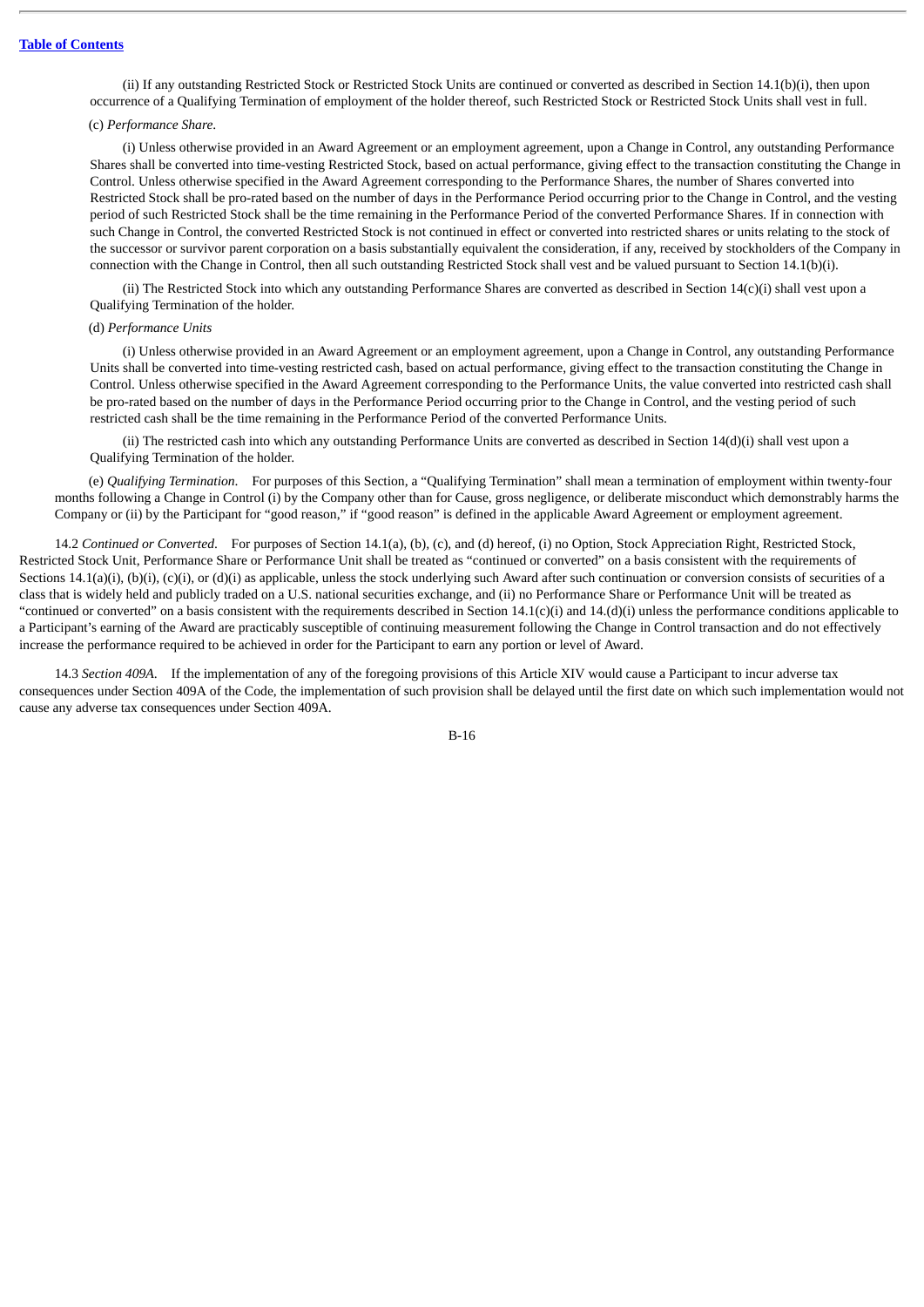14.4 *Conflict*. The preceding sections of this Article XIV shall apply notwithstanding any other provision of the Plan to the contrary, unless the Committee shall have expressly provided in any applicable Award for different provisions to apply in the event of a Change in Control. For the avoidance of doubt, any such different provisions may be more or less favorable to either of the parties to the Award, but if the application of such different provisions is unclear, uncertain or ambiguous, the provisions of this Article XIV shall govern.

## **ARTICLE XV**

# LEGAL CONSTRUCTION

15.1 *Gender and Number*. Except where otherwise indicated by the context, any masculine term used herein also shall include the feminine, the plural shall include the singular, and the singular shall include the plural.

15.2 *Severability*. In the event any provision of the Plan shall be held illegal or invalid for any reason, the illegality or invalidity shall not affect the remaining parts of the Plan, and the Plan shall be construed and enforced as if the illegal or invalid provision had not been included.

15.3 *Requirements of Law*. The grant of Awards and the issuance of Shares under the Plan shall be subject to all applicable laws, rules and regulations, and to such approvals by any governmental agencies or national securities exchanges as may be required from time to time.

15.4 *Securities Law Compliance*. To the extent any provision of the Plan, Award Agreement or action by the Committee fails to comply with any applicable federal or state securities law, it shall be deemed null and void, to the extent permitted by law and deemed advisable or appropriate by the Committee.

15.5 *Governing Law*. The Plan and all Award Agreements shall be construed in accordance with and governed by the laws of the State of Iowa.

15.6 *Captions*. Captions are provided herein for convenience of reference only, and shall not serve as a basis for interpretation or construction of the Plan.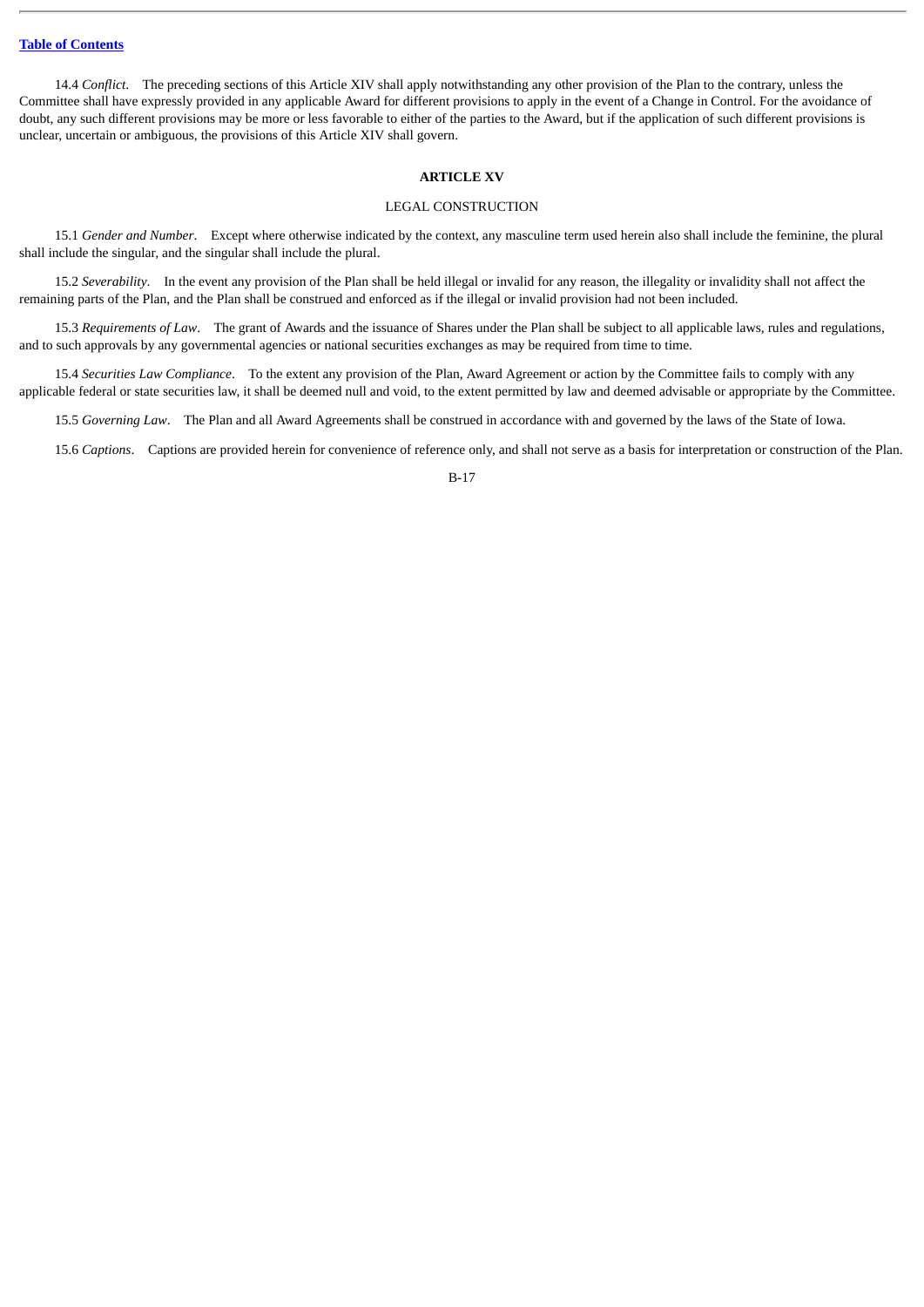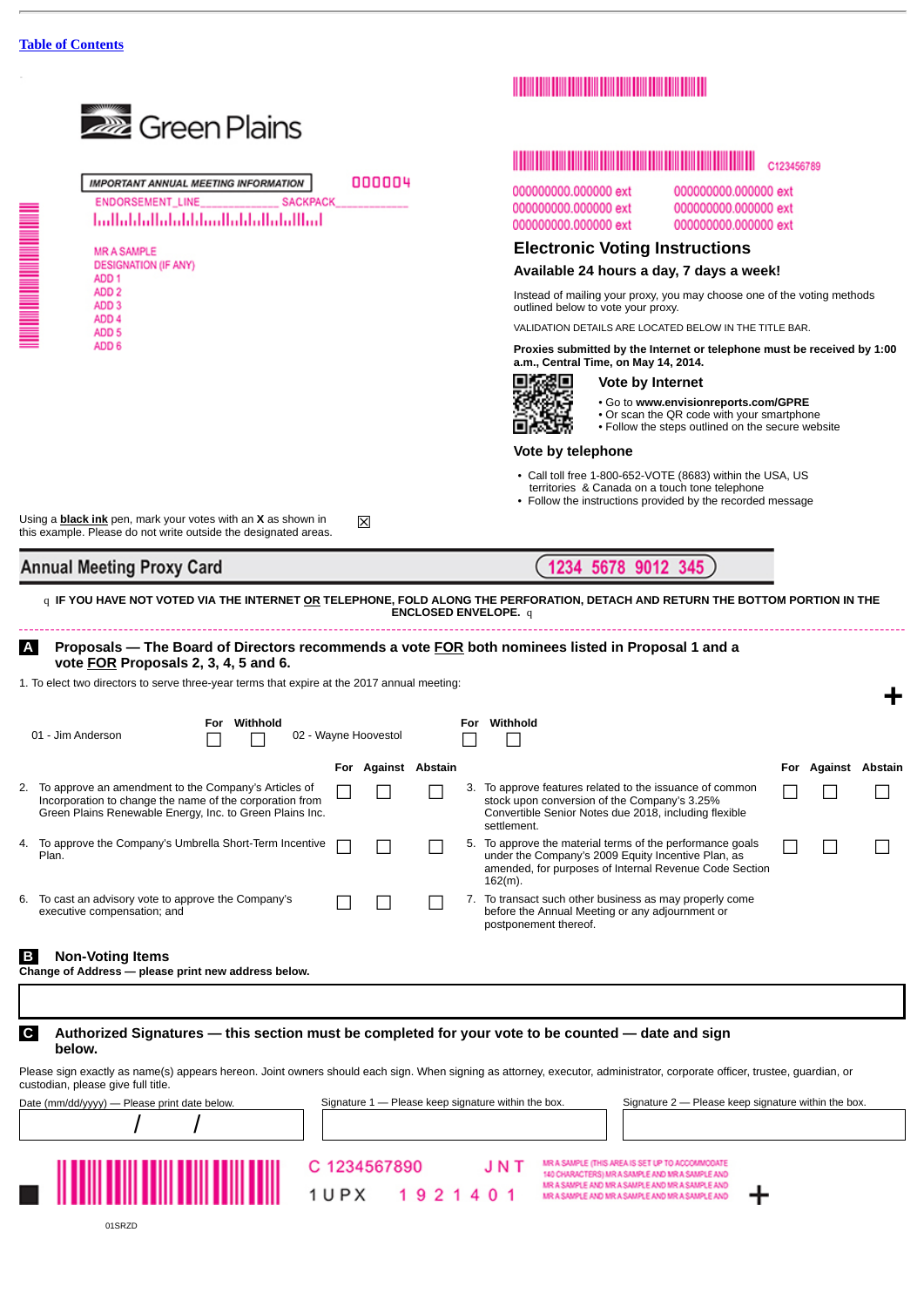**Important Notice Regarding the Availability of Proxy Materials for the Annual Shareholder Meeting to be held on May 14, 2014:**

The Notice, Proxy Statement and Annual Report are available at www.envisionreports.com/GPRE

q IF YOU HAVE NOT VOTED VIA THE INTERNET OR TELEPHONE, FOLD ALONG THE PERFORATION, DETACH AND RETURN THE BOTTOM PORTION IN THE **ENCLOSED ENVELOPE.** q

# **222** Green Plains

# **Proxy — Green Plains Renewable Energy, Inc.**

# **NOTICE OF ANNUAL MEETING OF SHAREHOLDERS to be held on May 14, 2014**

# **Proxy Solicited by Board of Directors for Annual Meeting — May 14, 2014**

Todd Becker and Michelle Mapes with the power to appoint his or her substitute, are hereby authorized to represent and vote the shares of the undersigned, with all the powers which the undersigned would possess if personally present, at the Annual Meeting of Shareholders of Green Plains Renewable Energy, Inc. to be held on May 14, 2014 or at any postponement or adjournment thereof.

Shares represented by this proxy will be voted as directed by the shareholder. If no such directions are indicated, the Proxy will have authority to vote FOR both nominees listed in Proposal 1 and FOR Proposals 2, 3, 4, 5 and 6.

In his discretion, the Proxy is authorized to vote upon such other business as may properly come before the meeting.

(Items to be voted appear on reverse side.)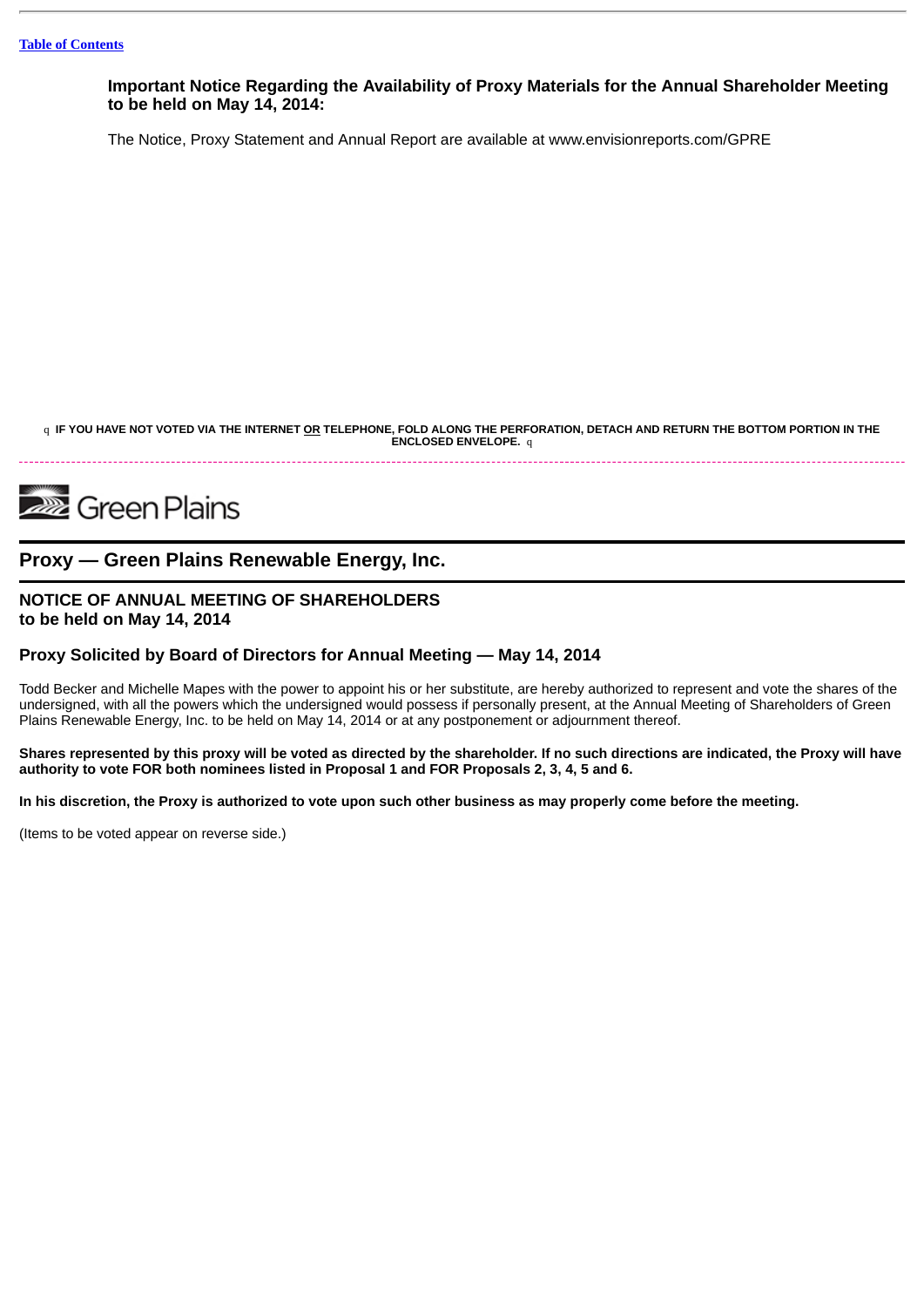|                                            | <b>222</b> Green Plains                                                                                                                                                         |  |                     |                          |  |                                                                                                                                                                                                                 |  |                     |   |
|--------------------------------------------|---------------------------------------------------------------------------------------------------------------------------------------------------------------------------------|--|---------------------|--------------------------|--|-----------------------------------------------------------------------------------------------------------------------------------------------------------------------------------------------------------------|--|---------------------|---|
|                                            | <b>IMPORTANT ANNUAL MEETING INFORMATION</b>                                                                                                                                     |  |                     |                          |  |                                                                                                                                                                                                                 |  |                     |   |
| <b>THE REAL PROPERTY AND REAL PROPERTY</b> |                                                                                                                                                                                 |  |                     |                          |  |                                                                                                                                                                                                                 |  |                     |   |
|                                            | Using a <b>black ink</b> pen, mark your votes with an $X$ as shown in<br>this example. Please do not write outside the designated areas.<br><b>Annual Meeting Proxy Card</b>    |  | 区                   |                          |  |                                                                                                                                                                                                                 |  |                     |   |
| <b>A</b>                                   | FOR Proposals 2, 3, 4, 5 and 6.                                                                                                                                                 |  |                     |                          |  | q PLEASE FOLD ALONG THE PERFORATION, DETACH AND RETURN THE BOTTOM PORTION IN THE ENCLOSED ENVELOPE. q<br>Proposals - The Board of Directors recommends a vote FOR both nominees listed in Proposal 1 and a vote |  |                     |   |
|                                            | 1. To elect two directors to serve three-year terms that expire at the 2017<br>annual meeting:                                                                                  |  |                     |                          |  |                                                                                                                                                                                                                 |  |                     | ╈ |
|                                            | Withhold<br>For                                                                                                                                                                 |  |                     |                          |  | Withhold<br>For                                                                                                                                                                                                 |  |                     |   |
|                                            | 01 - Jim Anderson<br>02 - Wayne Hoovestol                                                                                                                                       |  |                     |                          |  |                                                                                                                                                                                                                 |  |                     |   |
|                                            |                                                                                                                                                                                 |  | For Against Abstain |                          |  |                                                                                                                                                                                                                 |  | For Against Abstain |   |
|                                            | 2. To approve an amendment to the Company's Articles of<br>Incorporation to change the name of the corporation from<br>Green Plains Renewable Energy, Inc. to Green Plains Inc. |  |                     |                          |  | 3. To approve features related to the issuance of common<br>stock upon conversion of the Company's 3.25%<br>Convertible Senior Notes due 2018, including flexible<br>settlement.                                |  |                     |   |
|                                            | 4. To approve the Company's Umbrella Short-Term Incentive<br>Plan.                                                                                                              |  |                     |                          |  | 5. To approve the material terms of the performance goals<br>under the Company's 2009 Equity Incentive Plan, as<br>amended, for purposes of Internal Revenue Code Section<br>$162(m)$ .                         |  |                     |   |
|                                            | 6. To cast an advisory vote to approve the Company's<br>executive compensation; and                                                                                             |  |                     | $\overline{\phantom{0}}$ |  | 7. To transact such other business as may properly come<br>before the Annual Meeting or any adjournment or<br>postponement thereof.                                                                             |  |                     |   |

# **B Authorized Signatures — this section must be completed for your vote to be counted — date and sign below.**

Please sign exactly as name(s) appears hereon. Joint owners should each sign. When signing as attorney, executor, administrator, corporate officer, trustee, guardian, or custodian, please give full title. Date (mm/dd/yyyy) — Please print date below. Signature 1 — Please keep signature within the box. Signature 2 — Please keep signature within the box.

| $P^{\text{u}}(1)$ is a set of $\frac{1}{2}$ | <b>The case print date below.</b> |                       | <u> - grador - Alexandr rock ergrador - montre del .</u> |  |
|---------------------------------------------|-----------------------------------|-----------------------|----------------------------------------------------------|--|
|                                             |                                   |                       |                                                          |  |
|                                             | 01SS2E                            | 1 U P X 1 9 2 1 4 0 2 |                                                          |  |